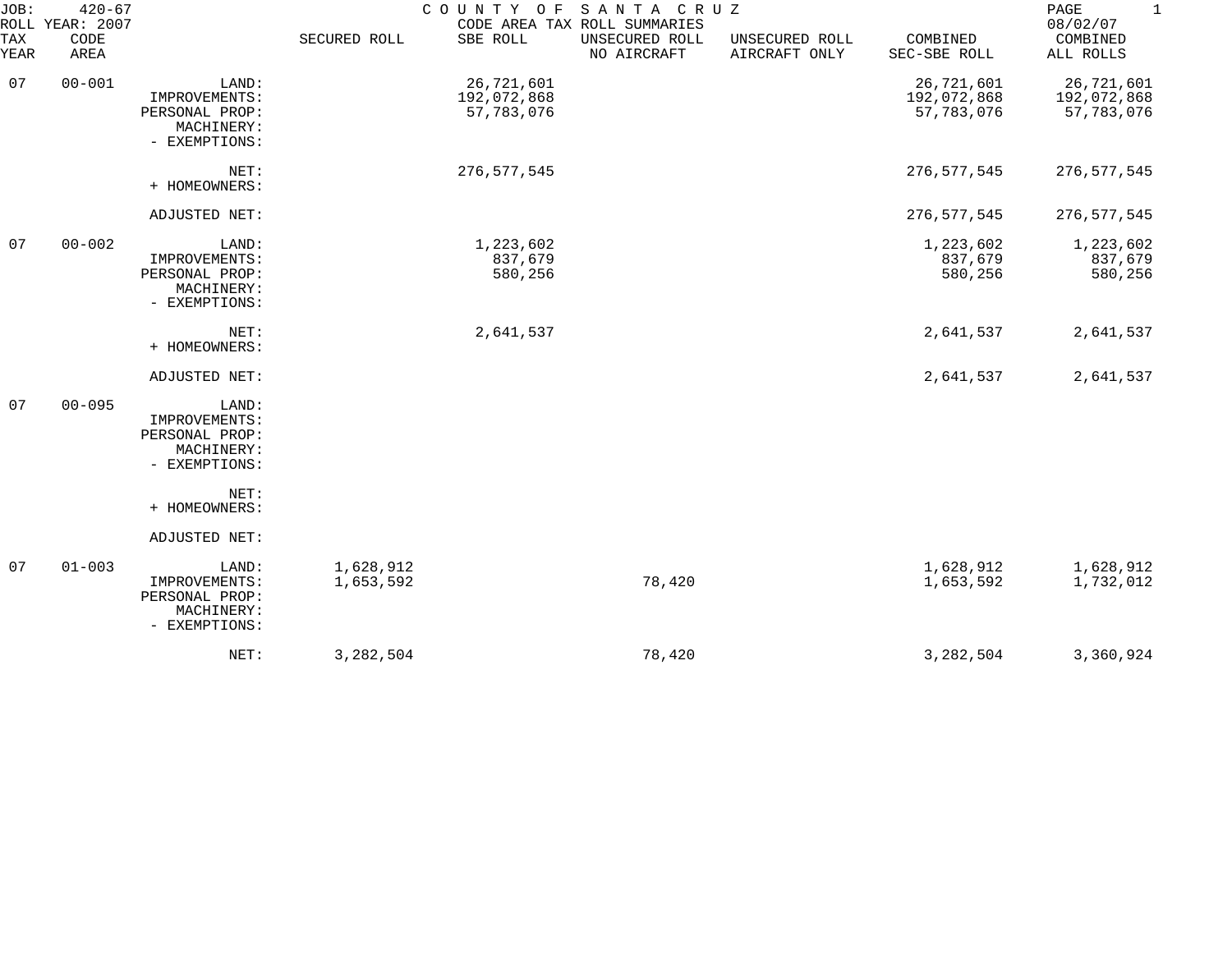| JOB:<br>TAX<br>YEAR | $420 - 67$<br>ROLL YEAR: 2007<br>CODE<br>AREA |                                                                                 | SECURED ROLL       | COUNTY OF<br>SANTA CRUZ<br>CODE AREA TAX ROLL SUMMARIES<br>SBE ROLL<br>UNSECURED ROLL<br>NO AIRCRAFT | UNSECURED ROLL<br>AIRCRAFT ONLY | COMBINED<br>SEC-SBE ROLL | $\overline{a}$<br>PAGE<br>08/02/07<br>COMBINED<br>ALL ROLLS |
|---------------------|-----------------------------------------------|---------------------------------------------------------------------------------|--------------------|------------------------------------------------------------------------------------------------------|---------------------------------|--------------------------|-------------------------------------------------------------|
|                     |                                               | + HOMEOWNERS:                                                                   |                    |                                                                                                      |                                 |                          |                                                             |
|                     |                                               | ADJUSTED NET:                                                                   | 3,282,504          | 78,420                                                                                               |                                 | 3,282,504                | 3,360,924                                                   |
| 07                  | $01 - 006$                                    | LAND:<br>IMPROVEMENTS:<br>PERSONAL PROP:<br>MACHINERY:<br>- EXEMPTIONS:         |                    |                                                                                                      |                                 |                          |                                                             |
|                     |                                               | NET:<br>+ HOMEOWNERS:                                                           |                    |                                                                                                      |                                 |                          |                                                             |
|                     |                                               | ADJUSTED NET:                                                                   |                    |                                                                                                      |                                 |                          |                                                             |
| 07                  | $01 - 009$                                    | LAND:<br>IMPROVEMENTS:<br>PERSONAL PROP:<br>MACHINERY:<br>- EXEMPTIONS:         | 516,375<br>172,125 |                                                                                                      |                                 | 516,375<br>172,125       | 516,375<br>172,125                                          |
|                     |                                               | NET:<br>+ HOMEOWNERS:                                                           | 688,500            |                                                                                                      |                                 | 688,500                  | 688,500                                                     |
|                     |                                               | ADJUSTED NET:                                                                   | 688,500            |                                                                                                      |                                 | 688,500                  | 688,500                                                     |
| 07                  | $01 - 010$                                    | LAND:<br>IMPROVEMENTS:<br>PERSONAL PROP:<br>MACHINERY:<br>- EXEMPTIONS:<br>NET: |                    |                                                                                                      |                                 |                          |                                                             |
|                     |                                               | + HOMEOWNERS:                                                                   |                    |                                                                                                      |                                 |                          |                                                             |
|                     |                                               | ADJUSTED NET:                                                                   |                    |                                                                                                      |                                 |                          |                                                             |
| 07                  | $01 - 014$                                    | LAND:<br>IMPROVEMENTS:<br>PERSONAL PROP:<br>MACHINERY:                          |                    |                                                                                                      |                                 |                          |                                                             |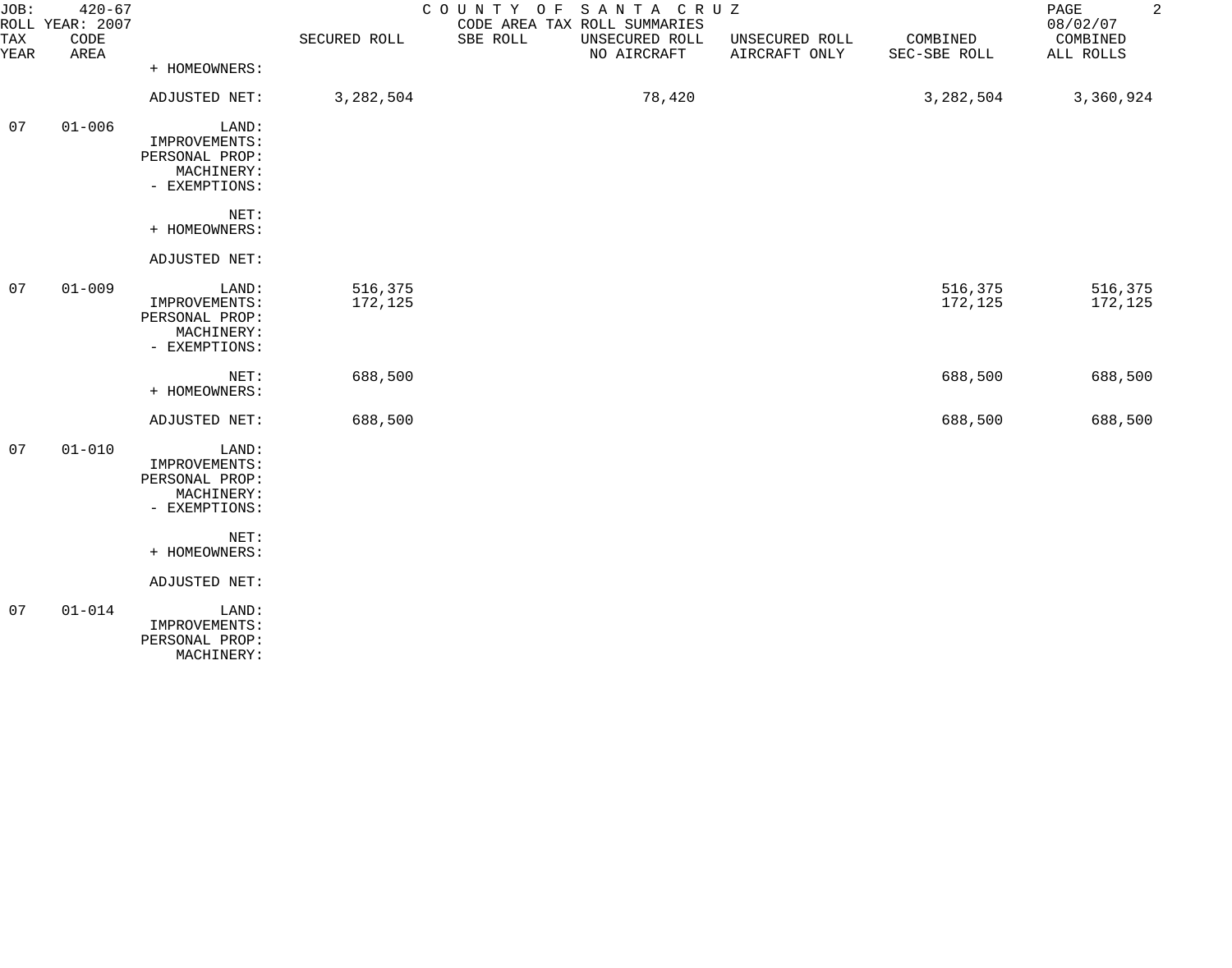| JOB:        | $420 - 67$<br>ROLL YEAR: 2007 |                                                                         |                                                                    | COUNTY<br>SANTA CRUZ<br>O F<br>CODE AREA TAX ROLL SUMMARIES |                                 |                                                                    | PAGE<br>08/02/07                                                 |
|-------------|-------------------------------|-------------------------------------------------------------------------|--------------------------------------------------------------------|-------------------------------------------------------------|---------------------------------|--------------------------------------------------------------------|------------------------------------------------------------------|
| TAX<br>YEAR | CODE<br>AREA                  |                                                                         | SECURED ROLL                                                       | SBE ROLL<br>UNSECURED ROLL<br>NO AIRCRAFT                   | UNSECURED ROLL<br>AIRCRAFT ONLY | COMBINED<br>SEC-SBE ROLL                                           | COMBINED<br>ALL ROLLS                                            |
|             |                               | - EXEMPTIONS:                                                           |                                                                    |                                                             |                                 |                                                                    |                                                                  |
|             |                               | NET:<br>+ HOMEOWNERS:                                                   |                                                                    |                                                             |                                 |                                                                    |                                                                  |
|             |                               | ADJUSTED NET:                                                           |                                                                    |                                                             |                                 |                                                                    |                                                                  |
| 07          | $01 - 015$                    | LAND:                                                                   | 64,547                                                             |                                                             |                                 | 64,547                                                             | 64,547                                                           |
|             |                               | IMPROVEMENTS:<br>PERSONAL PROP:                                         | 713,999                                                            | 558,353<br>453,015                                          |                                 | 713,999                                                            | 1,272,352<br>453,015                                             |
|             |                               | MACHINERY:<br>- EXEMPTIONS:                                             |                                                                    | 785,400                                                     |                                 |                                                                    | 785,400                                                          |
|             |                               | NET:<br>+ HOMEOWNERS:                                                   | 778,546                                                            | 225,968                                                     |                                 | 778,546                                                            | 1,004,514                                                        |
|             |                               | ADJUSTED NET:                                                           | 778,546                                                            | 225,968                                                     |                                 | 778,546                                                            | 1,004,514                                                        |
| 07          | $01 - 017$                    | LAND:<br>IMPROVEMENTS:<br>PERSONAL PROP:                                | 29,525,517<br>82,049,408                                           | 117,597<br>13,290,575<br>10,831,614                         |                                 | 29,525,517<br>82,049,408                                           | 29,643,114<br>95,339,983<br>10,831,614                           |
|             |                               | MACHINERY:<br>- EXEMPTIONS:                                             | 1,569,829                                                          | 712,638                                                     |                                 | 1,569,829                                                          | 2,282,467                                                        |
|             |                               | NET:<br>+ HOMEOWNERS:                                                   | 110,005,096                                                        | 23,527,148                                                  |                                 | 110,005,096                                                        | 133,532,244                                                      |
|             |                               | ADJUSTED NET:                                                           | 110,005,096                                                        | 23,527,148                                                  |                                 | 110,005,096                                                        | 133,532,244                                                      |
| 07          | $01 - 020$                    | LAND:<br>IMPROVEMENTS:<br>PERSONAL PROP:<br>MACHINERY:<br>- EXEMPTIONS: | 45,286,710<br>89,612,401<br>2,835,224<br>1,450,000<br>24, 413, 290 | 783,539<br>5,342,299<br>6,973,479<br>1,618,304              |                                 | 45,286,710<br>89,612,401<br>2,835,224<br>1,450,000<br>24, 413, 290 | 46,070,249<br>94,954,700<br>9,808,703<br>1,450,000<br>26,031,594 |
|             |                               | NET:<br>+ HOMEOWNERS:                                                   | 114,771,045<br>28,000                                              | 11,481,013                                                  |                                 | 114,771,045<br>28,000                                              | 126, 252, 058<br>28,000                                          |
|             |                               | ADJUSTED NET:                                                           | 114,799,045                                                        | 11,481,013                                                  |                                 | 114,799,045                                                        | 126,280,058                                                      |
| 07          | $01 - 023$                    | LAND:                                                                   | 78,472,760                                                         |                                                             |                                 | 78,472,760                                                         | 78,472,760                                                       |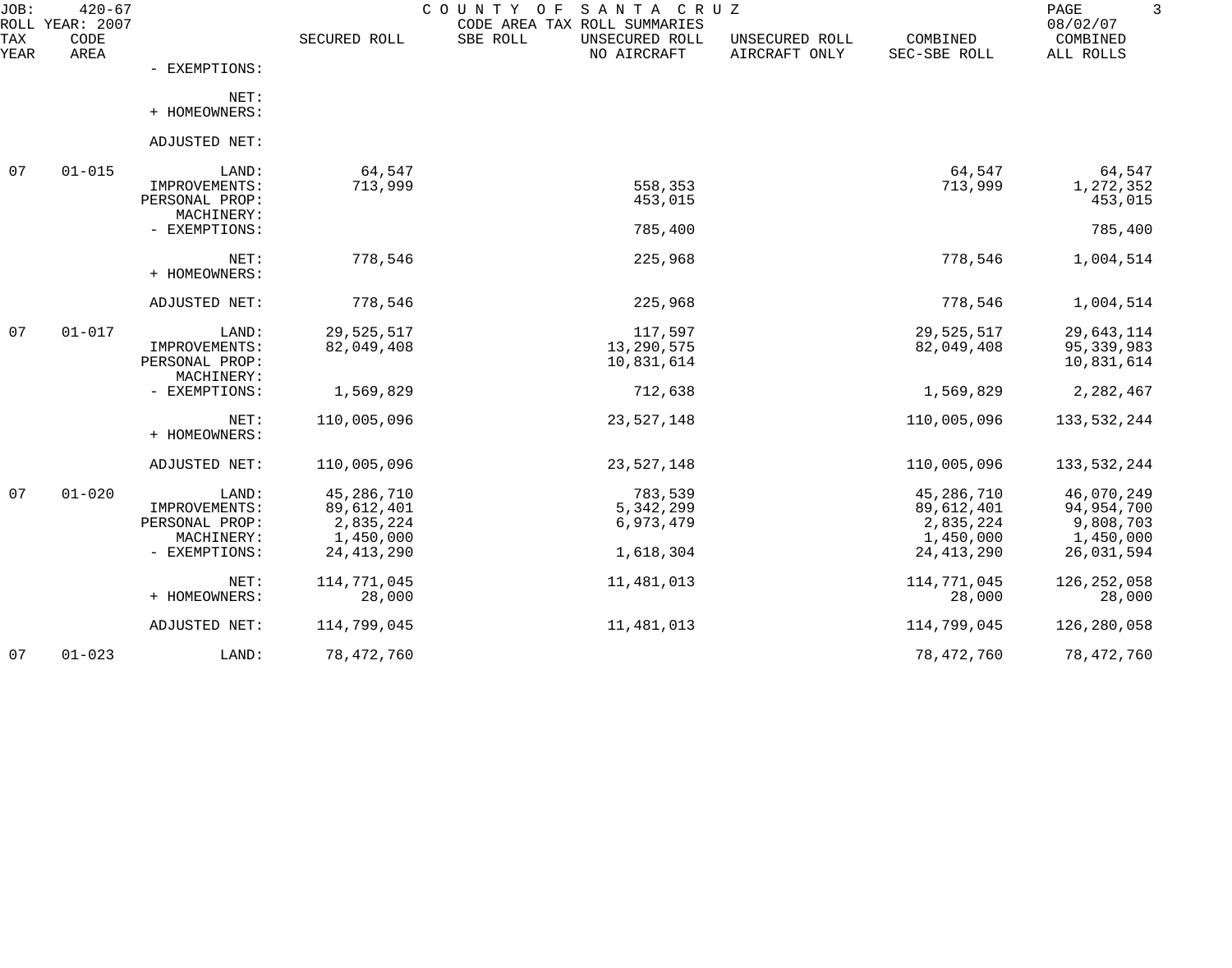| JOB:               | $420 - 67$<br>ROLL YEAR: 2007 |                             |              | SANTA CRUZ<br>COUNTY OF                                                   |                                 |                          | $\overline{4}$<br>PAGE<br>08/02/07 |
|--------------------|-------------------------------|-----------------------------|--------------|---------------------------------------------------------------------------|---------------------------------|--------------------------|------------------------------------|
| <b>TAX</b><br>YEAR | CODE<br>AREA                  |                             | SECURED ROLL | CODE AREA TAX ROLL SUMMARIES<br>SBE ROLL<br>UNSECURED ROLL<br>NO AIRCRAFT | UNSECURED ROLL<br>AIRCRAFT ONLY | COMBINED<br>SEC-SBE ROLL | COMBINED<br>ALL ROLLS              |
|                    |                               | IMPROVEMENTS:               | 83, 118, 310 | 47,754                                                                    |                                 | 83, 118, 310             | 83,166,064                         |
|                    |                               | PERSONAL PROP:              | 272,250      | 316,132                                                                   |                                 | 272,250                  | 588,382                            |
|                    |                               | MACHINERY:                  |              |                                                                           |                                 |                          |                                    |
|                    |                               | - EXEMPTIONS:               | 9,209,903    |                                                                           |                                 | 9,209,903                | 9,209,903                          |
|                    |                               | NET:                        | 152,653,417  | 363,886                                                                   |                                 | 152,653,417              | 153,017,303                        |
|                    |                               | + HOMEOWNERS:               | 740,600      |                                                                           |                                 | 740,600                  | 740,600                            |
|                    |                               | ADJUSTED NET:               | 153,394,017  | 363,886                                                                   |                                 | 153,394,017              | 153,757,903                        |
| 07                 | $01 - 024$                    | LAND:                       | 77, 204, 476 |                                                                           |                                 | 77, 204, 476             | 77, 204, 476                       |
|                    |                               | IMPROVEMENTS:               | 82,516,273   | 7,320,378                                                                 |                                 | 82,516,273               | 89,836,651                         |
|                    |                               | PERSONAL PROP:              | 2,101,231    | 22, 373, 935                                                              |                                 | 2,101,231                | 24, 475, 166                       |
|                    |                               | MACHINERY:                  | 530,421      |                                                                           |                                 | 530,421                  | 530,421                            |
|                    |                               | - EXEMPTIONS:               | 29,975,341   | 10,410,233                                                                |                                 | 29,975,341               | 40,385,574                         |
|                    |                               | NET:                        | 132,377,060  | 19,284,080                                                                |                                 | 132,377,060              | 151,661,140                        |
|                    |                               | + HOMEOWNERS:               | 68,600       |                                                                           |                                 | 68,600                   | 68,600                             |
|                    |                               | ADJUSTED NET:               | 132,445,660  | 19,284,080                                                                |                                 | 132,445,660              | 151,729,740                        |
| 07                 | $01 - 025$                    | LAND:                       | 893,862      |                                                                           |                                 | 893,862                  | 893,862                            |
|                    |                               | IMPROVEMENTS:               | 783,319      | 164,261                                                                   |                                 | 783,319                  | 947,580                            |
|                    |                               | PERSONAL PROP:              |              | 352,070                                                                   |                                 |                          | 352,070                            |
|                    |                               | MACHINERY:<br>- EXEMPTIONS: |              | 516,331                                                                   |                                 |                          | 516,331                            |
|                    |                               | NET:                        | 1,677,181    |                                                                           |                                 | 1,677,181                |                                    |
|                    |                               | + HOMEOWNERS:               |              |                                                                           |                                 |                          | 1,677,181                          |
|                    |                               | ADJUSTED NET:               | 1,677,181    |                                                                           |                                 | 1,677,181                | 1,677,181                          |
| 07                 | $01 - 026$                    | LAND:                       | 2,816,311    |                                                                           |                                 | 2,816,311                | 2,816,311                          |
|                    |                               | IMPROVEMENTS:               | 7,954,312    | 454,671                                                                   |                                 | 7,954,312                | 8,408,983                          |
|                    |                               | PERSONAL PROP:              | 50,000       | 655,186                                                                   |                                 | 50,000                   | 705,186                            |
|                    |                               | MACHINERY:<br>- EXEMPTIONS: |              |                                                                           |                                 |                          |                                    |
|                    |                               | NET:                        | 10,820,623   | 1,109,857                                                                 |                                 | 10,820,623               | 11,930,480                         |
|                    |                               | + HOMEOWNERS:               |              |                                                                           |                                 |                          |                                    |
|                    |                               | ADJUSTED NET:               | 10,820,623   | 1,109,857                                                                 |                                 | 10,820,623               | 11,930,480                         |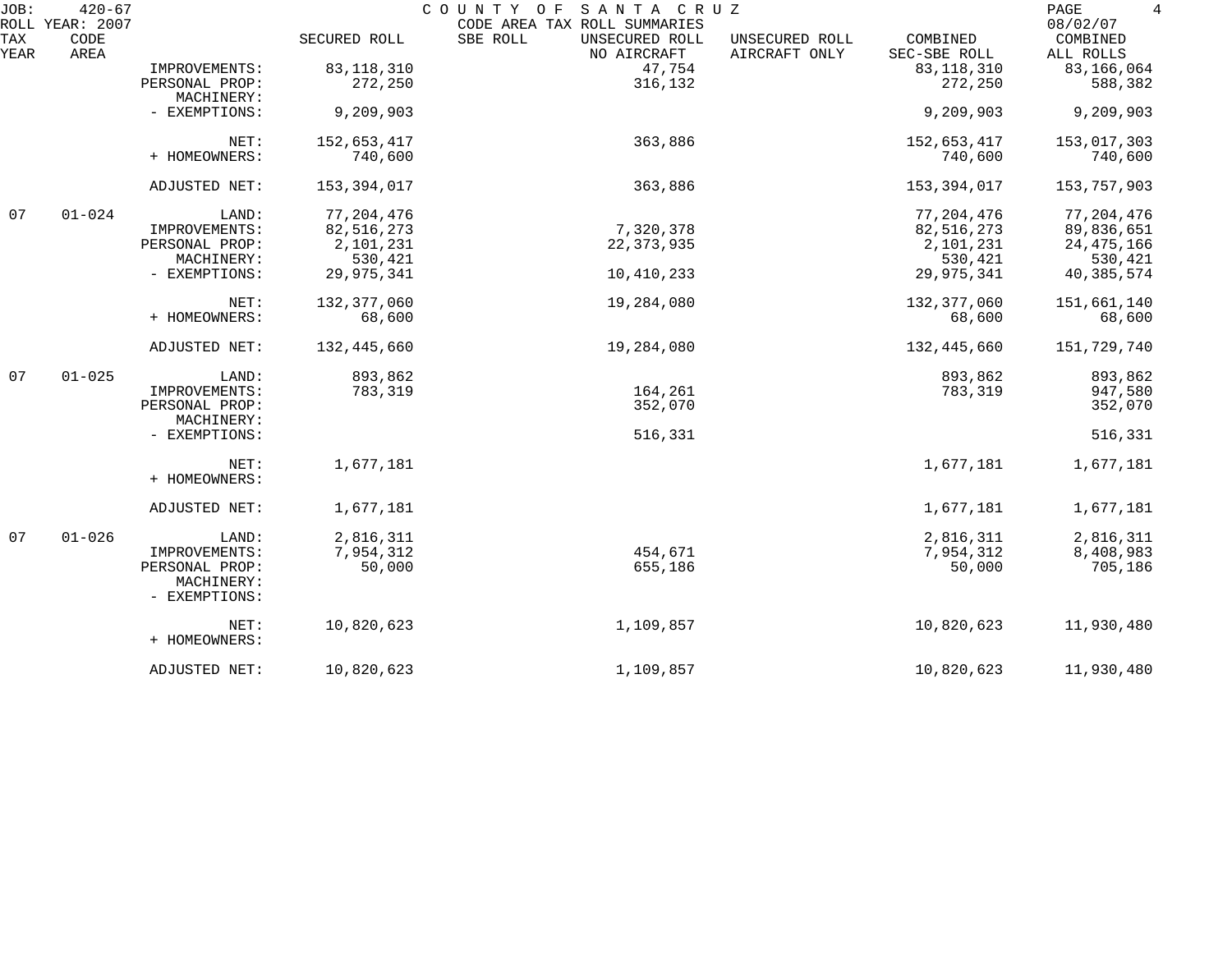| JOB:       | $420 - 67$              |                |               | COUNTY OF SANTA CRUZ                                       |                |               | 5<br>PAGE            |
|------------|-------------------------|----------------|---------------|------------------------------------------------------------|----------------|---------------|----------------------|
| <b>TAX</b> | ROLL YEAR: 2007<br>CODE |                | SECURED ROLL  | CODE AREA TAX ROLL SUMMARIES<br>SBE ROLL<br>UNSECURED ROLL | UNSECURED ROLL | COMBINED      | 08/02/07<br>COMBINED |
| YEAR       | AREA                    |                |               | NO AIRCRAFT                                                | AIRCRAFT ONLY  | SEC-SBE ROLL  | ALL ROLLS            |
| 07         | $01 - 027$              | LAND:          | 342, 278, 292 | 467,096<br>374,208                                         |                | 342,652,500   | 343, 119, 596        |
|            |                         | IMPROVEMENTS:  | 349,056,376   | 26, 340, 358                                               |                | 349,056,376   | 375, 396, 734        |
|            |                         | PERSONAL PROP: | 21,668,216    | 53,959,320                                                 |                | 21,668,216    | 75,627,536           |
|            |                         | MACHINERY:     | 16,139,471    |                                                            |                | 16,139,471    | 16,139,471           |
|            |                         | - EXEMPTIONS:  | 23,613,738    | 5,863,486                                                  |                | 23,613,738    | 29, 477, 224         |
|            |                         | NET:           | 705,528,617   | 374,208<br>74,903,288                                      |                | 705,902,825   | 780,806,113          |
|            |                         | + HOMEOWNERS:  | 784,000       |                                                            |                | 784,000       | 784,000              |
|            |                         | ADJUSTED NET:  | 706, 312, 617 | 74,903,288                                                 |                | 706,686,825   | 781,590,113          |
| 07         | $01 - 028$              | LAND:          | 8,156,714     | 1,683,532                                                  |                | 8,156,714     | 9,840,246            |
|            |                         | IMPROVEMENTS:  | 40,309,643    | 2, 245, 318                                                |                | 40,309,643    | 42,554,961           |
|            |                         | PERSONAL PROP: | 115,401       | 974,316                                                    |                | 115,401       | 1,089,717            |
|            |                         | MACHINERY:     |               |                                                            |                |               |                      |
|            |                         | - EXEMPTIONS:  | 278,543       |                                                            |                | 278,543       | 278,543              |
|            |                         | NET:           | 48, 303, 215  | 4,903,166                                                  |                | 48, 303, 215  | 53, 206, 381         |
|            |                         | + HOMEOWNERS:  | 7,000         |                                                            |                | 7,000         | 7,000                |
|            |                         | ADJUSTED NET:  | 48, 310, 215  | 4,903,166                                                  |                | 48, 310, 215  | 53, 213, 381         |
| 07         | $01 - 030$              | LAND:          | 190           | 4,197,940                                                  |                | 190           | 4,198,130            |
|            |                         | IMPROVEMENTS:  | 72,522        | 5,083,646                                                  |                | 72,522        | 5,156,168            |
|            |                         | PERSONAL PROP: |               | 8,978,672                                                  |                |               | 8,978,672            |
|            |                         | MACHINERY:     |               |                                                            |                |               |                      |
|            |                         | - EXEMPTIONS:  | 190           | 676,199                                                    |                | 190           | 676,389              |
|            |                         | NET:           | 72,522        | 17,584,059                                                 |                | 72,522        | 17,656,581           |
|            |                         | + HOMEOWNERS:  |               | 41,175                                                     |                |               | 41,175               |
|            |                         | ADJUSTED NET:  | 72,522        | 17,625,234                                                 |                | 72,522        | 17,697,756           |
| 07         | $01 - 031$              | LAND:          | 188, 393, 241 | 186,838                                                    |                | 188, 393, 241 | 188,580,079          |
|            |                         | IMPROVEMENTS:  | 173,578,289   | 2,523,892                                                  |                | 173,578,289   | 176,102,181          |
|            |                         | PERSONAL PROP: | 1,250,877     | 4,986,070                                                  |                | 1,250,877     | 6,236,947            |
|            |                         | MACHINERY:     | 31,414        |                                                            |                | 31,414        | 31,414               |
|            |                         | - EXEMPTIONS:  | 14,386,103    | 15,320                                                     |                | 14,386,103    | 14,401,423           |
|            |                         | NET:           | 348,867,718   | 7,681,480                                                  |                | 348,867,718   | 356,549,198          |
|            |                         | + HOMEOWNERS:  | 1,710,800     |                                                            |                | 1,710,800     | 1,710,800            |
|            |                         | ADJUSTED NET:  | 350, 578, 518 | 7,681,480                                                  |                | 350, 578, 518 | 358, 259, 998        |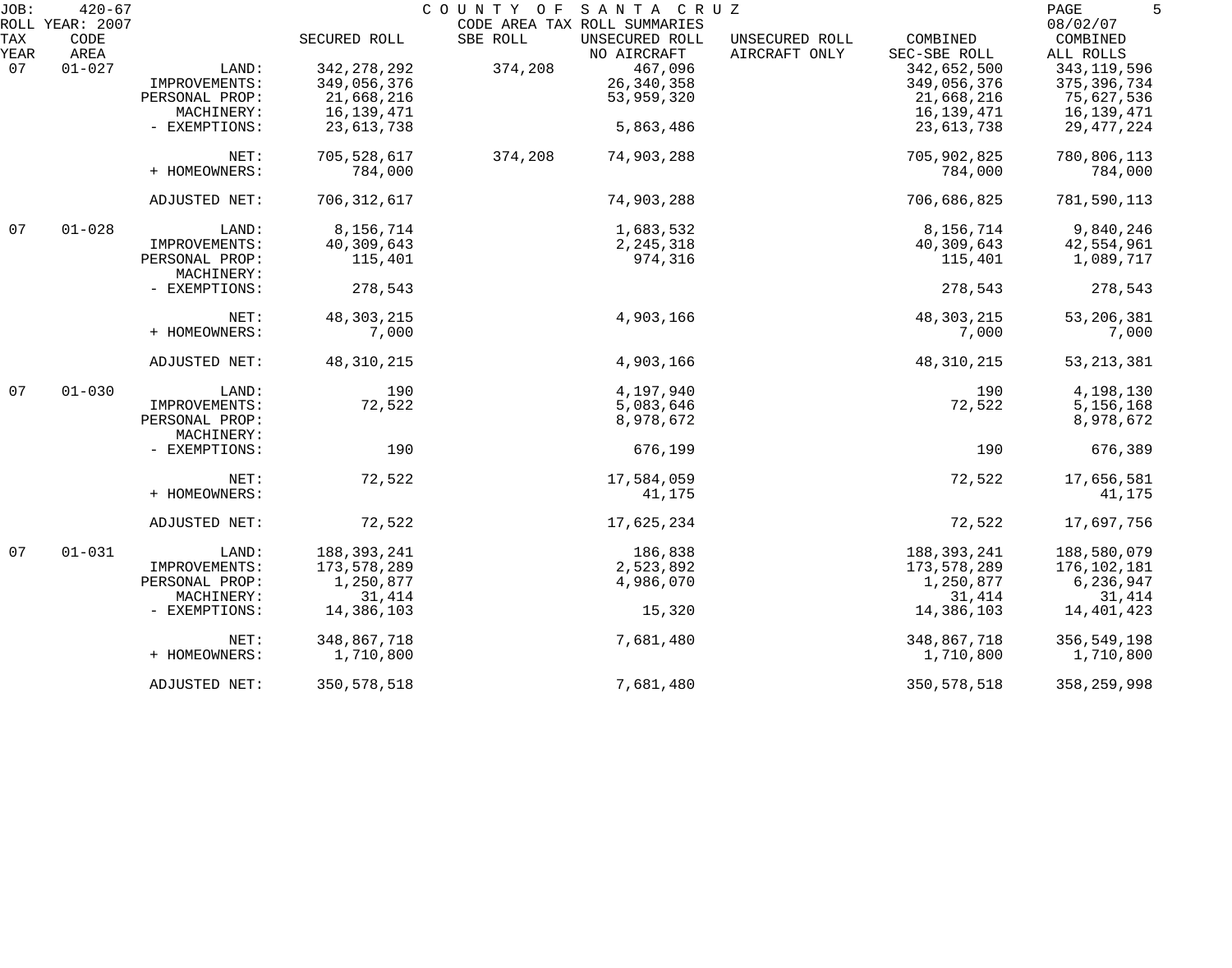| JOB:        | $420 - 67$<br>ROLL YEAR: 2007 |                                                        |                                                       | COUNTY OF | SANTA CRUZ<br>CODE AREA TAX ROLL SUMMARIES |                                 |                                                       | PAGE<br>6<br>08/02/07                                  |
|-------------|-------------------------------|--------------------------------------------------------|-------------------------------------------------------|-----------|--------------------------------------------|---------------------------------|-------------------------------------------------------|--------------------------------------------------------|
| TAX<br>YEAR | CODE<br>AREA                  |                                                        | SECURED ROLL                                          | SBE ROLL  | UNSECURED ROLL<br>NO AIRCRAFT              | UNSECURED ROLL<br>AIRCRAFT ONLY | COMBINED<br>SEC-SBE ROLL                              | COMBINED<br>ALL ROLLS                                  |
| 07          | $01 - 032$                    | LAND:<br>IMPROVEMENTS:<br>PERSONAL PROP:<br>MACHINERY: | 2,699,827,306<br>2,076,792,181<br>1,014,404<br>55,400 | 58,230    | 6,875,516<br>11,934,892<br>44,480,280      |                                 | 2,699,885,536<br>2,076,792,181<br>1,014,404<br>55,400 | 2,706,761,052<br>2,088,727,073<br>45,494,684<br>55,400 |
|             |                               | - EXEMPTIONS:                                          | 99,994,433                                            |           | 3,518,843                                  |                                 | 99,994,433                                            | 103,513,276                                            |
|             |                               | NET:<br>+ HOMEOWNERS:                                  | 4,677,694,858<br>49,665,000                           | 58,230    | 59, 771, 845<br>83,282                     |                                 | 4,677,753,088<br>49,665,000                           | 4,737,524,933<br>49,748,282                            |
|             |                               | ADJUSTED NET:                                          | 4,727,359,858                                         |           | 59,855,127                                 |                                 | 4,727,418,088                                         | 4,787,273,215                                          |
| 07          | $01 - 033$                    | LAND:<br>IMPROVEMENTS:<br>PERSONAL PROP:<br>MACHINERY: | 28,523,643<br>15,707,107                              |           | 277,025<br>237,833<br>575,401              |                                 | 28,523,643<br>15,707,107                              | 28,800,668<br>15,944,940<br>575,401                    |
|             |                               | - EXEMPTIONS:                                          | 351,720                                               |           |                                            |                                 | 351,720                                               | 351,720                                                |
|             |                               | NET:<br>+ HOMEOWNERS:                                  | 43,879,030<br>350,000                                 |           | 1,090,259                                  |                                 | 43,879,030<br>350,000                                 | 44,969,289<br>350,000                                  |
|             |                               | ADJUSTED NET:                                          | 44,229,030                                            |           | 1,090,259                                  |                                 | 44,229,030                                            | 45, 319, 289                                           |
| 07          | $01 - 034$                    | LAND:<br>IMPROVEMENTS:<br>PERSONAL PROP:<br>MACHINERY: | 32,131<br>207,648                                     |           |                                            |                                 | 32,131<br>207,648                                     | 32,131<br>207,648                                      |
|             |                               | - EXEMPTIONS:                                          | 7,000                                                 |           |                                            |                                 | 7,000                                                 | 7,000                                                  |
|             |                               | NET:<br>+ HOMEOWNERS:                                  | 232,779<br>7,000                                      |           |                                            |                                 | 232,779<br>7,000                                      | 232,779<br>7,000                                       |
|             |                               | ADJUSTED NET:                                          | 239,779                                               |           |                                            |                                 | 239,779                                               | 239,779                                                |
| 07          | $01 - 035$                    | LAND:<br>IMPROVEMENTS:                                 |                                                       |           |                                            |                                 |                                                       |                                                        |

 PERSONAL PROP: MACHINERY:

- EXEMPTIONS:

NET: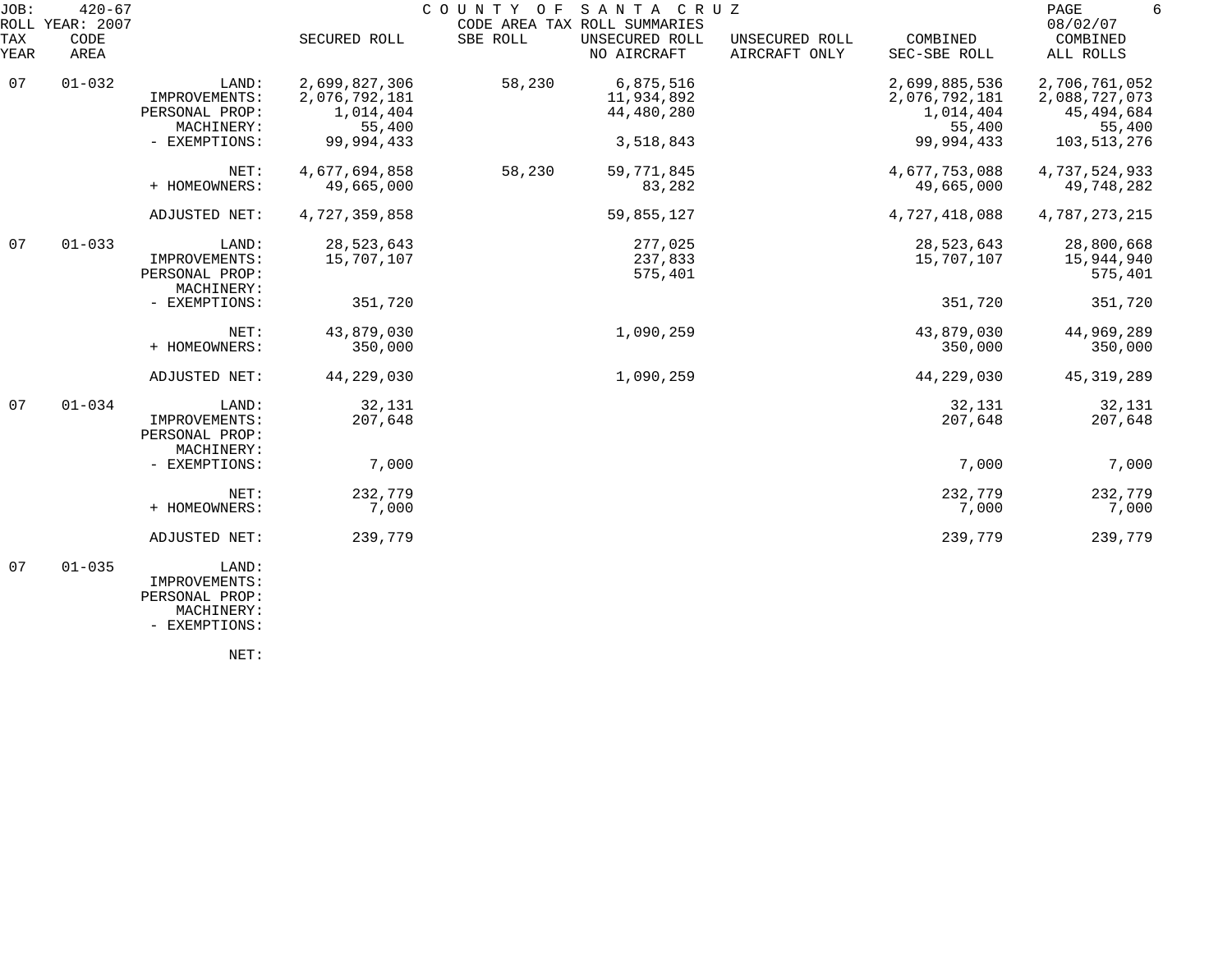| JOB:        | $420 - 67$<br>ROLL YEAR: 2007 |                              |               | COUNTY<br>O F | SANTA CRUZ<br>CODE AREA TAX ROLL SUMMARIES |                                 |                          | PAGE<br>08/02/07      |
|-------------|-------------------------------|------------------------------|---------------|---------------|--------------------------------------------|---------------------------------|--------------------------|-----------------------|
| TAX<br>YEAR | CODE<br>AREA                  |                              | SECURED ROLL  | SBE ROLL      | UNSECURED ROLL<br>NO AIRCRAFT              | UNSECURED ROLL<br>AIRCRAFT ONLY | COMBINED<br>SEC-SBE ROLL | COMBINED<br>ALL ROLLS |
|             |                               | + HOMEOWNERS:                |               |               |                                            |                                 |                          |                       |
|             |                               | ADJUSTED NET:                |               |               |                                            |                                 |                          |                       |
| 07          | $02 - 021$                    | LAND:                        | 39,893,656    | 214,488       |                                            |                                 | 40,108,144               | 40,108,144            |
|             |                               | IMPROVEMENTS:                | 91,518,102    |               | 7,512,521                                  |                                 | 91,518,102               | 99,030,623            |
|             |                               | PERSONAL PROP:               | 33,687,075    |               | 17,661,247                                 |                                 | 33,687,075               | 51, 348, 322          |
|             |                               | MACHINERY:                   | 17,300,112    |               |                                            |                                 | 17,300,112               | 17,300,112            |
|             |                               | - EXEMPTIONS:                | 1,776,058     |               |                                            |                                 | 1,776,058                | 1,776,058             |
|             |                               | NET:                         | 180,622,887   | 214,488       | 25, 173, 768                               |                                 | 180,837,375              | 206,011,143           |
|             |                               | + HOMEOWNERS:                | 35,000        |               |                                            |                                 | 35,000                   | 35,000                |
|             |                               | ADJUSTED NET:                | 180,657,887   |               | 25, 173, 768                               |                                 | 180,872,375              | 206,046,143           |
| 07          | $02 - 023$                    | LAND:                        | 43,025,519    |               | 87,501                                     |                                 | 43,025,519               | 43, 113, 020          |
|             |                               | IMPROVEMENTS:                | 50,946,463    |               | 1,474,741                                  |                                 | 50,946,463               | 52, 421, 204          |
|             |                               | PERSONAL PROP:               | 483,066       |               | 2,991,694                                  |                                 | 483,066                  | 3, 474, 760           |
|             |                               | MACHINERY:                   | 361,632       |               |                                            |                                 | 361,632                  | 361,632               |
|             |                               | - EXEMPTIONS:                | 12,578,905    |               | 20,803                                     |                                 | 12,578,905               | 12,599,708            |
|             |                               | NET:                         | 82, 237, 775  |               | 4,533,133                                  |                                 | 82, 237, 775             | 86,770,908            |
|             |                               | + HOMEOWNERS:                | 292,600       |               |                                            |                                 | 292,600                  | 292,600               |
|             |                               | ADJUSTED NET:                | 82,530,375    |               | 4,533,133                                  |                                 | 82,530,375               | 87,063,508            |
| 07          | $02 - 070$                    | LAND:                        | 13,005,371    |               | 254,648                                    |                                 | 13,005,371               | 13,260,019            |
|             |                               | IMPROVEMENTS:                | 23, 713, 955  |               | 1,758,002                                  |                                 | 23,713,955               | 25, 471, 957          |
|             |                               | PERSONAL PROP:               | 326,790       |               | 1,515,273                                  |                                 | 326,790                  | 1,842,063             |
|             |                               | MACHINERY:                   | 29,743        |               |                                            |                                 | 29,743                   | 29,743                |
|             |                               | - EXEMPTIONS:                | 4,874,159     |               | 30,948                                     |                                 | 4,874,159                | 4,905,107             |
|             |                               | NET:                         | 32, 201, 700  |               | 3,496,975                                  |                                 | 32, 201, 700             | 35,698,675            |
|             |                               | + HOMEOWNERS:                | 14,000        |               |                                            |                                 | 14,000                   | 14,000                |
|             |                               | ADJUSTED NET:                | 32, 215, 700  |               | 3,496,975                                  |                                 | 32, 215, 700             | 35, 712, 675          |
| 07          | $02 - 071$                    | LAND:                        | 165, 249, 588 |               | 68,305                                     |                                 | 165, 249, 588            | 165, 317, 893         |
|             |                               | IMPROVEMENTS:                | 144,890,765   |               |                                            |                                 | 144,890,765              | 144,890,765           |
|             |                               | PERSONAL PROP:<br>MACHINERY: | 280,951       |               | 90,442                                     |                                 | 280,951                  | 371,393               |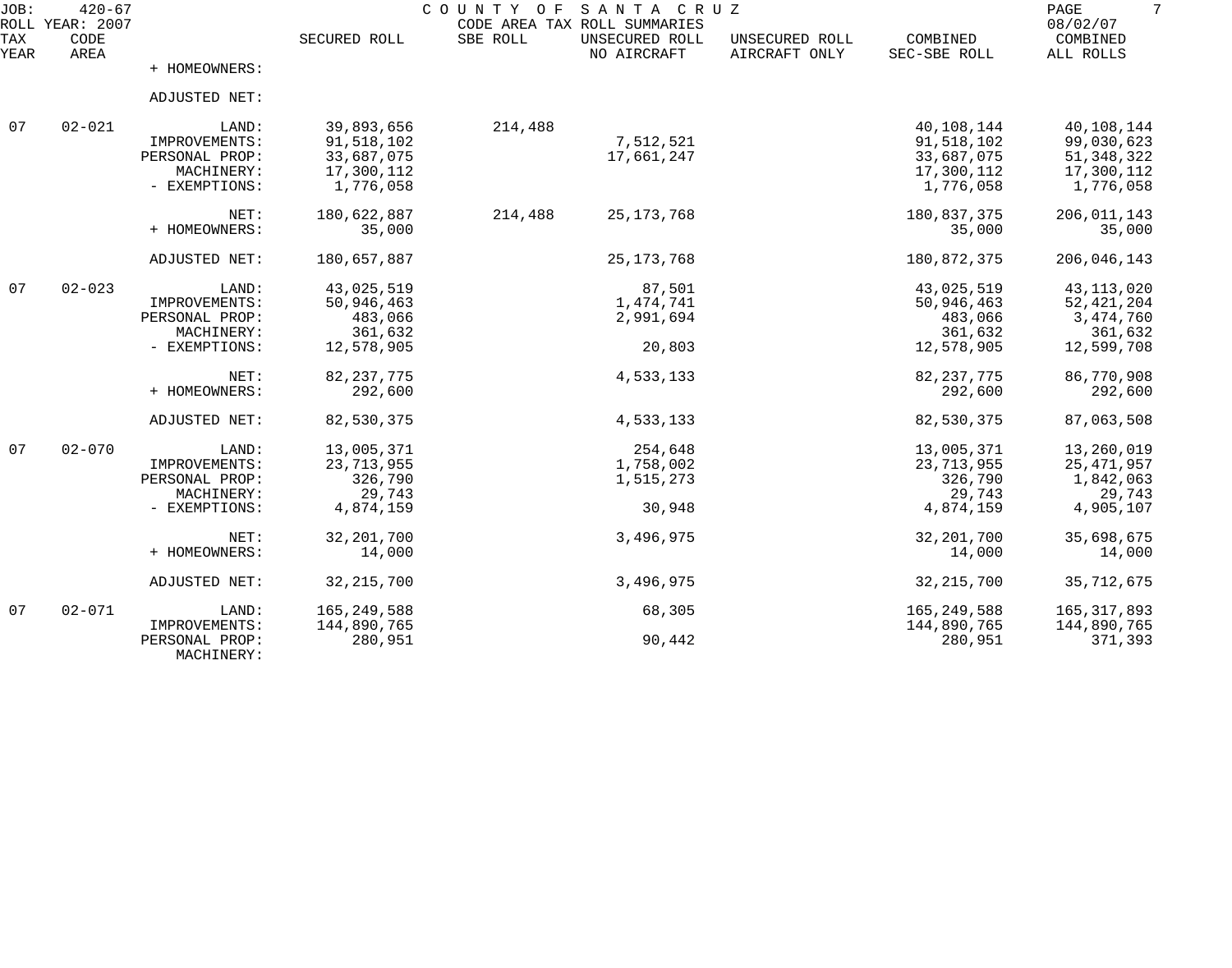| JOB:        | $420 - 67$<br>ROLL YEAR: 2007 |                              |               | COUNTY OF SANTA CRUZ | CODE AREA TAX ROLL SUMMARIES  |                                 |                          | PAGE<br>8<br>08/02/07 |
|-------------|-------------------------------|------------------------------|---------------|----------------------|-------------------------------|---------------------------------|--------------------------|-----------------------|
| TAX<br>YEAR | CODE<br>AREA                  |                              | SECURED ROLL  | SBE ROLL             | UNSECURED ROLL<br>NO AIRCRAFT | UNSECURED ROLL<br>AIRCRAFT ONLY | COMBINED<br>SEC-SBE ROLL | COMBINED<br>ALL ROLLS |
|             |                               | - EXEMPTIONS:                | 25,930,438    |                      |                               |                                 | 25,930,438               | 25,930,438            |
|             |                               | NET:                         | 284,490,866   |                      | 158,747                       |                                 | 284,490,866              | 284,649,613           |
|             |                               | + HOMEOWNERS:                | 4,145,400     |                      |                               |                                 | 4,145,400                | 4,145,400             |
|             |                               | ADJUSTED NET:                | 288,636,266   |                      | 158,747                       |                                 | 288,636,266              | 288,795,013           |
| 07          | $02 - 072$                    | LAND:                        | 1,068,464,840 | 375,053              | 553,722                       |                                 | 1,068,839,893            | 1,069,393,615         |
|             |                               | IMPROVEMENTS:                | 1,070,285,189 |                      | 16, 421, 564                  |                                 | 1,070,285,189            | 1,086,706,753         |
|             |                               | PERSONAL PROP:               | 14,930,620    |                      | 40,925,100                    |                                 | 14,930,620               | 55,855,720            |
|             |                               | MACHINERY:                   | 1,092,582     |                      |                               |                                 | 1,092,582                | 1,092,582             |
|             |                               | - EXEMPTIONS:                | 73,752,547    |                      | 1,683,338                     |                                 | 73,752,547               | 75,435,885            |
|             |                               | NET:                         | 2,081,020,684 | 375,053              | 56, 217, 048                  |                                 | 2,081,395,737            | 2, 137, 612, 785      |
|             |                               | + HOMEOWNERS:                | 21,565,100    |                      |                               |                                 | 21,565,100               | 21,565,100            |
|             |                               | ADJUSTED NET:                | 2,102,585,784 |                      | 56, 217, 048                  |                                 | 2,102,960,837            | 2, 159, 177, 885      |
| 07          | $02 - 073$                    | LAND:                        | 24, 517, 765  |                      | 45,360                        |                                 | 24, 517, 765             | 24,563,125            |
|             |                               | IMPROVEMENTS:                | 25,949,050    |                      | 1,801,095                     |                                 | 25,949,050               | 27,750,145            |
|             |                               | PERSONAL PROP:<br>MACHINERY: | 668,504       |                      | 6,881,283                     |                                 | 668,504                  | 7,549,787             |
|             |                               | - EXEMPTIONS:                | 272,974       |                      |                               |                                 | 272,974                  | 272,974               |
|             |                               | NET:                         | 50,862,345    |                      | 8,727,738                     |                                 | 50,862,345               | 59,590,083            |
|             |                               | + HOMEOWNERS:                | 21,000        |                      |                               |                                 | 21,000                   | 21,000                |
|             |                               | ADJUSTED NET:                | 50,883,345    |                      | 8,727,738                     |                                 | 50,883,345               | 59,611,083            |
| 07          | $02 - 074$                    | LAND:                        | 2,924,525     |                      |                               |                                 | 2,924,525                | 2,924,525             |
|             |                               | IMPROVEMENTS:                | 6,605,418     |                      | 2,722                         |                                 | 6,605,418                | 6,608,140             |
|             |                               | PERSONAL PROP:               | 653,416       |                      | 120,373                       |                                 | 653,416                  | 773,789               |
|             |                               | MACHINERY:                   |               |                      |                               |                                 |                          |                       |
|             |                               | - EXEMPTIONS:                | 797,067       |                      |                               |                                 | 797,067                  | 797,067               |
|             |                               | NET:                         | 9,386,292     |                      | 123,095                       |                                 | 9,386,292                | 9,509,387             |
|             |                               | + HOMEOWNERS:                |               |                      |                               |                                 |                          |                       |
|             |                               | ADJUSTED NET:                | 9,386,292     |                      | 123,095                       |                                 | 9,386,292                | 9,509,387             |
| 07          | $02 - 075$                    | LAND:                        | 14,054        |                      |                               |                                 | 14,054                   | 14,054                |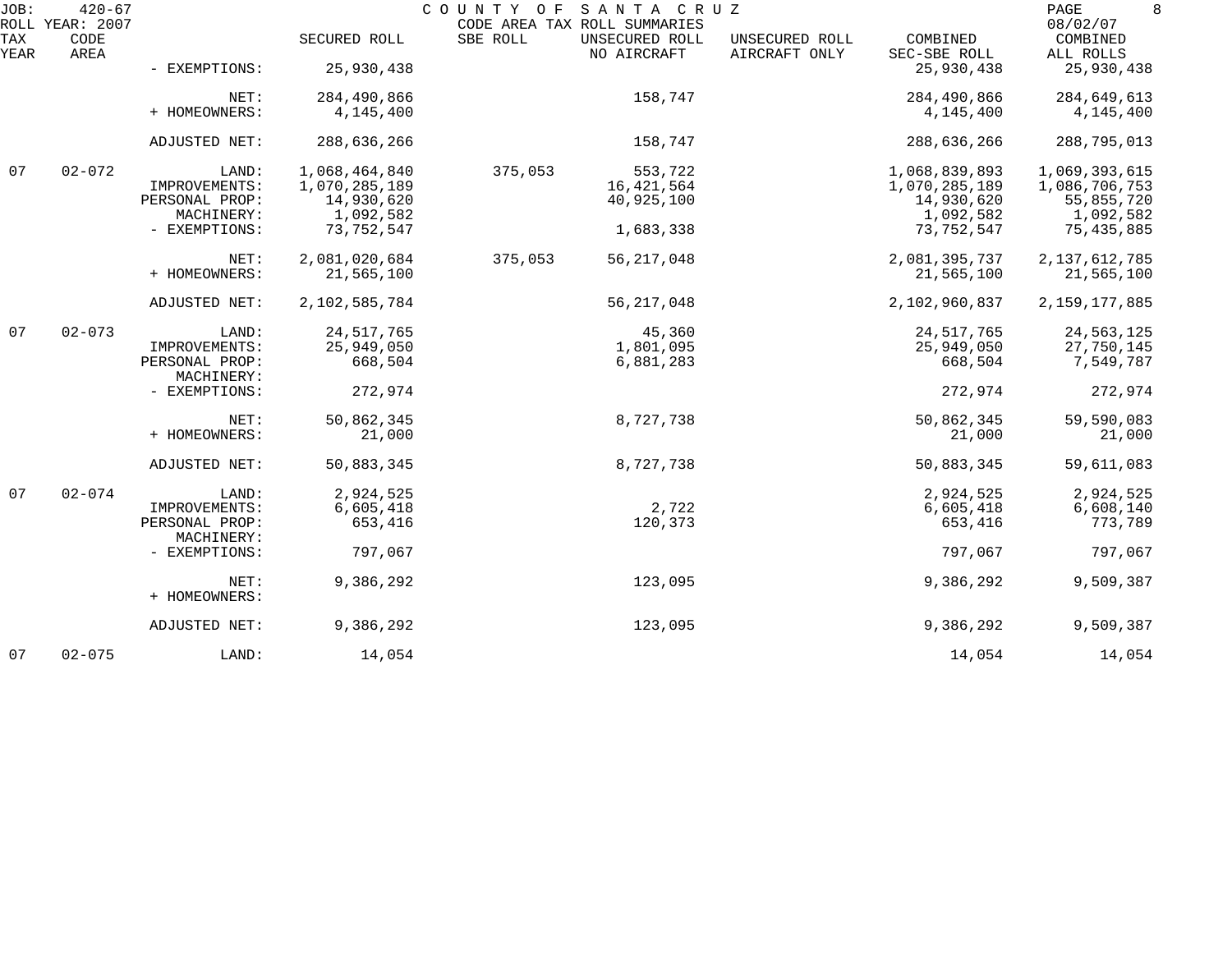| JOB:<br>ROLL | $420 - 67$<br>YEAR: 2007 |                                                                         |                                                                        | COUNTY<br>O F<br>CODE AREA TAX ROLL SUMMARIES | SANTA CRUZ                                         |                                 |                                                                        | PAGE<br>9<br>08/02/07                                                |
|--------------|--------------------------|-------------------------------------------------------------------------|------------------------------------------------------------------------|-----------------------------------------------|----------------------------------------------------|---------------------------------|------------------------------------------------------------------------|----------------------------------------------------------------------|
| TAX<br>YEAR  | CODE<br>AREA             |                                                                         | SECURED ROLL                                                           | SBE ROLL                                      | UNSECURED ROLL<br>NO AIRCRAFT                      | UNSECURED ROLL<br>AIRCRAFT ONLY | COMBINED<br>SEC-SBE ROLL                                               | COMBINED<br>ALL ROLLS                                                |
|              |                          | IMPROVEMENTS:<br>PERSONAL PROP:<br>MACHINERY:<br>- EXEMPTIONS:          |                                                                        |                                               |                                                    |                                 |                                                                        |                                                                      |
|              |                          | NET:<br>+ HOMEOWNERS:                                                   | 14,054                                                                 |                                               |                                                    |                                 | 14,054                                                                 | 14,054                                                               |
|              |                          | ADJUSTED NET:                                                           | 14,054                                                                 |                                               |                                                    |                                 | 14,054                                                                 | 14,054                                                               |
| 07           | $02 - 077$               | LAND:<br>IMPROVEMENTS:<br>PERSONAL PROP:<br>MACHINERY:<br>- EXEMPTIONS: | 443,712<br>781,663                                                     |                                               |                                                    |                                 | 443,712<br>781,663                                                     | 443,712<br>781,663                                                   |
|              |                          | NET:<br>+ HOMEOWNERS:                                                   | 1,225,375                                                              |                                               |                                                    |                                 | 1,225,375                                                              | 1,225,375                                                            |
|              |                          | ADJUSTED NET:                                                           | 1,225,375                                                              |                                               |                                                    |                                 | 1,225,375                                                              | 1,225,375                                                            |
| 07           | $02 - 078$               | LAND:<br>IMPROVEMENTS:<br>PERSONAL PROP:<br>MACHINERY:<br>- EXEMPTIONS: | 340, 304, 268<br>391, 353, 714<br>6,814,010<br>3,814,823<br>28,636,099 |                                               | 5,276,278<br>29, 352, 962<br>55,788,993<br>240,465 | 37,602,080<br>154,700           | 340, 304, 268<br>391, 353, 714<br>6,814,010<br>3,814,823<br>28,636,099 | 345,580,546<br>420,706,676<br>100,205,083<br>3,814,823<br>29,031,264 |
|              |                          | NET:<br>+ HOMEOWNERS:                                                   | 713,650,716<br>3,207,400                                               |                                               | 90,177,768                                         | 37, 447, 380                    | 713,650,716<br>3,207,400                                               | 841, 275, 864<br>3,207,400                                           |
|              |                          | ADJUSTED NET:                                                           | 716,858,116                                                            |                                               | 90,177,768                                         |                                 | 716,858,116                                                            | 844, 483, 264                                                        |
| 07           | $02 - 079$               | LAND:<br>IMPROVEMENTS:<br>PERSONAL PROP:<br>MACHINERY:<br>- EXEMPTIONS: | 66,747<br>4,623                                                        |                                               |                                                    |                                 | 66,747<br>4,623                                                        | 66,747<br>4,623                                                      |
|              |                          | NET:<br>+ HOMEOWNERS:                                                   | 71,370                                                                 |                                               |                                                    |                                 | 71,370                                                                 | 71,370                                                               |
|              |                          | ADJUSTED NET:                                                           | 71,370                                                                 |                                               |                                                    |                                 | 71,370                                                                 | 71,370                                                               |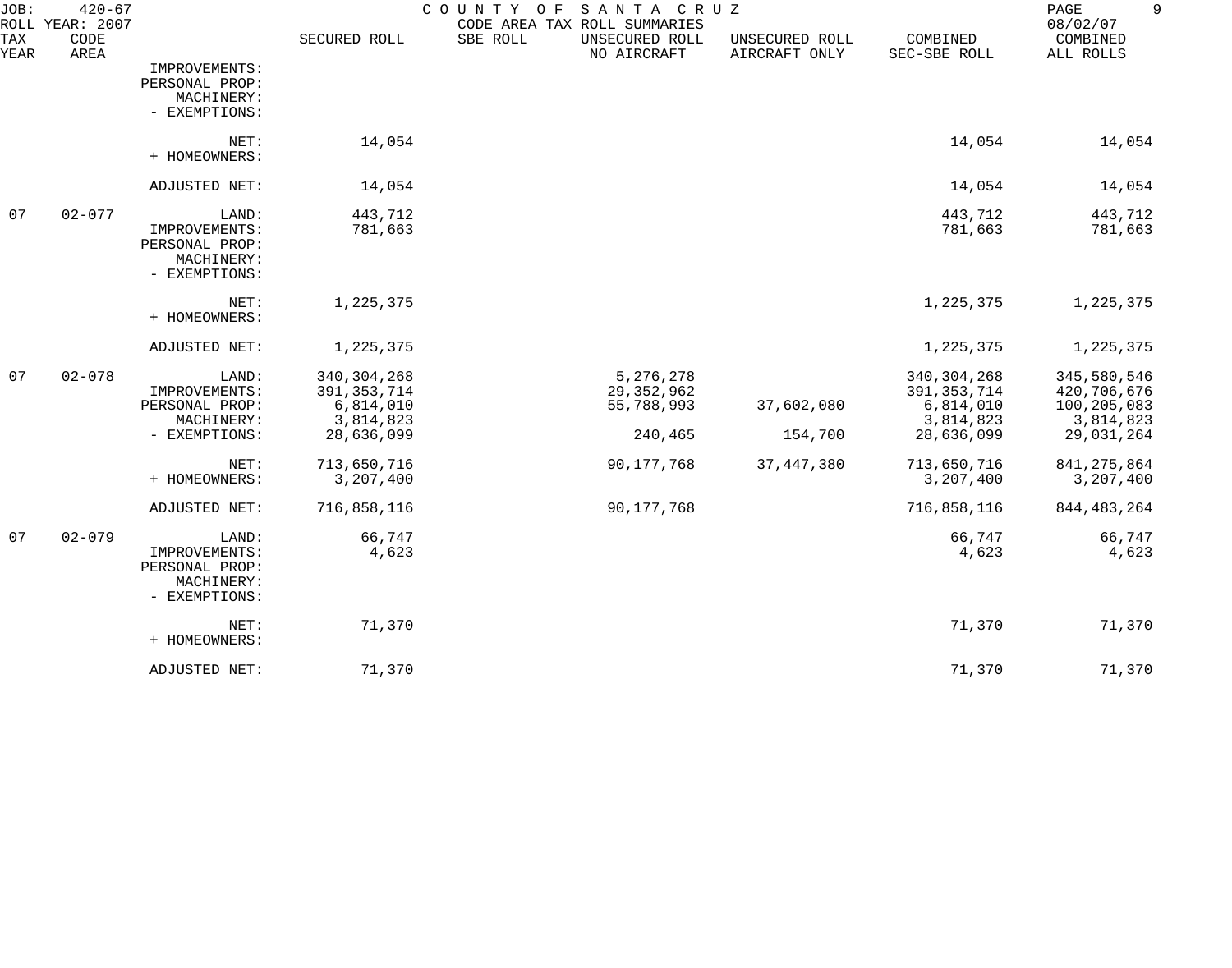| JOB:               | $420 - 67$<br>ROLL YEAR: 2007 |                             | SECURED ROLL | COUNTY OF SANTA CRUZ | CODE AREA TAX ROLL SUMMARIES  |                                 |                          | PAGE<br>08/02/07      | 10 |
|--------------------|-------------------------------|-----------------------------|--------------|----------------------|-------------------------------|---------------------------------|--------------------------|-----------------------|----|
| <b>TAX</b><br>YEAR | CODE<br>AREA                  |                             |              | SBE ROLL             | UNSECURED ROLL<br>NO AIRCRAFT | UNSECURED ROLL<br>AIRCRAFT ONLY | COMBINED<br>SEC-SBE ROLL | COMBINED<br>ALL ROLLS |    |
| 07                 | $02 - 080$                    | LAND:                       |              |                      |                               |                                 |                          |                       |    |
|                    |                               | IMPROVEMENTS:               |              |                      |                               |                                 |                          |                       |    |
|                    |                               | PERSONAL PROP:              |              |                      |                               |                                 |                          |                       |    |
|                    |                               | MACHINERY:                  |              |                      |                               |                                 |                          |                       |    |
|                    |                               | - EXEMPTIONS:               |              |                      |                               |                                 |                          |                       |    |
|                    |                               | NET:                        |              |                      |                               |                                 |                          |                       |    |
|                    |                               | + HOMEOWNERS:               |              |                      |                               |                                 |                          |                       |    |
|                    |                               | ADJUSTED NET:               |              |                      |                               |                                 |                          |                       |    |
| 07                 | $02 - 081$                    | LAND:                       |              |                      |                               |                                 |                          |                       |    |
|                    |                               | IMPROVEMENTS:               |              |                      |                               |                                 |                          |                       |    |
|                    |                               | PERSONAL PROP:              |              |                      |                               |                                 |                          |                       |    |
|                    |                               | MACHINERY:<br>- EXEMPTIONS: |              |                      |                               |                                 |                          |                       |    |
|                    |                               |                             |              |                      |                               |                                 |                          |                       |    |
|                    |                               | NET:                        |              |                      |                               |                                 |                          |                       |    |
|                    |                               | + HOMEOWNERS:               |              |                      |                               |                                 |                          |                       |    |
|                    |                               | ADJUSTED NET:               |              |                      |                               |                                 |                          |                       |    |
| 07                 | $03 - 007$                    | LAND:                       |              |                      |                               |                                 |                          |                       |    |
|                    |                               | IMPROVEMENTS:               |              |                      |                               |                                 |                          |                       |    |
|                    |                               | PERSONAL PROP:              |              |                      |                               |                                 |                          |                       |    |
|                    |                               | MACHINERY:<br>- EXEMPTIONS: |              |                      |                               |                                 |                          |                       |    |
|                    |                               |                             |              |                      |                               |                                 |                          |                       |    |
|                    |                               | NET:                        |              |                      |                               |                                 |                          |                       |    |
|                    |                               | + HOMEOWNERS:               |              |                      |                               |                                 |                          |                       |    |
|                    |                               | ADJUSTED NET:               |              |                      |                               |                                 |                          |                       |    |
|                    | 07 03-011                     | LAND:                       |              |                      |                               |                                 |                          |                       |    |
|                    |                               | IMPROVEMENTS:               |              |                      |                               |                                 |                          |                       |    |
|                    |                               | PERSONAL PROP:              |              |                      |                               |                                 |                          |                       |    |
|                    |                               | MACHINERY:<br>- EXEMPTIONS: |              |                      |                               |                                 |                          |                       |    |
|                    |                               |                             |              |                      |                               |                                 |                          |                       |    |
|                    |                               | NET:                        |              |                      |                               |                                 |                          |                       |    |
|                    |                               | + HOMEOWNERS:               |              |                      |                               |                                 |                          |                       |    |
|                    |                               | ADJUSTED NET:               |              |                      |                               |                                 |                          |                       |    |
|                    |                               |                             |              |                      |                               |                                 |                          |                       |    |
|                    |                               |                             |              |                      |                               |                                 |                          |                       |    |
|                    |                               |                             |              |                      |                               |                                 |                          |                       |    |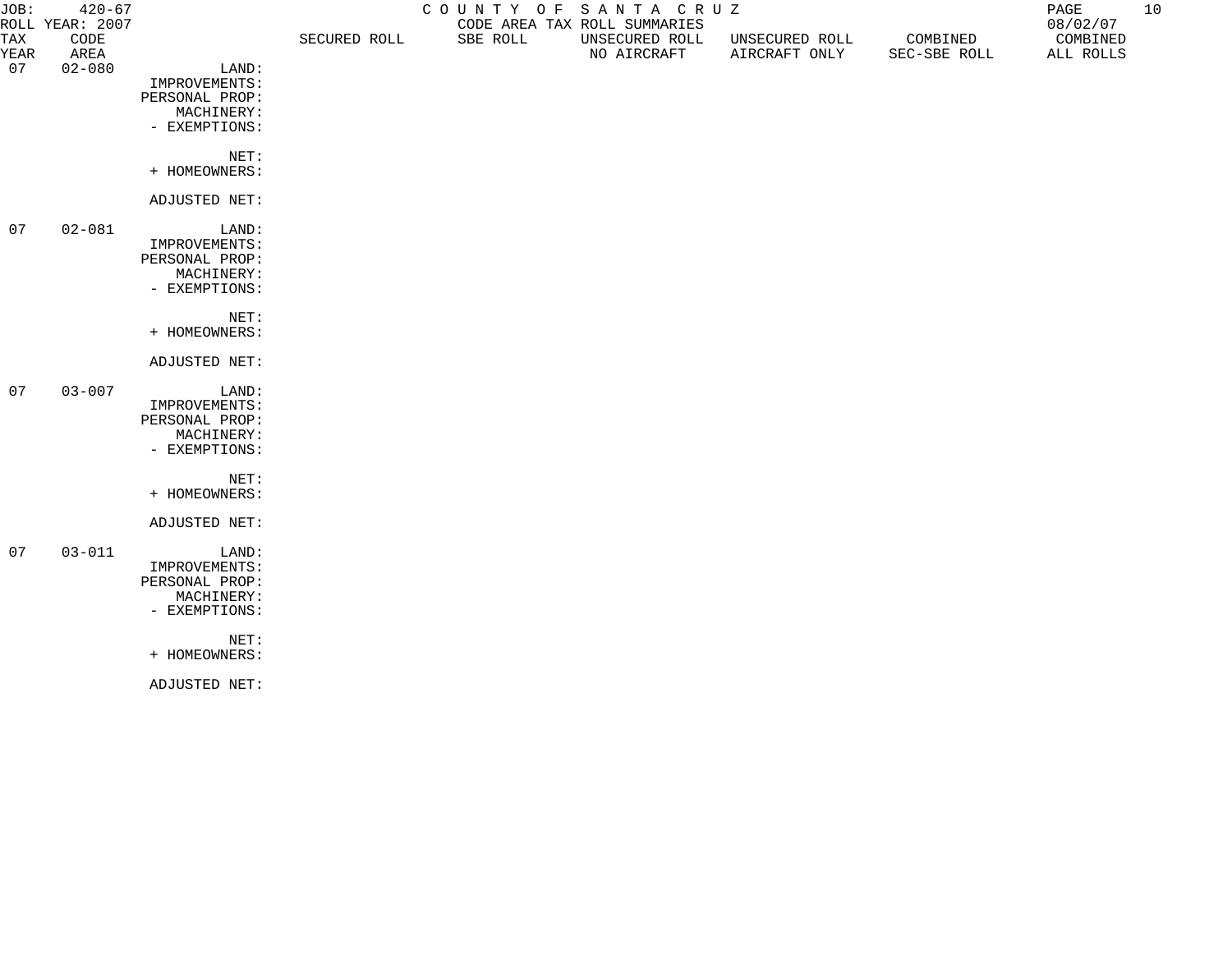| JOB:        | $420 - 67$<br>COUNTY OF SANTA CRUZ<br>ROLL YEAR: 2007<br>CODE AREA TAX ROLL SUMMARIES |                                                                         |                    |          |                               |                                 | 11<br>PAGE<br>08/02/07   |                             |
|-------------|---------------------------------------------------------------------------------------|-------------------------------------------------------------------------|--------------------|----------|-------------------------------|---------------------------------|--------------------------|-----------------------------|
| TAX<br>YEAR | CODE<br>AREA                                                                          |                                                                         | SECURED ROLL       | SBE ROLL | UNSECURED ROLL<br>NO AIRCRAFT | UNSECURED ROLL<br>AIRCRAFT ONLY | COMBINED<br>SEC-SBE ROLL | COMBINED<br>ALL ROLLS       |
| 07          | $03 - 017$                                                                            | LAND:<br>IMPROVEMENTS:<br>PERSONAL PROP:<br>MACHINERY:<br>- EXEMPTIONS: |                    |          |                               |                                 |                          |                             |
|             |                                                                                       | NET:<br>+ HOMEOWNERS:                                                   |                    |          |                               |                                 |                          |                             |
|             |                                                                                       | ADJUSTED NET:                                                           |                    |          |                               |                                 |                          |                             |
| 07          | $03 - 020$                                                                            | LAND:<br>IMPROVEMENTS:<br>PERSONAL PROP:<br>MACHINERY:<br>- EXEMPTIONS: |                    |          |                               |                                 |                          |                             |
|             |                                                                                       | NET:<br>+ HOMEOWNERS:                                                   |                    |          |                               |                                 |                          |                             |
|             |                                                                                       | ADJUSTED NET:                                                           |                    |          |                               |                                 |                          |                             |
| 07          | $03 - 037$                                                                            | LAND:<br>IMPROVEMENTS:<br>PERSONAL PROP:<br>MACHINERY:<br>- EXEMPTIONS: |                    |          | 79,583<br>58,061              |                                 |                          | 79,583<br>58,061            |
|             |                                                                                       | NET:<br>+ HOMEOWNERS:                                                   |                    |          | 137,644                       |                                 |                          | 137,644                     |
|             |                                                                                       | ADJUSTED NET:                                                           |                    |          | 137,644                       |                                 |                          | 137,644                     |
| 07          | $03 - 039$                                                                            | LAND:<br>IMPROVEMENTS:<br>PERSONAL PROP:<br>MACHINERY:                  | 364,961<br>413,617 |          | 5,368                         |                                 | 364,961<br>413,617       | 364,961<br>413,617<br>5,368 |
|             |                                                                                       | - EXEMPTIONS:                                                           | 7,000              |          |                               |                                 | 7,000                    | 7,000                       |
|             |                                                                                       | NET:                                                                    | 771,578            |          | 5,368                         |                                 | 771,578                  | 776,946                     |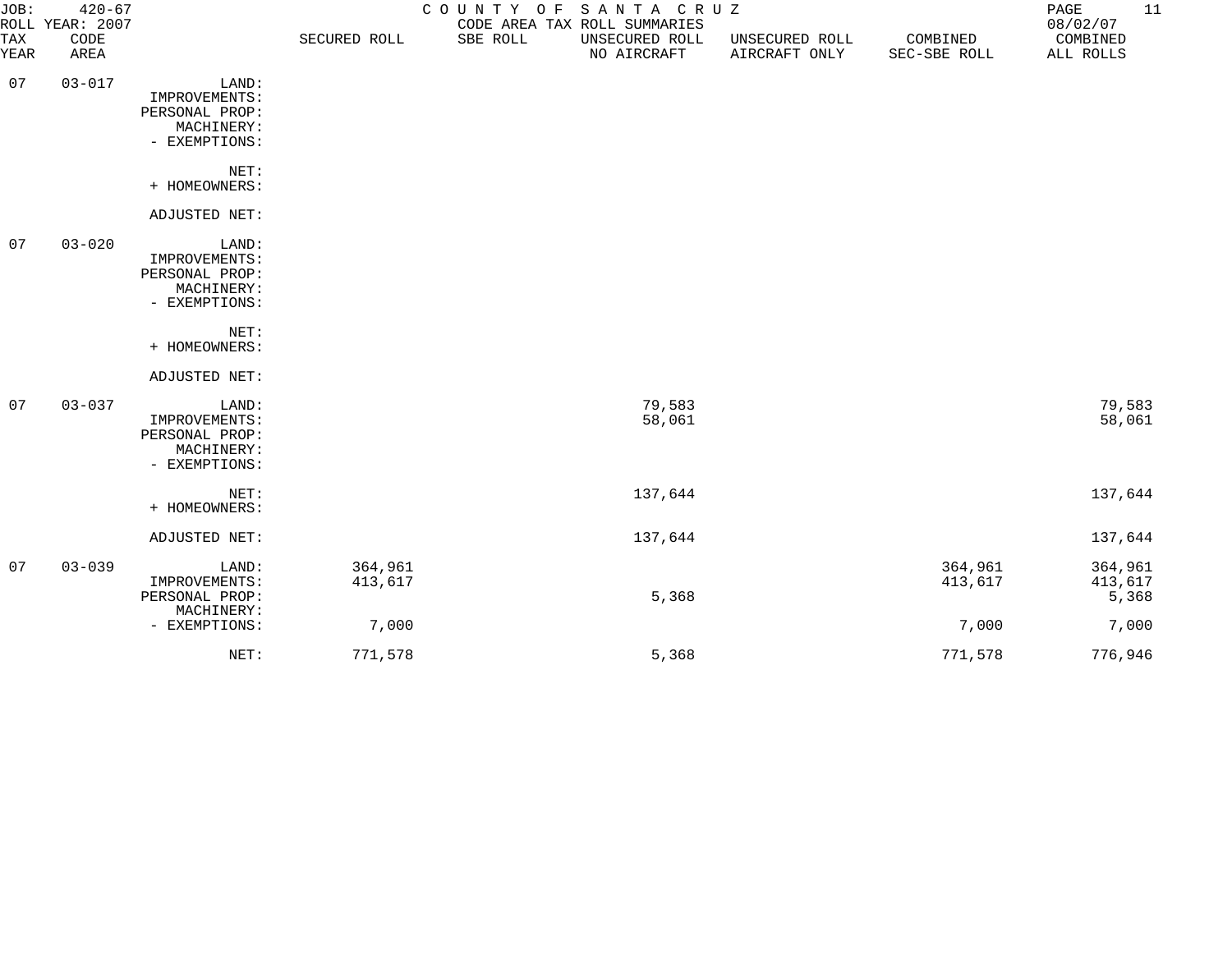| JOB:        | $420 - 67$<br>ROLL YEAR: 2007 |                                                                         |                         | COUNTY OF SANTA CRUZ<br>CODE AREA TAX ROLL SUMMARIES |                                 |                          | 12<br>PAGE<br>08/02/07           |
|-------------|-------------------------------|-------------------------------------------------------------------------|-------------------------|------------------------------------------------------|---------------------------------|--------------------------|----------------------------------|
| TAX<br>YEAR | CODE<br>AREA                  |                                                                         | SECURED ROLL            | SBE ROLL<br>UNSECURED ROLL<br>NO AIRCRAFT            | UNSECURED ROLL<br>AIRCRAFT ONLY | COMBINED<br>SEC-SBE ROLL | COMBINED<br>ALL ROLLS            |
|             |                               | + HOMEOWNERS:                                                           | 7,000                   |                                                      |                                 | 7,000                    | 7,000                            |
|             |                               | ADJUSTED NET:                                                           | 778,578                 | 5,368                                                |                                 | 778,578                  | 783,946                          |
| 07          | $03 - 046$                    | LAND:<br>IMPROVEMENTS:<br>PERSONAL PROP:<br>MACHINERY:                  | 12,907,518<br>4,619,425 |                                                      |                                 | 12,907,518<br>4,619,425  | 12,907,518<br>4,619,425          |
|             |                               | - EXEMPTIONS:                                                           | 35,000                  |                                                      |                                 | 35,000                   | 35,000                           |
|             |                               | NET:<br>+ HOMEOWNERS:                                                   | 17,491,943<br>35,000    |                                                      |                                 | 17,491,943<br>35,000     | 17,491,943<br>35,000             |
|             |                               | ADJUSTED NET:                                                           | 17,526,943              |                                                      |                                 | 17,526,943               | 17,526,943                       |
| 07          | $03 - 050$                    | LAND:<br>IMPROVEMENTS:<br>PERSONAL PROP:<br>MACHINERY:<br>- EXEMPTIONS: | 581,400<br>163,200      | 6,319                                                |                                 | 581,400<br>163,200       | 581,400<br>163,200<br>6,319      |
|             |                               | NET:<br>+ HOMEOWNERS:                                                   | 744,600                 | 6,319                                                |                                 | 744,600                  | 750,919                          |
|             |                               | ADJUSTED NET:                                                           | 744,600                 | 6,319                                                |                                 | 744,600                  | 750,919                          |
| 07          | $03 - 053$                    | LAND:<br>IMPROVEMENTS:<br>PERSONAL PROP:<br>MACHINERY:<br>- EXEMPTIONS: |                         |                                                      |                                 |                          |                                  |
|             |                               | NET:<br>+ HOMEOWNERS:                                                   |                         |                                                      |                                 |                          |                                  |
|             |                               | ADJUSTED NET:                                                           |                         |                                                      |                                 |                          |                                  |
| 07          | $03 - 056$                    | LAND:<br>IMPROVEMENTS:<br>PERSONAL PROP:<br>MACHINERY:                  | 6,897,215<br>5,670,156  | 16,198<br>31,565                                     |                                 | 6,897,215<br>5,670,156   | 6,897,215<br>5,686,354<br>31,565 |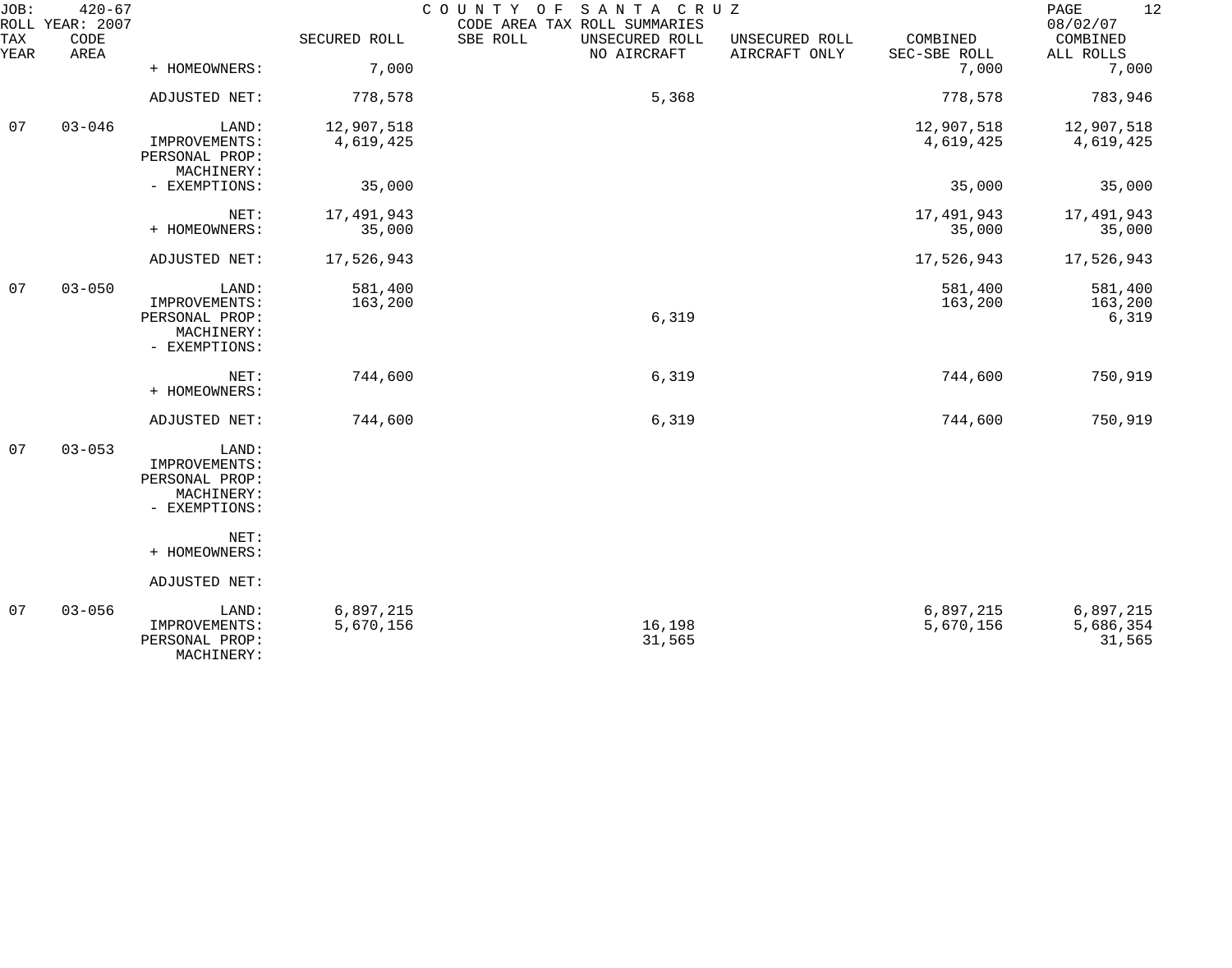| JOB:        | $420 - 67$<br>ROLL YEAR: 2007 |                                                                         |                                       | COUNTY OF | SANTA CRUZ<br>CODE AREA TAX ROLL SUMMARIES |                                 |                                       | 13<br>PAGE<br>08/02/07                 |
|-------------|-------------------------------|-------------------------------------------------------------------------|---------------------------------------|-----------|--------------------------------------------|---------------------------------|---------------------------------------|----------------------------------------|
| TAX<br>YEAR | CODE<br>AREA                  |                                                                         | SECURED ROLL                          | SBE ROLL  | UNSECURED ROLL<br>NO AIRCRAFT              | UNSECURED ROLL<br>AIRCRAFT ONLY | COMBINED<br>SEC-SBE ROLL              | COMBINED<br>ALL ROLLS                  |
|             |                               | - EXEMPTIONS:                                                           |                                       |           |                                            |                                 |                                       |                                        |
|             |                               | NET:<br>+ HOMEOWNERS:                                                   | 12,567,371                            |           | 47,763                                     |                                 | 12,567,371                            | 12,615,134                             |
|             |                               | ADJUSTED NET:                                                           | 12,567,371                            |           | 47,763                                     |                                 | 12,567,371                            | 12,615,134                             |
| 07          | $03 - 063$                    | LAND:<br>IMPROVEMENTS:<br>PERSONAL PROP:<br>MACHINERY:<br>- EXEMPTIONS: | 427,029<br>355,858                    |           |                                            |                                 | 427,029<br>355,858                    | 427,029<br>355,858                     |
|             |                               | NET:<br>+ HOMEOWNERS:                                                   | 782,887                               |           |                                            |                                 | 782,887                               | 782,887                                |
|             |                               | ADJUSTED NET:                                                           | 782,887                               |           |                                            |                                 | 782,887                               | 782,887                                |
| 07          | $03 - 100$                    | LAND:<br>IMPROVEMENTS:<br>PERSONAL PROP:<br>MACHINERY:<br>- EXEMPTIONS: | 86,870                                |           |                                            |                                 | 86,870                                | 86,870                                 |
|             |                               | NET:<br>+ HOMEOWNERS:                                                   | 86,870                                |           |                                            |                                 | 86,870                                | 86,870                                 |
|             |                               | ADJUSTED NET:                                                           | 86,870                                |           |                                            |                                 | 86,870                                | 86,870                                 |
| 07          | $03 - 101$                    | LAND:<br>IMPROVEMENTS:<br>PERSONAL PROP:                                | 51,975,981<br>77,441,087<br>5,123,611 | 68,981    | 19,570,736<br>9,882,947                    |                                 | 52,044,962<br>77,441,087<br>5,123,611 | 52,044,962<br>97,011,823<br>15,006,558 |
|             |                               | MACHINERY:<br>- EXEMPTIONS:                                             | 3,553,377                             |           |                                            |                                 | 3,553,377                             | 3,553,377                              |
|             |                               | NET:<br>+ HOMEOWNERS:                                                   | 130,987,302<br>14,000                 | 68,981    | 29, 453, 683                               |                                 | 131,056,283<br>14,000                 | 160,509,966<br>14,000                  |
|             |                               | ADJUSTED NET:                                                           | 131,001,302                           |           | 29, 453, 683                               |                                 | 131,070,283                           | 160,523,966                            |
| 07          | $03 - 102$                    | LAND:                                                                   | 13,392,998                            |           |                                            |                                 | 13,392,998                            | 13,392,998                             |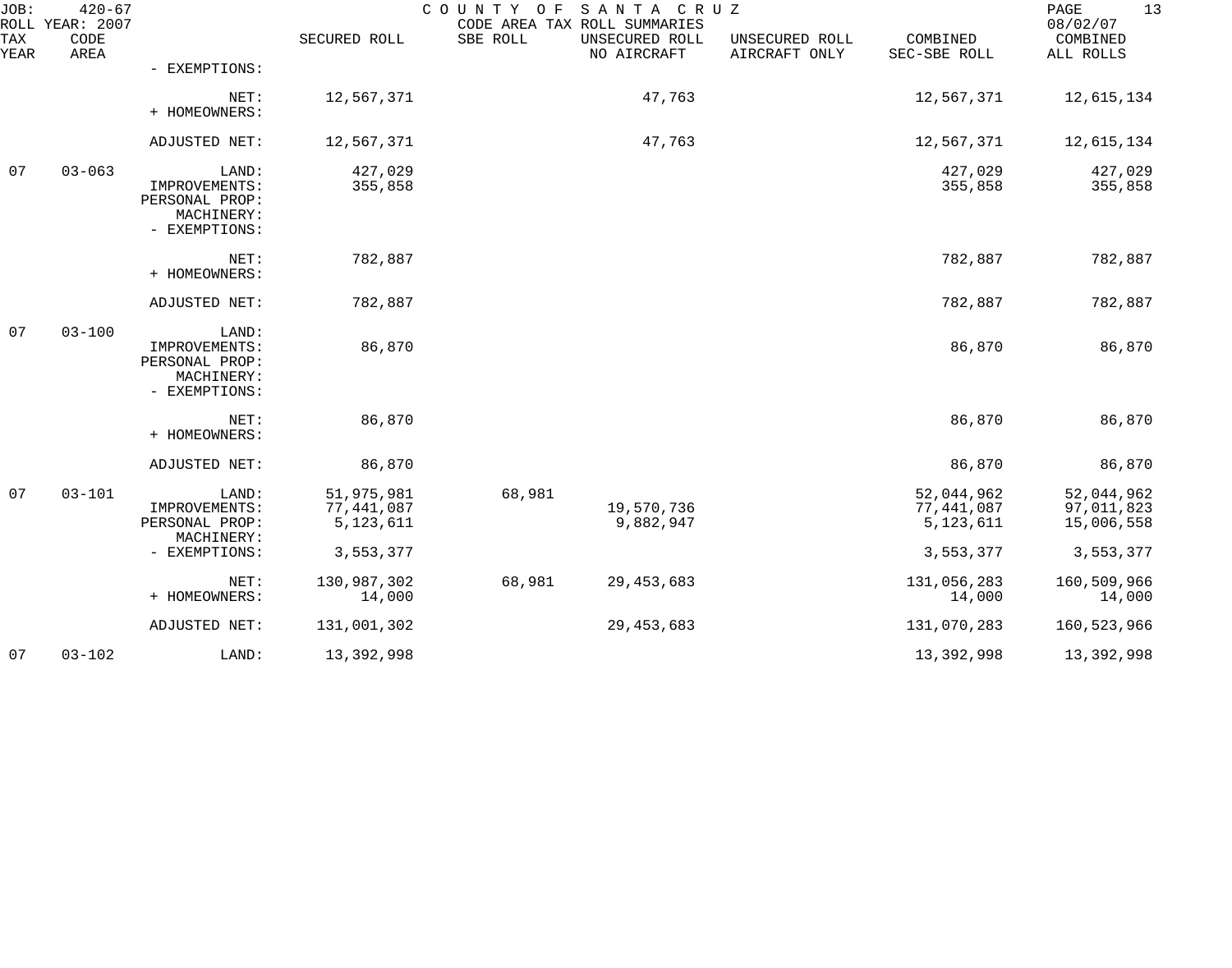| JOB:        | $420 - 67$<br>ROLL YEAR: 2007 |                |              | SANTA CRUZ<br>COUNTY OF<br>CODE AREA TAX ROLL SUMMARIES |                                 |                          | 14<br>PAGE<br>08/02/07 |
|-------------|-------------------------------|----------------|--------------|---------------------------------------------------------|---------------------------------|--------------------------|------------------------|
| TAX<br>YEAR | CODE<br>AREA                  |                | SECURED ROLL | SBE ROLL<br>UNSECURED ROLL<br>NO AIRCRAFT               | UNSECURED ROLL<br>AIRCRAFT ONLY | COMBINED<br>SEC-SBE ROLL | COMBINED<br>ALL ROLLS  |
|             |                               | IMPROVEMENTS:  | 12,537,076   | 3,909                                                   |                                 | 12,537,076               | 12,540,985             |
|             |                               | PERSONAL PROP: | 79,050       | 239,748                                                 |                                 | 79,050                   | 318,798                |
|             |                               | MACHINERY:     |              |                                                         |                                 |                          |                        |
|             |                               | - EXEMPTIONS:  | 318,633      |                                                         |                                 | 318,633                  | 318,633                |
|             |                               | NET:           | 25,690,491   | 243,657                                                 |                                 | 25,690,491               | 25,934,148             |
|             |                               | + HOMEOWNERS:  | 210,000      |                                                         |                                 | 210,000                  | 210,000                |
|             |                               | ADJUSTED NET:  | 25,900,491   | 243,657                                                 |                                 | 25,900,491               | 26, 144, 148           |
| 07          | $03 - 103$                    | LAND:          | 4,916,007    |                                                         |                                 | 4,916,007                | 4,916,007              |
|             |                               | IMPROVEMENTS:  | 3,740,458    | 31,377                                                  |                                 | 3,740,458                | 3,771,835              |
|             |                               | PERSONAL PROP: |              | 831,290                                                 |                                 |                          | 831,290                |
|             |                               | MACHINERY:     |              |                                                         |                                 |                          |                        |
|             |                               | - EXEMPTIONS:  |              |                                                         |                                 |                          |                        |
|             |                               | NET:           | 8,656,465    | 862,667                                                 |                                 | 8,656,465                | 9,519,132              |
|             |                               | + HOMEOWNERS:  |              |                                                         |                                 |                          |                        |
|             |                               | ADJUSTED NET:  | 8,656,465    | 862,667                                                 |                                 | 8,656,465                | 9,519,132              |
| 07          | $03 - 104$                    | LAND:          | 4,763,523    |                                                         |                                 | 4,763,523                | 4,763,523              |
|             |                               | IMPROVEMENTS:  | 5,984,545    | 797,096                                                 |                                 | 5,984,545                | 6,781,641              |
|             |                               | PERSONAL PROP: | 659,343      | 646,811                                                 |                                 | 659,343                  | 1,306,154              |
|             |                               | MACHINERY:     | 49,751       |                                                         |                                 | 49,751                   | 49,751                 |
|             |                               | - EXEMPTIONS:  |              | 6,247                                                   |                                 |                          | 6,247                  |
|             |                               | NET:           | 11, 457, 162 | 1,437,660                                               |                                 | 11, 457, 162             | 12,894,822             |
|             |                               | + HOMEOWNERS:  |              |                                                         |                                 |                          |                        |
|             |                               | ADJUSTED NET:  | 11,457,162   | 1,437,660                                               |                                 | 11,457,162               | 12,894,822             |
| 07          | $03 - 105$                    | LAND:          | 15, 254, 932 |                                                         |                                 | 15, 254, 932             | 15, 254, 932           |
|             |                               | IMPROVEMENTS:  | 17,985,964   | 1,730,890                                               |                                 | 17,985,964               | 19,716,854             |
|             |                               | PERSONAL PROP: | 255,490      | 2,494,453                                               |                                 | 255,490                  | 2,749,943              |
|             |                               | MACHINERY:     | 672,534      |                                                         |                                 | 672,534                  | 672,534                |
|             |                               | - EXEMPTIONS:  | 75,600       |                                                         |                                 | 75,600                   | 75,600                 |
|             |                               | NET:           | 34,093,320   | 4, 225, 343                                             |                                 | 34,093,320               | 38, 318, 663           |
|             |                               | + HOMEOWNERS:  | 75,600       |                                                         |                                 | 75,600                   | 75,600                 |
|             |                               | ADJUSTED NET:  | 34,168,920   | 4, 225, 343                                             |                                 | 34, 168, 920             | 38, 394, 263           |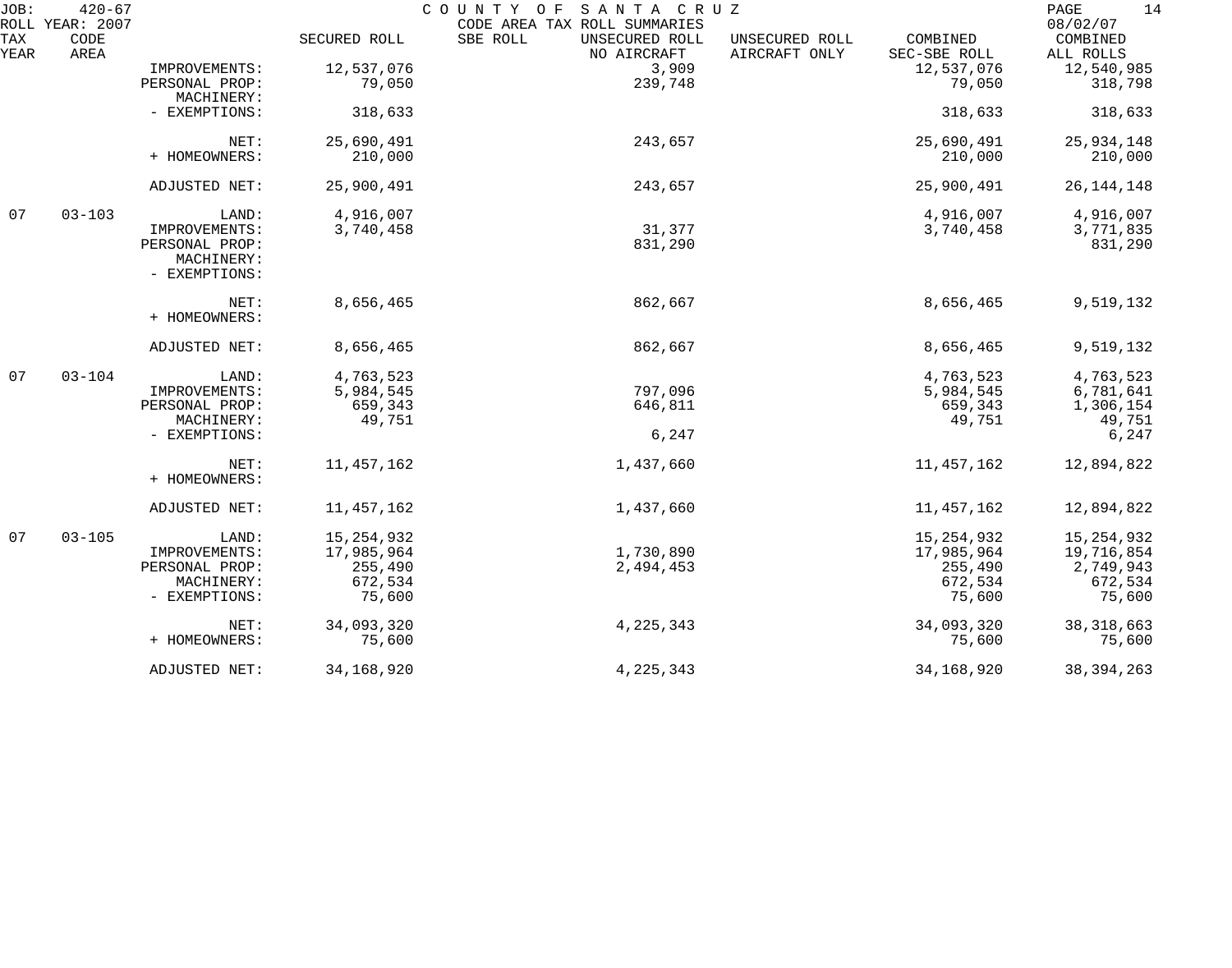| JOB: | $420 - 67$<br>ROLL YEAR: 2007 |                |               | COUNTY OF SANTA CRUZ<br>CODE AREA TAX ROLL SUMMARIES |                |               | 15<br>PAGE<br>08/02/07 |
|------|-------------------------------|----------------|---------------|------------------------------------------------------|----------------|---------------|------------------------|
| TAX  | CODE                          |                | SECURED ROLL  | UNSECURED ROLL<br>SBE ROLL                           | UNSECURED ROLL | COMBINED      | COMBINED               |
| YEAR | AREA                          |                |               | NO AIRCRAFT                                          | AIRCRAFT ONLY  | SEC-SBE ROLL  | ALL ROLLS              |
| 07   | $03 - 106$                    | LAND:          | 174,104,722   | 109,288                                              |                | 174,104,722   | 174,214,010            |
|      |                               | IMPROVEMENTS:  | 143, 396, 118 | 1,465,916                                            |                | 143,396,118   | 144,862,034            |
|      |                               |                |               |                                                      |                |               |                        |
|      |                               | PERSONAL PROP: | 769,225       | 1,889,610                                            |                | 769,225       | 2,658,835              |
|      |                               | MACHINERY:     | 407,404       |                                                      |                | 407,404       | 407,404                |
|      |                               | - EXEMPTIONS:  | 3,991,435     | 71,171                                               |                | 3,991,435     | 4,062,606              |
|      |                               | NET:           | 314,686,034   | 3,393,643                                            |                | 314,686,034   | 318,079,677            |
|      |                               | + HOMEOWNERS:  | 3,355,800     |                                                      |                | 3,355,800     | 3,355,800              |
|      |                               | ADJUSTED NET:  | 318,041,834   | 3,393,643                                            |                | 318,041,834   | 321, 435, 477          |
| 07   | $03 - 108$                    | LAND:          | 484,819,991   | 523,178<br>678,650                                   |                | 485,498,641   | 486,021,819            |
|      |                               | IMPROVEMENTS:  | 312, 227, 676 | 7,206,229                                            |                | 312, 227, 676 | 319, 433, 905          |
|      |                               | PERSONAL PROP: | 521,023       | 13,702,783                                           |                | 521,023       | 14, 223, 806           |
|      |                               | MACHINERY:     | 5,414         |                                                      |                | 5,414         | 5,414                  |
|      |                               | - EXEMPTIONS:  | 18,282,093    | 33,456                                               |                | 18,282,093    | 18, 315, 549           |
|      |                               |                |               |                                                      |                |               |                        |
|      |                               | NET:           | 779,292,011   | 678,650<br>21,398,734                                |                | 779,970,661   | 801, 369, 395          |
|      |                               | + HOMEOWNERS:  | 4,893,000     |                                                      |                | 4,893,000     | 4,893,000              |
|      |                               | ADJUSTED NET:  | 784,185,011   | 21,398,734                                           |                | 784,863,661   | 806, 262, 395          |
| 07   | $03 - 109$                    | LAND:          | 14,874,081    |                                                      |                | 14,874,081    | 14,874,081             |
|      |                               | IMPROVEMENTS:  | 12,078,110    | 984,323                                              |                | 12,078,110    | 13,062,433             |
|      |                               | PERSONAL PROP: | 471,219       | 1,820,817                                            |                | 471,219       | 2,292,036              |
|      |                               | MACHINERY:     | 85,949        |                                                      |                | 85,949        | 85,949                 |
|      |                               | - EXEMPTIONS:  | 35,126        |                                                      |                | 35,126        | 35,126                 |
|      |                               | NET:           | 27, 474, 233  | 2,805,140                                            |                | 27, 474, 233  | 30, 279, 373           |
|      |                               | + HOMEOWNERS:  | 35,000        |                                                      |                | 35,000        | 35,000                 |
|      |                               |                |               |                                                      |                |               |                        |
|      |                               | ADJUSTED NET:  | 27,509,233    | 2,805,140                                            |                | 27,509,233    | 30, 314, 373           |
| 07   | $03 - 110$                    | LAND:          | 26,912,308    |                                                      |                | 26,912,308    | 26, 912, 308           |
|      |                               | IMPROVEMENTS:  | 19,329,040    | 13,151                                               |                | 19,329,040    | 19,342,191             |
|      |                               | PERSONAL PROP: | 5,400         | 826,578                                              |                | 5,400         | 831,978                |
|      |                               | MACHINERY:     |               |                                                      |                |               |                        |
|      |                               | - EXEMPTIONS:  | 399,276       |                                                      |                | 399,276       | 399,276                |
|      |                               | NET:           | 45,847,472    | 839,729                                              |                | 45,847,472    | 46,687,201             |
|      |                               | + HOMEOWNERS:  | 399,000       |                                                      |                | 399,000       | 399,000                |
|      |                               | ADJUSTED NET:  | 46, 246, 472  | 839,729                                              |                | 46, 246, 472  | 47,086,201             |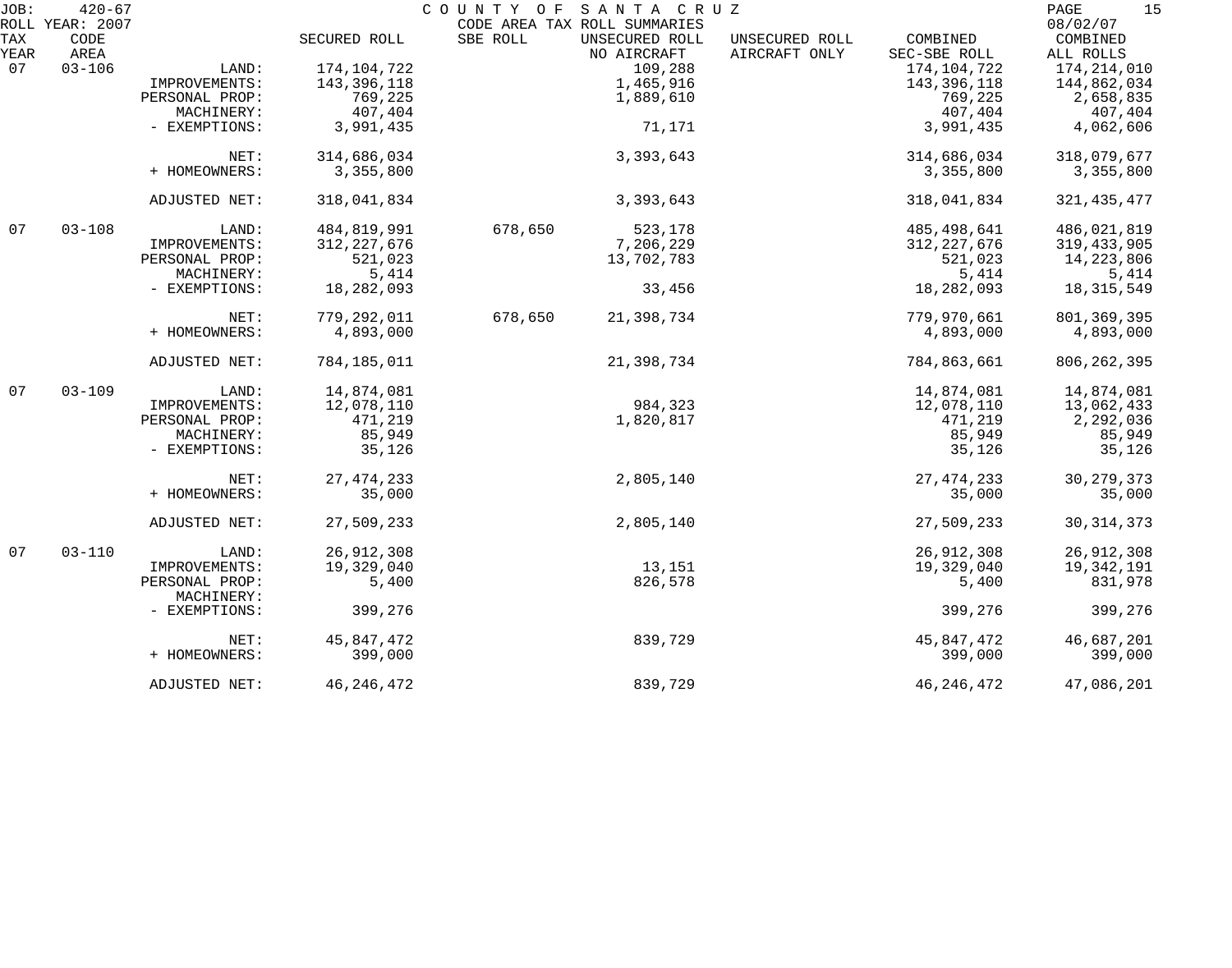| JOB:<br>ROLL | $420 - 67$<br><b>YEAR: 2007</b> |                                               |                          | COUNTY<br>SANTA CRUZ<br>O F<br>CODE AREA TAX ROLL SUMMARIES |                                 |                          | 16<br>PAGE<br>08/02/07    |
|--------------|---------------------------------|-----------------------------------------------|--------------------------|-------------------------------------------------------------|---------------------------------|--------------------------|---------------------------|
| TAX<br>YEAR  | CODE<br>AREA                    |                                               | SECURED ROLL             | SBE ROLL<br>UNSECURED ROLL<br>NO AIRCRAFT                   | UNSECURED ROLL<br>AIRCRAFT ONLY | COMBINED<br>SEC-SBE ROLL | COMBINED<br>ALL ROLLS     |
| 07           | $03 - 111$                      | LAND:                                         | 33, 436, 048             |                                                             |                                 | 33,436,048               | 33, 436, 048              |
|              |                                 | IMPROVEMENTS:<br>PERSONAL PROP:<br>MACHINERY: | 26,036,953               | 420,253<br>848,898                                          |                                 | 26,036,953               | 26, 457, 206<br>848,898   |
|              |                                 | - EXEMPTIONS:                                 | 2, 163, 392              |                                                             |                                 | 2, 163, 392              | 2, 163, 392               |
|              |                                 | NET:<br>+ HOMEOWNERS:                         | 57,309,609<br>392,000    | 1,269,151                                                   |                                 | 57,309,609<br>392,000    | 58,578,760<br>392,000     |
|              |                                 | ADJUSTED NET:                                 | 57,701,609               | 1,269,151                                                   |                                 | 57,701,609               | 58,970,760                |
| 07           | $03 - 112$                      | LAND:                                         | 58,077,035               |                                                             |                                 | 58,077,035               | 58,077,035                |
|              |                                 | IMPROVEMENTS:<br>PERSONAL PROP:<br>MACHINERY: | 46,626,421<br>49,000     | 1,052,950<br>1,120,879                                      |                                 | 46,626,421<br>49,000     | 47,679,371<br>1,169,879   |
|              |                                 | - EXEMPTIONS:                                 | 1,059,800                | 101,218                                                     |                                 | 1,059,800                | 1,161,018                 |
|              |                                 | NET:<br>+ HOMEOWNERS:                         | 103,692,656<br>1,059,800 | 2,072,611                                                   |                                 | 103,692,656<br>1,059,800 | 105,765,267<br>1,059,800  |
|              |                                 | ADJUSTED NET:                                 | 104,752,456              | 2,072,611                                                   |                                 | 104,752,456              | 106,825,067               |
| 07           | $03 - 113$                      | LAND:                                         | 18,633,107               |                                                             |                                 | 18,633,107               | 18,633,107                |
|              |                                 | IMPROVEMENTS:<br>PERSONAL PROP:<br>MACHINERY: | 22,558,951               | 1,708,657<br>1,249,491                                      |                                 | 22,558,951               | 24, 267, 608<br>1,249,491 |
|              |                                 | - EXEMPTIONS:                                 | 224,000                  |                                                             |                                 | 224,000                  | 224,000                   |
|              |                                 | NET:<br>+ HOMEOWNERS:                         | 40,968,058<br>224,000    | 2,958,148                                                   |                                 | 40,968,058<br>224,000    | 43,926,206<br>224,000     |
|              |                                 | ADJUSTED NET:                                 | 41,192,058               | 2,958,148                                                   |                                 | 41,192,058               | 44,150,206                |
| 07           | $03 - 114$                      | LAND:                                         | 290,799                  |                                                             |                                 | 290,799                  | 290,799                   |
|              |                                 | IMPROVEMENTS:<br>PERSONAL PROP:               | 501,249<br>3,000         |                                                             |                                 | 501,249<br>3,000         | 501,249<br>3,000          |
|              |                                 | MACHINERY:<br>- EXEMPTIONS:                   | 28,605                   |                                                             |                                 | 28,605                   | 28,605                    |
|              |                                 | NET:                                          | 766,443                  |                                                             |                                 | 766,443                  | 766,443                   |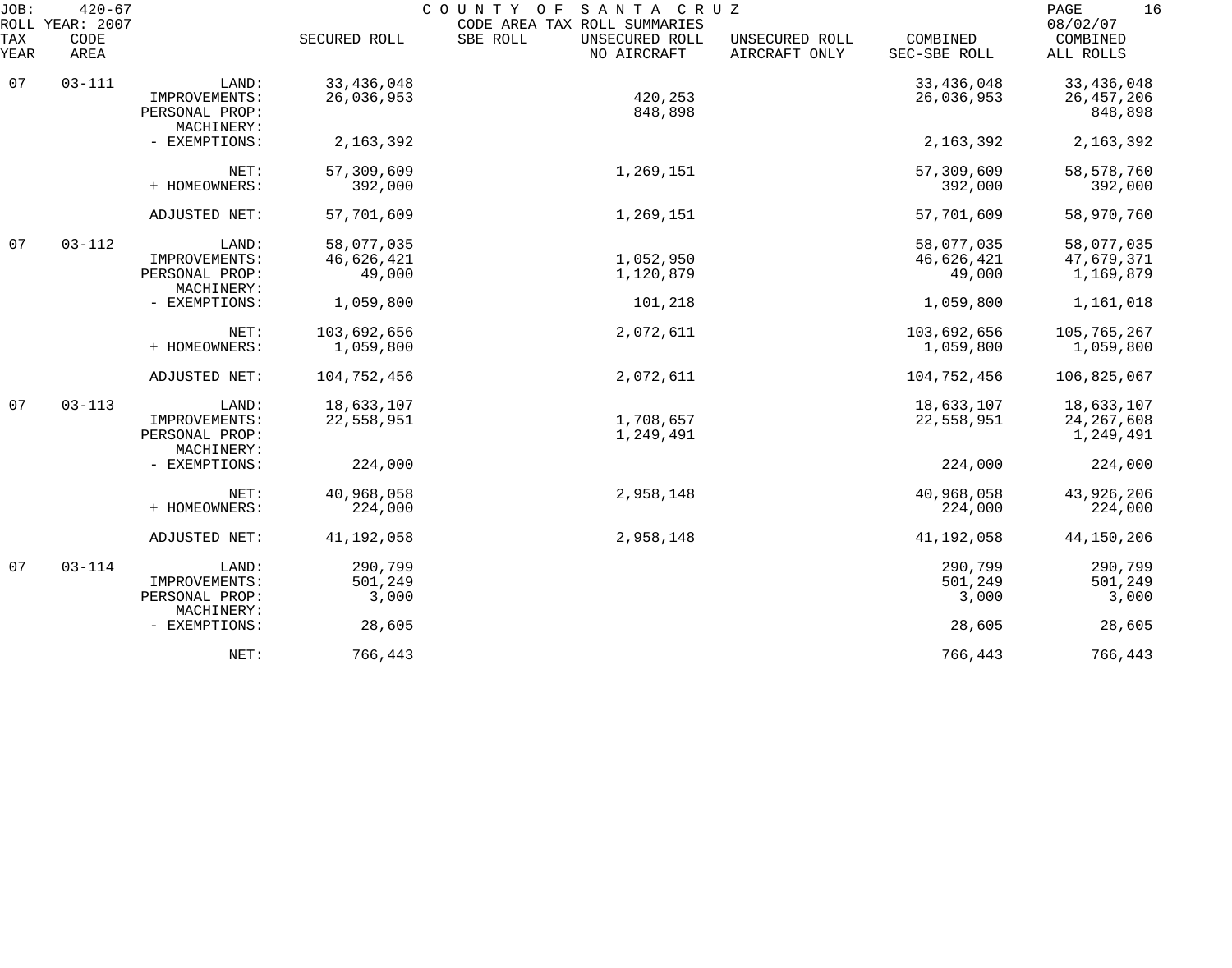| JOB:        | $420 - 67$<br>ROLL YEAR: 2007 |                                                                         |              | COUNTY OF SANTA CRUZ | CODE AREA TAX ROLL SUMMARIES  |                                 |                          | 17<br>PAGE<br>08/02/07 |
|-------------|-------------------------------|-------------------------------------------------------------------------|--------------|----------------------|-------------------------------|---------------------------------|--------------------------|------------------------|
| TAX<br>YEAR | CODE<br>AREA                  |                                                                         | SECURED ROLL | SBE ROLL             | UNSECURED ROLL<br>NO AIRCRAFT | UNSECURED ROLL<br>AIRCRAFT ONLY | COMBINED<br>SEC-SBE ROLL | COMBINED<br>ALL ROLLS  |
|             |                               | + HOMEOWNERS:                                                           | 28,000       |                      |                               |                                 | 28,000                   | 28,000                 |
|             |                               | ADJUSTED NET:                                                           | 794,443      |                      |                               |                                 | 794,443                  | 794,443                |
| 07          | $03 - 115$                    | LAND:<br>IMPROVEMENTS:<br>PERSONAL PROP:<br>MACHINERY:<br>- EXEMPTIONS: |              |                      |                               |                                 |                          |                        |
|             |                               | NET:<br>+ HOMEOWNERS:                                                   |              |                      |                               |                                 |                          |                        |
|             |                               | ADJUSTED NET:                                                           |              |                      |                               |                                 |                          |                        |
| 07          | $03 - 116$                    | LAND:<br>IMPROVEMENTS:<br>PERSONAL PROP:<br>MACHINERY:<br>- EXEMPTIONS: |              |                      |                               |                                 |                          |                        |
|             |                               | NET:<br>+ HOMEOWNERS:                                                   |              |                      |                               |                                 |                          |                        |
|             |                               | ADJUSTED NET:                                                           |              |                      |                               |                                 |                          |                        |
| 07          | $04 - 001$                    | LAND:<br>IMPROVEMENTS:<br>PERSONAL PROP:<br>MACHINERY:<br>- EXEMPTIONS: |              |                      | 46,905                        |                                 |                          | 46,905                 |
|             |                               | NET:<br>+ HOMEOWNERS:                                                   |              |                      | 46,905                        |                                 |                          | 46,905                 |
|             |                               | ADJUSTED NET:                                                           |              |                      | 46,905                        |                                 |                          | 46,905                 |
| 07          | $04 - 005$                    | LAND:<br>IMPROVEMENTS:<br>PERSONAL PROP:                                | 58,506       |                      |                               |                                 | 58,506                   | 58,506                 |

MACHINERY: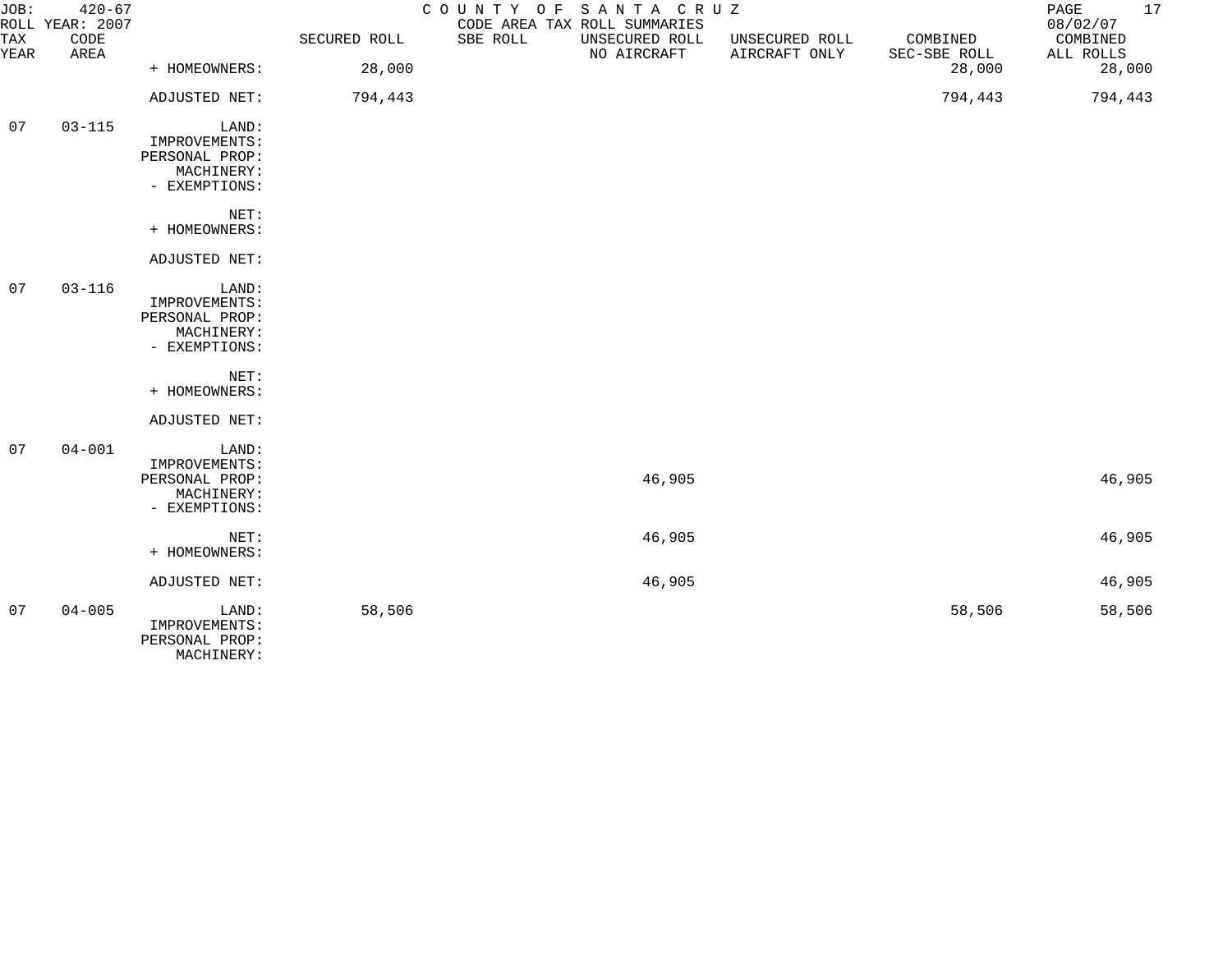| JOB:        | $420 - 67$<br>ROLL YEAR: 2007 |                                                                         |                      | SANTA CRUZ<br>COUNTY OF<br>CODE AREA TAX ROLL SUMMARIES |                                 |                          | 18<br>PAGE<br>08/02/07                    |
|-------------|-------------------------------|-------------------------------------------------------------------------|----------------------|---------------------------------------------------------|---------------------------------|--------------------------|-------------------------------------------|
| TAX<br>YEAR | CODE<br>AREA                  |                                                                         | SECURED ROLL         | SBE ROLL<br>UNSECURED ROLL<br>NO AIRCRAFT               | UNSECURED ROLL<br>AIRCRAFT ONLY | COMBINED<br>SEC-SBE ROLL | COMBINED<br>ALL ROLLS                     |
|             |                               | - EXEMPTIONS:                                                           |                      |                                                         |                                 |                          |                                           |
|             |                               | NET:<br>+ HOMEOWNERS:                                                   | 58,506               |                                                         |                                 | 58,506                   | 58,506                                    |
|             |                               | ADJUSTED NET:                                                           | 58,506               |                                                         |                                 | 58,506                   | 58,506                                    |
| 07          | $04 - 006$                    | LAND:<br>IMPROVEMENTS:<br>PERSONAL PROP:<br>MACHINERY:                  | 910,506              |                                                         |                                 | 910,506                  | 910,506                                   |
|             |                               | - EXEMPTIONS:                                                           | 64                   |                                                         |                                 | 64                       | 64                                        |
|             |                               | NET:<br>+ HOMEOWNERS:                                                   | 910,442              |                                                         |                                 | 910,442                  | 910,442                                   |
|             |                               | ADJUSTED NET:                                                           | 910,442              |                                                         |                                 | 910,442                  | 910,442                                   |
| 07          | $04 - 013$                    | LAND:<br>IMPROVEMENTS:<br>PERSONAL PROP:<br>MACHINERY:<br>- EXEMPTIONS: | 437,547<br>1,727,806 | 21,314<br>710,187<br>61,365                             |                                 | 437,547<br>1,727,806     | 437,547<br>1,749,120<br>710,187<br>61,365 |
|             |                               | NET:                                                                    |                      |                                                         |                                 |                          |                                           |
|             |                               | + HOMEOWNERS:                                                           | 2, 165, 353          | 670,136                                                 |                                 | 2, 165, 353              | 2,835,489                                 |
|             |                               | ADJUSTED NET:                                                           | 2, 165, 353          | 670,136                                                 |                                 | 2, 165, 353              | 2,835,489                                 |
| 07          | $04 - 020$                    | LAND:<br>IMPROVEMENTS:<br>PERSONAL PROP:                                | 1,269,658<br>889,404 | 104,462                                                 |                                 | 1,269,658<br>889,404     | 1,269,658<br>889,404<br>104,462           |
|             |                               | MACHINERY:<br>- EXEMPTIONS:                                             | 14,000               |                                                         |                                 | 14,000                   | 14,000                                    |
|             |                               | NET:<br>+ HOMEOWNERS:                                                   | 2,145,062<br>14,000  | 104,462                                                 |                                 | 2,145,062<br>14,000      | 2, 249, 524<br>14,000                     |
|             |                               | ADJUSTED NET:                                                           | 2,159,062            | 104,462                                                 |                                 | 2,159,062                | 2, 263, 524                               |
| 07          | $04 - 022$                    | LAND:                                                                   | 393,642              |                                                         |                                 | 393,642                  | 393,642                                   |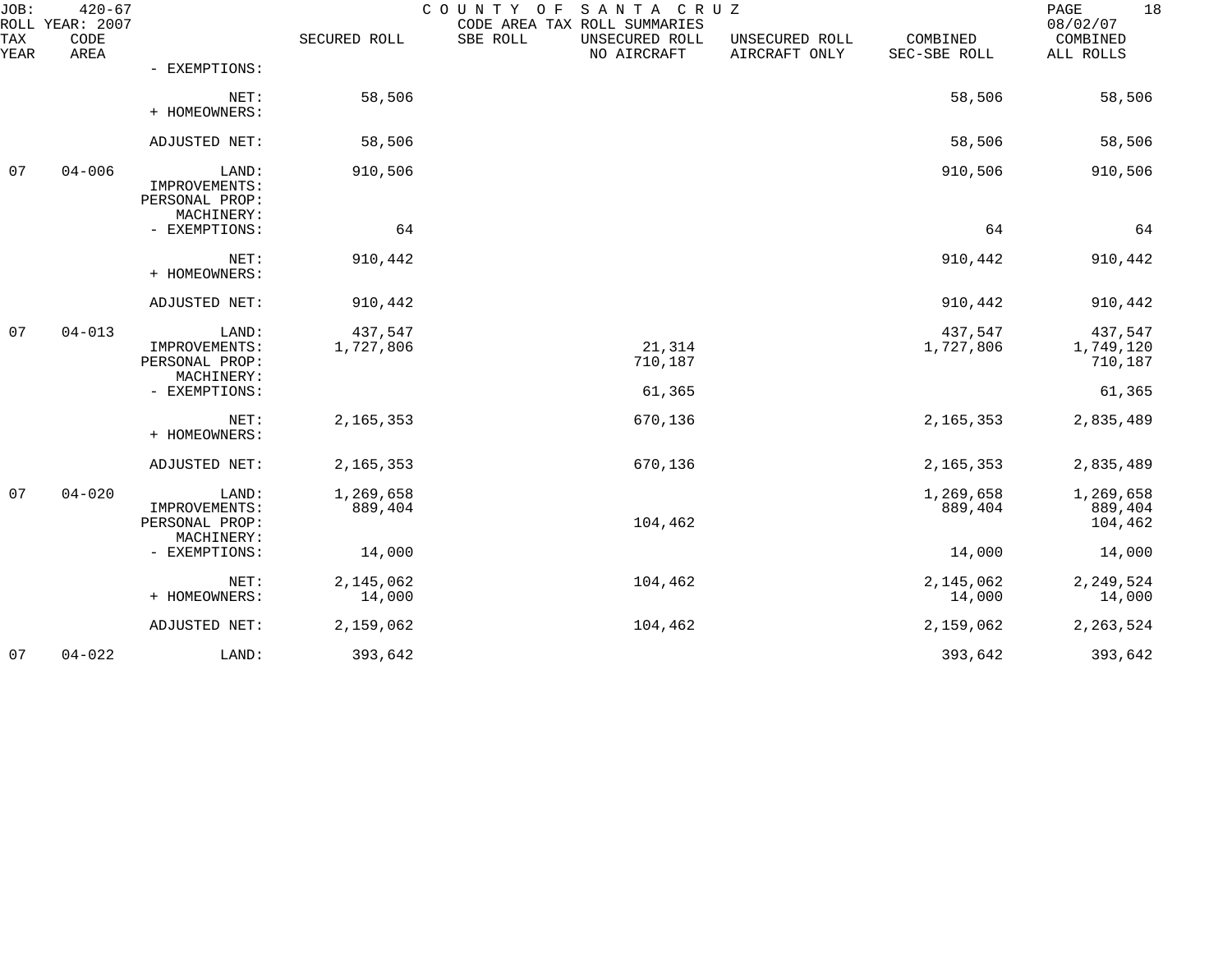| JOB:<br>ROLL | $420 - 67$<br>YEAR: 2007 |                                                                         |                            | COUNTY<br>SANTA CRUZ<br>O F<br>CODE AREA TAX ROLL SUMMARIES |                                 |                            | 19<br>$\mathop{\mathrm{PAGE}}$<br>08/02/07 |
|--------------|--------------------------|-------------------------------------------------------------------------|----------------------------|-------------------------------------------------------------|---------------------------------|----------------------------|--------------------------------------------|
| TAX<br>YEAR  | CODE<br>AREA             |                                                                         | SECURED ROLL               | SBE ROLL<br>UNSECURED ROLL<br>NO AIRCRAFT                   | UNSECURED ROLL<br>AIRCRAFT ONLY | COMBINED<br>SEC-SBE ROLL   | COMBINED<br>ALL ROLLS                      |
|              |                          | IMPROVEMENTS:<br>PERSONAL PROP:<br>MACHINERY:<br>- EXEMPTIONS:          |                            |                                                             |                                 |                            |                                            |
|              |                          | NET:<br>+ HOMEOWNERS:                                                   | 393,642                    |                                                             |                                 | 393,642                    | 393,642                                    |
|              |                          | ADJUSTED NET:                                                           | 393,642                    |                                                             |                                 | 393,642                    | 393,642                                    |
| 07           | $04 - 028$               | LAND:<br>IMPROVEMENTS:<br>PERSONAL PROP:                                | 23, 441, 701<br>19,170,925 | 14,987                                                      |                                 | 23, 441, 701<br>19,170,925 | 23, 441, 701<br>19,170,925<br>14,987       |
|              |                          | MACHINERY:<br>- EXEMPTIONS:                                             | 719,730                    |                                                             |                                 | 719,730                    | 719,730                                    |
|              |                          | NET:<br>+ HOMEOWNERS:                                                   | 41,892,896<br>343,000      | 14,987                                                      |                                 | 41,892,896<br>343,000      | 41,907,883<br>343,000                      |
|              |                          | ADJUSTED NET:                                                           | 42, 235, 896               | 14,987                                                      |                                 | 42, 235, 896               | 42, 250, 883                               |
| 07           | $04 - 032$               | LAND:<br>IMPROVEMENTS:<br>PERSONAL PROP:<br>MACHINERY:<br>- EXEMPTIONS: |                            |                                                             |                                 |                            |                                            |
|              |                          | NET:<br>+ HOMEOWNERS:                                                   |                            |                                                             |                                 |                            |                                            |
|              |                          | ADJUSTED NET:                                                           |                            |                                                             |                                 |                            |                                            |
| 07           | $04 - 034$               | LAND:<br>IMPROVEMENTS:<br>PERSONAL PROP:<br>MACHINERY:<br>- EXEMPTIONS: |                            |                                                             |                                 |                            |                                            |
|              |                          | NET:<br>+ HOMEOWNERS:                                                   |                            |                                                             |                                 |                            |                                            |
|              |                          | ADJUSTED NET:                                                           |                            |                                                             |                                 |                            |                                            |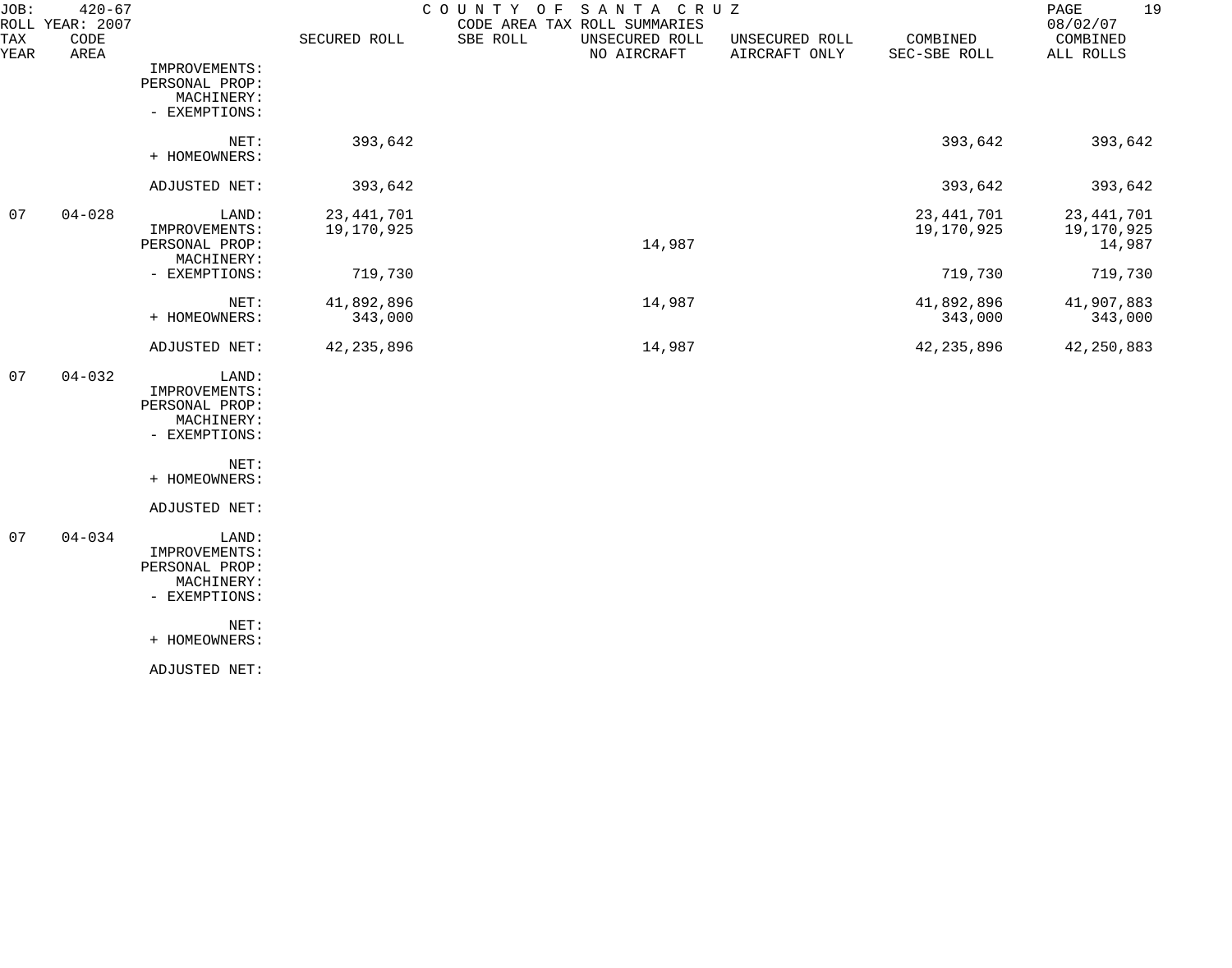| JOB:        | $420 - 67$<br>ROLL YEAR: 2007 |                              |               | COUNTY OF<br>SANTA CRUZ<br>CODE AREA TAX ROLL SUMMARIES |                                 |                          | 20<br>PAGE<br>08/02/07 |
|-------------|-------------------------------|------------------------------|---------------|---------------------------------------------------------|---------------------------------|--------------------------|------------------------|
| TAX<br>YEAR | CODE<br>AREA                  |                              | SECURED ROLL  | SBE ROLL<br>UNSECURED ROLL<br>NO AIRCRAFT               | UNSECURED ROLL<br>AIRCRAFT ONLY | COMBINED<br>SEC-SBE ROLL | COMBINED<br>ALL ROLLS  |
| 07          | $04 - 035$                    | LAND:                        | 701,644       |                                                         |                                 | 701,644                  | 701,644                |
|             |                               | IMPROVEMENTS:                | 856,063       |                                                         |                                 | 856,063                  | 856,063                |
|             |                               | PERSONAL PROP:               |               |                                                         |                                 |                          |                        |
|             |                               | MACHINERY:                   |               |                                                         |                                 |                          |                        |
|             |                               | - EXEMPTIONS:                | 14,000        |                                                         |                                 | 14,000                   | 14,000                 |
|             |                               | NET:                         | 1,543,707     |                                                         |                                 | 1,543,707                | 1,543,707              |
|             |                               | + HOMEOWNERS:                | 14,000        |                                                         |                                 | 14,000                   | 14,000                 |
|             |                               | ADJUSTED NET:                | 1,557,707     |                                                         |                                 | 1,557,707                | 1,557,707              |
| 07          | $04 - 050$                    | LAND:                        | 379,087,894   | 317,625                                                 |                                 | 379,087,894              | 379, 405, 519          |
|             |                               | IMPROVEMENTS:                | 445, 166, 356 | 18, 238, 429                                            |                                 | 445,166,356              | 463, 404, 785          |
|             |                               | PERSONAL PROP:               | 6, 135, 372   | 63, 304, 849                                            | 75,000                          | 6,135,372                | 69, 515, 221           |
|             |                               | MACHINERY:                   | 2,127,610     |                                                         |                                 | 2,127,610                | 2,127,610              |
|             |                               | - EXEMPTIONS:                | 19,272,093    | 573,150                                                 |                                 | 19,272,093               | 19,845,243             |
|             |                               | NET:                         | 813, 245, 139 | 81, 287, 753                                            | 75,000                          | 813, 245, 139            | 894,607,892            |
|             |                               | + HOMEOWNERS:                | 3,868,200     |                                                         |                                 | 3,868,200                | 3,868,200              |
|             |                               | ADJUSTED NET:                | 817, 113, 339 | 81, 287, 753                                            |                                 | 817, 113, 339            | 898, 476, 092          |
| 07          | $04 - 051$                    | LAND:                        | 25,586,916    |                                                         |                                 | 25,586,916               | 25,586,916             |
|             |                               | IMPROVEMENTS:                | 27, 234, 861  |                                                         |                                 | 27, 234, 861             | 27, 234, 861           |
|             |                               | PERSONAL PROP:               |               | 6,992                                                   |                                 |                          | 6,992                  |
|             |                               | MACHINERY:                   |               |                                                         |                                 |                          |                        |
|             |                               | - EXEMPTIONS:                | 203,618       |                                                         |                                 | 203,618                  | 203,618                |
|             |                               | NET:                         | 52,618,159    | 6,992                                                   |                                 | 52,618,159               | 52,625,151             |
|             |                               | + HOMEOWNERS:                | 203,000       |                                                         |                                 | 203,000                  | 203,000                |
|             |                               | ADJUSTED NET:                | 52,821,159    | 6,992                                                   |                                 | 52,821,159               | 52,828,151             |
| 07          | $04 - 052$                    | LAND:                        | 89,159,701    |                                                         |                                 | 89, 159, 701             | 89,159,701             |
|             |                               | IMPROVEMENTS:                | 128, 251, 168 |                                                         |                                 | 128, 251, 168            | 128, 251, 168          |
|             |                               | PERSONAL PROP:<br>MACHINERY: | 26,093        | 921,997                                                 |                                 | 26,093                   | 948,090                |
|             |                               | - EXEMPTIONS:                | 3, 143, 250   |                                                         |                                 | 3, 143, 250              | 3, 143, 250            |
|             |                               | NET:                         | 214, 293, 712 | 921,997                                                 |                                 | 214, 293, 712            | 215, 215, 709          |
|             |                               | + HOMEOWNERS:                | 2,748,200     |                                                         |                                 | 2,748,200                | 2,748,200              |
|             |                               | ADJUSTED NET:                | 217,041,912   | 921,997                                                 |                                 | 217,041,912              | 217,963,909            |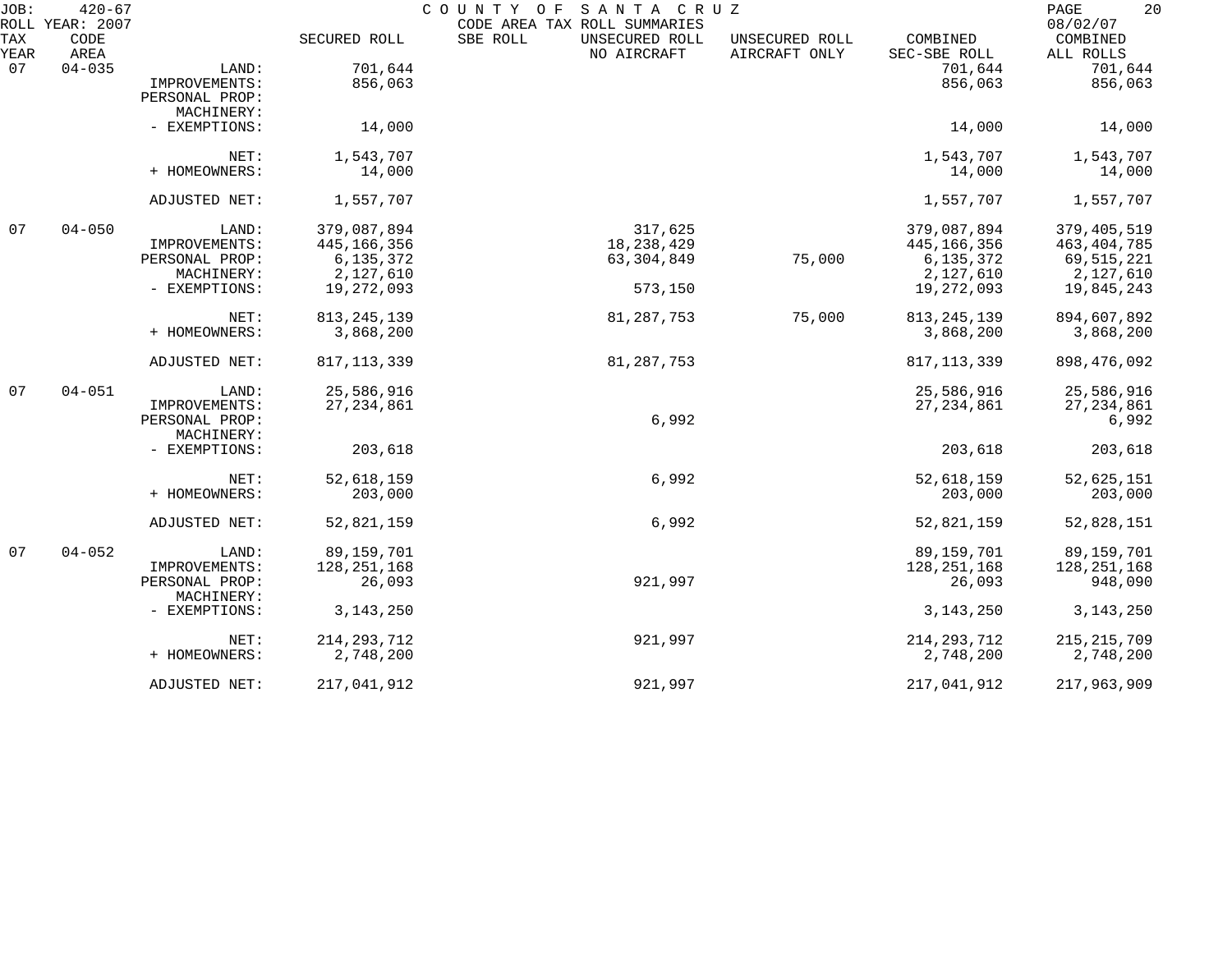| JOB:        | $420 - 67$<br>ROLL YEAR: 2007 |                                                                         |                                             | COUNTY OF<br>SANTA CRUZ<br>CODE AREA TAX ROLL SUMMARIES |                                 |                                             | 21<br>$\mathop{\mathrm{PAGE}}$<br>08/02/07 |
|-------------|-------------------------------|-------------------------------------------------------------------------|---------------------------------------------|---------------------------------------------------------|---------------------------------|---------------------------------------------|--------------------------------------------|
| TAX<br>YEAR | CODE<br>AREA                  |                                                                         | SECURED ROLL                                | SBE ROLL<br>UNSECURED ROLL<br>NO AIRCRAFT               | UNSECURED ROLL<br>AIRCRAFT ONLY | COMBINED<br>SEC-SBE ROLL                    | COMBINED<br>ALL ROLLS                      |
| 07          | $04 - 053$                    | LAND:<br>IMPROVEMENTS:<br>PERSONAL PROP:                                | 453, 557, 865<br>456, 222, 577<br>1,485,651 | 417,273<br>2,633,039<br>19,504,441                      |                                 | 453, 557, 865<br>456, 222, 577<br>1,485,651 | 453,975,138<br>458,855,616<br>20,990,092   |
|             |                               | MACHINERY:<br>- EXEMPTIONS:                                             | 24,747,886                                  | 117,704                                                 |                                 | 24,747,886                                  | 24,865,590                                 |
|             |                               | NET:<br>+ HOMEOWNERS:                                                   | 886, 518, 207<br>8,212,400                  | 22, 437, 049                                            |                                 | 886, 518, 207<br>8,212,400                  | 908, 955, 256<br>8,212,400                 |
|             |                               | ADJUSTED NET:                                                           | 894,730,607                                 | 22,437,049                                              |                                 | 894,730,607                                 | 917, 167, 656                              |
| 07          | $04 - 054$                    | LAND:<br>IMPROVEMENTS:<br>PERSONAL PROP:<br>MACHINERY:                  | 648,160<br>620,345                          | 7,500                                                   |                                 | 648,160<br>620,345                          | 648,160<br>620,345<br>7,500                |
|             |                               | - EXEMPTIONS:                                                           | 7,000                                       |                                                         |                                 | 7,000                                       | 7,000                                      |
|             |                               | NET:<br>+ HOMEOWNERS:                                                   | 1,261,505<br>7,000                          | 7,500                                                   |                                 | 1,261,505<br>7,000                          | 1,269,005<br>7,000                         |
|             |                               | ADJUSTED NET:                                                           | 1,268,505                                   | 7,500                                                   |                                 | 1,268,505                                   | 1,276,005                                  |
| 07          | $04 - 055$                    | LAND:<br>IMPROVEMENTS:<br>PERSONAL PROP:<br>MACHINERY:<br>- EXEMPTIONS: |                                             |                                                         |                                 |                                             |                                            |
|             |                               | NET:<br>+ HOMEOWNERS:                                                   |                                             |                                                         |                                 |                                             |                                            |
|             |                               | ADJUSTED NET:                                                           |                                             |                                                         |                                 |                                             |                                            |
| 07          | $04 - 056$                    | LAND:<br>IMPROVEMENTS:<br>PERSONAL PROP:<br>MACHINERY:                  | 164,122<br>550,889                          |                                                         |                                 | 164,122<br>550,889                          | 164,122<br>550,889                         |
|             |                               | - EXEMPTIONS:                                                           | 21,000                                      |                                                         |                                 | 21,000                                      | 21,000                                     |
|             |                               | NET:                                                                    | 694,011                                     |                                                         |                                 | 694,011                                     | 694,011                                    |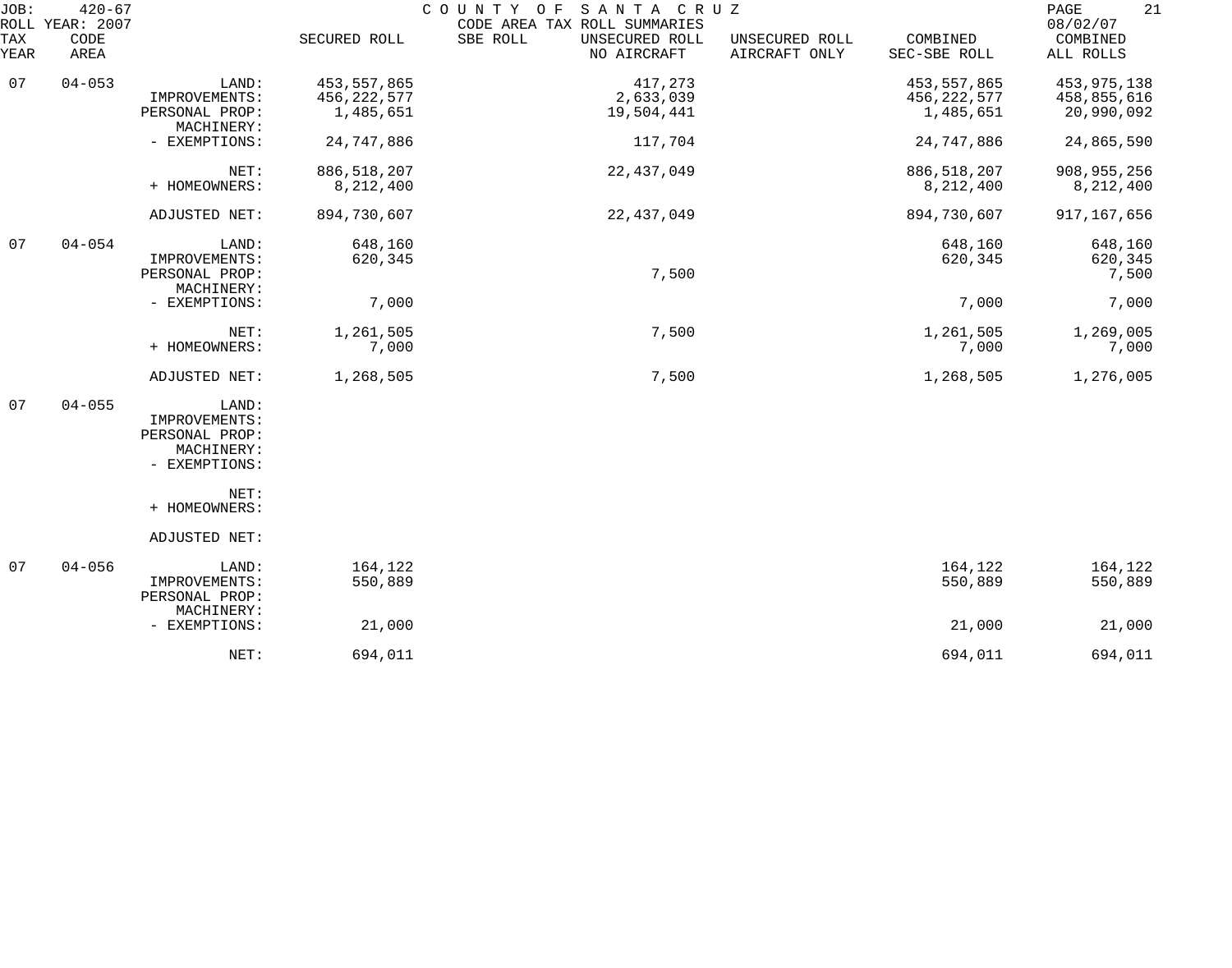| JOB:        | $420 - 67$<br>ROLL YEAR: 2007 |                              |               | COUNTY OF SANTA CRUZ<br>CODE AREA TAX ROLL SUMMARIES |                                 |                          | 22<br>PAGE<br>08/02/07 |
|-------------|-------------------------------|------------------------------|---------------|------------------------------------------------------|---------------------------------|--------------------------|------------------------|
| TAX<br>YEAR | CODE<br>AREA                  |                              | SECURED ROLL  | SBE ROLL<br>UNSECURED ROLL<br>NO AIRCRAFT            | UNSECURED ROLL<br>AIRCRAFT ONLY | COMBINED<br>SEC-SBE ROLL | COMBINED<br>ALL ROLLS  |
|             |                               | + HOMEOWNERS:                | 21,000        |                                                      |                                 | 21,000                   | 21,000                 |
|             |                               | ADJUSTED NET:                | 715,011       |                                                      |                                 | 715,011                  | 715,011                |
| 07          | $55 - 000$                    | LAND:                        | 10,229,976    |                                                      |                                 | 10,229,976               | 10,229,976             |
|             |                               | IMPROVEMENTS:                | 3,945,260     | 70,384                                               |                                 | 3,945,260                | 4,015,644              |
|             |                               | PERSONAL PROP:<br>MACHINERY: | 106,955       | 240,148                                              |                                 | 106,955                  | 347,103                |
|             |                               | - EXEMPTIONS:                | 93,649        |                                                      |                                 | 93,649                   | 93,649                 |
|             |                               | NET:                         | 14, 188, 542  | 310,532                                              |                                 | 14, 188, 542             | 14,499,074             |
|             |                               | + HOMEOWNERS:                | 91,000        |                                                      |                                 | 91,000                   | 91,000                 |
|             |                               | ADJUSTED NET:                | 14, 279, 542  | 310,532                                              |                                 | 14, 279, 542             | 14,590,074             |
| 07          | $58 - 000$                    | LAND:                        | 5,456         |                                                      |                                 | 5,456                    | 5,456                  |
|             |                               | IMPROVEMENTS:                |               |                                                      |                                 |                          |                        |
|             |                               | PERSONAL PROP:               |               |                                                      |                                 |                          |                        |
|             |                               | MACHINERY:                   |               |                                                      |                                 |                          |                        |
|             |                               | - EXEMPTIONS:                |               |                                                      |                                 |                          |                        |
|             |                               | NET:<br>+ HOMEOWNERS:        | 5,456         |                                                      |                                 | 5,456                    | 5,456                  |
|             |                               |                              |               |                                                      |                                 |                          |                        |
|             |                               | ADJUSTED NET:                | 5,456         |                                                      |                                 | 5,456                    | 5,456                  |
| 07          | $58 - 001$                    | LAND:                        | 167, 222, 910 | 96,112                                               |                                 | 167,222,910              | 167, 319, 022          |
|             |                               | IMPROVEMENTS:                | 146,805,519   | 6,465,326                                            |                                 | 146,805,519              | 153, 270, 845          |
|             |                               | PERSONAL PROP:               | 2,609,111     | 2,936,521                                            |                                 | 2,609,111                | 5,545,632              |
|             |                               | MACHINERY:                   | 5,808,595     |                                                      |                                 | 5,808,595                | 5,808,595              |
|             |                               | - EXEMPTIONS:                | 9,041,622     |                                                      |                                 | 9,041,622                | 9,041,622              |
|             |                               | NET:                         | 313, 404, 513 | 9,497,959                                            |                                 | 313, 404, 513            | 322,902,472            |
|             |                               | + HOMEOWNERS:                | 3,124,800     |                                                      |                                 | 3,124,800                | 3,124,800              |
|             |                               | ADJUSTED NET:                | 316, 529, 313 | 9,497,959                                            |                                 | 316, 529, 313            | 326,027,272            |
| 07          | $58 - 002$                    | LAND:                        | 7,021,084     |                                                      |                                 | 7,021,084                | 7,021,084              |
|             |                               | IMPROVEMENTS:                | 6,890,023     | 3,555                                                |                                 | 6,890,023                | 6,893,578              |
|             |                               | PERSONAL PROP:               |               | 34,113                                               |                                 |                          | 34,113                 |
|             |                               | MACHINERY:                   |               |                                                      |                                 |                          |                        |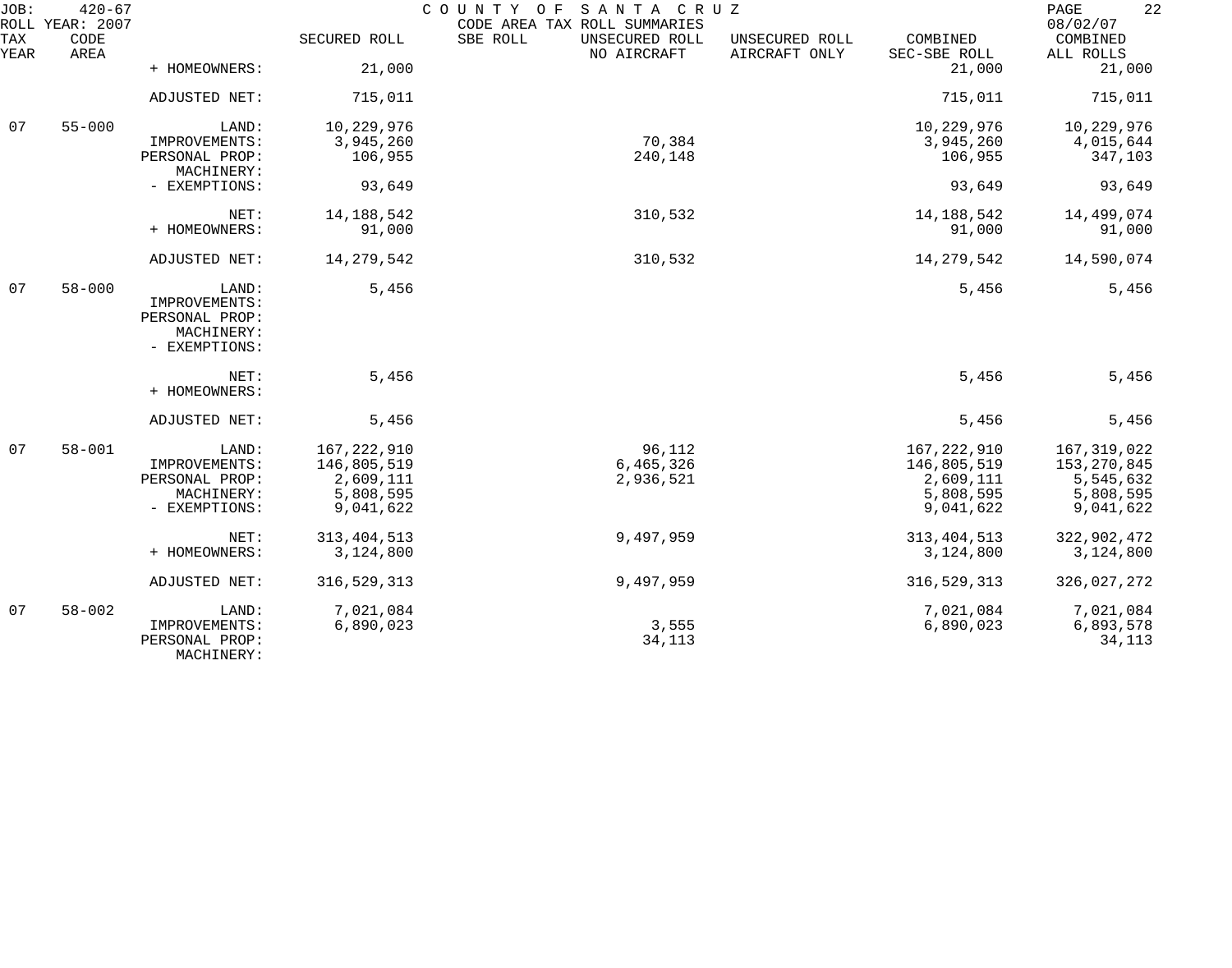| JOB:        | $420 - 67$<br>ROLL YEAR: 2007 |                                               |              | COUNTY OF SANTA CRUZ<br>CODE AREA TAX ROLL SUMMARIES |                                 |                          | 23<br>PAGE<br>08/02/07  |
|-------------|-------------------------------|-----------------------------------------------|--------------|------------------------------------------------------|---------------------------------|--------------------------|-------------------------|
| TAX<br>YEAR | CODE<br>AREA                  |                                               | SECURED ROLL | SBE ROLL<br>UNSECURED ROLL<br>NO AIRCRAFT            | UNSECURED ROLL<br>AIRCRAFT ONLY | COMBINED<br>SEC-SBE ROLL | COMBINED<br>ALL ROLLS   |
|             |                               | - EXEMPTIONS:                                 | 168,000      |                                                      |                                 | 168,000                  | 168,000                 |
|             |                               | NET:                                          | 13,743,107   | 37,668                                               |                                 | 13,743,107               | 13,780,775              |
|             |                               | + HOMEOWNERS:                                 | 168,000      |                                                      |                                 | 168,000                  | 168,000                 |
|             |                               | ADJUSTED NET:                                 | 13,911,107   | 37,668                                               |                                 | 13,911,107               | 13,948,775              |
| 07          | $58 - 003$                    | LAND:                                         | 8,610,926    |                                                      |                                 | 8,610,926                | 8,610,926               |
|             |                               | IMPROVEMENTS:<br>PERSONAL PROP:<br>MACHINERY: | 8,516,753    | 31,927                                               |                                 | 8,516,753                | 8,516,753<br>31,927     |
|             |                               | - EXEMPTIONS:                                 | 238,411      |                                                      |                                 | 238,411                  | 238,411                 |
|             |                               | NET:                                          | 16,889,268   | 31,927                                               |                                 | 16,889,268               | 16,921,195              |
|             |                               | + HOMEOWNERS:                                 | 238,000      |                                                      |                                 | 238,000                  | 238,000                 |
|             |                               | ADJUSTED NET:                                 | 17, 127, 268 | 31,927                                               |                                 | 17, 127, 268             | 17,159,195              |
| 07          | $58 - 004$                    | LAND:                                         | 17,085,413   |                                                      |                                 | 17,085,413               | 17,085,413              |
|             |                               | IMPROVEMENTS:<br>PERSONAL PROP:<br>MACHINERY: | 19, 225, 436 | 139,284                                              |                                 | 19, 225, 436             | 19, 225, 436<br>139,284 |
|             |                               | - EXEMPTIONS:                                 | 497,190      |                                                      |                                 | 497,190                  | 497,190                 |
|             |                               | NET:                                          | 35,813,659   | 139,284                                              |                                 | 35,813,659               | 35,952,943              |
|             |                               | + HOMEOWNERS:                                 | 497,000      |                                                      |                                 | 497,000                  | 497,000                 |
|             |                               | ADJUSTED NET:                                 | 36, 310, 659 | 139,284                                              |                                 | 36, 310, 659             | 36, 449, 943            |
| 07          | $58 - 005$                    | LAND:                                         | 5,310,853    |                                                      |                                 | 5,310,853                | 5,310,853               |
|             |                               | IMPROVEMENTS:<br>PERSONAL PROP:               | 6,412,005    | 31,723                                               |                                 | 6,412,005                | 6,412,005<br>31,723     |
|             |                               | MACHINERY:<br>- EXEMPTIONS:                   | 123,463      |                                                      |                                 | 123,463                  | 123,463                 |
|             |                               | NET:                                          | 11,599,395   | 31,723                                               |                                 | 11,599,395               | 11,631,118              |
|             |                               | + HOMEOWNERS:                                 | 119,000      |                                                      |                                 | 119,000                  | 119,000                 |
|             |                               | ADJUSTED NET:                                 | 11,718,395   | 31,723                                               |                                 | 11,718,395               | 11,750,118              |
| 07          | $58 - 006$                    | LAND:                                         | 9,851,733    |                                                      |                                 | 9,851,733                | 9,851,733               |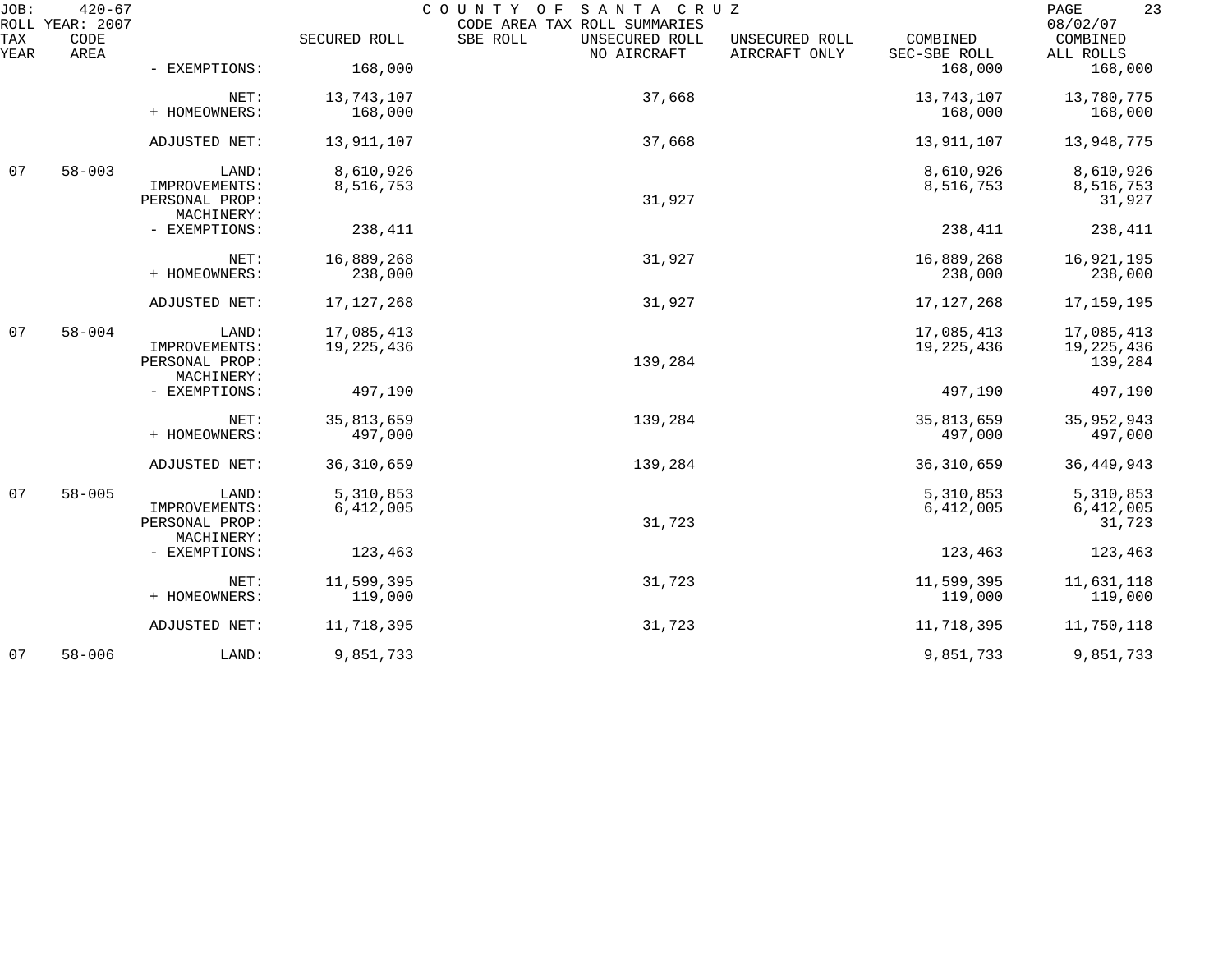| JOB:        | $420 - 67$<br>ROLL YEAR: 2007 |                                                        |                          | SANTA CRUZ<br>COUNTY<br>O F<br>CODE AREA TAX ROLL SUMMARIES |                                 |                          | 24<br>PAGE<br>08/02/07             |
|-------------|-------------------------------|--------------------------------------------------------|--------------------------|-------------------------------------------------------------|---------------------------------|--------------------------|------------------------------------|
| TAX<br>YEAR | CODE<br>AREA                  |                                                        | SECURED ROLL             | SBE ROLL<br>UNSECURED ROLL<br>NO AIRCRAFT                   | UNSECURED ROLL<br>AIRCRAFT ONLY | COMBINED<br>SEC-SBE ROLL | COMBINED                           |
|             |                               | IMPROVEMENTS:<br>PERSONAL PROP:<br>MACHINERY:          | 9,494,642                | 48,168<br>73,361                                            | 6,300                           | 9,494,642                | ALL ROLLS<br>9,542,810<br>79,661   |
|             |                               | - EXEMPTIONS:                                          | 189,000                  |                                                             |                                 | 189,000                  | 189,000                            |
|             |                               | NET:<br>+ HOMEOWNERS:                                  | 19, 157, 375<br>189,000  | 121,529                                                     | 6,300                           | 19, 157, 375<br>189,000  | 19,285,204<br>189,000              |
|             |                               | ADJUSTED NET:                                          | 19, 346, 375             | 121,529                                                     |                                 | 19,346,375               | 19,474,204                         |
| 07          | $58 - 007$                    | LAND:<br>IMPROVEMENTS:<br>PERSONAL PROP:<br>MACHINERY: | 10,832,790<br>11,848,201 | 28,500                                                      |                                 | 10,832,790<br>11,848,201 | 10,832,790<br>11,848,201<br>28,500 |
|             |                               | - EXEMPTIONS:                                          | 238,000                  |                                                             |                                 | 238,000                  | 238,000                            |
|             |                               | NET:<br>+ HOMEOWNERS:                                  | 22, 442, 991<br>238,000  | 28,500                                                      |                                 | 22, 442, 991<br>238,000  | 22, 471, 491<br>238,000            |
|             |                               | ADJUSTED NET:                                          | 22,680,991               | 28,500                                                      |                                 | 22,680,991               | 22,709,491                         |
| 07          | $58 - 008$                    | LAND:<br>IMPROVEMENTS:<br>PERSONAL PROP:<br>MACHINERY: | 8,737,114<br>11,276,529  | 22,491                                                      |                                 | 8,737,114<br>11,276,529  | 8,737,114<br>11,276,529<br>22,491  |
|             |                               | - EXEMPTIONS:                                          | 281,721                  |                                                             |                                 | 281,721                  | 281,721                            |
|             |                               | NET:<br>+ HOMEOWNERS:                                  | 19,731,922<br>280,000    | 22,491                                                      |                                 | 19,731,922<br>280,000    | 19,754,413<br>280,000              |
|             |                               | ADJUSTED NET:                                          | 20,011,922               | 22,491                                                      |                                 | 20,011,922               | 20,034,413                         |
| 07          | $65 - 003$                    | LAND:<br>TMDROVEMENTS:                                 |                          |                                                             |                                 |                          |                                    |

 IMPROVEMENTS: PERSONAL PROP: MACHINERY:

- EXEMPTIONS:

NET:

+ HOMEOWNERS:

ADJUSTED NET: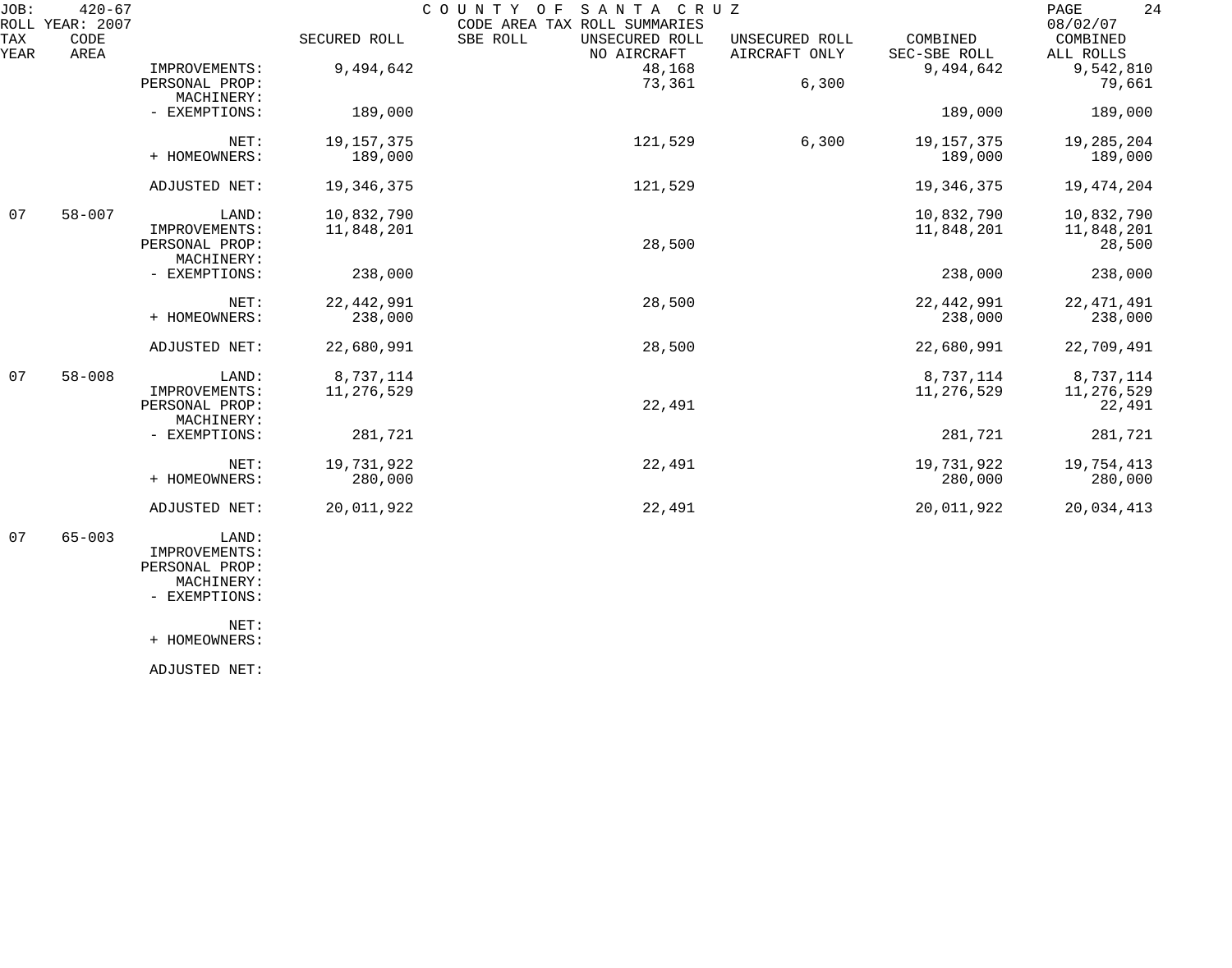| JOB:        | $420 - 67$<br>ROLL YEAR: 2007 |                |               | SANTA CRUZ<br>COUNTY OF<br>CODE AREA TAX ROLL SUMMARIES |                                 |                          | 25<br>PAGE<br>08/02/07 |
|-------------|-------------------------------|----------------|---------------|---------------------------------------------------------|---------------------------------|--------------------------|------------------------|
| TAX<br>YEAR | CODE<br>AREA                  |                | SECURED ROLL  | SBE ROLL<br>UNSECURED ROLL<br>NO AIRCRAFT               | UNSECURED ROLL<br>AIRCRAFT ONLY | COMBINED<br>SEC-SBE ROLL | COMBINED<br>ALL ROLLS  |
| 07          | $65 - 006$                    | LAND:          | 265,001       |                                                         |                                 | 265,001                  | 265,001                |
|             |                               | IMPROVEMENTS:  | 283,930       |                                                         |                                 | 283,930                  | 283,930                |
|             |                               | PERSONAL PROP: |               |                                                         |                                 |                          |                        |
|             |                               | MACHINERY:     |               |                                                         |                                 |                          |                        |
|             |                               | - EXEMPTIONS:  |               |                                                         |                                 |                          |                        |
|             |                               | NET:           | 548,931       |                                                         |                                 | 548,931                  | 548,931                |
|             |                               | + HOMEOWNERS:  |               |                                                         |                                 |                          |                        |
|             |                               | ADJUSTED NET:  | 548,931       |                                                         |                                 | 548,931                  | 548,931                |
| 07          | $65 - 007$                    | LAND:          |               |                                                         |                                 |                          |                        |
|             |                               | IMPROVEMENTS:  |               |                                                         |                                 |                          |                        |
|             |                               | PERSONAL PROP: |               |                                                         |                                 |                          |                        |
|             |                               | MACHINERY:     |               |                                                         |                                 |                          |                        |
|             |                               | - EXEMPTIONS:  |               |                                                         |                                 |                          |                        |
|             |                               | NET:           |               |                                                         |                                 |                          |                        |
|             |                               | + HOMEOWNERS:  |               |                                                         |                                 |                          |                        |
|             |                               | ADJUSTED NET:  |               |                                                         |                                 |                          |                        |
| 07          | $65 - 020$                    | LAND:          | 17,190,520    |                                                         |                                 | 17,190,520               | 17,190,520             |
|             |                               | IMPROVEMENTS:  | 13,600,430    | 1,190                                                   |                                 | 13,600,430               | 13,601,620             |
|             |                               | PERSONAL PROP: |               | 46,112                                                  |                                 |                          | 46,112                 |
|             |                               | MACHINERY:     |               |                                                         |                                 |                          |                        |
|             |                               | - EXEMPTIONS:  | 295,251       |                                                         |                                 | 295,251                  | 295,251                |
|             |                               | NET:           | 30,495,699    | 47,302                                                  |                                 | 30,495,699               | 30,543,001             |
|             |                               | + HOMEOWNERS:  | 294,000       |                                                         |                                 | 294,000                  | 294,000                |
|             |                               | ADJUSTED NET:  | 30,789,699    | 47,302                                                  |                                 | 30,789,699               | 30,837,001             |
| 07          | $65 - 021$                    | LAND:          | 112, 275, 320 | 61,129                                                  |                                 | 112, 275, 320            | 112,336,449            |
|             |                               | IMPROVEMENTS:  | 100,962,774   | 86,468                                                  |                                 | 100,962,774              | 101,049,242            |
|             |                               | PERSONAL PROP: | 1,521,198     | 980,023                                                 |                                 | 1,521,198                | 2,501,221              |
|             |                               | MACHINERY:     |               |                                                         |                                 |                          |                        |
|             |                               | - EXEMPTIONS:  | 2,420,658     |                                                         |                                 | 2,420,658                | 2,420,658              |
|             |                               | NET:           | 212, 338, 634 | 1,127,620                                               |                                 | 212,338,634              | 213, 466, 254          |
|             |                               | + HOMEOWNERS:  | 1,776,600     |                                                         |                                 | 1,776,600                | 1,776,600              |
|             |                               | ADJUSTED NET:  | 214, 115, 234 | 1,127,620                                               |                                 | 214, 115, 234            | 215, 242, 854          |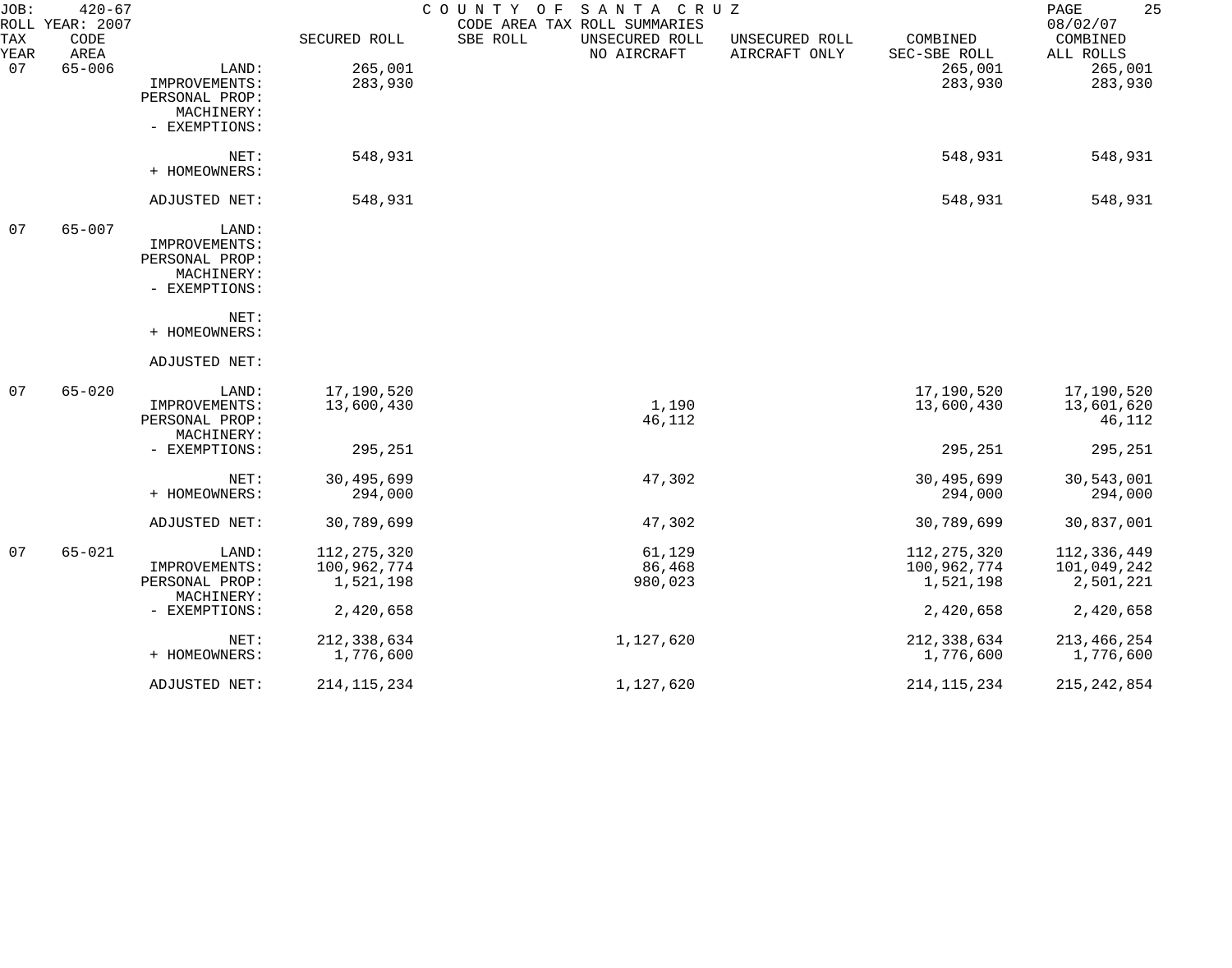| JOB:             | $420 - 67$<br>ROLL YEAR: 2007 |                                                                         |                            | COUNTY OF<br>SANTA CRUZ<br>CODE AREA TAX ROLL SUMMARIES |                                 |                            | 26<br>PAGE<br>08/02/07           |
|------------------|-------------------------------|-------------------------------------------------------------------------|----------------------------|---------------------------------------------------------|---------------------------------|----------------------------|----------------------------------|
| TAX<br>YEAR      | CODE<br>AREA                  |                                                                         | SECURED ROLL               | SBE ROLL<br>UNSECURED ROLL<br>NO AIRCRAFT               | UNSECURED ROLL<br>AIRCRAFT ONLY | COMBINED<br>SEC-SBE ROLL   | COMBINED<br>ALL ROLLS            |
| 07<br>$65 - 022$ |                               | LAND:<br>IMPROVEMENTS:<br>PERSONAL PROP:<br>MACHINERY:                  | 35,691                     |                                                         |                                 | 35,691                     | 35,691                           |
|                  |                               | - EXEMPTIONS:                                                           | 1,372                      |                                                         |                                 | 1,372                      | 1,372                            |
|                  |                               | NET:<br>+ HOMEOWNERS:                                                   | 34,319                     |                                                         |                                 | 34,319                     | 34,319                           |
|                  |                               | ADJUSTED NET:                                                           | 34,319                     |                                                         |                                 | 34,319                     | 34,319                           |
| 07               | $65 - 023$                    | LAND:<br>IMPROVEMENTS:<br>PERSONAL PROP:<br>MACHINERY:                  | 5,357,673<br>4,362,542     | 14,458                                                  |                                 | 5,357,673<br>4,362,542     | 5,357,673<br>4,362,542<br>14,458 |
|                  |                               | - EXEMPTIONS:                                                           | 98,190                     |                                                         |                                 | 98,190                     | 98,190                           |
|                  |                               | NET:<br>+ HOMEOWNERS:                                                   | 9,622,025<br>98,000        | 14,458                                                  |                                 | 9,622,025<br>98,000        | 9,636,483<br>98,000              |
|                  |                               | ADJUSTED NET:                                                           | 9,720,025                  | 14,458                                                  |                                 | 9,720,025                  | 9,734,483                        |
| 07               | $69 - 012$                    | LAND:<br>IMPROVEMENTS:<br>PERSONAL PROP:<br>MACHINERY:<br>- EXEMPTIONS: |                            |                                                         |                                 |                            |                                  |
|                  |                               | NET:<br>+ HOMEOWNERS:                                                   |                            |                                                         |                                 |                            |                                  |
|                  |                               | ADJUSTED NET:                                                           |                            |                                                         |                                 |                            |                                  |
| 07               | $69 - 013$                    | LAND:<br>IMPROVEMENTS:<br>PERSONAL PROP:                                | 31, 397, 307<br>19,712,094 |                                                         |                                 | 31, 397, 307<br>19,712,094 | 31, 397, 307<br>19,712,094       |
|                  |                               | MACHINERY:<br>- EXEMPTIONS:                                             | 105,000                    |                                                         |                                 | 105,000                    | 105,000                          |
|                  |                               | NET:                                                                    | 51,004,401                 |                                                         |                                 | 51,004,401                 | 51,004,401                       |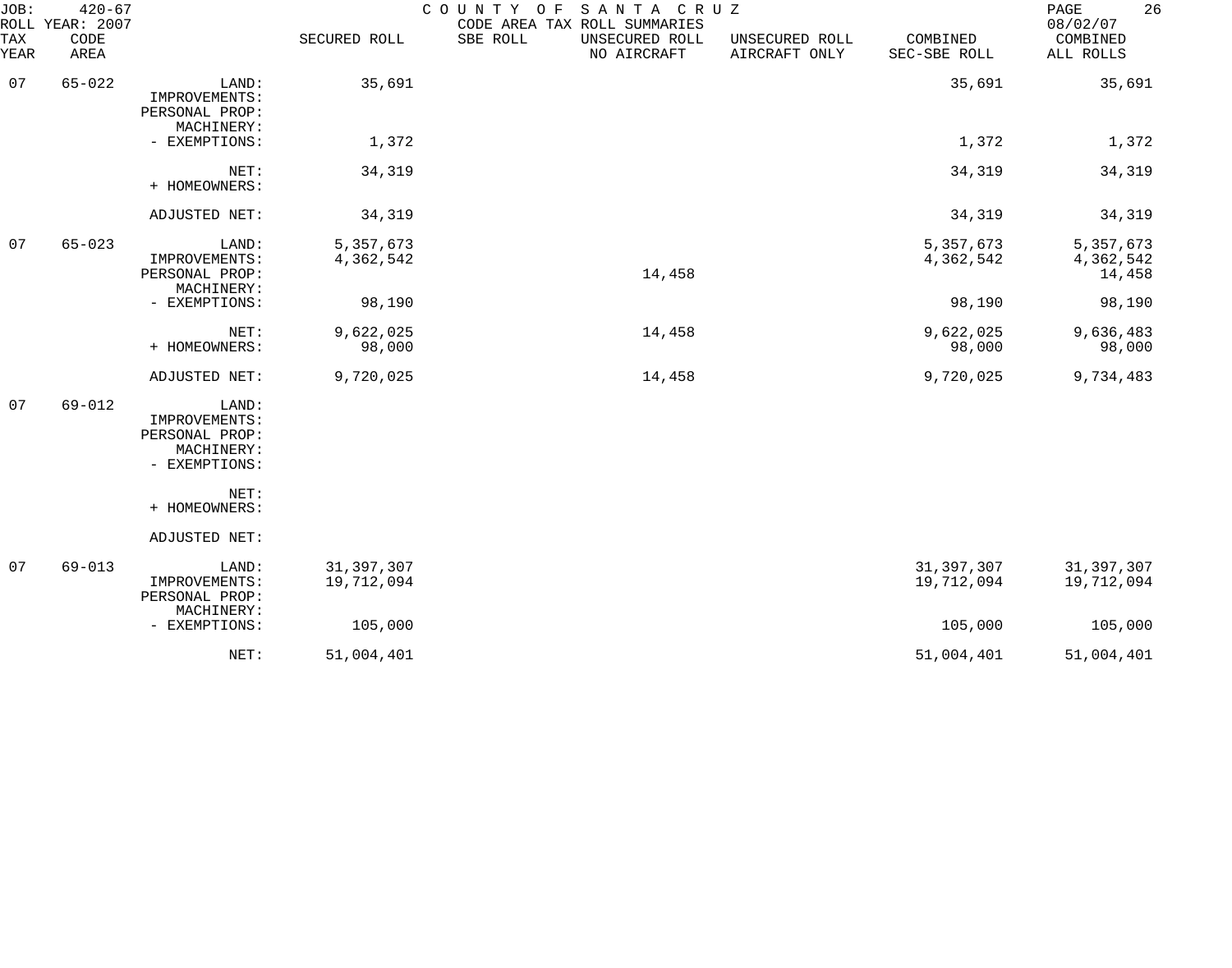| JOB:             | $420 - 67$<br>ROLL YEAR: 2007                                           |                                                                         |                        | COUNTY OF | SANTA CRUZ<br>CODE AREA TAX ROLL SUMMARIES |                                 |                          | 27<br>PAGE<br>08/02/07 |
|------------------|-------------------------------------------------------------------------|-------------------------------------------------------------------------|------------------------|-----------|--------------------------------------------|---------------------------------|--------------------------|------------------------|
| TAX<br>YEAR      | CODE<br>AREA                                                            |                                                                         | SECURED ROLL           | SBE ROLL  | UNSECURED ROLL<br>NO AIRCRAFT              | UNSECURED ROLL<br>AIRCRAFT ONLY | COMBINED<br>SEC-SBE ROLL | COMBINED<br>ALL ROLLS  |
|                  |                                                                         | + HOMEOWNERS:                                                           | 105,000                |           |                                            |                                 | 105,000                  | 105,000                |
|                  |                                                                         | ADJUSTED NET:                                                           | 51,109,401             |           |                                            |                                 | 51,109,401               | 51,109,401             |
| 07<br>$69 - 015$ | LAND:<br>IMPROVEMENTS:<br>PERSONAL PROP:<br>MACHINERY:<br>- EXEMPTIONS: |                                                                         |                        |           |                                            |                                 |                          |                        |
|                  |                                                                         | NET:<br>+ HOMEOWNERS:                                                   |                        |           |                                            |                                 |                          |                        |
|                  |                                                                         | ADJUSTED NET:                                                           |                        |           |                                            |                                 |                          |                        |
| 07               | $69 - 016$                                                              | LAND:<br>IMPROVEMENTS:<br>PERSONAL PROP:                                | 215,885<br>1,025,140   |           |                                            |                                 | 215,885<br>1,025,140     | 215,885<br>1,025,140   |
|                  |                                                                         | MACHINERY:<br>- EXEMPTIONS:                                             | 1,241,025              |           |                                            |                                 | 1,241,025                | 1,241,025              |
|                  |                                                                         | NET:<br>+ HOMEOWNERS:                                                   |                        |           |                                            |                                 |                          |                        |
|                  |                                                                         | ADJUSTED NET:                                                           |                        |           |                                            |                                 |                          |                        |
| 07               | $69 - 019$                                                              | LAND:<br>IMPROVEMENTS:<br>PERSONAL PROP:<br>MACHINERY:<br>- EXEMPTIONS: |                        |           |                                            |                                 |                          |                        |
|                  |                                                                         | NET:<br>+ HOMEOWNERS:                                                   |                        |           |                                            |                                 |                          |                        |
|                  |                                                                         | ADJUSTED NET:                                                           |                        |           |                                            |                                 |                          |                        |
| 07               | $69 - 020$                                                              | LAND:<br>IMPROVEMENTS:<br>PERSONAL PROP:                                | 7,753,903<br>3,717,635 |           |                                            |                                 | 7,753,903<br>3,717,635   | 7,753,903<br>3,717,635 |

MACHINERY: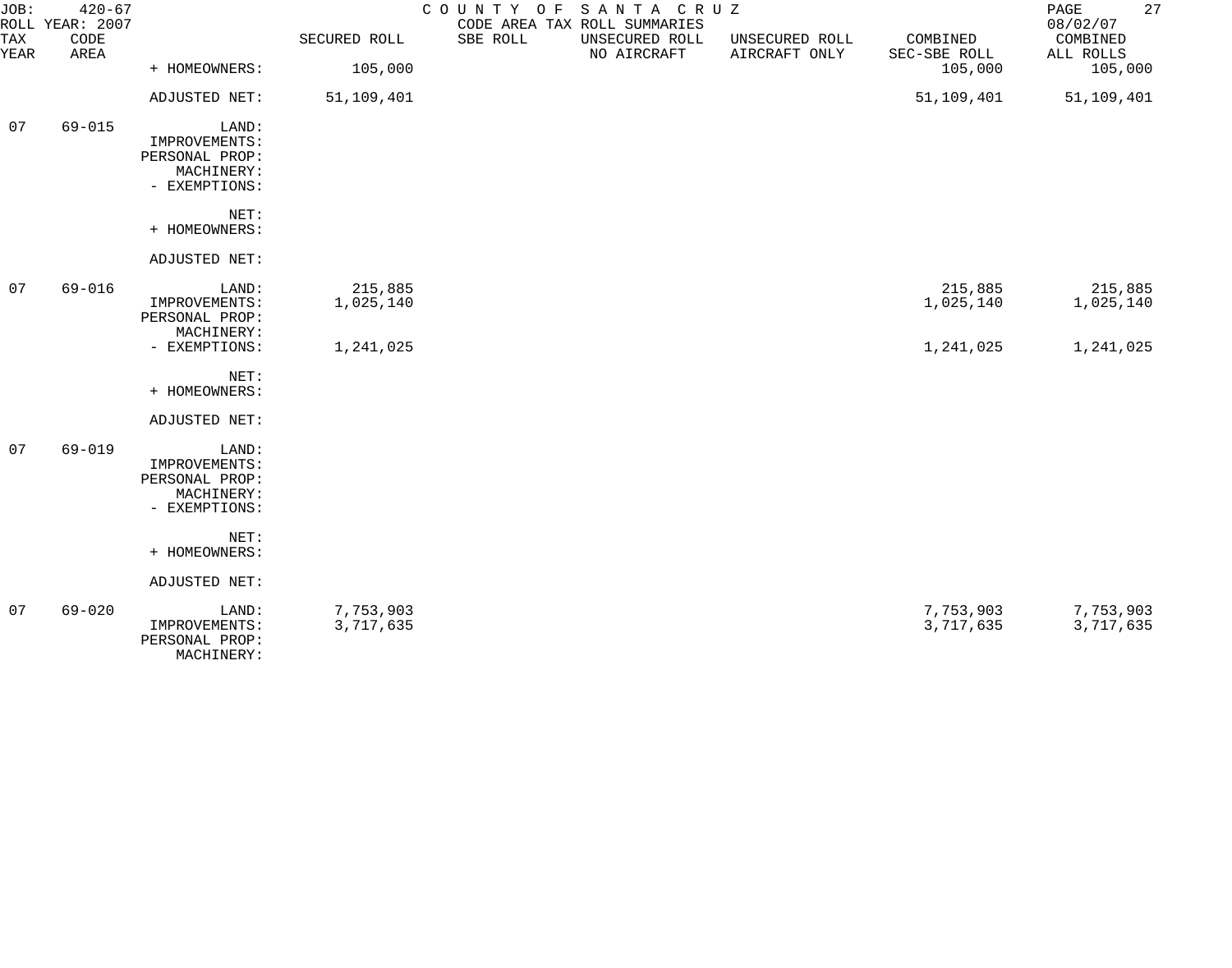| JOB:             | $420 - 67$<br>ROLL YEAR: 2007 |                                                                         |                          | SANTA CRUZ<br>COUNTY OF<br>CODE AREA TAX ROLL SUMMARIES |                                 |                            | 28<br>PAGE<br>08/02/07   |
|------------------|-------------------------------|-------------------------------------------------------------------------|--------------------------|---------------------------------------------------------|---------------------------------|----------------------------|--------------------------|
| TAX<br>YEAR      | CODE<br>AREA                  |                                                                         | SECURED ROLL             | SBE ROLL<br>UNSECURED ROLL<br>NO AIRCRAFT               | UNSECURED ROLL<br>AIRCRAFT ONLY | COMBINED<br>SEC-SBE ROLL   | COMBINED<br>ALL ROLLS    |
|                  |                               | - EXEMPTIONS:                                                           | 35,000                   |                                                         |                                 | 35,000                     | 35,000                   |
|                  |                               | NET:<br>+ HOMEOWNERS:                                                   | 11,436,538<br>35,000     |                                                         |                                 | 11,436,538<br>35,000       | 11,436,538<br>35,000     |
|                  |                               | ADJUSTED NET:                                                           | 11,471,538               |                                                         |                                 | 11, 471, 538               | 11,471,538               |
| $69 - 022$<br>07 |                               | LAND:<br>IMPROVEMENTS:<br>PERSONAL PROP:<br>MACHINERY:<br>- EXEMPTIONS: | 491,542<br>4,472         |                                                         |                                 | 491,542<br>4,472           | 491,542<br>4,472         |
|                  |                               | NET:<br>+ HOMEOWNERS:                                                   | 496,014                  |                                                         |                                 | 496,014                    | 496,014                  |
|                  |                               | ADJUSTED NET:                                                           | 496,014                  |                                                         |                                 | 496,014                    | 496,014                  |
| 07               | $69 - 023$                    | LAND:<br>IMPROVEMENTS:<br>PERSONAL PROP:<br>MACHINERY:                  | 37,065,412<br>18,137,536 |                                                         |                                 | 37,065,412<br>18, 137, 536 | 37,065,412<br>18,137,536 |
|                  |                               | - EXEMPTIONS:                                                           | 158,913                  |                                                         |                                 | 158,913                    | 158,913                  |
|                  |                               | NET:<br>+ HOMEOWNERS:                                                   | 55,044,035<br>154,000    |                                                         |                                 | 55,044,035<br>154,000      | 55,044,035<br>154,000    |
|                  |                               | ADJUSTED NET:                                                           | 55,198,035               |                                                         |                                 | 55,198,035                 | 55,198,035               |
| 07               | $69 - 029$                    | LAND:<br>IMPROVEMENTS:<br>PERSONAL PROP:<br>MACHINERY:                  | 23,629,522<br>19,987,507 | 22,126<br>22,126                                        |                                 | 23,629,522<br>19,987,507   | 23,651,648<br>20,009,633 |
|                  |                               | - EXEMPTIONS:                                                           | 224,000                  |                                                         |                                 | 224,000                    | 224,000                  |
|                  |                               | NET:<br>+ HOMEOWNERS:                                                   | 43, 393, 029<br>224,000  | 44,252                                                  |                                 | 43, 393, 029<br>224,000    | 43, 437, 281<br>224,000  |
|                  |                               | ADJUSTED NET:                                                           | 43,617,029               | 44,252                                                  |                                 | 43,617,029                 | 43,661,281               |
|                  |                               |                                                                         |                          |                                                         |                                 |                            |                          |

07 69-030 LAND: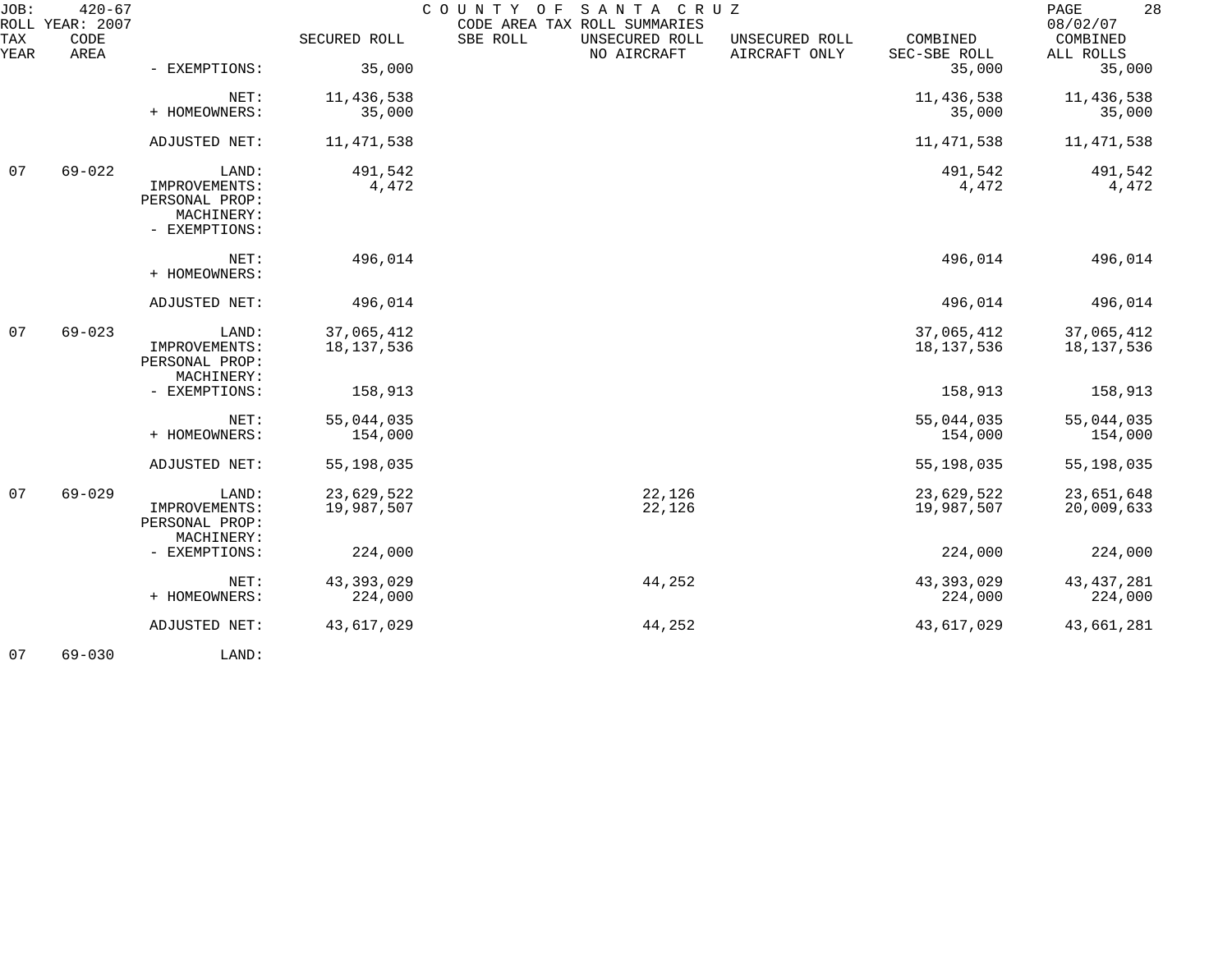| JOB:        | $420 - 67$<br>ROLL YEAR: 2007 |                              |                       | SANTA CRUZ<br>COUNTY<br>O F<br>CODE AREA TAX ROLL SUMMARIES |                                 |                          | 29<br>PAGE<br>08/02/07 |
|-------------|-------------------------------|------------------------------|-----------------------|-------------------------------------------------------------|---------------------------------|--------------------------|------------------------|
| TAX<br>YEAR | CODE<br>AREA                  |                              | SECURED ROLL          | SBE ROLL<br>UNSECURED ROLL<br>NO AIRCRAFT                   | UNSECURED ROLL<br>AIRCRAFT ONLY | COMBINED<br>SEC-SBE ROLL | COMBINED<br>ALL ROLLS  |
|             |                               | IMPROVEMENTS:                |                       |                                                             |                                 |                          |                        |
|             |                               | PERSONAL PROP:               |                       |                                                             |                                 |                          |                        |
|             |                               | MACHINERY:<br>- EXEMPTIONS:  |                       |                                                             |                                 |                          |                        |
|             |                               |                              |                       |                                                             |                                 |                          |                        |
|             |                               | NET:                         |                       |                                                             |                                 |                          |                        |
|             |                               | + HOMEOWNERS:                |                       |                                                             |                                 |                          |                        |
|             |                               | ADJUSTED NET:                |                       |                                                             |                                 |                          |                        |
| 07          | $69 - 032$                    | LAND:                        | 9,790,058             |                                                             |                                 | 9,790,058                | 9,790,058              |
|             |                               | IMPROVEMENTS:                | 9,660,604             |                                                             |                                 | 9,660,604                | 9,660,604              |
|             |                               | PERSONAL PROP:<br>MACHINERY: |                       | 49,365                                                      |                                 |                          | 49,365                 |
|             |                               | - EXEMPTIONS:                | 189,584               |                                                             |                                 | 189,584                  | 189,584                |
|             |                               |                              |                       |                                                             |                                 |                          |                        |
|             |                               | NET:<br>+ HOMEOWNERS:        | 19,261,078<br>189,000 | 49,365                                                      |                                 | 19,261,078<br>189,000    | 19,310,443<br>189,000  |
|             |                               |                              |                       |                                                             |                                 |                          |                        |
|             |                               | ADJUSTED NET:                | 19,450,078            | 49,365                                                      |                                 | 19,450,078               | 19,499,443             |
| 07          | $69 - 038$                    | LAND:                        | 14,344,984            |                                                             |                                 | 14,344,984               | 14, 344, 984           |
|             |                               | IMPROVEMENTS:                | 12,188,110            |                                                             |                                 | 12,188,110               | 12,188,110             |
|             |                               | PERSONAL PROP:               |                       | 27,922                                                      |                                 |                          | 27,922                 |
|             |                               | MACHINERY:<br>- EXEMPTIONS:  | 317,270               |                                                             |                                 | 317,270                  | 317,270                |
|             |                               |                              |                       |                                                             |                                 |                          |                        |
|             |                               | NET:                         | 26, 215, 824          | 27,922                                                      |                                 | 26, 215, 824             | 26, 243, 746           |
|             |                               | + HOMEOWNERS:                | 315,000               |                                                             |                                 | 315,000                  | 315,000                |
|             |                               | ADJUSTED NET:                | 26,530,824            | 27,922                                                      |                                 | 26,530,824               | 26,558,746             |
| 07          | $69 - 048$                    | LAND:                        | 7,745,498             |                                                             |                                 | 7,745,498                | 7,745,498              |
|             |                               | IMPROVEMENTS:                | 7,802,869             |                                                             |                                 | 7,802,869                | 7,802,869              |
|             |                               | PERSONAL PROP:               |                       | 14,167                                                      |                                 |                          | 14,167                 |
|             |                               | MACHINERY:<br>- EXEMPTIONS:  | 204,290               |                                                             |                                 | 204,290                  | 204,290                |
|             |                               |                              |                       |                                                             |                                 |                          |                        |
|             |                               | NET:                         | 15, 344, 077          | 14,167                                                      |                                 | 15,344,077               | 15, 358, 244           |
|             |                               | + HOMEOWNERS:                | 147,000               |                                                             |                                 | 147,000                  | 147,000                |
|             |                               | ADJUSTED NET:                | 15,491,077            | 14,167                                                      |                                 | 15,491,077               | 15,505,244             |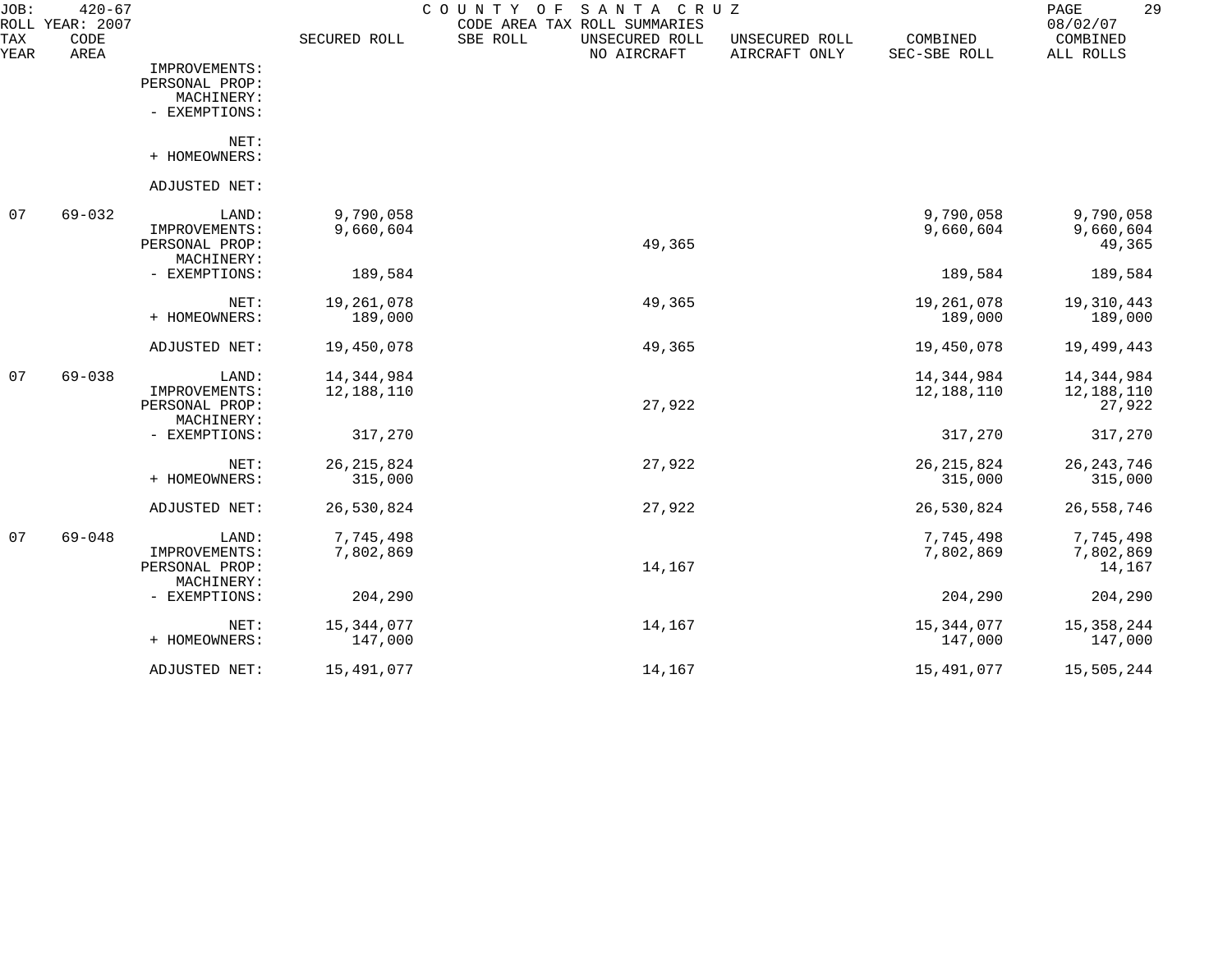| JOB:        | $420 - 67$<br>ROLL YEAR: 2007 |                              |              | COUNTY OF<br>SANTA CRUZ<br>CODE AREA TAX ROLL SUMMARIES |                                 |                          | 30<br>PAGE<br>08/02/07 |
|-------------|-------------------------------|------------------------------|--------------|---------------------------------------------------------|---------------------------------|--------------------------|------------------------|
| TAX<br>YEAR | CODE<br>AREA                  |                              | SECURED ROLL | SBE ROLL<br>UNSECURED ROLL<br>NO AIRCRAFT               | UNSECURED ROLL<br>AIRCRAFT ONLY | COMBINED<br>SEC-SBE ROLL | COMBINED<br>ALL ROLLS  |
| 07          | $69 - 049$                    | LAND:                        | 507,015      |                                                         |                                 | 507,015                  | 507,015                |
|             |                               | IMPROVEMENTS:                | 792,745      |                                                         |                                 | 792,745                  | 792,745                |
|             |                               | PERSONAL PROP:               |              |                                                         |                                 |                          |                        |
|             |                               | MACHINERY:                   |              |                                                         |                                 |                          |                        |
|             |                               | - EXEMPTIONS:                | 28,000       |                                                         |                                 | 28,000                   | 28,000                 |
|             |                               | NET:                         | 1,271,760    |                                                         |                                 | 1,271,760                | 1,271,760              |
|             |                               | + HOMEOWNERS:                | 28,000       |                                                         |                                 | 28,000                   | 28,000                 |
|             |                               | ADJUSTED NET:                | 1,299,760    |                                                         |                                 | 1,299,760                | 1,299,760              |
| 07          | $69 - 050$                    | LAND:                        | 10,845,628   |                                                         |                                 | 10,845,628               | 10,845,628             |
|             |                               | IMPROVEMENTS:                | 8,765,048    |                                                         |                                 | 8,765,048                | 8,765,048              |
|             |                               | PERSONAL PROP:               |              | 18,537                                                  |                                 |                          | 18,537                 |
|             |                               | MACHINERY:                   |              |                                                         |                                 |                          |                        |
|             |                               | - EXEMPTIONS:                | 77,772       |                                                         |                                 | 77,772                   | 77,772                 |
|             |                               | NET:                         | 19,532,904   | 18,537                                                  |                                 | 19,532,904               | 19,551,441             |
|             |                               | + HOMEOWNERS:                | 77,000       |                                                         |                                 | 77,000                   | 77,000                 |
|             |                               | ADJUSTED NET:                | 19,609,904   | 18,537                                                  |                                 | 19,609,904               | 19,628,441             |
| 07          | $69 - 051$                    | LAND:                        |              |                                                         |                                 |                          |                        |
|             |                               | IMPROVEMENTS:                |              |                                                         |                                 |                          |                        |
|             |                               | PERSONAL PROP:               |              |                                                         |                                 |                          |                        |
|             |                               | MACHINERY:                   |              |                                                         |                                 |                          |                        |
|             |                               | - EXEMPTIONS:                |              |                                                         |                                 |                          |                        |
|             |                               | NET:                         |              |                                                         |                                 |                          |                        |
|             |                               | + HOMEOWNERS:                |              |                                                         |                                 |                          |                        |
|             |                               | ADJUSTED NET:                |              |                                                         |                                 |                          |                        |
| 07          | $69 - 070$                    | LAND:                        | 50,570,102   |                                                         |                                 | 50,570,102               | 50,570,102             |
|             |                               | IMPROVEMENTS:                | 29,450,900   |                                                         |                                 | 29,450,900               | 29,450,900             |
|             |                               | PERSONAL PROP:<br>MACHINERY: | 333,216      | 96,724                                                  |                                 | 333,216                  | 429,940                |
|             |                               | - EXEMPTIONS:                | 4,964,652    |                                                         |                                 | 4,964,652                | 4,964,652              |
|             |                               | NET:                         | 75,389,566   | 96,724                                                  |                                 | 75,389,566               | 75,486,290             |
|             |                               | + HOMEOWNERS:                | 609,000      |                                                         |                                 | 609,000                  | 609,000                |
|             |                               | ADJUSTED NET:                | 75,998,566   | 96,724                                                  |                                 | 75,998,566               | 76,095,290             |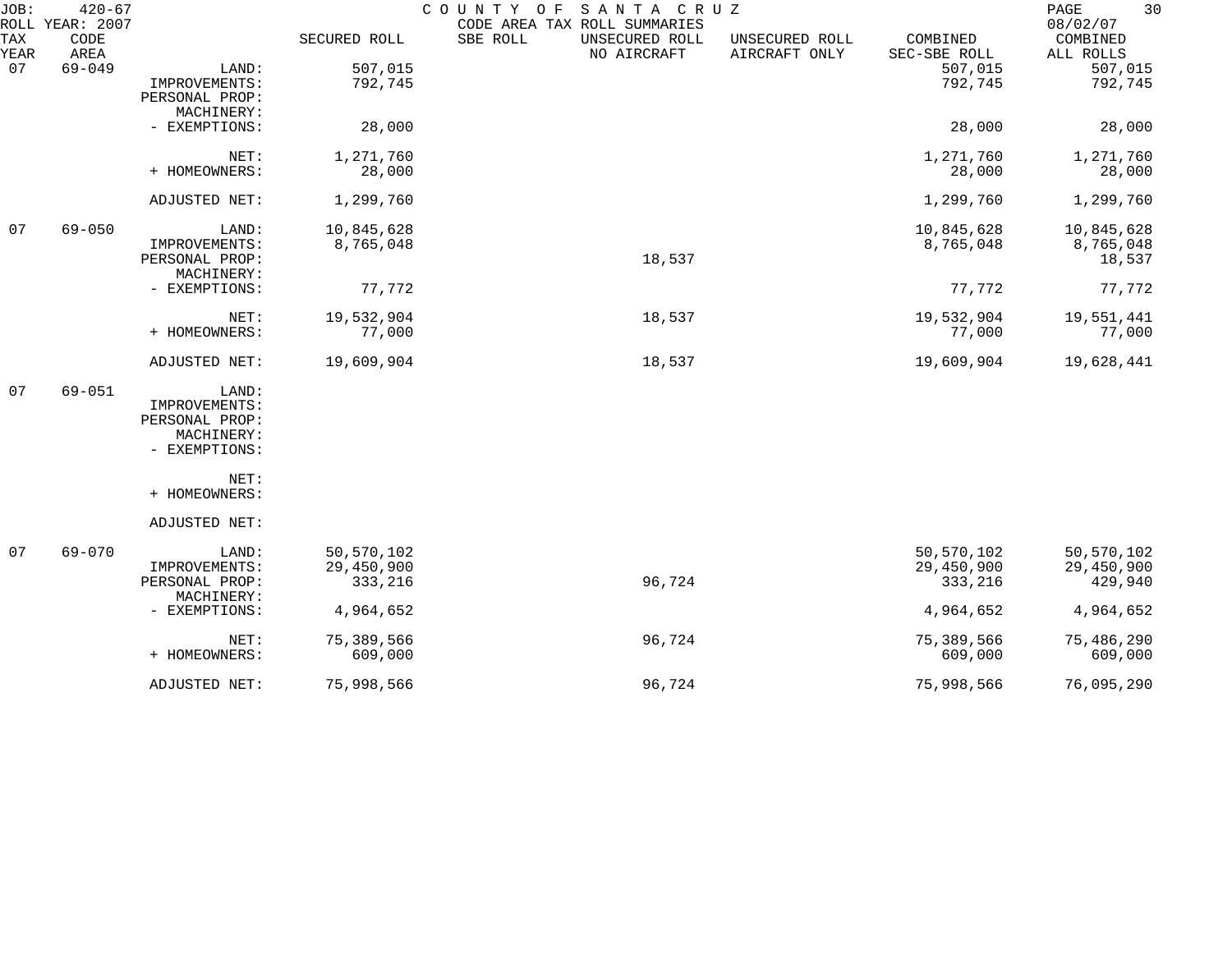| JOB:<br>TAX<br>YEAR | $420 - 67$<br>ROLL YEAR: 2007<br>CODE<br>AREA |                                                                         | SECURED ROLL                 | COUNTY OF<br>SBE ROLL | SANTA CRUZ<br>CODE AREA TAX ROLL SUMMARIES<br>UNSECURED ROLL<br>NO AIRCRAFT | UNSECURED ROLL<br>AIRCRAFT ONLY | COMBINED<br>SEC-SBE ROLL     | 31<br>PAGE<br>08/02/07<br>COMBINED<br>ALL ROLLS |
|---------------------|-----------------------------------------------|-------------------------------------------------------------------------|------------------------------|-----------------------|-----------------------------------------------------------------------------|---------------------------------|------------------------------|-------------------------------------------------|
| 07                  | $69 - 071$                                    | LAND:<br>IMPROVEMENTS:<br>PERSONAL PROP:<br>MACHINERY:<br>- EXEMPTIONS: | 174,035<br>468,433<br>42,229 |                       |                                                                             |                                 | 174,035<br>468,433<br>42,229 | 174,035<br>468,433<br>42,229                    |
|                     |                                               | NET:<br>+ HOMEOWNERS:                                                   | 684,697                      |                       |                                                                             |                                 | 684,697                      | 684,697                                         |
|                     |                                               | ADJUSTED NET:                                                           | 684,697                      |                       |                                                                             |                                 | 684,697                      | 684,697                                         |
| 07                  | $69 - 072$                                    | LAND:<br>IMPROVEMENTS:<br>PERSONAL PROP:<br>MACHINERY:                  | 655,492<br>448,329           |                       |                                                                             |                                 | 655,492<br>448,329           | 655,492<br>448,329                              |
|                     |                                               | - EXEMPTIONS:                                                           | 16,366                       |                       |                                                                             |                                 | 16,366                       | 16,366                                          |
|                     |                                               | NET:<br>+ HOMEOWNERS:                                                   | 1,087,455<br>14,000          |                       |                                                                             |                                 | 1,087,455<br>14,000          | 1,087,455<br>14,000                             |
|                     |                                               | ADJUSTED NET:                                                           | 1,101,455                    |                       |                                                                             |                                 | 1,101,455                    | 1,101,455                                       |
| 07                  | $69 - 074$                                    | LAND:<br>IMPROVEMENTS:<br>PERSONAL PROP:<br>MACHINERY:                  | 49,278                       |                       |                                                                             |                                 | 49,278                       | 49,278                                          |
|                     |                                               | - EXEMPTIONS:<br>NET:<br>+ HOMEOWNERS:                                  | 49,278                       |                       |                                                                             |                                 | 49,278                       | 49,278                                          |
|                     |                                               | ADJUSTED NET:                                                           |                              |                       |                                                                             |                                 |                              |                                                 |
| 07                  | $69 - 075$                                    | LAND:<br>IMPROVEMENTS:<br>PERSONAL PROP:<br>MACHINERY:<br>- EXEMPTIONS: | 264,491<br>89,959            |                       |                                                                             |                                 | 264,491<br>89,959            | 264,491<br>89,959                               |
|                     |                                               | NET:                                                                    | 354,450                      |                       |                                                                             |                                 | 354,450                      | 354,450                                         |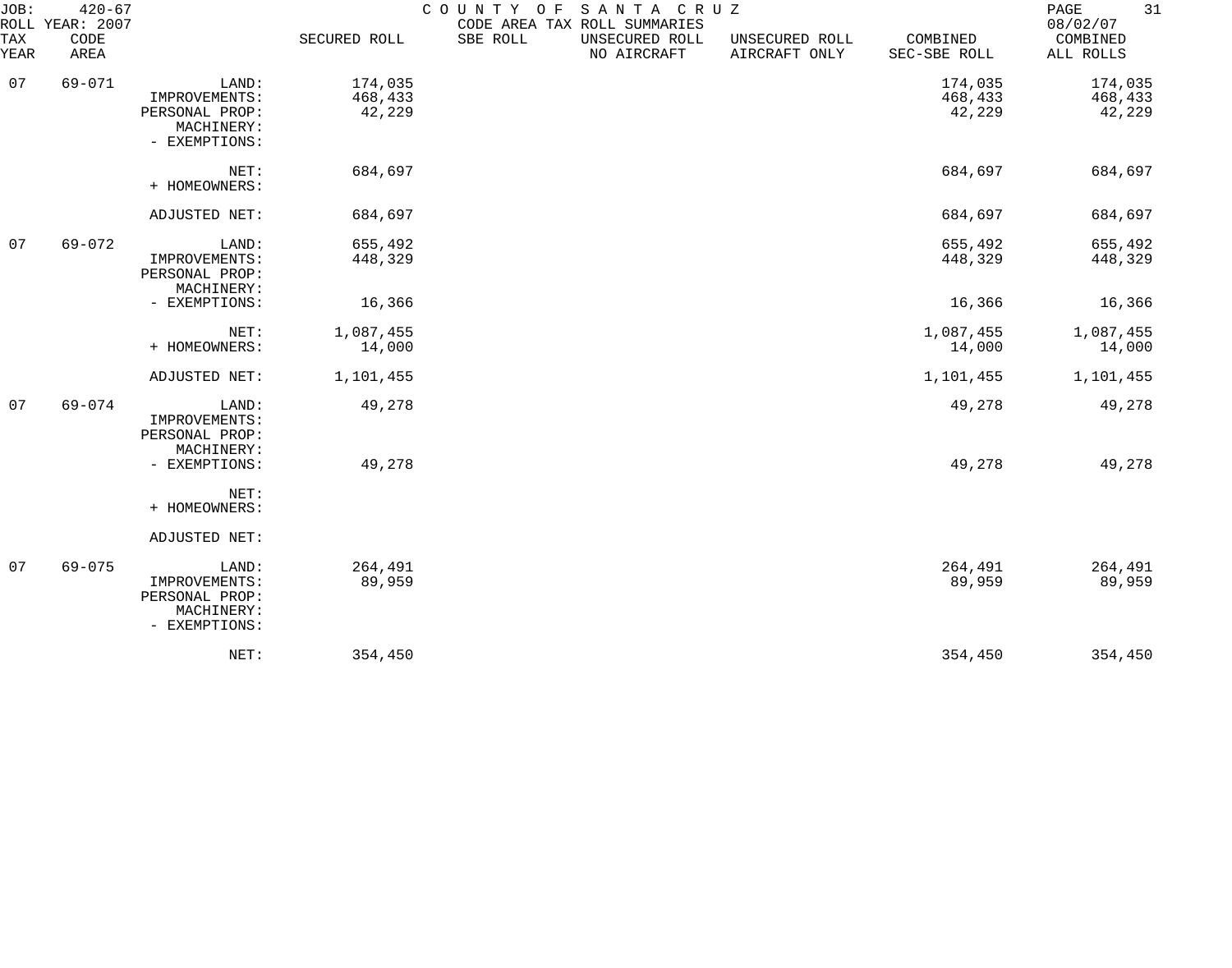| JOB:        | $420 - 67$<br>ROLL YEAR: 2007 |                                 |              | COUNTY OF SANTA CRUZ<br>CODE AREA TAX ROLL SUMMARIES |                                 |                          | 32<br>PAGE<br>08/02/07 |
|-------------|-------------------------------|---------------------------------|--------------|------------------------------------------------------|---------------------------------|--------------------------|------------------------|
| TAX<br>YEAR | CODE<br>AREA                  |                                 | SECURED ROLL | SBE ROLL<br>UNSECURED ROLL<br>NO AIRCRAFT            | UNSECURED ROLL<br>AIRCRAFT ONLY | COMBINED<br>SEC-SBE ROLL | COMBINED<br>ALL ROLLS  |
|             |                               | + HOMEOWNERS:                   |              |                                                      |                                 |                          |                        |
|             |                               | ADJUSTED NET:                   | 354,450      |                                                      |                                 | 354,450                  | 354,450                |
| 07          | 69-077                        | LAND:                           | 30,186,902   |                                                      |                                 | 30,186,902               | 30,186,902             |
|             |                               | IMPROVEMENTS:<br>PERSONAL PROP: | 23,520,227   | 67,173                                               |                                 | 23,520,227               | 23,520,227             |
|             |                               | MACHINERY:                      |              |                                                      |                                 |                          | 67,173                 |
|             |                               | - EXEMPTIONS:                   | 856,547      |                                                      |                                 | 856,547                  | 856,547                |
|             |                               | NET:                            | 52,850,582   | 67,173                                               |                                 | 52,850,582               | 52, 917, 755           |
|             |                               | + HOMEOWNERS:                   | 700,000      |                                                      |                                 | 700,000                  | 700,000                |
|             |                               | ADJUSTED NET:                   | 53,550,582   | 67,173                                               |                                 | 53,550,582               | 53,617,755             |
| 07          | 69-078                        | LAND:                           |              |                                                      |                                 |                          |                        |
|             |                               | IMPROVEMENTS:                   |              |                                                      |                                 |                          |                        |
|             |                               | PERSONAL PROP:<br>MACHINERY:    |              |                                                      |                                 |                          |                        |
|             |                               | - EXEMPTIONS:                   |              |                                                      |                                 |                          |                        |
|             |                               | NET:                            |              |                                                      |                                 |                          |                        |
|             |                               | + HOMEOWNERS:                   |              |                                                      |                                 |                          |                        |
|             |                               | ADJUSTED NET:                   |              |                                                      |                                 |                          |                        |
| 07          | $69 - 079$                    | LAND:                           |              |                                                      |                                 |                          |                        |
|             |                               | IMPROVEMENTS:<br>PERSONAL PROP: |              |                                                      |                                 |                          |                        |
|             |                               | MACHINERY:                      |              |                                                      |                                 |                          |                        |
|             |                               | - EXEMPTIONS:                   |              |                                                      |                                 |                          |                        |
|             |                               | NET:                            |              |                                                      |                                 |                          |                        |
|             |                               | + HOMEOWNERS:                   |              |                                                      |                                 |                          |                        |
|             |                               | ADJUSTED NET:                   |              |                                                      |                                 |                          |                        |
| 07          | $69 - 087$                    | LAND:                           | 6,848,230    |                                                      |                                 | 6,848,230                | 6,848,230              |
|             |                               | IMPROVEMENTS:<br>PERSONAL PROP: | 5, 319, 279  |                                                      |                                 | 5, 319, 279              | 5, 319, 279            |
|             |                               | MACHINERY:                      |              |                                                      |                                 |                          |                        |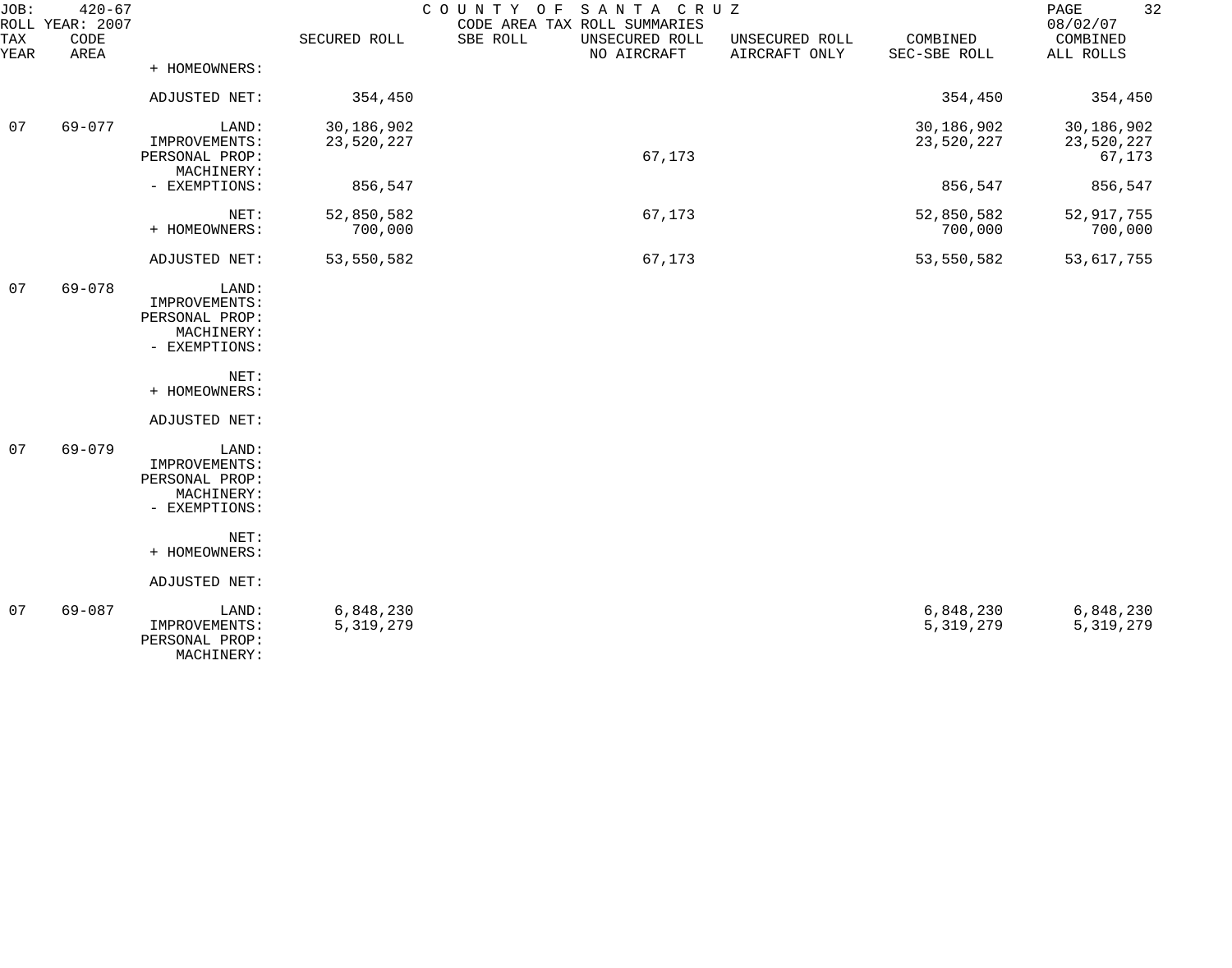| JOB:<br>ROLL | $420 - 67$<br>YEAR: 2007 |                                                                         |                           | COUNTY<br>SANTA CRUZ<br>O F<br>CODE AREA TAX ROLL SUMMARIES |                                 |                           | 33<br>$\mathop{\mathrm{PAGE}}$<br>08/02/07 |
|--------------|--------------------------|-------------------------------------------------------------------------|---------------------------|-------------------------------------------------------------|---------------------------------|---------------------------|--------------------------------------------|
| TAX<br>YEAR  | CODE<br>AREA             |                                                                         | SECURED ROLL              | SBE ROLL<br>UNSECURED ROLL<br>NO AIRCRAFT                   | UNSECURED ROLL<br>AIRCRAFT ONLY | COMBINED<br>SEC-SBE ROLL  | COMBINED<br>ALL ROLLS                      |
|              |                          | - EXEMPTIONS:                                                           | 161,000                   |                                                             |                                 | 161,000                   | 161,000                                    |
|              |                          | NET:<br>+ HOMEOWNERS:                                                   | 12,006,509<br>161,000     |                                                             |                                 | 12,006,509<br>161,000     | 12,006,509<br>161,000                      |
|              |                          | ADJUSTED NET:                                                           | 12,167,509                |                                                             |                                 | 12,167,509                | 12,167,509                                 |
| 07           | 69-089                   | LAND:<br>IMPROVEMENTS:<br>PERSONAL PROP:<br>MACHINERY:                  | 10, 244, 725<br>8,767,702 | 42,148                                                      |                                 | 10, 244, 725<br>8,767,702 | 10, 244, 725<br>8,767,702<br>42,148        |
|              |                          | - EXEMPTIONS:                                                           | 227,019                   |                                                             |                                 | 227,019                   | 227,019                                    |
|              |                          | NET:<br>+ HOMEOWNERS:                                                   | 18,785,408<br>222,600     | 42,148                                                      |                                 | 18,785,408<br>222,600     | 18,827,556<br>222,600                      |
|              |                          | ADJUSTED NET:                                                           | 19,008,008                | 42,148                                                      |                                 | 19,008,008                | 19,050,156                                 |
| 07           | $69 - 090$               | LAND:<br>IMPROVEMENTS:<br>PERSONAL PROP:<br>MACHINERY:                  | 3, 192, 172<br>3,567,088  |                                                             |                                 | 3, 192, 172<br>3,567,088  | 3, 192, 172<br>3,567,088                   |
|              |                          | - EXEMPTIONS:                                                           | 35,000                    |                                                             |                                 | 35,000                    | 35,000                                     |
|              |                          | NET:<br>+ HOMEOWNERS:                                                   | 6,724,260<br>35,000       |                                                             |                                 | 6,724,260<br>35,000       | 6,724,260<br>35,000                        |
|              |                          | ADJUSTED NET:                                                           | 6,759,260                 |                                                             |                                 | 6,759,260                 | 6,759,260                                  |
| 07           | $69 - 091$               | LAND:<br>IMPROVEMENTS:<br>PERSONAL PROP:<br>MACHINERY:<br>- EXEMPTIONS: |                           |                                                             |                                 |                           |                                            |
|              |                          | NET:<br>+ HOMEOWNERS:                                                   |                           |                                                             |                                 |                           |                                            |
|              |                          | ADJUSTED NET:                                                           |                           |                                                             |                                 |                           |                                            |

07 69-104 LAND: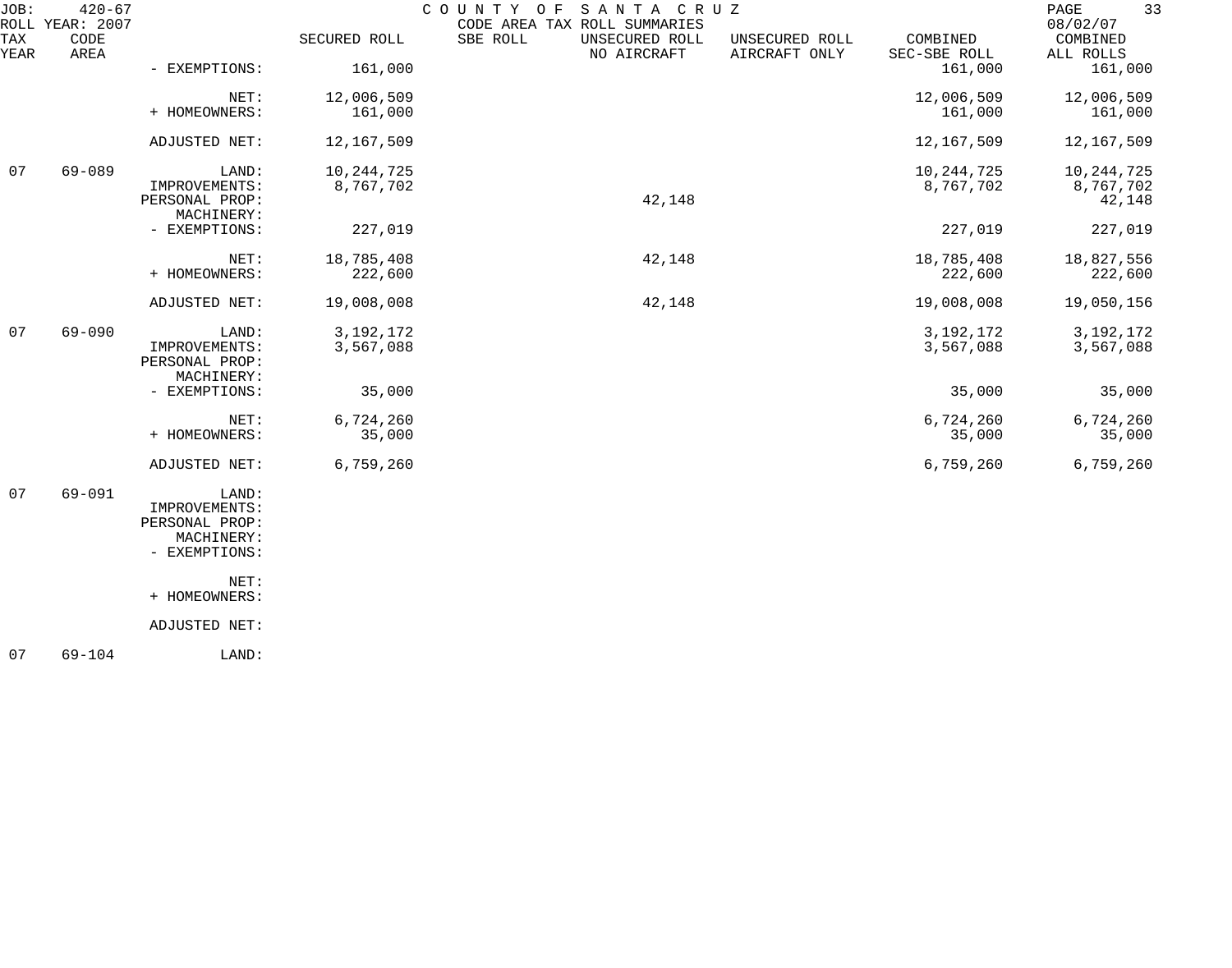| JOB:        | $420 - 67$<br>ROLL YEAR: 2007 |                                                                         |                                    | COUNTY<br>O F | SANTA CRUZ<br>CODE AREA TAX ROLL SUMMARIES |                                 |                                    | 34<br>PAGE<br>08/02/07              |
|-------------|-------------------------------|-------------------------------------------------------------------------|------------------------------------|---------------|--------------------------------------------|---------------------------------|------------------------------------|-------------------------------------|
| TAX<br>YEAR | CODE<br>AREA                  |                                                                         | SECURED ROLL                       | SBE ROLL      | UNSECURED ROLL<br>NO AIRCRAFT              | UNSECURED ROLL<br>AIRCRAFT ONLY | COMBINED<br>SEC-SBE ROLL           | COMBINED<br>ALL ROLLS               |
|             |                               | IMPROVEMENTS:<br>PERSONAL PROP:<br>MACHINERY:<br>- EXEMPTIONS:          |                                    |               |                                            |                                 |                                    |                                     |
|             |                               | NET:<br>+ HOMEOWNERS:                                                   |                                    |               |                                            |                                 |                                    |                                     |
|             |                               | ADJUSTED NET:                                                           |                                    |               |                                            |                                 |                                    |                                     |
| 07          | $69 - 106$                    | LAND:<br>IMPROVEMENTS:<br>PERSONAL PROP:<br>MACHINERY:                  | 800,153<br>1,135,978               |               |                                            |                                 | 800,153<br>1,135,978               | 800,153<br>1,135,978                |
|             |                               | - EXEMPTIONS:                                                           | 56,000                             |               |                                            |                                 | 56,000                             | 56,000                              |
|             |                               | NET:<br>+ HOMEOWNERS:                                                   | 1,880,131<br>56,000                |               |                                            |                                 | 1,880,131<br>56,000                | 1,880,131<br>56,000                 |
|             |                               | ADJUSTED NET:                                                           | 1,936,131                          |               |                                            |                                 | 1,936,131                          | 1,936,131                           |
| 07          | $69 - 107$                    | LAND:<br>IMPROVEMENTS:<br>PERSONAL PROP:<br>MACHINERY:<br>- EXEMPTIONS: |                                    |               |                                            |                                 |                                    |                                     |
|             |                               | NET:<br>+ HOMEOWNERS:                                                   |                                    |               |                                            |                                 |                                    |                                     |
|             |                               | ADJUSTED NET:                                                           |                                    |               |                                            |                                 |                                    |                                     |
| 07          | $69 - 108$                    | LAND:<br>IMPROVEMENTS:<br>PERSONAL PROP:<br>MACHINERY:                  | 47,927,324<br>44,933,408<br>93,545 | 71,348        | 402,839                                    |                                 | 47,998,672<br>44,933,408<br>93,545 | 47,998,672<br>44,933,408<br>496,384 |
|             |                               | - EXEMPTIONS:                                                           | 2, 112, 836                        |               |                                            |                                 | 2,112,836                          | 2,112,836                           |
|             |                               | NET:<br>+ HOMEOWNERS:                                                   | 90,841,441<br>854,000              | 71,348        | 402,839                                    |                                 | 90, 912, 789<br>854,000            | 91, 315, 628<br>854,000             |
|             |                               | ADJUSTED NET:                                                           | 91,695,441                         |               | 402,839                                    |                                 | 91,766,789                         | 92,169,628                          |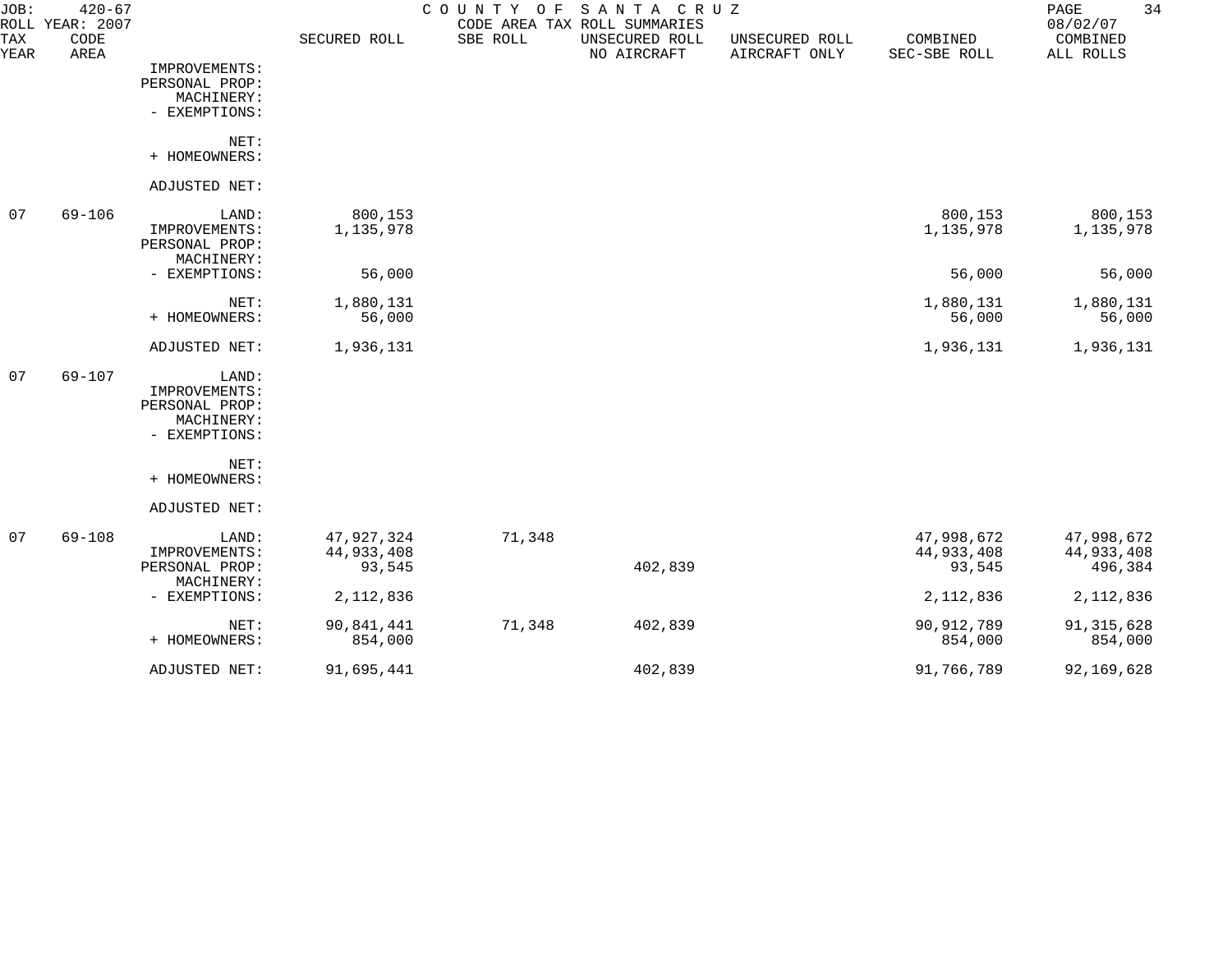| JOB:<br><b>TAX</b><br><b>YEAR</b><br>07 | $420 - 67$<br>ROLL YEAR: 2007<br>CODE<br>AREA<br>$69 - 112$ | LAND:                                                                   | SECURED ROLL           | COUNTY OF<br>SBE ROLL | SANTA CRUZ<br>CODE AREA TAX ROLL SUMMARIES<br>UNSECURED ROLL<br>NO AIRCRAFT | UNSECURED ROLL<br>AIRCRAFT ONLY | COMBINED<br>SEC-SBE ROLL | 35<br>$\mathop{\mathrm{PAGE}}$<br>08/02/07<br>COMBINED<br>ALL ROLLS |
|-----------------------------------------|-------------------------------------------------------------|-------------------------------------------------------------------------|------------------------|-----------------------|-----------------------------------------------------------------------------|---------------------------------|--------------------------|---------------------------------------------------------------------|
|                                         |                                                             | IMPROVEMENTS:<br>PERSONAL PROP:<br>MACHINERY:<br>- EXEMPTIONS:          |                        |                       |                                                                             |                                 |                          |                                                                     |
|                                         |                                                             | NET:<br>+ HOMEOWNERS:                                                   |                        |                       |                                                                             |                                 |                          |                                                                     |
|                                         |                                                             | ADJUSTED NET:                                                           |                        |                       |                                                                             |                                 |                          |                                                                     |
| 07                                      | 69-117                                                      | LAND:<br>IMPROVEMENTS:<br>PERSONAL PROP:<br>MACHINERY:                  | 4, 241, 312<br>479,277 |                       |                                                                             |                                 | 4, 241, 312<br>479,277   | 4, 241, 312<br>479,277                                              |
|                                         |                                                             | - EXEMPTIONS:                                                           | 14,000                 |                       |                                                                             |                                 | 14,000                   | 14,000                                                              |
|                                         |                                                             | NET:<br>+ HOMEOWNERS:                                                   | 4,706,589<br>14,000    |                       |                                                                             |                                 | 4,706,589<br>14,000      | 4,706,589<br>14,000                                                 |
|                                         |                                                             | ADJUSTED NET:                                                           | 4,720,589              |                       |                                                                             |                                 | 4,720,589                | 4,720,589                                                           |
| 07                                      | $69 - 129$                                                  | LAND:<br>IMPROVEMENTS:<br>PERSONAL PROP:<br>MACHINERY:<br>- EXEMPTIONS: |                        |                       |                                                                             |                                 |                          |                                                                     |
|                                         |                                                             | NET:<br>+ HOMEOWNERS:                                                   |                        |                       |                                                                             |                                 |                          |                                                                     |
|                                         |                                                             | ADJUSTED NET:                                                           |                        |                       |                                                                             |                                 |                          |                                                                     |
| 07                                      | $69 - 130$                                                  | LAND:<br>IMPROVEMENTS:<br>PERSONAL PROP:<br>MACHINERY:<br>- EXEMPTIONS: |                        |                       |                                                                             |                                 |                          |                                                                     |
|                                         |                                                             | NET:<br>+ HOMEOWNERS:                                                   |                        |                       |                                                                             |                                 |                          |                                                                     |

ADJUSTED NET: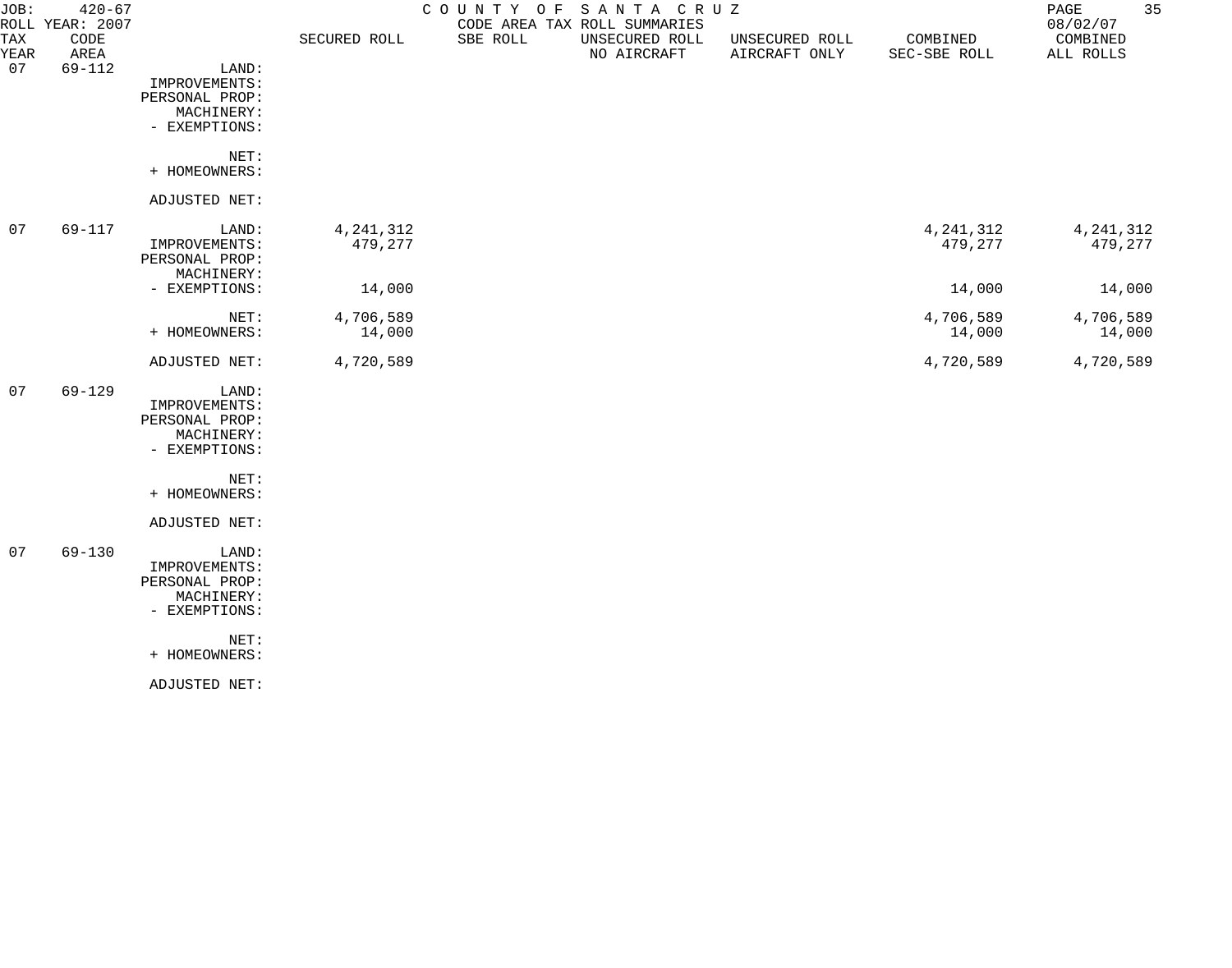| JOB:<br><b>ROLL</b> | $420 - 67$<br>YEAR: 2007 |                                                                         |                            | COUNTY OF<br>SANTA CRUZ<br>CODE AREA TAX ROLL SUMMARIES |                                 |                            | 36<br>PAGE<br>08/02/07          |
|---------------------|--------------------------|-------------------------------------------------------------------------|----------------------------|---------------------------------------------------------|---------------------------------|----------------------------|---------------------------------|
| <b>TAX</b><br>YEAR  | CODE<br>AREA             |                                                                         | SECURED ROLL               | SBE ROLL<br>UNSECURED ROLL<br>NO AIRCRAFT               | UNSECURED ROLL<br>AIRCRAFT ONLY | COMBINED<br>SEC-SBE ROLL   | COMBINED<br>ALL ROLLS           |
| 07                  | 69-131                   | LAND:<br>IMPROVEMENTS:<br>PERSONAL PROP:<br>MACHINERY:<br>- EXEMPTIONS: | 189,140                    |                                                         |                                 | 189,140                    | 189,140                         |
|                     |                          | NET:<br>+ HOMEOWNERS:                                                   | 189,140                    |                                                         |                                 | 189,140                    | 189,140                         |
|                     |                          | ADJUSTED NET:                                                           | 189,140                    |                                                         |                                 | 189,140                    | 189,140                         |
| 07                  | $69 - 132$               | LAND:<br>IMPROVEMENTS:<br>PERSONAL PROP:<br>MACHINERY:                  | 8,660,878<br>6,562,692     | 9,918                                                   |                                 | 8,660,878<br>6,562,692     | 8,660,878<br>6,562,692<br>9,918 |
|                     |                          | - EXEMPTIONS:                                                           | 175,000                    |                                                         |                                 | 175,000                    | 175,000                         |
|                     |                          | NET:<br>+ HOMEOWNERS:                                                   | 15,048,570<br>175,000      | 9,918                                                   |                                 | 15,048,570<br>175,000      | 15,058,488<br>175,000           |
|                     |                          | ADJUSTED NET:                                                           | 15, 223, 570               | 9,918                                                   |                                 | 15, 223, 570               | 15, 233, 488                    |
| 07                  | $69 - 135$               | LAND:<br>IMPROVEMENTS:<br>PERSONAL PROP:<br>MACHINERY:                  | 13, 474, 281<br>10,255,617 |                                                         |                                 | 13, 474, 281<br>10,255,617 | 13,474,281<br>10,255,617        |
|                     |                          | - EXEMPTIONS:                                                           | 238,000                    |                                                         |                                 | 238,000                    | 238,000                         |
|                     |                          | NET:<br>+ HOMEOWNERS:                                                   | 23, 491, 898<br>238,000    |                                                         |                                 | 23, 491, 898<br>238,000    | 23, 491, 898<br>238,000         |
|                     |                          | ADJUSTED NET:                                                           | 23,729,898                 |                                                         |                                 | 23,729,898                 | 23,729,898                      |
| 07                  | $69 - 136$               | LAND:<br>IMPROVEMENTS:<br>PERSONAL PROP:<br>MACHINERY:                  | 1,932,465<br>1,515,354     |                                                         |                                 | 1,932,465<br>1,515,354     | 1,932,465<br>1,515,354          |
|                     |                          | - EXEMPTIONS:                                                           | 28,931                     |                                                         |                                 | 28,931                     | 28,931                          |
|                     |                          | NET:                                                                    | 3,418,888                  |                                                         |                                 | 3,418,888                  | 3,418,888                       |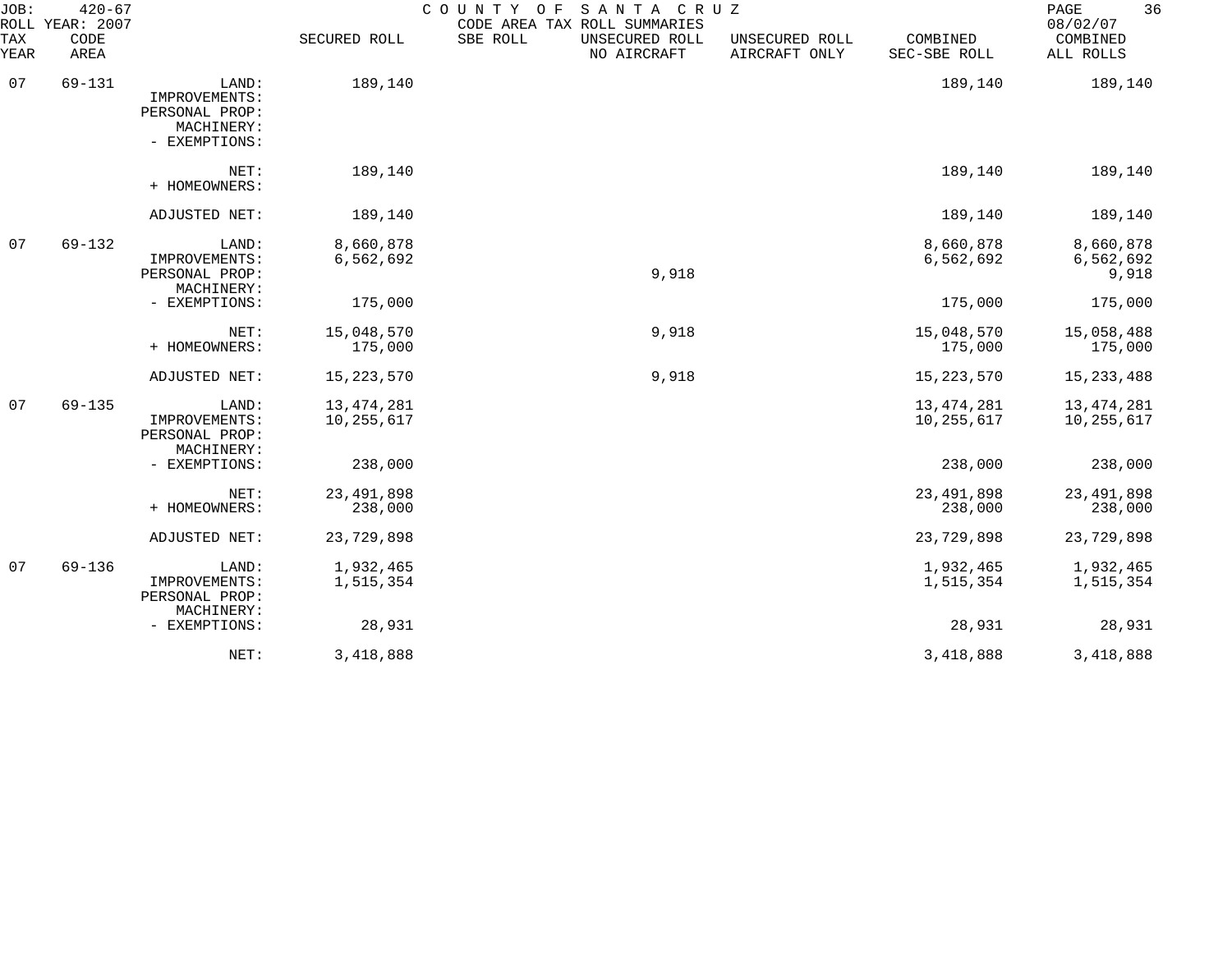| JOB:        | $420 - 67$<br>ROLL YEAR: 2007 |                                               |              | COUNTY OF<br>SANTA CRUZ<br>CODE AREA TAX ROLL SUMMARIES |                                 |                          | 37<br>PAGE<br>08/02/07 |
|-------------|-------------------------------|-----------------------------------------------|--------------|---------------------------------------------------------|---------------------------------|--------------------------|------------------------|
| TAX<br>YEAR | CODE<br>AREA                  |                                               | SECURED ROLL | SBE ROLL<br>UNSECURED ROLL<br>NO AIRCRAFT               | UNSECURED ROLL<br>AIRCRAFT ONLY | COMBINED<br>SEC-SBE ROLL | COMBINED<br>ALL ROLLS  |
|             |                               | + HOMEOWNERS:                                 | 28,000       |                                                         |                                 | 28,000                   | 28,000                 |
|             |                               | ADJUSTED NET:                                 | 3,446,888    |                                                         |                                 | 3,446,888                | 3,446,888              |
| 07          | $69 - 140$                    | LAND:                                         | 7,093,428    |                                                         |                                 | 7,093,428                | 7,093,428              |
|             |                               | IMPROVEMENTS:<br>PERSONAL PROP:<br>MACHINERY: | 7,785,276    | 31,993                                                  |                                 | 7,785,276                | 7,785,276<br>31,993    |
|             |                               | - EXEMPTIONS:                                 | 169,410      |                                                         |                                 | 169,410                  | 169,410                |
|             |                               | NET:                                          | 14,709,294   | 31,993                                                  |                                 | 14,709,294               | 14,741,287             |
|             |                               | + HOMEOWNERS:                                 | 168,000      |                                                         |                                 | 168,000                  | 168,000                |
|             |                               | ADJUSTED NET:                                 | 14,877,294   | 31,993                                                  |                                 | 14,877,294               | 14,909,287             |
| 07          | $69 - 141$                    | LAND:                                         | 3,836,115    |                                                         |                                 | 3,836,115                | 3,836,115              |
|             |                               | IMPROVEMENTS:<br>PERSONAL PROP:<br>MACHINERY: | 6,030,095    | 418,523                                                 |                                 | 6,030,095                | 6,448,618              |
|             |                               | - EXEMPTIONS:                                 | 14,000       |                                                         |                                 | 14,000                   | 14,000                 |
|             |                               | NET:                                          | 9,852,210    | 418,523                                                 |                                 | 9,852,210                | 10,270,733             |
|             |                               | + HOMEOWNERS:                                 | 14,000       |                                                         |                                 | 14,000                   | 14,000                 |
|             |                               | ADJUSTED NET:                                 | 9,866,210    | 418,523                                                 |                                 | 9,866,210                | 10,284,733             |
| 07          | $69 - 149$                    | LAND:                                         |              |                                                         |                                 |                          |                        |
|             |                               | IMPROVEMENTS:<br>PERSONAL PROP:               |              |                                                         |                                 |                          |                        |
|             |                               | MACHINERY:                                    |              |                                                         |                                 |                          |                        |
|             |                               | - EXEMPTIONS:                                 |              |                                                         |                                 |                          |                        |
|             |                               | NET:                                          |              |                                                         |                                 |                          |                        |
|             |                               | + HOMEOWNERS:                                 |              |                                                         |                                 |                          |                        |
|             |                               | ADJUSTED NET:                                 |              |                                                         |                                 |                          |                        |
| 07          | $69 - 150$                    | LAND:                                         | 796,355      |                                                         |                                 | 796,355                  | 796,355                |
|             |                               | IMPROVEMENTS:<br>PERSONAL PROP:               | 1,202,799    | 38,000                                                  |                                 | 1,202,799                | 1,202,799<br>38,000    |

MACHINERY: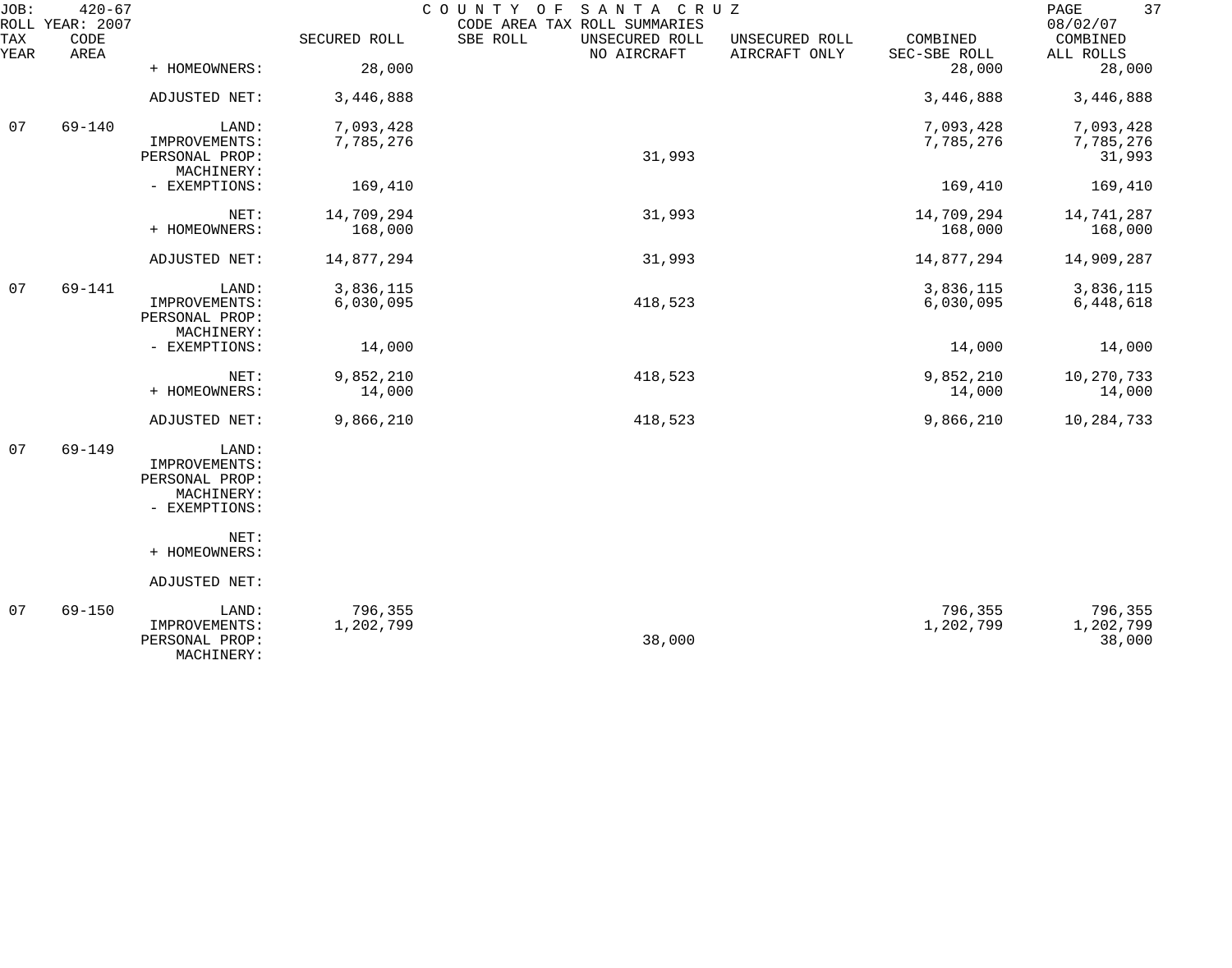| JOB:        | $420 - 67$<br>ROLL YEAR: 2007 |                                 |              | COUNTY OF SANTA CRUZ<br>CODE AREA TAX ROLL SUMMARIES |                                 |                          | 38<br>PAGE<br>08/02/07 |
|-------------|-------------------------------|---------------------------------|--------------|------------------------------------------------------|---------------------------------|--------------------------|------------------------|
| TAX<br>YEAR | CODE<br>AREA                  |                                 | SECURED ROLL | SBE ROLL<br>UNSECURED ROLL<br>NO AIRCRAFT            | UNSECURED ROLL<br>AIRCRAFT ONLY | COMBINED<br>SEC-SBE ROLL | COMBINED<br>ALL ROLLS  |
|             |                               | - EXEMPTIONS:                   | 14,000       |                                                      |                                 | 14,000                   | 14,000                 |
|             |                               | NET:                            | 1,985,154    | 38,000                                               |                                 | 1,985,154                | 2,023,154              |
|             |                               | + HOMEOWNERS:                   | 14,000       |                                                      |                                 | 14,000                   | 14,000                 |
|             |                               | ADJUSTED NET:                   | 1,999,154    | 38,000                                               |                                 | 1,999,154                | 2,037,154              |
| 07          | $69 - 152$                    | LAND:                           |              |                                                      |                                 |                          |                        |
|             |                               | IMPROVEMENTS:<br>PERSONAL PROP: |              |                                                      |                                 |                          |                        |
|             |                               | MACHINERY:                      |              |                                                      |                                 |                          |                        |
|             |                               | - EXEMPTIONS:                   |              |                                                      |                                 |                          |                        |
|             |                               | NET:                            |              |                                                      |                                 |                          |                        |
|             |                               | + HOMEOWNERS:                   |              |                                                      |                                 |                          |                        |
|             |                               | ADJUSTED NET:                   |              |                                                      |                                 |                          |                        |
| 07          | $69 - 165$                    | LAND:                           | 4,976,244    |                                                      |                                 | 4,976,244                | 4,976,244              |
|             |                               | IMPROVEMENTS:                   | 3,391,549    |                                                      |                                 | 3,391,549                | 3,391,549              |
|             |                               | PERSONAL PROP:<br>MACHINERY:    | 7,172        |                                                      |                                 | 7,172                    | 7,172                  |
|             |                               | - EXEMPTIONS:                   | 22,081       |                                                      |                                 | 22,081                   | 22,081                 |
|             |                               | NET:                            | 8,352,884    |                                                      |                                 | 8,352,884                | 8,352,884              |
|             |                               | + HOMEOWNERS:                   | 21,000       |                                                      |                                 | 21,000                   | 21,000                 |
|             |                               | ADJUSTED NET:                   | 8,373,884    |                                                      |                                 | 8,373,884                | 8,373,884              |
| 07          | $69 - 167$                    | LAND:                           | 3,908,974    |                                                      |                                 | 3,908,974                | 3,908,974              |
|             |                               | IMPROVEMENTS:                   | 4,512,970    |                                                      |                                 | 4,512,970                | 4,512,970              |
|             |                               | PERSONAL PROP:                  |              | 108,425                                              |                                 |                          | 108,425                |
|             |                               | MACHINERY:                      |              |                                                      |                                 |                          |                        |
|             |                               | - EXEMPTIONS:                   | 78,904       |                                                      |                                 | 78,904                   | 78,904                 |
|             |                               | NET:                            | 8,343,040    | 108,425                                              |                                 | 8,343,040                | 8,451,465              |
|             |                               | + HOMEOWNERS:                   | 77,000       |                                                      |                                 | 77,000                   | 77,000                 |
|             |                               | ADJUSTED NET:                   | 8,420,040    | 108,425                                              |                                 | 8,420,040                | 8,528,465              |
| 07          | $69 - 169$                    | LAND:                           | 1,608,295    |                                                      |                                 | 1,608,295                | 1,608,295              |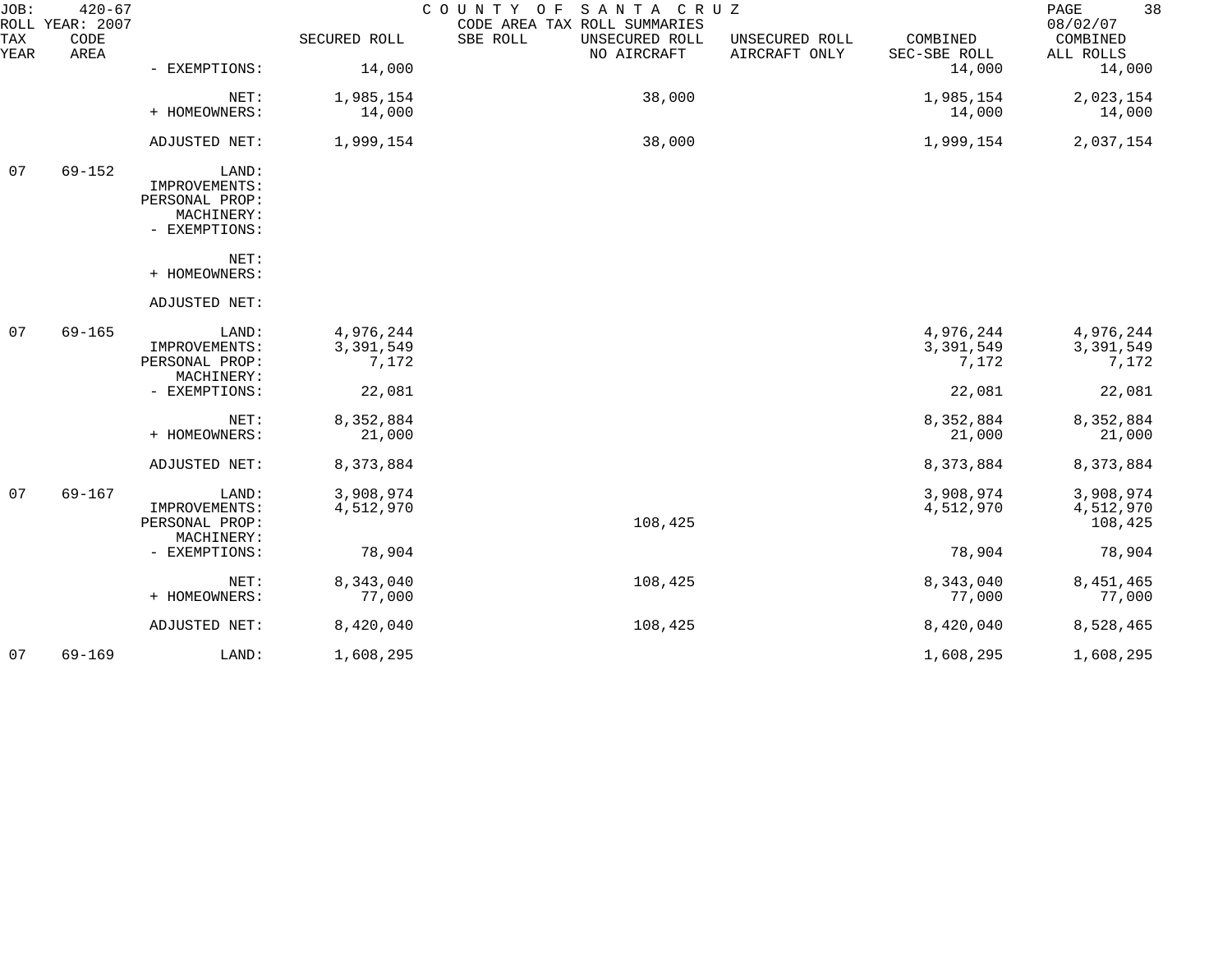| JOB:        | $420 - 67$<br>ROLL YEAR: 2007 |                                                                         |                         | COUNTY OF SANTA CRUZ<br>CODE AREA TAX ROLL SUMMARIES |                                 |                          | 39<br>PAGE<br>08/02/07             |
|-------------|-------------------------------|-------------------------------------------------------------------------|-------------------------|------------------------------------------------------|---------------------------------|--------------------------|------------------------------------|
| TAX<br>YEAR | CODE<br>AREA                  |                                                                         | SECURED ROLL            | SBE ROLL<br>UNSECURED ROLL<br>NO AIRCRAFT            | UNSECURED ROLL<br>AIRCRAFT ONLY | COMBINED<br>SEC-SBE ROLL | COMBINED<br>ALL ROLLS              |
|             |                               | IMPROVEMENTS:<br>PERSONAL PROP:<br>MACHINERY:<br>- EXEMPTIONS:          | 938,623                 |                                                      |                                 | 938,623                  | 938,623                            |
|             |                               | NET:<br>+ HOMEOWNERS:                                                   | 2,546,918               |                                                      |                                 | 2,546,918                | 2,546,918                          |
|             |                               | ADJUSTED NET:                                                           | 2,546,918               |                                                      |                                 | 2,546,918                | 2,546,918                          |
| 07          | 69-180                        | LAND:<br>IMPROVEMENTS:<br>PERSONAL PROP:<br>MACHINERY:<br>- EXEMPTIONS: | 125,897                 |                                                      |                                 | 125,897                  | 125,897                            |
|             |                               | NET:<br>+ HOMEOWNERS:                                                   | 125,897                 |                                                      |                                 | 125,897                  | 125,897                            |
|             |                               | ADJUSTED NET:                                                           | 125,897                 |                                                      |                                 | 125,897                  | 125,897                            |
| 07          | $69 - 184$                    | LAND:<br>IMPROVEMENTS:<br>PERSONAL PROP:<br>MACHINERY:<br>- EXEMPTIONS: |                         |                                                      |                                 |                          |                                    |
|             |                               | NET:<br>+ HOMEOWNERS:                                                   |                         |                                                      |                                 |                          |                                    |
|             |                               | ADJUSTED NET:                                                           |                         |                                                      |                                 |                          |                                    |
| 07          | 69-187                        | LAND:<br>IMPROVEMENTS:<br>PERSONAL PROP:<br>MACHINERY:                  | 4,344,793<br>10,222,808 | 40,032<br>193,161                                    |                                 | 4,344,793<br>10,222,808  | 4,344,793<br>10,262,840<br>193,161 |
|             |                               | - EXEMPTIONS:                                                           | 8, 177, 142             | 233,193                                              |                                 | 8, 177, 142              | 8,410,335                          |
|             |                               | NET:<br>+ HOMEOWNERS:                                                   | 6,390,459<br>84,000     |                                                      |                                 | 6,390,459<br>84,000      | 6,390,459<br>84,000                |
|             |                               | ADJUSTED NET:                                                           | 6,474,459               |                                                      |                                 | 6,474,459                | 6,474,459                          |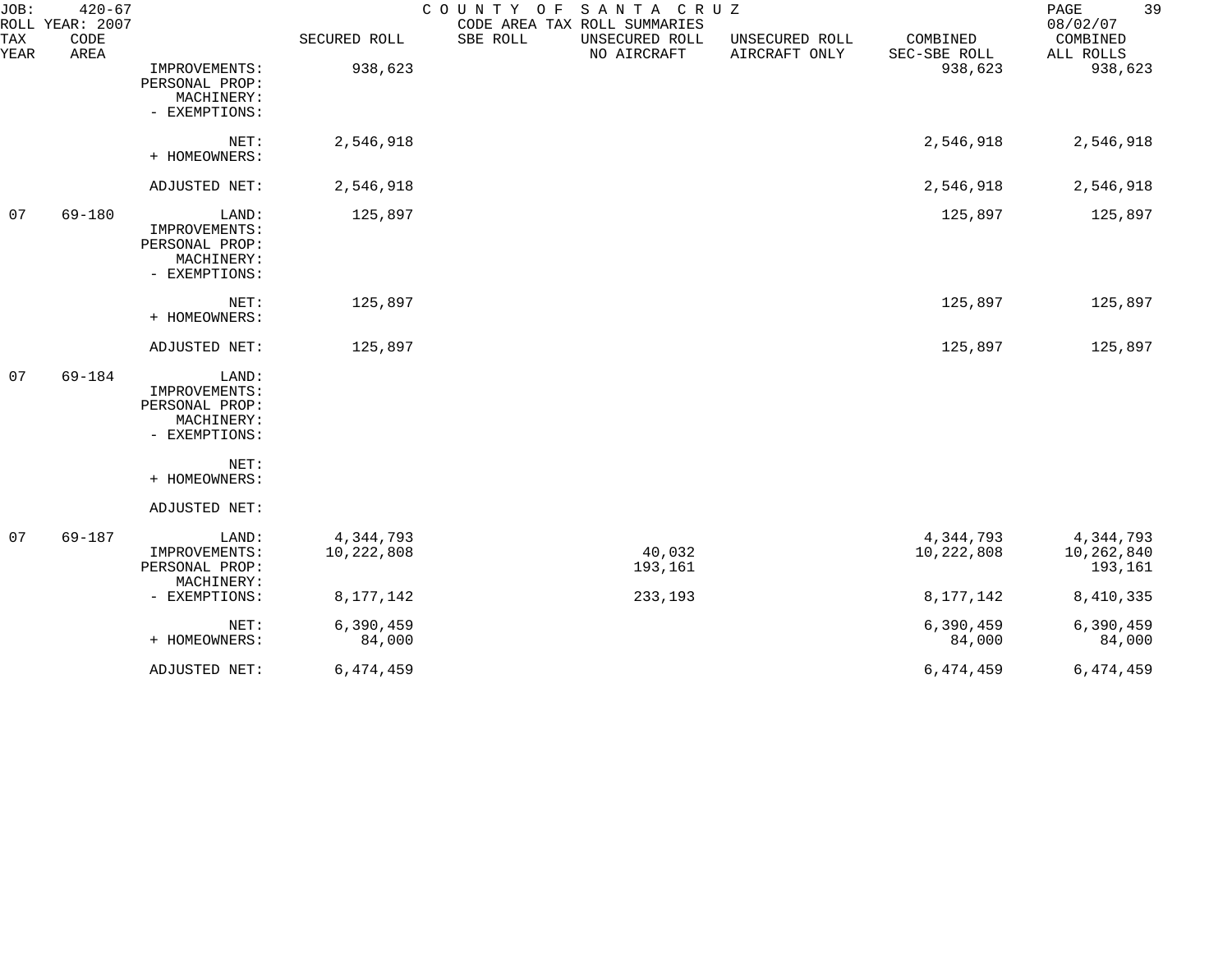| JOB:        | $420 - 67$<br>ROLL YEAR: 2007 |                                                                         |                        | COUNTY OF | SANTA CRUZ<br>CODE AREA TAX ROLL SUMMARIES |                                 |                          | 40<br>PAGE<br>08/02/07      |
|-------------|-------------------------------|-------------------------------------------------------------------------|------------------------|-----------|--------------------------------------------|---------------------------------|--------------------------|-----------------------------|
| TAX<br>YEAR | CODE<br>AREA                  |                                                                         | SECURED ROLL           | SBE ROLL  | UNSECURED ROLL<br>NO AIRCRAFT              | UNSECURED ROLL<br>AIRCRAFT ONLY | COMBINED<br>SEC-SBE ROLL | COMBINED<br>ALL ROLLS       |
| 07          | $69 - 190$                    | LAND:<br>IMPROVEMENTS:<br>PERSONAL PROP:<br>MACHINERY:<br>- EXEMPTIONS: | 24,907                 |           |                                            |                                 | 24,907                   | 24,907                      |
|             |                               | NET:<br>+ HOMEOWNERS:                                                   | 24,907                 |           |                                            |                                 | 24,907                   | 24,907                      |
|             |                               | ADJUSTED NET:                                                           | 24,907                 |           |                                            |                                 | 24,907                   | 24,907                      |
| 07          | $69 - 192$                    | LAND:<br>IMPROVEMENTS:<br>PERSONAL PROP:<br>MACHINERY:                  | 1,639,636<br>1,169,241 |           |                                            |                                 | 1,639,636<br>1,169,241   | 1,639,636<br>1,169,241      |
|             |                               | - EXEMPTIONS:                                                           | 1,061                  |           |                                            |                                 | 1,061                    | 1,061                       |
|             |                               | NET:<br>+ HOMEOWNERS:                                                   | 2,807,816              |           |                                            |                                 | 2,807,816                | 2,807,816                   |
|             |                               | ADJUSTED NET:                                                           | 2,807,816              |           |                                            |                                 | 2,807,816                | 2,807,816                   |
| 07          | $69 - 193$                    | LAND:<br>IMPROVEMENTS:<br>PERSONAL PROP:<br>MACHINERY:<br>- EXEMPTIONS: | 248,442                |           |                                            |                                 | 248,442                  | 248,442                     |
|             |                               | NET:<br>+ HOMEOWNERS:                                                   | 248,442                |           |                                            |                                 | 248,442                  | 248,442                     |
|             |                               | ADJUSTED NET:                                                           | 248,442                |           |                                            |                                 | 248,442                  | 248,442                     |
| 07          | $69 - 203$                    | LAND:<br>IMPROVEMENTS:<br>PERSONAL PROP:<br>MACHINERY:<br>- EXEMPTIONS: |                        |           | 49,951<br>49,951<br>135,760                |                                 |                          | 49,951<br>49,951<br>135,760 |
|             |                               | NET:<br>+ HOMEOWNERS:                                                   |                        |           | 235,662                                    |                                 |                          | 235,662                     |
|             |                               | ADJUSTED NET:                                                           |                        |           | 235,662                                    |                                 |                          | 235,662                     |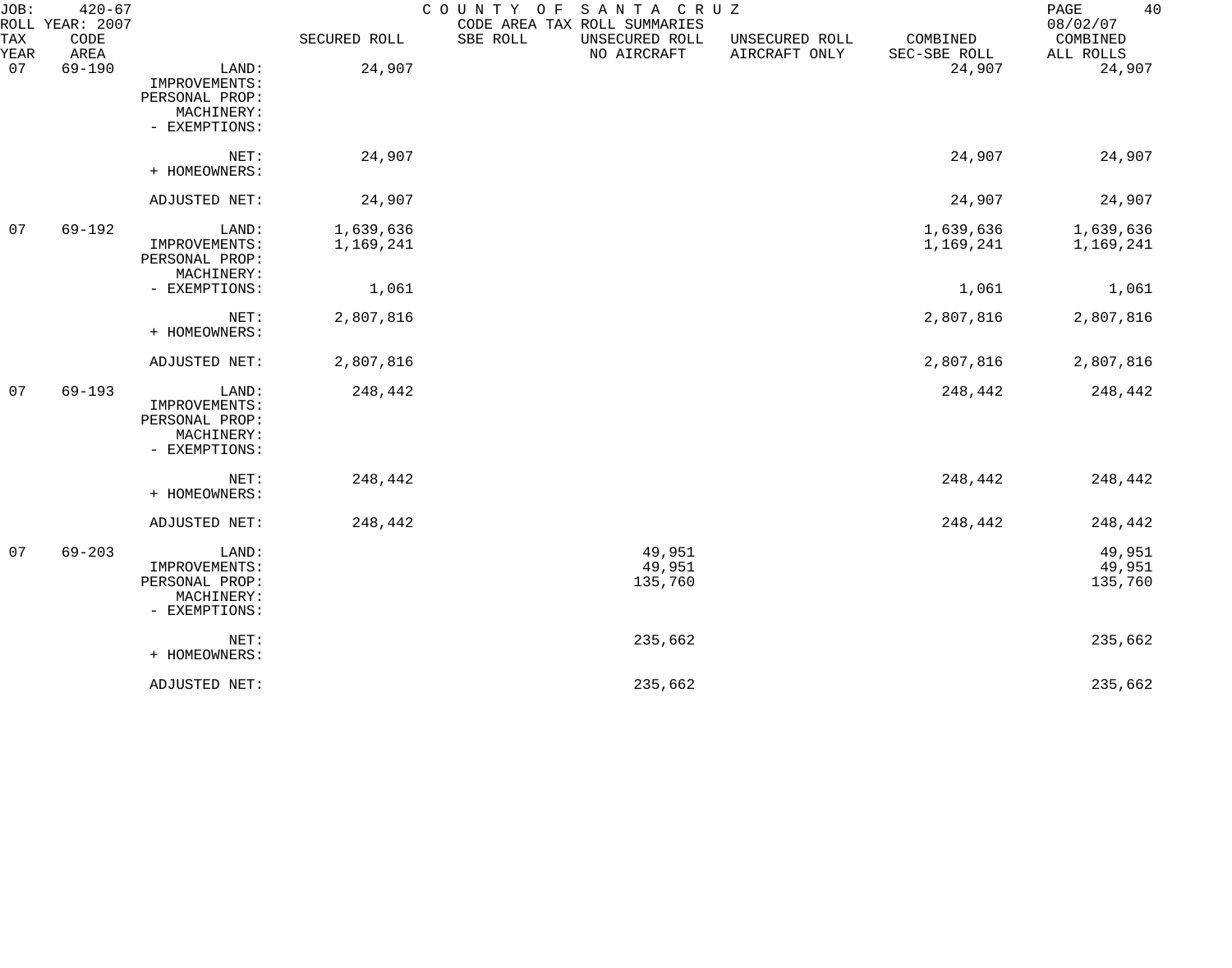| JOB:        | $420 - 67$<br>ROLL YEAR: 2007 |                                                                         |                          | COUNTY OF<br>SANTA CRUZ<br>CODE AREA TAX ROLL SUMMARIES |                                 |                          | 41<br>PAGE<br>08/02/07             |
|-------------|-------------------------------|-------------------------------------------------------------------------|--------------------------|---------------------------------------------------------|---------------------------------|--------------------------|------------------------------------|
| TAX<br>YEAR | CODE<br>AREA                  |                                                                         | SECURED ROLL             | SBE ROLL<br>UNSECURED ROLL<br>NO AIRCRAFT               | UNSECURED ROLL<br>AIRCRAFT ONLY | COMBINED<br>SEC-SBE ROLL | COMBINED<br>ALL ROLLS              |
| 07          | $69 - 210$                    | LAND:<br>IMPROVEMENTS:<br>PERSONAL PROP:<br>MACHINERY:<br>- EXEMPTIONS: |                          | 7,174<br>27,713                                         |                                 |                          | 7,174<br>27,713                    |
|             |                               | NET:<br>+ HOMEOWNERS:                                                   |                          | 34,887                                                  |                                 |                          | 34,887                             |
|             |                               | ADJUSTED NET:                                                           |                          | 34,887                                                  |                                 |                          | 34,887                             |
| 07          | 69-211                        | LAND:<br>IMPROVEMENTS:<br>PERSONAL PROP:<br>MACHINERY:<br>- EXEMPTIONS: |                          |                                                         |                                 |                          |                                    |
|             |                               | NET:<br>+ HOMEOWNERS:                                                   |                          |                                                         |                                 |                          |                                    |
|             |                               | ADJUSTED NET:                                                           |                          |                                                         |                                 |                          |                                    |
| 07          | $69 - 215$                    | LAND:<br>IMPROVEMENTS:<br>PERSONAL PROP:<br>MACHINERY:                  | 5, 218, 318<br>4,781,227 |                                                         |                                 | 5, 218, 318<br>4,781,227 | 5, 218, 318<br>4,781,227           |
|             |                               | - EXEMPTIONS:                                                           | 248,820                  |                                                         |                                 | 248,820                  | 248,820                            |
|             |                               | NET:<br>+ HOMEOWNERS:                                                   | 9,750,725<br>119,000     |                                                         |                                 | 9,750,725<br>119,000     | 9,750,725<br>119,000               |
|             |                               | ADJUSTED NET:                                                           | 9,869,725                |                                                         |                                 | 9,869,725                | 9,869,725                          |
| 07          | 69-216                        | LAND:<br>IMPROVEMENTS:<br>PERSONAL PROP:                                | 17,884,588<br>14,296,743 | 33,865                                                  |                                 | 17,884,588<br>14,296,743 | 17,884,588<br>14,296,743<br>33,865 |
|             |                               | MACHINERY:<br>- EXEMPTIONS:                                             | 495,841                  |                                                         |                                 | 495,841                  | 495,841                            |
|             |                               | NET:                                                                    | 31,685,490               | 33,865                                                  |                                 | 31,685,490               | 31,719,355                         |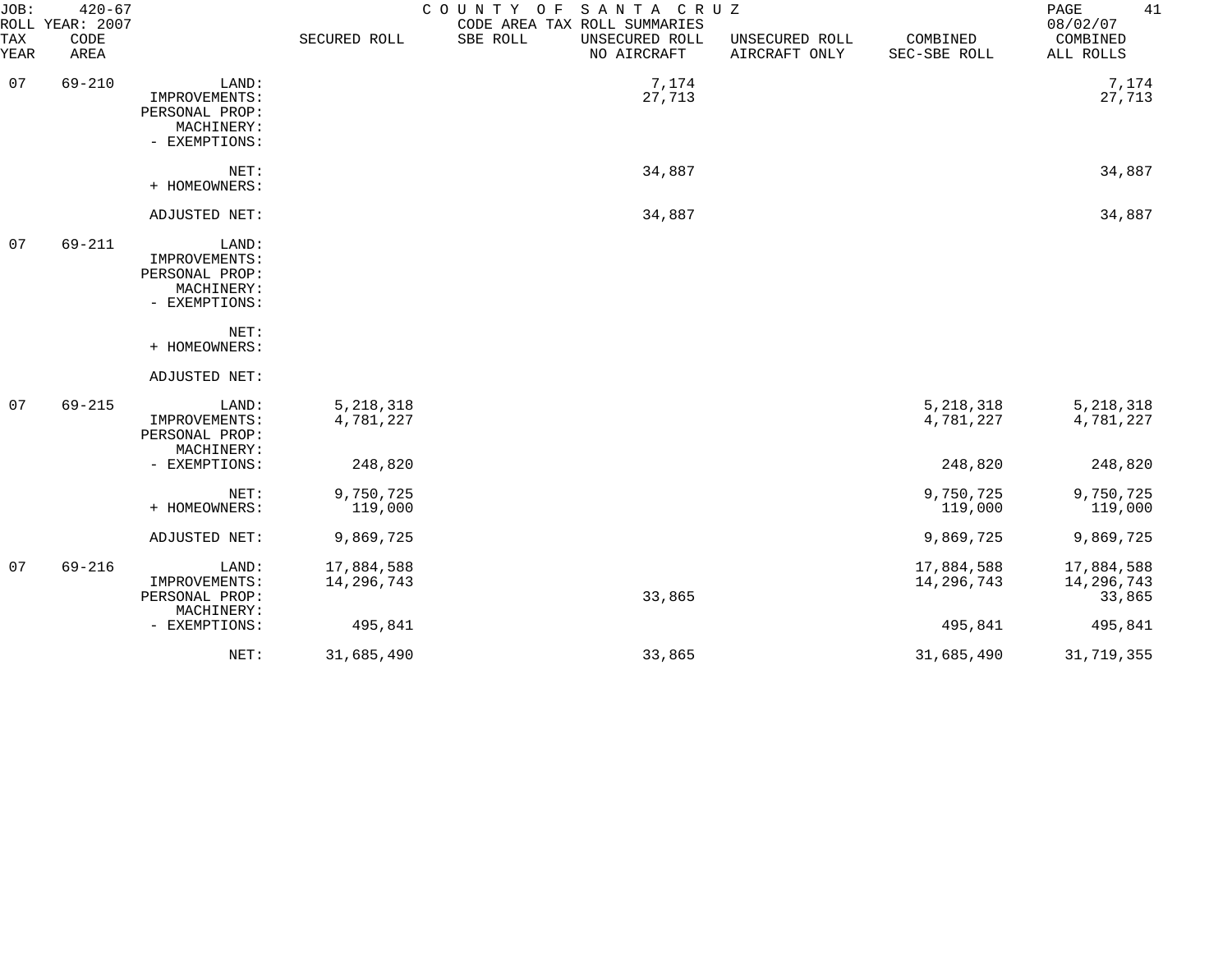| JOB:        | $420 - 67$<br>ROLL YEAR: 2007 |                              |               | COUNTY OF SANTA CRUZ<br>CODE AREA TAX ROLL SUMMARIES |                                 |                          | 42<br>PAGE<br>08/02/07 |
|-------------|-------------------------------|------------------------------|---------------|------------------------------------------------------|---------------------------------|--------------------------|------------------------|
| TAX<br>YEAR | CODE<br>AREA                  |                              | SECURED ROLL  | SBE ROLL<br>UNSECURED ROLL<br>NO AIRCRAFT            | UNSECURED ROLL<br>AIRCRAFT ONLY | COMBINED<br>SEC-SBE ROLL | COMBINED<br>ALL ROLLS  |
|             |                               | + HOMEOWNERS:                | 418,600       |                                                      |                                 | 418,600                  | 418,600                |
|             |                               | ADJUSTED NET:                | 32,104,090    | 33,865                                               |                                 | 32,104,090               | 32, 137, 955           |
| 07          | $69 - 250$                    | LAND:                        | 108,445,751   |                                                      |                                 | 108,445,751              | 108,445,751            |
|             |                               | IMPROVEMENTS:                | 106,646,973   |                                                      |                                 | 106,646,973              | 106,646,973            |
|             |                               | PERSONAL PROP:<br>MACHINERY: | 65,616        | 412,491                                              |                                 | 65,616                   | 478,107                |
|             |                               | - EXEMPTIONS:                | 2,699,114     |                                                      |                                 | 2,699,114                | 2,699,114              |
|             |                               | NET:                         | 212, 459, 226 | 412,491                                              |                                 | 212, 459, 226            | 212,871,717            |
|             |                               | + HOMEOWNERS:                | 2,259,600     |                                                      |                                 | 2,259,600                | 2,259,600              |
|             |                               | ADJUSTED NET:                | 214,718,826   | 412,491                                              |                                 | 214,718,826              | 215, 131, 317          |
| 07          | $69 - 251$                    | LAND:                        | 1,726,716     |                                                      |                                 | 1,726,716                | 1,726,716              |
|             |                               | IMPROVEMENTS:                | 3,475,003     |                                                      |                                 | 3,475,003                | 3,475,003              |
|             |                               | PERSONAL PROP:<br>MACHINERY: |               | 12,350                                               |                                 |                          | 12,350                 |
|             |                               | - EXEMPTIONS:                | 28,630        |                                                      |                                 | 28,630                   | 28,630                 |
|             |                               | NET:                         | 5,173,089     | 12,350                                               |                                 | 5,173,089                | 5, 185, 439            |
|             |                               | + HOMEOWNERS:                | 28,000        |                                                      |                                 | 28,000                   | 28,000                 |
|             |                               | ADJUSTED NET:                | 5,201,089     | 12,350                                               |                                 | 5,201,089                | 5, 213, 439            |
| 07          | $69 - 252$                    | LAND:                        |               |                                                      |                                 |                          |                        |
|             |                               | IMPROVEMENTS:                |               |                                                      |                                 |                          |                        |
|             |                               | PERSONAL PROP:               |               |                                                      |                                 |                          |                        |
|             |                               | MACHINERY:                   |               |                                                      |                                 |                          |                        |
|             |                               | - EXEMPTIONS:                |               |                                                      |                                 |                          |                        |
|             |                               | NET:<br>+ HOMEOWNERS:        |               |                                                      |                                 |                          |                        |
|             |                               | ADJUSTED NET:                |               |                                                      |                                 |                          |                        |
|             |                               |                              |               |                                                      |                                 |                          |                        |
| 07          | $69 - 253$                    | LAND:                        | 72,527,961    |                                                      |                                 | 72,527,961               | 72,527,961             |
|             |                               | IMPROVEMENTS:                | 71,418,864    | 159,221                                              |                                 | 71,418,864               | 71,578,085             |
|             |                               | PERSONAL PROP:<br>MACHINERY: | 5,500         | 1,287,968                                            |                                 | 5,500                    | 1,293,468              |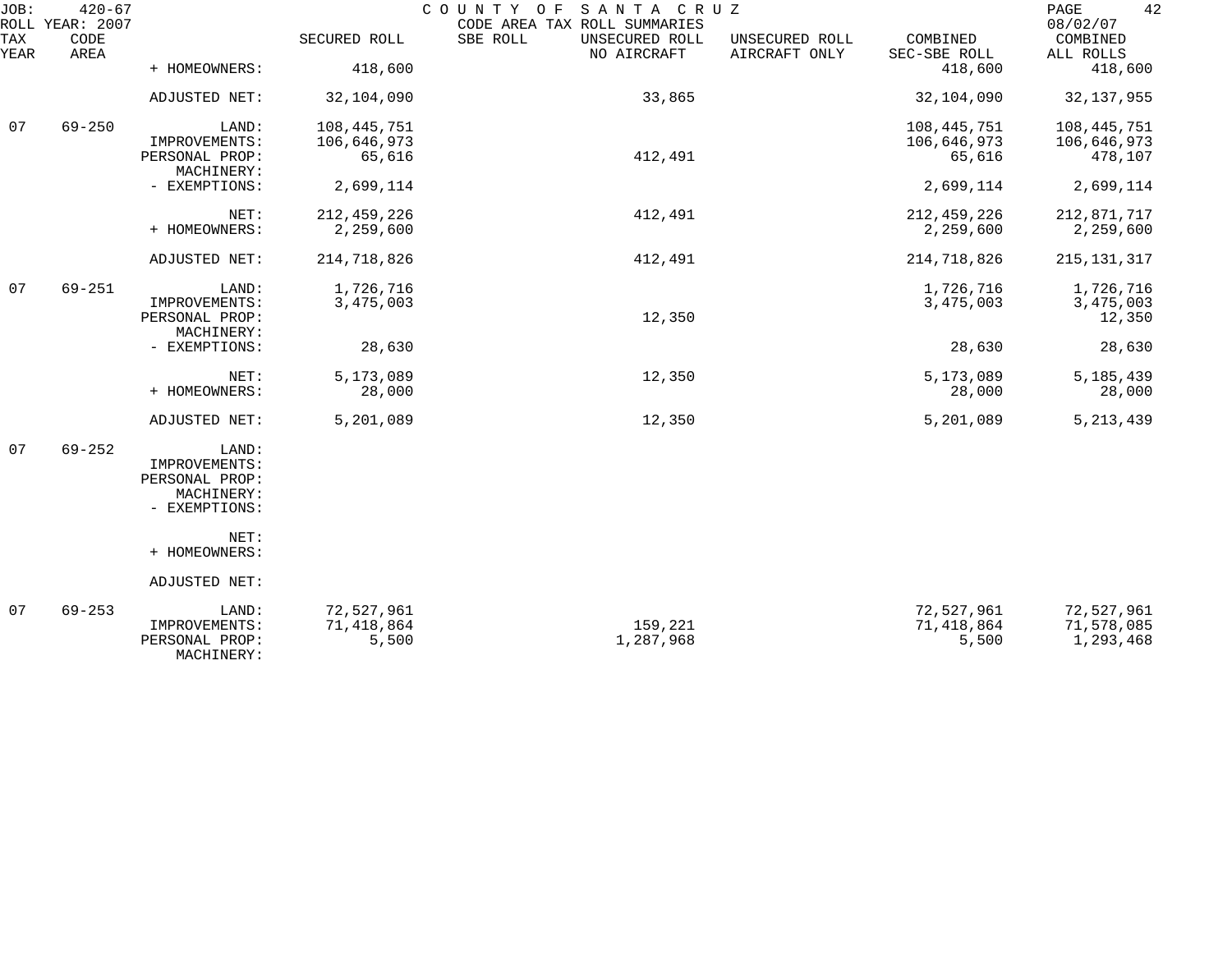| JOB:        | $420 - 67$<br>ROLL YEAR: 2007 |                              |              | COUNTY OF<br>SANTA CRUZ<br>CODE AREA TAX ROLL SUMMARIES |                                 |                          | 43<br>PAGE<br>08/02/07 |
|-------------|-------------------------------|------------------------------|--------------|---------------------------------------------------------|---------------------------------|--------------------------|------------------------|
| TAX<br>YEAR | CODE<br>AREA                  |                              | SECURED ROLL | SBE ROLL<br>UNSECURED ROLL<br>NO AIRCRAFT               | UNSECURED ROLL<br>AIRCRAFT ONLY | COMBINED<br>SEC-SBE ROLL | COMBINED<br>ALL ROLLS  |
|             |                               | - EXEMPTIONS:                | 13,185,157   | 569,006                                                 |                                 | 13, 185, 157             | 13,754,163             |
|             |                               | NET:                         | 130,767,168  | 878,183                                                 |                                 | 130,767,168              | 131,645,351            |
|             |                               | + HOMEOWNERS:                | 1,958,600    |                                                         |                                 | 1,958,600                | 1,958,600              |
|             |                               | ADJUSTED NET:                | 132,725,768  | 878,183                                                 |                                 | 132,725,768              | 133,603,951            |
| 07          | $69 - 254$                    | LAND:                        | 3, 433, 494  |                                                         |                                 | 3, 433, 494              | 3, 433, 494            |
|             |                               | IMPROVEMENTS:                | 3,531,106    | 107,075                                                 |                                 | 3,531,106                | 3,638,181              |
|             |                               | PERSONAL PROP:<br>MACHINERY: | 28,093       | 56,981                                                  |                                 | 28,093                   | 85,074                 |
|             |                               | - EXEMPTIONS:                | 897,419      |                                                         |                                 | 897,419                  | 897,419                |
|             |                               | NET:                         | 6,095,274    | 164,056                                                 |                                 | 6,095,274                | 6,259,330              |
|             |                               | + HOMEOWNERS:                | 35,000       |                                                         |                                 | 35,000                   | 35,000                 |
|             |                               | ADJUSTED NET:                | 6,130,274    | 164,056                                                 |                                 | 6,130,274                | 6,294,330              |
| 07          | $69 - 255$                    | LAND:                        | 185,841,714  | 154,824                                                 |                                 | 185,841,714              | 185,996,538            |
|             |                               | IMPROVEMENTS:                | 161,694,086  | 149,110                                                 |                                 | 161,694,086              | 161,843,196            |
|             |                               | PERSONAL PROP:<br>MACHINERY: | 176,436      | 668,043                                                 |                                 | 176,436                  | 844,479                |
|             |                               | - EXEMPTIONS:                | 21,883,393   | 82,184                                                  |                                 | 21,883,393               | 21,965,577             |
|             |                               | NET:                         | 325,828,843  | 889,793                                                 |                                 | 325,828,843              | 326,718,636            |
|             |                               | + HOMEOWNERS:                | 5,880,000    |                                                         |                                 | 5,880,000                | 5,880,000              |
|             |                               | ADJUSTED NET:                | 331,708,843  | 889,793                                                 |                                 | 331,708,843              | 332,598,636            |
| 07          | $69 - 256$                    | LAND:                        | 15,557,358   |                                                         |                                 | 15,557,358               | 15,557,358             |
|             |                               | IMPROVEMENTS:                | 15,038,512   |                                                         |                                 | 15,038,512               | 15,038,512             |
|             |                               | PERSONAL PROP:<br>MACHINERY: | 6,000        | 972,307                                                 |                                 | 6,000                    | 978,307                |
|             |                               | - EXEMPTIONS:                | 1,082,009    |                                                         |                                 | 1,082,009                | 1,082,009              |
|             |                               | NET:                         | 29,519,861   | 972,307                                                 |                                 | 29,519,861               | 30, 492, 168           |
|             |                               | + HOMEOWNERS:                | 497,000      |                                                         |                                 | 497,000                  | 497,000                |
|             |                               | ADJUSTED NET:                | 30,016,861   | 972,307                                                 |                                 | 30,016,861               | 30,989,168             |
| 07          | $69 - 257$                    | LAND:                        | 36, 232, 584 |                                                         |                                 | 36, 232, 584             | 36, 232, 584           |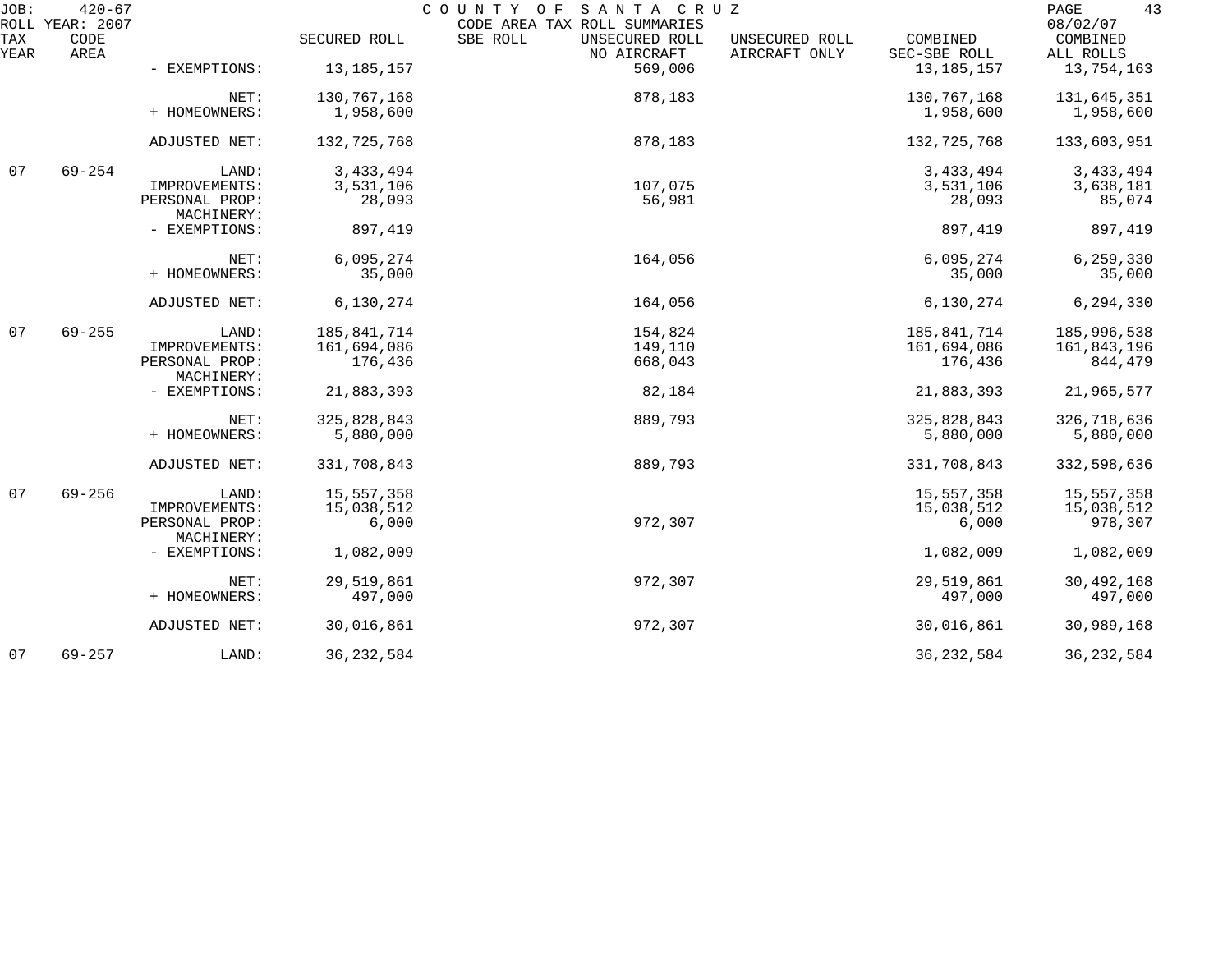| JOB:        | $420 - 67$<br>ROLL YEAR: 2007 |                              |               | SANTA CRUZ<br>COUNTY OF<br>CODE AREA TAX ROLL SUMMARIES |                                 |                          | 44<br>PAGE<br>08/02/07     |
|-------------|-------------------------------|------------------------------|---------------|---------------------------------------------------------|---------------------------------|--------------------------|----------------------------|
| TAX<br>YEAR | CODE<br>AREA                  |                              | SECURED ROLL  | SBE ROLL<br>UNSECURED ROLL<br>NO AIRCRAFT               | UNSECURED ROLL<br>AIRCRAFT ONLY | COMBINED<br>SEC-SBE ROLL | COMBINED<br>ALL ROLLS      |
|             |                               | IMPROVEMENTS:                | 29, 167, 780  | 262,511                                                 |                                 | 29, 167, 780             | 29,430,291                 |
|             |                               | PERSONAL PROP:               | 446,836       | 324,583                                                 |                                 | 446,836                  | 771,419                    |
|             |                               |                              |               |                                                         |                                 |                          |                            |
|             |                               | MACHINERY:<br>- EXEMPTIONS:  |               |                                                         |                                 | 1,333,430                |                            |
|             |                               |                              | 1,333,430     |                                                         |                                 |                          | 1,333,430                  |
|             |                               | NET:                         | 64, 513, 770  | 587,094                                                 |                                 | 64, 513, 770             | 65,100,864                 |
|             |                               | + HOMEOWNERS:                | 1,225,000     |                                                         |                                 | 1,225,000                | 1,225,000                  |
|             |                               | ADJUSTED NET:                | 65,738,770    | 587,094                                                 |                                 | 65,738,770               | 66, 325, 864               |
| 07          | $69 - 258$                    | LAND:                        | 361, 247, 042 | 26,794                                                  |                                 | 361, 247, 042            | 361, 273, 836              |
|             |                               | IMPROVEMENTS:                | 285, 145, 783 | 6,188,211                                               |                                 | 285, 145, 783            | 291, 333, 994              |
|             |                               | PERSONAL PROP:               | 9,022,805     | 16,484,538                                              |                                 | 9,022,805                | 25,507,343                 |
|             |                               | MACHINERY:                   | 193,799       |                                                         |                                 | 193,799                  | 193,799                    |
|             |                               | - EXEMPTIONS:                | 34, 103, 581  | 77,722                                                  |                                 | 34, 103, 581             | 34, 181, 303               |
|             |                               | NET:                         | 621,505,848   | 22,621,821                                              |                                 | 621,505,848              |                            |
|             |                               | + HOMEOWNERS:                | 4,985,400     |                                                         |                                 | 4,985,400                | 644, 127, 669<br>4,985,400 |
|             |                               | ADJUSTED NET:                | 626, 491, 248 | 22,621,821                                              |                                 | 626, 491, 248            | 649, 113, 069              |
| 07          | $69 - 259$                    | LAND:                        | 18,758,049    |                                                         |                                 | 18,758,049               | 18,758,049                 |
|             |                               | IMPROVEMENTS:                | 16,394,441    | 20,137                                                  |                                 | 16,394,441               | 16, 414, 578               |
|             |                               | PERSONAL PROP:<br>MACHINERY: |               | 248,741                                                 |                                 |                          | 248,741                    |
|             |                               | - EXEMPTIONS:                | 4,906,780     | 113,057                                                 |                                 | 4,906,780                | 5,019,837                  |
|             |                               | NET:                         | 30, 245, 710  | 155,821                                                 |                                 | 30, 245, 710             | 30,401,531                 |
|             |                               | + HOMEOWNERS:                | 266,000       |                                                         |                                 | 266,000                  | 266,000                    |
|             |                               | ADJUSTED NET:                | 30,511,710    | 155,821                                                 |                                 | 30,511,710               | 30,667,531                 |
| 07          | $69 - 260$                    | LAND:                        | 2,440,517     |                                                         |                                 | 2,440,517                | 2,440,517                  |
|             |                               | IMPROVEMENTS:                | 434,587       |                                                         |                                 | 434,587                  | 434,587                    |
|             |                               | PERSONAL PROP:               |               | 224,428                                                 |                                 |                          | 224,428                    |
|             |                               | MACHINERY:                   |               |                                                         |                                 |                          |                            |
|             |                               | - EXEMPTIONS:                | 19,498        |                                                         |                                 | 19,498                   | 19,498                     |
|             |                               | NET:                         | 2,855,606     | 224,428                                                 |                                 | 2,855,606                | 3,080,034                  |
|             |                               | + HOMEOWNERS:                | 7,000         |                                                         |                                 | 7,000                    | 7,000                      |
|             |                               | ADJUSTED NET:                | 2,862,606     | 224,428                                                 |                                 | 2,862,606                | 3,087,034                  |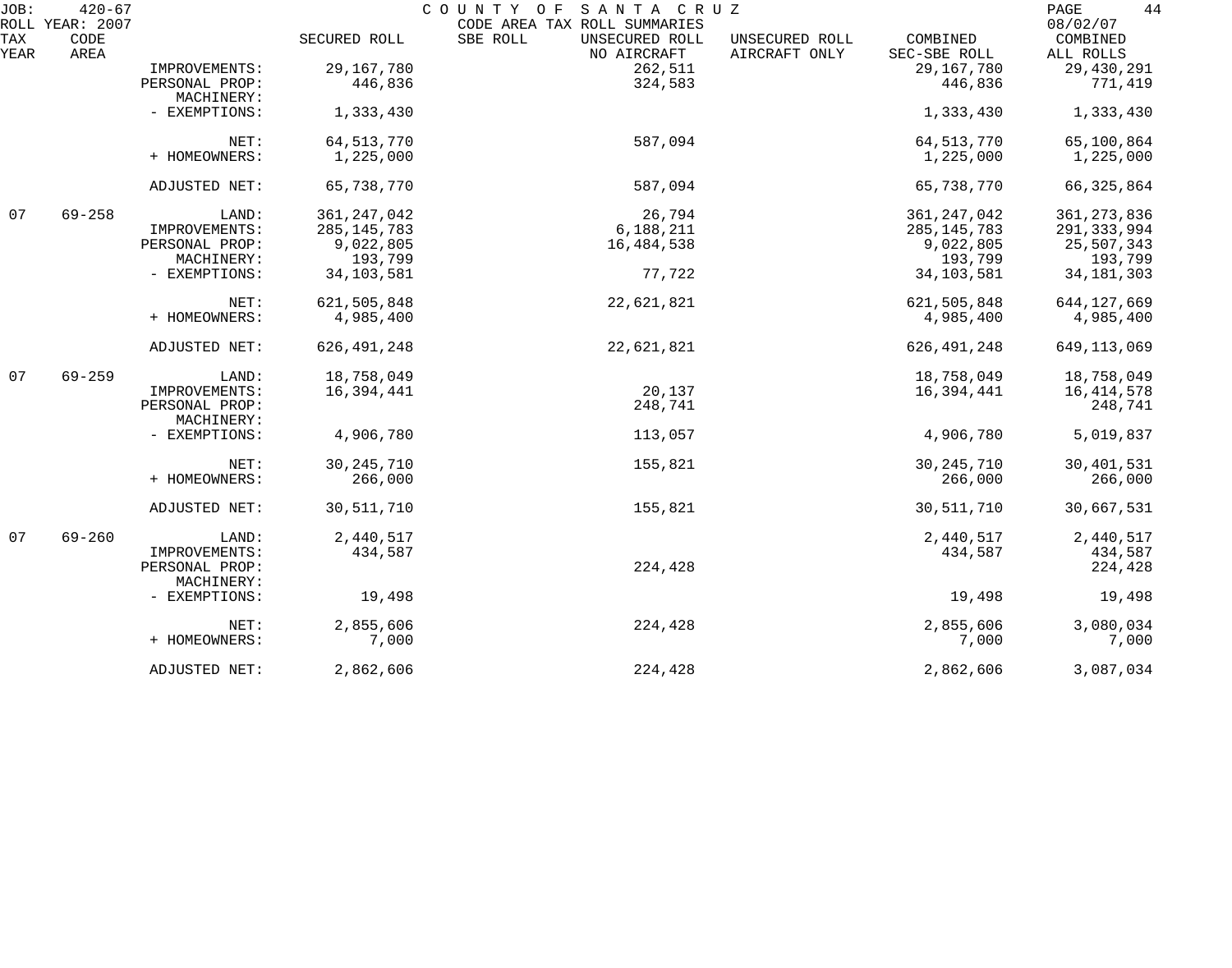| JOB:        | $420 - 67$<br>ROLL YEAR: 2007 |                              |               | COUNTY OF<br>SANTA CRUZ<br>CODE AREA TAX ROLL SUMMARIES |                                 |                          | 45<br>PAGE<br>08/02/07 |
|-------------|-------------------------------|------------------------------|---------------|---------------------------------------------------------|---------------------------------|--------------------------|------------------------|
| TAX<br>YEAR | CODE<br>AREA                  |                              | SECURED ROLL  | SBE ROLL<br>UNSECURED ROLL<br>NO AIRCRAFT               | UNSECURED ROLL<br>AIRCRAFT ONLY | COMBINED<br>SEC-SBE ROLL | COMBINED<br>ALL ROLLS  |
| 07          | $69 - 261$                    | LAND:                        | 193,819,618   |                                                         |                                 | 193,819,618              | 193,819,618            |
|             |                               | IMPROVEMENTS:                | 115, 328, 168 | 425,157                                                 |                                 | 115, 328, 168            | 115,753,325            |
|             |                               | PERSONAL PROP:               | 167,535       | 101,343                                                 |                                 | 167,535                  | 268,878                |
|             |                               | MACHINERY:                   | 9,390         |                                                         |                                 | 9,390                    | 9,390                  |
|             |                               | - EXEMPTIONS:                | 191,317       |                                                         |                                 | 191,317                  | 191,317                |
|             |                               | NET:                         | 309, 133, 394 | 526,500                                                 |                                 | 309, 133, 394            | 309,659,894            |
|             |                               | + HOMEOWNERS:                | 189,000       |                                                         |                                 | 189,000                  | 189,000                |
|             |                               | ADJUSTED NET:                | 309, 322, 394 | 526,500                                                 |                                 | 309, 322, 394            | 309,848,894            |
| 07          | $69 - 262$                    | LAND:                        | 247, 330, 203 | 44,350                                                  |                                 | 247,330,203              | 247, 374, 553          |
|             |                               | IMPROVEMENTS:                | 188,549,710   | 692,706                                                 |                                 | 188,549,710              | 189, 242, 416          |
|             |                               | PERSONAL PROP:               | 547,324       | 7,136,700                                               |                                 | 547,324                  | 7,684,024              |
|             |                               | MACHINERY:                   | 179,220       |                                                         |                                 | 179,220                  | 179,220                |
|             |                               | - EXEMPTIONS:                | 18,619,734    |                                                         |                                 | 18,619,734               | 18,619,734             |
|             |                               | NET:                         | 417,986,723   | 7,873,756                                               |                                 | 417,986,723              | 425,860,479            |
|             |                               | + HOMEOWNERS:                | 4,180,400     |                                                         |                                 | 4,180,400                | 4,180,400              |
|             |                               | ADJUSTED NET:                | 422, 167, 123 | 7,873,756                                               |                                 | 422, 167, 123            | 430,040,879            |
| 07          | $69 - 263$                    | LAND:                        | 9,871,385     |                                                         |                                 | 9,871,385                | 9,871,385              |
|             |                               | IMPROVEMENTS:                | 14,609,446    |                                                         |                                 | 14,609,446               | 14,609,446             |
|             |                               | PERSONAL PROP:<br>MACHINERY: |               | 126,543                                                 |                                 |                          | 126,543                |
|             |                               | - EXEMPTIONS:                | 261,900       |                                                         |                                 | 261,900                  | 261,900                |
|             |                               | NET:                         | 24, 218, 931  | 126,543                                                 |                                 | 24, 218, 931             | 24, 345, 474           |
|             |                               | + HOMEOWNERS:                | 154,000       |                                                         |                                 | 154,000                  | 154,000                |
|             |                               | ADJUSTED NET:                | 24, 372, 931  | 126,543                                                 |                                 | 24, 372, 931             | 24, 499, 474           |
| 07          | $69 - 264$                    | LAND:                        | 153,406,929   |                                                         |                                 | 153,406,929              | 153,406,929            |
|             |                               | IMPROVEMENTS:                | 141,111,935   | 2,187,966                                               |                                 | 141, 111, 935            | 143,299,901            |
|             |                               | PERSONAL PROP:<br>MACHINERY: | 91,285        | 2,584,655                                               |                                 | 91,285                   | 2,675,940              |
|             |                               | - EXEMPTIONS:                | 8,005,043     | 5,559                                                   |                                 | 8,005,043                | 8,010,602              |
|             |                               | NET:                         | 286,605,106   | 4,767,062                                               |                                 | 286,605,106              | 291, 372, 168          |
|             |                               | + HOMEOWNERS:                | 2,527,000     |                                                         |                                 | 2,527,000                | 2,527,000              |
|             |                               | ADJUSTED NET:                | 289, 132, 106 | 4,767,062                                               |                                 | 289, 132, 106            | 293,899,168            |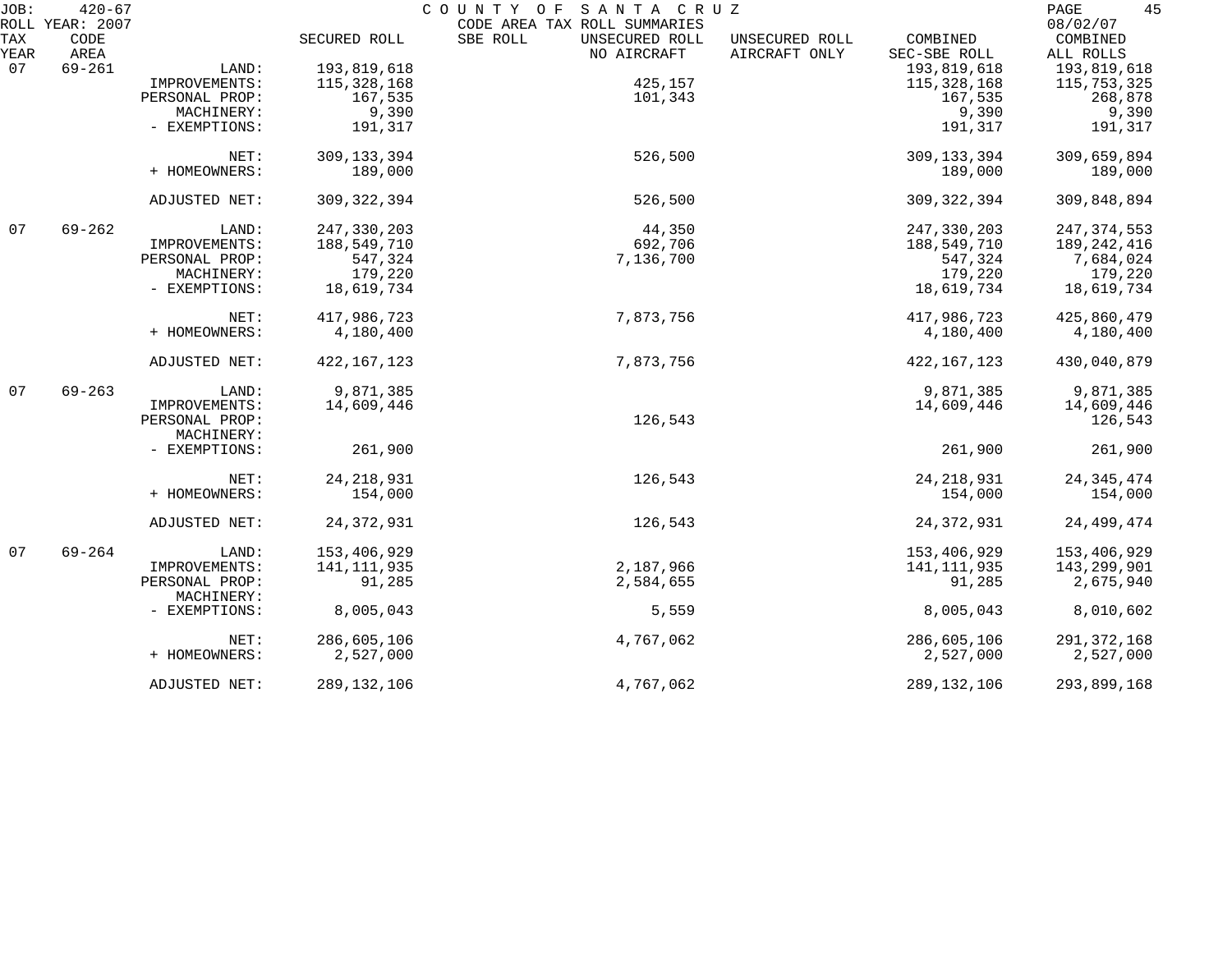| JOB:<br>ROLL | $420 - 67$<br>YEAR: 2007 |                              |               | COUNTY OF<br>SANTA CRUZ<br>CODE AREA TAX ROLL SUMMARIES |                                 |                          | 46<br>PAGE<br>08/02/07 |
|--------------|--------------------------|------------------------------|---------------|---------------------------------------------------------|---------------------------------|--------------------------|------------------------|
| TAX<br>YEAR  | CODE<br>AREA             |                              | SECURED ROLL  | SBE ROLL<br>UNSECURED ROLL<br>NO AIRCRAFT               | UNSECURED ROLL<br>AIRCRAFT ONLY | COMBINED<br>SEC-SBE ROLL | COMBINED<br>ALL ROLLS  |
| 07           | $69 - 265$               | LAND:                        | 42,762,602    |                                                         |                                 | 42,762,602               | 42,762,602             |
|              |                          | IMPROVEMENTS:                | 40, 295, 443  |                                                         |                                 | 40, 295, 443             | 40, 295, 443           |
|              |                          | PERSONAL PROP:<br>MACHINERY: | 15,163        | 324,124                                                 |                                 | 15,163                   | 339,287                |
|              |                          | - EXEMPTIONS:                | 743,926       |                                                         |                                 | 743,926                  | 743,926                |
|              |                          | NET:                         | 82, 329, 282  | 324,124                                                 |                                 | 82, 329, 282             | 82,653,406             |
|              |                          | + HOMEOWNERS:                | 742,000       |                                                         |                                 | 742,000                  | 742,000                |
|              |                          | ADJUSTED NET:                | 83,071,282    | 324,124                                                 |                                 | 83,071,282               | 83, 395, 406           |
| 07           | $69 - 266$               | LAND:                        | 49,883,593    |                                                         |                                 | 49,883,593               | 49,883,593             |
|              |                          | IMPROVEMENTS:                | 37, 257, 213  |                                                         |                                 | 37, 257, 213             | 37, 257, 213           |
|              |                          | PERSONAL PROP:<br>MACHINERY: | 24,684        | 166,828                                                 |                                 | 24,684                   | 191,512                |
|              |                          | - EXEMPTIONS:                | 737,158       |                                                         |                                 | 737,158                  | 737,158                |
|              |                          | NET:                         | 86, 428, 332  | 166,828                                                 |                                 | 86, 428, 332             | 86,595,160             |
|              |                          | + HOMEOWNERS:                | 735,000       |                                                         |                                 | 735,000                  | 735,000                |
|              |                          | ADJUSTED NET:                | 87, 163, 332  | 166,828                                                 |                                 | 87, 163, 332             | 87,330,160             |
| 07           | $69 - 267$               | LAND:                        | 354, 245, 497 | 548,059                                                 |                                 | 354, 245, 497            | 354,793,556            |
|              |                          | IMPROVEMENTS:                | 255,960,555   | 407,961                                                 |                                 | 255,960,555              | 256,368,516            |
|              |                          | PERSONAL PROP:<br>MACHINERY: | 11,379        | 1,149,612                                               |                                 | 11,379                   | 1,160,991              |
|              |                          | - EXEMPTIONS:                | 8,112,621     | 8,530                                                   |                                 | 8,112,621                | 8, 121, 151            |
|              |                          | NET:                         | 602,104,810   | 2,097,102                                               |                                 | 602,104,810              | 604, 201, 912          |
|              |                          | + HOMEOWNERS:                | 3,256,400     |                                                         |                                 | 3,256,400                | 3,256,400              |
|              |                          | ADJUSTED NET:                | 605, 361, 210 | 2,097,102                                               |                                 | 605, 361, 210            | 607, 458, 312          |
| 07           | $69 - 268$               | LAND:                        | 113, 337, 553 |                                                         |                                 | 113, 337, 553            | 113, 337, 553          |
|              |                          | IMPROVEMENTS:                | 66, 514, 240  |                                                         |                                 | 66,514,240               | 66,514,240             |
|              |                          | PERSONAL PROP:               | 3,226,936     | 116,837                                                 |                                 | 3,226,936                | 3, 343, 773            |
|              |                          | MACHINERY:                   | 114,032       |                                                         |                                 | 114,032                  | 114,032                |
|              |                          | - EXEMPTIONS:                | 168,000       |                                                         |                                 | 168,000                  | 168,000                |
|              |                          | NET:                         | 183,024,761   | 116,837                                                 |                                 | 183,024,761              | 183, 141, 598          |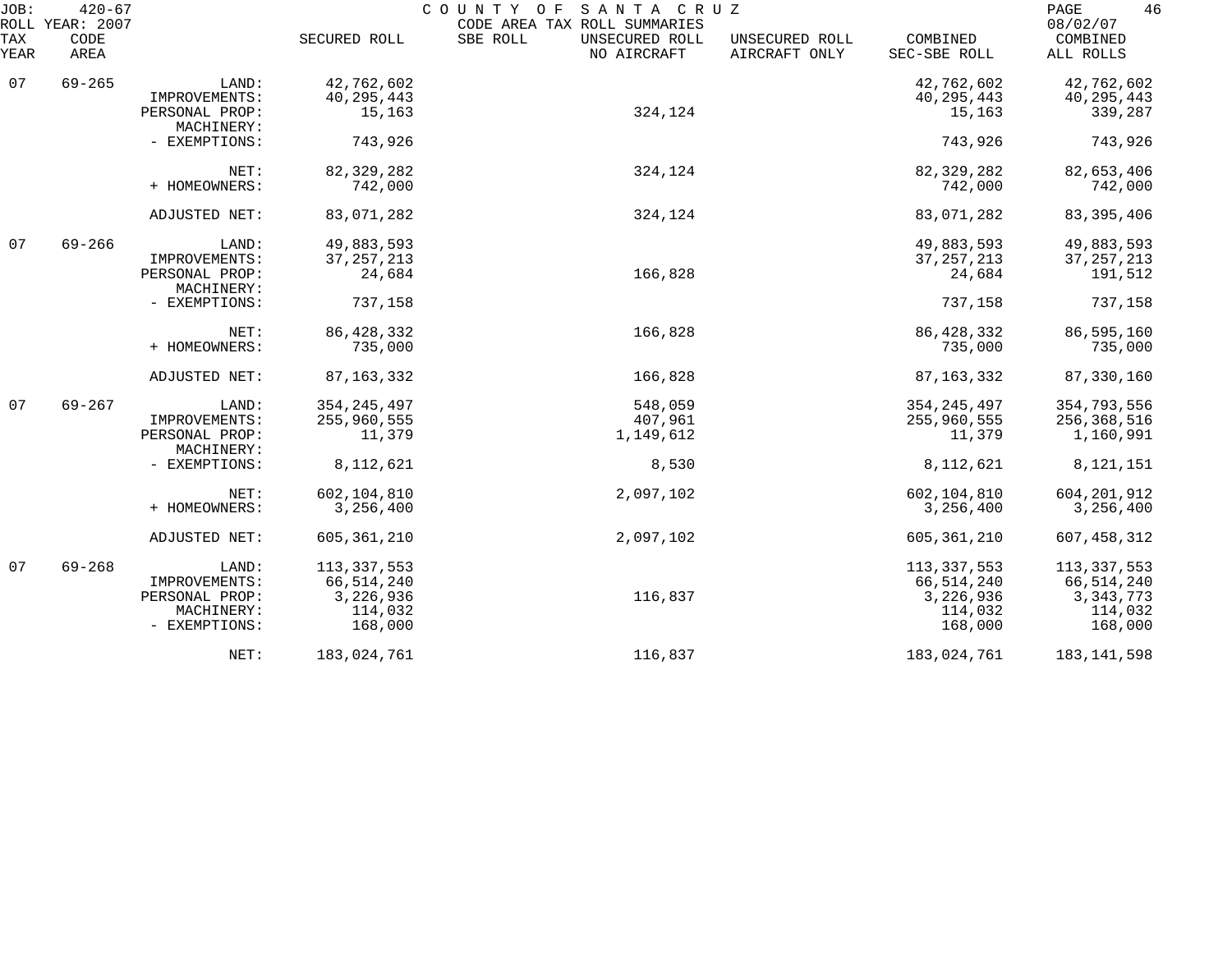| JOB:        | $420 - 67$<br>ROLL YEAR: 2007 |                                 |               | COUNTY OF<br>SANTA CRUZ<br>CODE AREA TAX ROLL SUMMARIES |                                 |                          | 47<br>PAGE<br>08/02/07 |
|-------------|-------------------------------|---------------------------------|---------------|---------------------------------------------------------|---------------------------------|--------------------------|------------------------|
| TAX<br>YEAR | CODE<br>AREA                  |                                 | SECURED ROLL  | SBE ROLL<br>UNSECURED ROLL<br>NO AIRCRAFT               | UNSECURED ROLL<br>AIRCRAFT ONLY | COMBINED<br>SEC-SBE ROLL | COMBINED<br>ALL ROLLS  |
|             |                               | + HOMEOWNERS:                   | 168,000       |                                                         |                                 | 168,000                  | 168,000                |
|             |                               | ADJUSTED NET:                   | 183,192,761   | 116,837                                                 |                                 | 183, 192, 761            | 183,309,598            |
| 07          | $69 - 270$                    | LAND:                           | 278,937,650   | 97,033                                                  |                                 | 278,937,650              | 279,034,683            |
|             |                               | IMPROVEMENTS:                   | 197,099,811   | 269,294                                                 |                                 | 197,099,811              | 197,369,105            |
|             |                               | PERSONAL PROP:<br>MACHINERY:    | 355,000       | 642,065                                                 |                                 | 355,000                  | 997,065                |
|             |                               | - EXEMPTIONS:                   | 9,630,871     |                                                         |                                 | 9,630,871                | 9,630,871              |
|             |                               | NET:                            | 466,761,590   | 1,008,392                                               |                                 | 466,761,590              | 467,769,982            |
|             |                               | + HOMEOWNERS:                   | 4,278,400     |                                                         |                                 | 4,278,400                | 4,278,400              |
|             |                               | ADJUSTED NET:                   | 471,039,990   | 1,008,392                                               |                                 | 471,039,990              | 472,048,382            |
| 07          | $69 - 271$                    | LAND:                           | 5, 174, 835   |                                                         |                                 | 5, 174, 835              | 5, 174, 835            |
|             |                               | IMPROVEMENTS:<br>PERSONAL PROP: | 5,141,054     |                                                         |                                 | 5,141,054                | 5, 141, 054            |
|             |                               | MACHINERY:                      |               |                                                         |                                 |                          |                        |
|             |                               | - EXEMPTIONS:                   | 91,000        |                                                         |                                 | 91,000                   | 91,000                 |
|             |                               | NET:                            | 10,224,889    |                                                         |                                 | 10, 224, 889             | 10,224,889             |
|             |                               | + HOMEOWNERS:                   | 91,000        |                                                         |                                 | 91,000                   | 91,000                 |
|             |                               | ADJUSTED NET:                   | 10,315,889    |                                                         |                                 | 10, 315, 889             | 10, 315, 889           |
| 07          | $69 - 272$                    | LAND:                           | 25,714,360    |                                                         |                                 | 25,714,360               | 25,714,360             |
|             |                               | IMPROVEMENTS:                   | 12,587,554    |                                                         |                                 | 12,587,554               | 12,587,554             |
|             |                               | PERSONAL PROP:<br>MACHINERY:    |               | 16,744                                                  |                                 |                          | 16,744                 |
|             |                               | - EXEMPTIONS:                   | 714,000       |                                                         |                                 | 714,000                  | 714,000                |
|             |                               | NET:                            | 37,587,914    | 16,744                                                  |                                 | 37,587,914               | 37,604,658             |
|             |                               | + HOMEOWNERS:                   | 714,000       |                                                         |                                 | 714,000                  | 714,000                |
|             |                               | ADJUSTED NET:                   | 38, 301, 914  | 16,744                                                  |                                 | 38, 301, 914             | 38, 318, 658           |
| 07          | $69 - 273$                    | LAND:                           | 1,300,293,634 | 154,500<br>648,653                                      |                                 | 1,300,448,134            | 1,301,096,787          |
|             |                               | IMPROVEMENTS:                   | 907,625,415   | 9,233,544                                               |                                 | 907,625,415              | 916,858,959            |
|             |                               | PERSONAL PROP:                  | 1,765,199     | 19,381,437                                              |                                 | 1,765,199                | 21, 146, 636           |
|             |                               | MACHINERY:                      | 415,136       |                                                         |                                 | 415,136                  | 415,136                |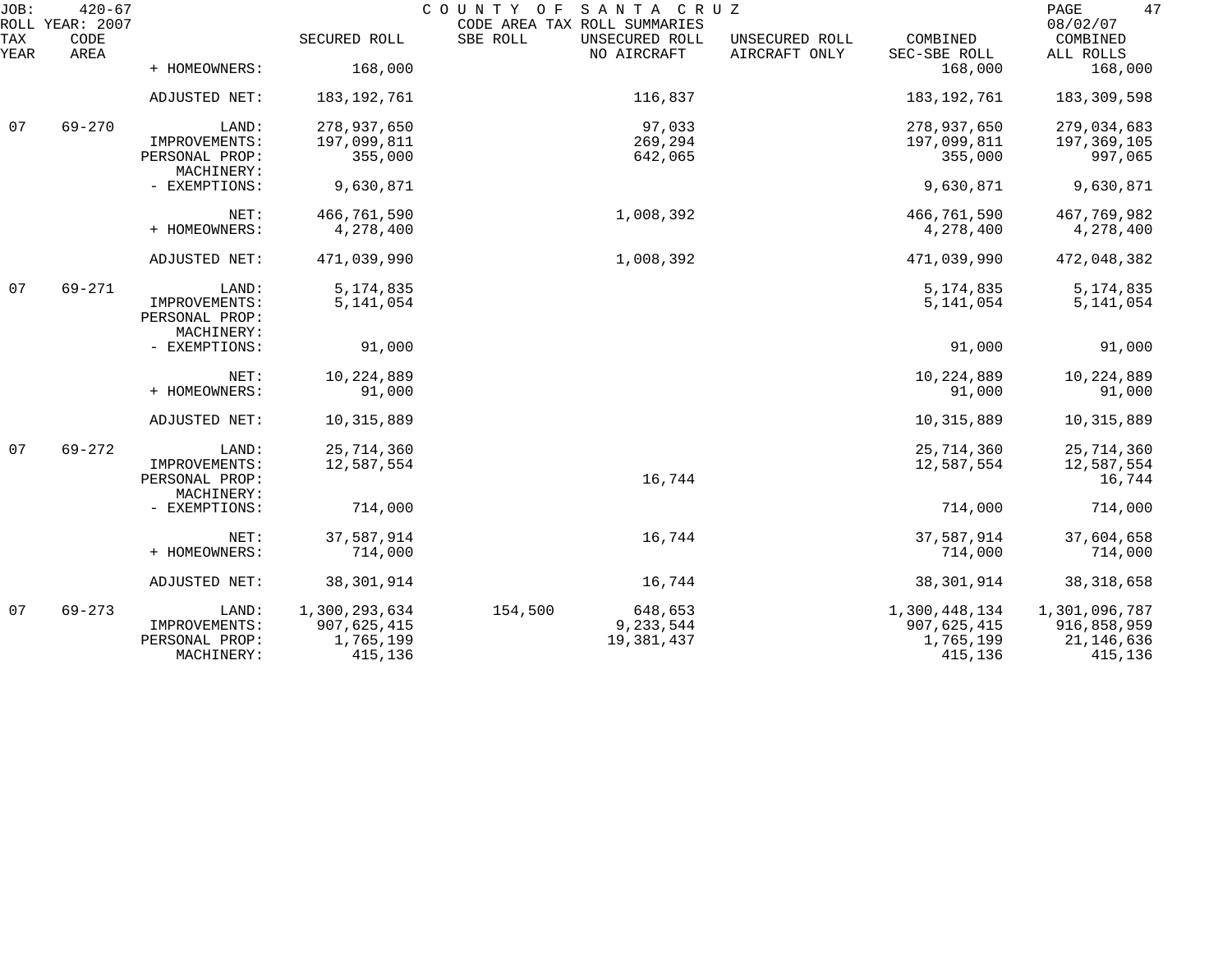| JOB:        | $420 - 67$<br>ROLL YEAR: 2007 |                                 |                  | SANTA CRUZ<br>COUNTY OF<br>CODE AREA TAX ROLL SUMMARIES |                                 |                          | 48<br>PAGE<br>08/02/07 |
|-------------|-------------------------------|---------------------------------|------------------|---------------------------------------------------------|---------------------------------|--------------------------|------------------------|
| TAX<br>YEAR | CODE<br>AREA                  |                                 | SECURED ROLL     | SBE ROLL<br>UNSECURED ROLL<br>NO AIRCRAFT               | UNSECURED ROLL<br>AIRCRAFT ONLY | COMBINED<br>SEC-SBE ROLL | COMBINED<br>ALL ROLLS  |
|             |                               | - EXEMPTIONS:                   | 31,804,851       | 1,136,807                                               |                                 | 31,804,851               | 32,941,658             |
|             |                               | NET:                            | 2, 178, 294, 533 | 154,500<br>28, 126, 827                                 |                                 | 2, 178, 449, 033         | 2,206,575,860          |
|             |                               | + HOMEOWNERS:                   | 15,964,200       |                                                         |                                 | 15,964,200               | 15,964,200             |
|             |                               | ADJUSTED NET:                   | 2, 194, 258, 733 | 28, 126, 827                                            |                                 | 2, 194, 413, 233         | 2, 222, 540, 060       |
| 07          | $69 - 274$                    | LAND:                           | 17, 251, 433     | 6,302                                                   |                                 | 17, 251, 433             | 17, 257, 735           |
|             |                               | IMPROVEMENTS:<br>PERSONAL PROP: | 20,306,472       | 6,302<br>33,844                                         |                                 | 20,306,472               | 20, 312, 774<br>33,844 |
|             |                               | MACHINERY:                      |                  |                                                         |                                 |                          |                        |
|             |                               | - EXEMPTIONS:                   | 343,000          |                                                         |                                 | 343,000                  | 343,000                |
|             |                               | NET:                            | 37, 214, 905     | 46,448                                                  |                                 | 37, 214, 905             | 37, 261, 353           |
|             |                               | + HOMEOWNERS:                   | 343,000          |                                                         |                                 | 343,000                  | 343,000                |
|             |                               | ADJUSTED NET:                   | 37,557,905       | 46,448                                                  |                                 | 37,557,905               | 37,604,353             |
| 07          | $69 - 275$                    | LAND:                           | 143,848,442      |                                                         |                                 | 143,848,442              | 143,848,442            |
|             |                               | IMPROVEMENTS:                   | 109,322,800      | 18,591                                                  |                                 | 109,322,800              | 109, 341, 391          |
|             |                               | PERSONAL PROP:<br>MACHINERY:    | 3,900            | 438,877                                                 |                                 | 3,900                    | 442,777                |
|             |                               | - EXEMPTIONS:                   | 2,904,991        |                                                         |                                 | 2,904,991                | 2,904,991              |
|             |                               | NET:                            | 250, 270, 151    | 457,468                                                 |                                 | 250, 270, 151            | 250,727,619            |
|             |                               | + HOMEOWNERS:                   | 2,503,200        |                                                         |                                 | 2,503,200                | 2,503,200              |
|             |                               | ADJUSTED NET:                   | 252, 773, 351    | 457,468                                                 |                                 | 252, 773, 351            | 253, 230, 819          |
| 07          | $69 - 276$                    | LAND:                           | 682,731          |                                                         |                                 | 682,731                  | 682,731                |
|             |                               | IMPROVEMENTS:                   | 470,296          |                                                         |                                 | 470,296                  | 470,296                |
|             |                               | PERSONAL PROP:                  |                  |                                                         |                                 |                          |                        |
|             |                               | MACHINERY:<br>- EXEMPTIONS:     |                  |                                                         |                                 |                          |                        |
|             |                               |                                 |                  |                                                         |                                 |                          |                        |
|             |                               | NET:<br>+ HOMEOWNERS:           | 1,153,027        |                                                         |                                 | 1,153,027                | 1,153,027              |
|             |                               | ADJUSTED NET:                   | 1,153,027        |                                                         |                                 | 1,153,027                | 1,153,027              |
| 07          | $69 - 277$                    | LAND:                           | 14,748,716       |                                                         |                                 | 14,748,716               | 14,748,716             |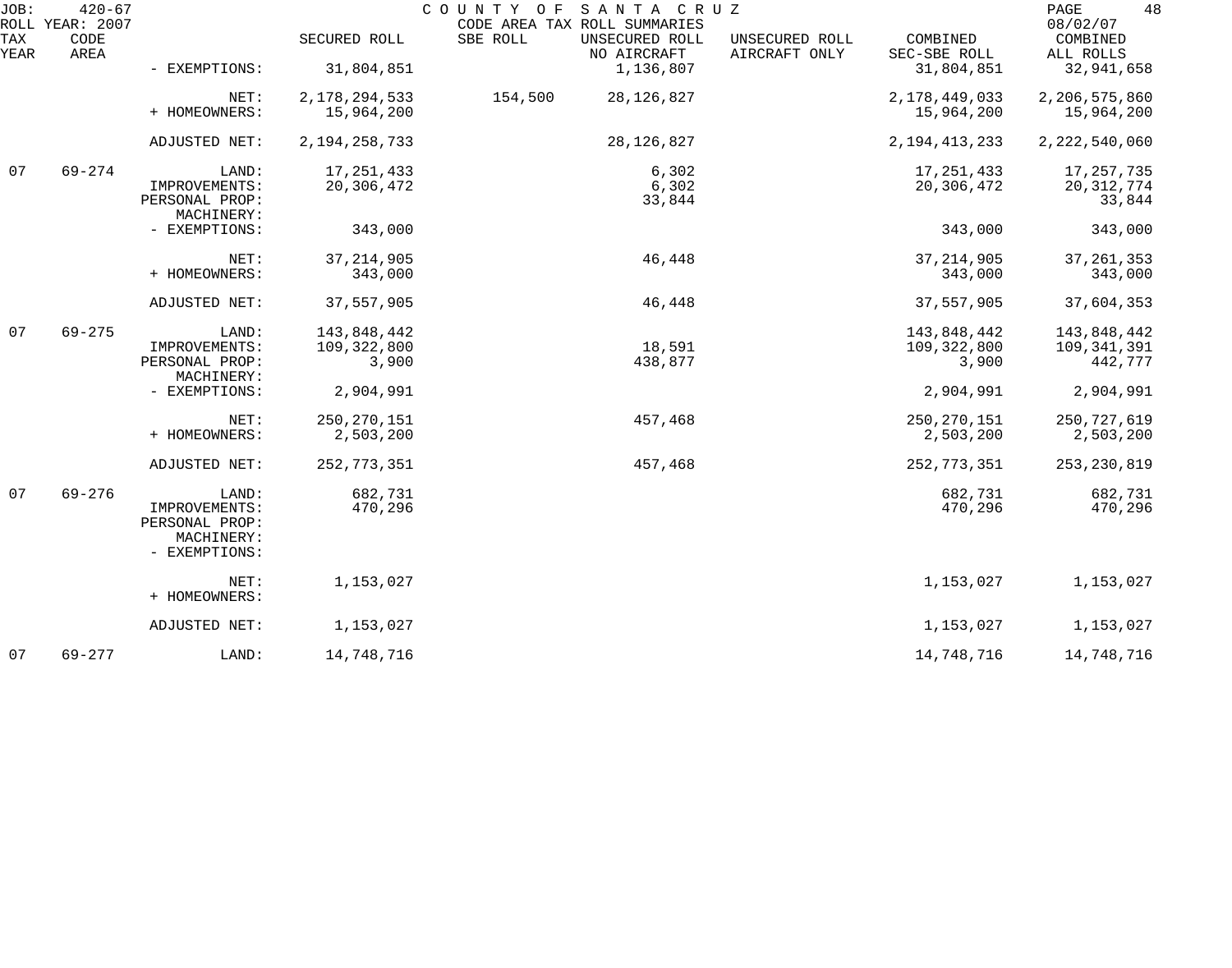| JOB:        | $420 - 67$<br>ROLL YEAR: 2007 |                              | COUNTY OF<br>SANTA CRUZ<br>CODE AREA TAX ROLL SUMMARIES |                                           |                                                             |                                   |  |
|-------------|-------------------------------|------------------------------|---------------------------------------------------------|-------------------------------------------|-------------------------------------------------------------|-----------------------------------|--|
| TAX<br>YEAR | CODE<br>AREA                  |                              | SECURED ROLL                                            | SBE ROLL<br>UNSECURED ROLL<br>NO AIRCRAFT | COMBINED<br>UNSECURED ROLL<br>AIRCRAFT ONLY<br>SEC-SBE ROLL | 08/02/07<br>COMBINED<br>ALL ROLLS |  |
|             |                               | IMPROVEMENTS:                | 10,011,850                                              |                                           | 10,011,850                                                  | 10,011,850                        |  |
|             |                               | PERSONAL PROP:               |                                                         | 32,175                                    |                                                             | 32,175                            |  |
|             |                               | MACHINERY:                   |                                                         |                                           |                                                             |                                   |  |
|             |                               | - EXEMPTIONS:                | 225,459                                                 |                                           | 225,459                                                     | 225,459                           |  |
|             |                               | NET:                         | 24, 535, 107                                            | 32,175                                    | 24, 535, 107                                                | 24,567,282                        |  |
|             |                               | + HOMEOWNERS:                | 224,000                                                 |                                           | 224,000                                                     | 224,000                           |  |
|             |                               | ADJUSTED NET:                | 24,759,107                                              | 32,175                                    | 24,759,107                                                  | 24,791,282                        |  |
| 07          | $69 - 278$                    | LAND:                        | 84, 515, 574                                            | 17,010                                    | 84, 515, 574                                                | 84,532,584                        |  |
|             |                               | IMPROVEMENTS:                | 66, 152, 573                                            | 17,010                                    | 66, 152, 573                                                | 66,169,583                        |  |
|             |                               | PERSONAL PROP:<br>MACHINERY: | 30,409                                                  | 100,831                                   | 30,409                                                      | 131,240                           |  |
|             |                               | - EXEMPTIONS:                | 855,917                                                 |                                           | 855,917                                                     | 855,917                           |  |
|             |                               | NET:                         | 149,842,639                                             | 134,851                                   | 149,842,639                                                 | 149,977,490                       |  |
|             |                               | + HOMEOWNERS:                | 637,000                                                 |                                           | 637,000                                                     | 637,000                           |  |
|             |                               | ADJUSTED NET:                | 150,479,639                                             | 134,851                                   | 150,479,639                                                 | 150,614,490                       |  |
| 07          | $69 - 279$                    | LAND:                        | 10,011,853                                              |                                           | 10,011,853                                                  | 10,011,853                        |  |
|             |                               | IMPROVEMENTS:                | 11,560,989                                              |                                           | 11,560,989                                                  | 11,560,989                        |  |
|             |                               | PERSONAL PROP:<br>MACHINERY: | 44,284                                                  |                                           | 44,284                                                      | 44,284                            |  |
|             |                               | - EXEMPTIONS:                | 2,757,505                                               |                                           | 2,757,505                                                   | 2,757,505                         |  |
|             |                               | NET:                         | 18,859,621                                              |                                           | 18,859,621                                                  | 18,859,621                        |  |
|             |                               | + HOMEOWNERS:                | 70,000                                                  |                                           | 70,000                                                      | 70,000                            |  |
|             |                               | ADJUSTED NET:                | 18,929,621                                              |                                           | 18,929,621                                                  | 18,929,621                        |  |
| 07          | $69 - 280$                    | LAND:                        | 118,987,325                                             |                                           | 118,987,325                                                 | 118,987,325                       |  |
|             |                               | IMPROVEMENTS:                | 95, 359, 916                                            |                                           | 95, 359, 916                                                | 95, 359, 916                      |  |
|             |                               | PERSONAL PROP:               |                                                         | 184,153                                   |                                                             | 184,153                           |  |
|             |                               | MACHINERY:                   |                                                         |                                           |                                                             |                                   |  |
|             |                               | - EXEMPTIONS:                | 3, 215, 642                                             |                                           | 3, 215, 642                                                 | 3, 215, 642                       |  |
|             |                               | NET:                         | 211, 131, 599                                           | 184,153                                   | 211, 131, 599                                               | 211, 315, 752                     |  |
|             |                               | + HOMEOWNERS:                | 2,182,600                                               |                                           | 2,182,600                                                   | 2,182,600                         |  |
|             |                               | ADJUSTED NET:                | 213, 314, 199                                           | 184,153                                   | 213, 314, 199                                               | 213,498,352                       |  |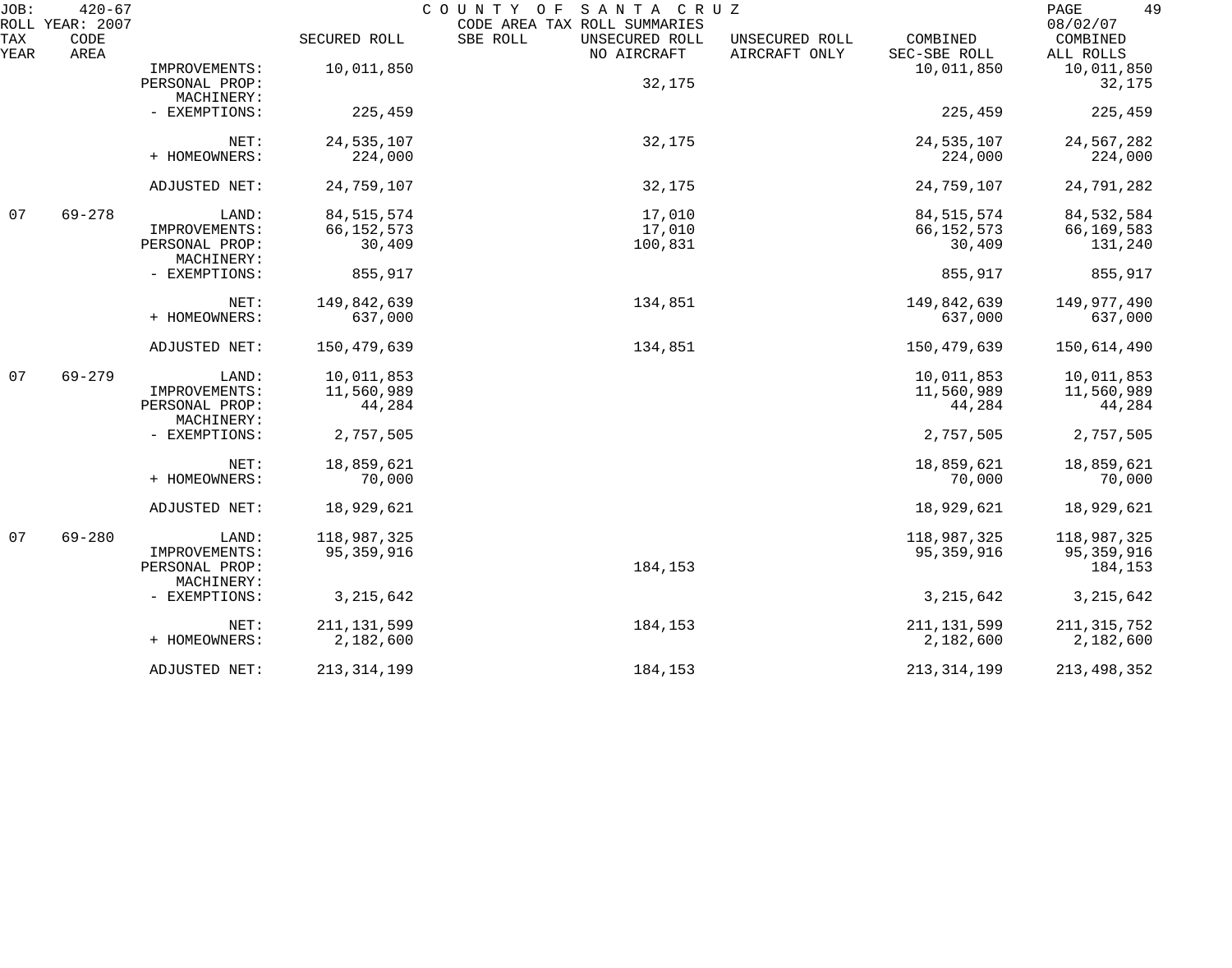| JOB:        | $420 - 67$<br>ROLL YEAR: 2007 |                              |              | COUNTY OF | SANTA CRUZ<br>CODE AREA TAX ROLL SUMMARIES |                                 |                          | 50<br>PAGE<br>08/02/07 |
|-------------|-------------------------------|------------------------------|--------------|-----------|--------------------------------------------|---------------------------------|--------------------------|------------------------|
| TAX<br>YEAR | CODE<br>AREA                  |                              | SECURED ROLL | SBE ROLL  | UNSECURED ROLL<br>NO AIRCRAFT              | UNSECURED ROLL<br>AIRCRAFT ONLY | COMBINED<br>SEC-SBE ROLL | COMBINED<br>ALL ROLLS  |
| 07          | $69 - 281$                    | LAND:                        | 33,633,676   |           |                                            |                                 | 33,633,676               | 33,633,676             |
|             |                               | IMPROVEMENTS:                | 28, 283, 095 |           |                                            |                                 | 28, 283, 095             | 28, 283, 095           |
|             |                               | PERSONAL PROP:<br>MACHINERY: | 9,356        |           | 35,502                                     |                                 | 9,356                    | 44,858                 |
|             |                               | - EXEMPTIONS:                | 1,247,788    |           |                                            |                                 | 1,247,788                | 1,247,788              |
|             |                               | NET:                         | 60,678,339   |           | 35,502                                     |                                 | 60,678,339               | 60,713,841             |
|             |                               | + HOMEOWNERS:                | 476,000      |           |                                            |                                 | 476,000                  | 476,000                |
|             |                               | ADJUSTED NET:                | 61, 154, 339 |           | 35,502                                     |                                 | 61, 154, 339             | 61,189,841             |
| 07          | $69 - 282$                    | LAND:                        | 35,568,559   | 18,130    | 73,552                                     |                                 | 35,586,689               | 35,660,241             |
|             |                               | IMPROVEMENTS:                | 32, 348, 154 |           | 618,753                                    |                                 | 32, 348, 154             | 32,966,907             |
|             |                               | PERSONAL PROP:               | 1,815,674    |           | 2,032,765                                  |                                 | 1,815,674                | 3,848,439              |
|             |                               | MACHINERY:                   | 203,836      |           |                                            |                                 | 203,836                  | 203,836                |
|             |                               | - EXEMPTIONS:                | 280,761      |           |                                            |                                 | 280,761                  | 280,761                |
|             |                               | NET:                         | 69,655,462   | 18,130    | 2,725,070                                  |                                 | 69,673,592               | 72,398,662             |
|             |                               | + HOMEOWNERS:                | 168,000      |           |                                            |                                 | 168,000                  | 168,000                |
|             |                               | ADJUSTED NET:                | 69,823,462   |           | 2,725,070                                  |                                 | 69,841,592               | 72,566,662             |
| 07          | $69 - 283$                    | LAND:                        |              |           |                                            |                                 |                          |                        |
|             |                               | IMPROVEMENTS:                |              |           |                                            |                                 |                          |                        |
|             |                               | PERSONAL PROP:               |              |           |                                            |                                 |                          |                        |
|             |                               | MACHINERY:                   |              |           |                                            |                                 |                          |                        |
|             |                               | - EXEMPTIONS:                |              |           |                                            |                                 |                          |                        |
|             |                               | NET:                         |              |           |                                            |                                 |                          |                        |
|             |                               | + HOMEOWNERS:                |              |           |                                            |                                 |                          |                        |
|             |                               | ADJUSTED NET:                |              |           |                                            |                                 |                          |                        |
| 07          | $69 - 284$                    | LAND:                        |              |           |                                            |                                 |                          |                        |
|             |                               | IMPROVEMENTS:                |              |           |                                            |                                 |                          |                        |
|             |                               | PERSONAL PROP:               |              |           |                                            |                                 |                          |                        |
|             |                               | MACHINERY:                   |              |           |                                            |                                 |                          |                        |
|             |                               | - EXEMPTIONS:                |              |           |                                            |                                 |                          |                        |
|             |                               | NET:                         |              |           |                                            |                                 |                          |                        |
|             |                               | + HOMEOWNERS:                |              |           |                                            |                                 |                          |                        |

ADJUSTED NET: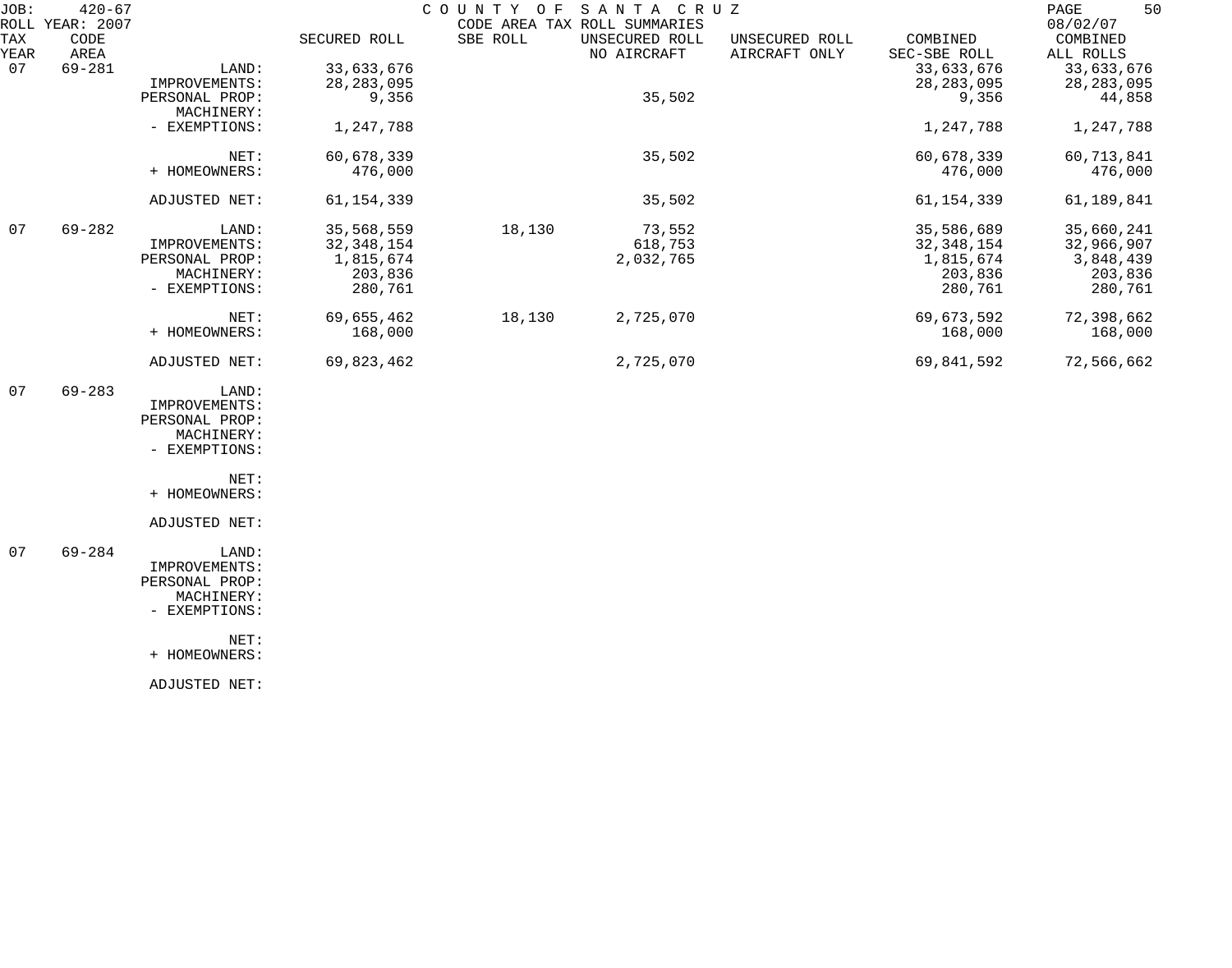| JOB:        | $420 - 67$<br>ROLL YEAR: 2007 |                                                                         |                        | COUNTY OF | SANTA CRUZ<br>CODE AREA TAX ROLL SUMMARIES |                                 |                          | 51<br>PAGE<br>08/02/07 |
|-------------|-------------------------------|-------------------------------------------------------------------------|------------------------|-----------|--------------------------------------------|---------------------------------|--------------------------|------------------------|
| TAX<br>YEAR | CODE<br>AREA                  |                                                                         | SECURED ROLL           | SBE ROLL  | UNSECURED ROLL<br>NO AIRCRAFT              | UNSECURED ROLL<br>AIRCRAFT ONLY | COMBINED<br>SEC-SBE ROLL | COMBINED<br>ALL ROLLS  |
| 07          | $69 - 285$                    | LAND:<br>IMPROVEMENTS:<br>PERSONAL PROP:                                | 1,376,746<br>1,152,139 |           |                                            |                                 | 1,376,746<br>1,152,139   | 1,376,746<br>1,152,139 |
|             |                               | MACHINERY:<br>- EXEMPTIONS:                                             | 42,604                 |           |                                            |                                 | 42,604                   | 42,604                 |
|             |                               | NET:<br>+ HOMEOWNERS:                                                   | 2,486,281<br>35,000    |           |                                            |                                 | 2,486,281<br>35,000      | 2,486,281<br>35,000    |
|             |                               | ADJUSTED NET:                                                           | 2,521,281              |           |                                            |                                 | 2,521,281                | 2,521,281              |
| 07          | $69 - 286$                    | LAND:<br>IMPROVEMENTS:<br>PERSONAL PROP:<br>MACHINERY:<br>- EXEMPTIONS: | 211,567<br>569,272     |           |                                            |                                 | 211,567<br>569,272       | 211,567<br>569,272     |
|             |                               | NET:<br>+ HOMEOWNERS:                                                   | 780,839                |           |                                            |                                 | 780,839                  | 780,839                |
|             |                               | ADJUSTED NET:                                                           | 780,839                |           |                                            |                                 | 780,839                  | 780,839                |
| 07          | $69 - 287$                    | LAND:<br>IMPROVEMENTS:<br>PERSONAL PROP:<br>MACHINERY:<br>- EXEMPTIONS: |                        |           |                                            |                                 |                          |                        |
|             |                               | NET:<br>+ HOMEOWNERS:                                                   |                        |           |                                            |                                 |                          |                        |
|             |                               | ADJUSTED NET:                                                           |                        |           |                                            |                                 |                          |                        |
| 07          | $69 - 288$                    | LAND:<br>IMPROVEMENTS:<br>PERSONAL PROP:<br>MACHINERY:<br>- EXEMPTIONS: |                        |           |                                            |                                 |                          |                        |
|             |                               | NET:                                                                    |                        |           |                                            |                                 |                          |                        |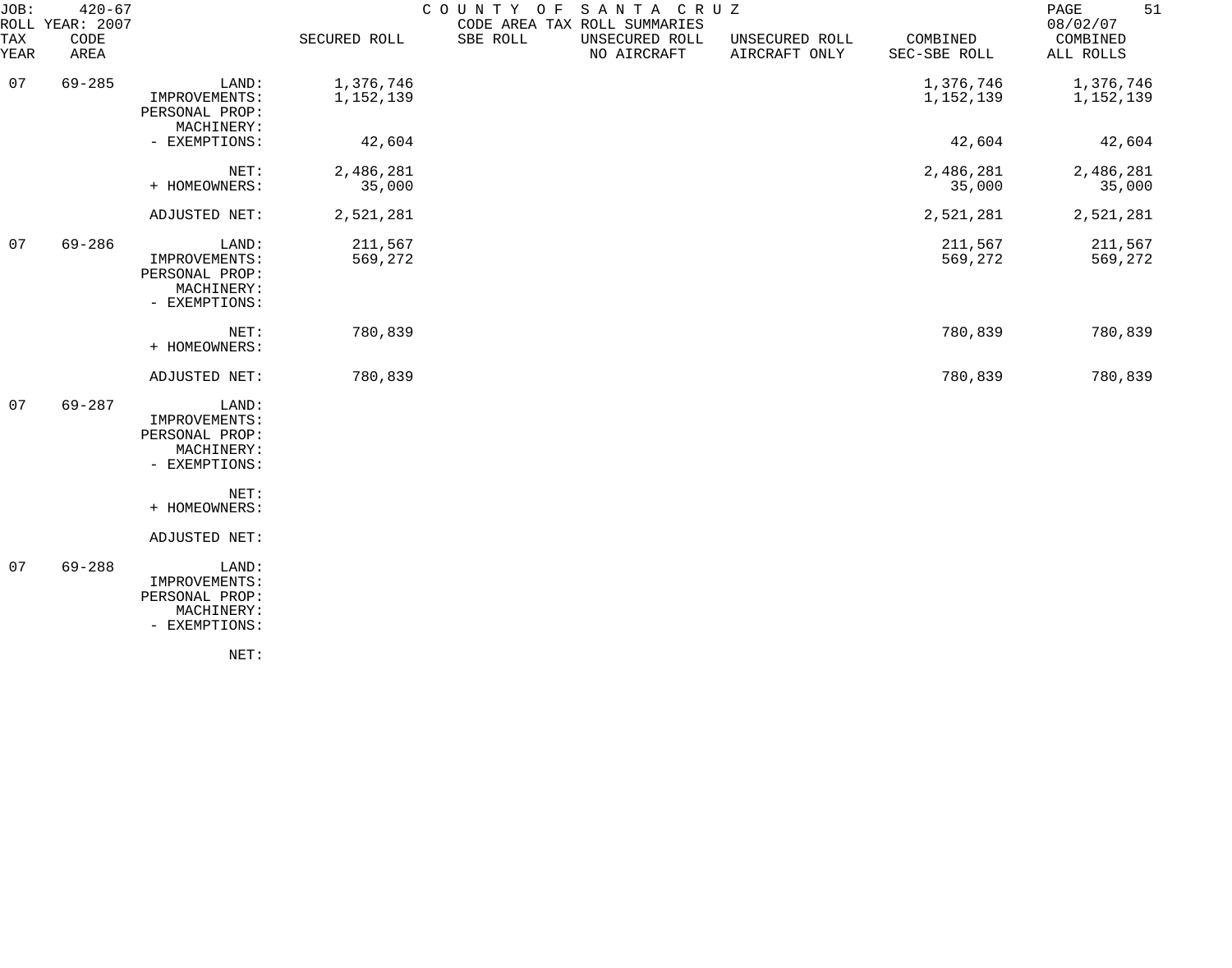| JOB:        | $420 - 67$<br>ROLL YEAR: 2007 |                                                                         |                                       | SANTA CRUZ<br>COUNTY OF<br>CODE AREA TAX ROLL SUMMARIES |                                 |                                       | 52<br>PAGE<br>08/02/07                |
|-------------|-------------------------------|-------------------------------------------------------------------------|---------------------------------------|---------------------------------------------------------|---------------------------------|---------------------------------------|---------------------------------------|
| TAX<br>YEAR | CODE<br>AREA                  |                                                                         | SECURED ROLL                          | SBE ROLL<br>UNSECURED ROLL<br>NO AIRCRAFT               | UNSECURED ROLL<br>AIRCRAFT ONLY | COMBINED<br>SEC-SBE ROLL              | COMBINED<br>ALL ROLLS                 |
|             |                               | + HOMEOWNERS:                                                           |                                       |                                                         |                                 |                                       |                                       |
|             |                               | ADJUSTED NET:                                                           |                                       |                                                         |                                 |                                       |                                       |
| 07          | $69 - 289$                    | LAND:<br>IMPROVEMENTS:<br>PERSONAL PROP:<br>MACHINERY:<br>- EXEMPTIONS: | 1,418,800<br>327,300                  |                                                         |                                 | 1,418,800<br>327,300                  | 1,418,800<br>327,300                  |
|             |                               | NET:<br>+ HOMEOWNERS:                                                   | 1,746,100                             |                                                         |                                 | 1,746,100                             | 1,746,100                             |
|             |                               | ADJUSTED NET:                                                           | 1,746,100                             |                                                         |                                 | 1,746,100                             | 1,746,100                             |
| 07          | $69 - 290$                    | LAND:<br>IMPROVEMENTS:<br>PERSONAL PROP:<br>MACHINERY:                  | 5,925,015<br>5,198,180                | 78,715                                                  |                                 | 5,925,015<br>5,198,180                | 5,925,015<br>5,198,180<br>78,715      |
|             |                               | - EXEMPTIONS:                                                           | 56,607                                |                                                         |                                 | 56,607                                | 56,607                                |
|             |                               | NET:<br>+ HOMEOWNERS:                                                   | 11,066,588<br>56,000                  | 78,715                                                  |                                 | 11,066,588<br>56,000                  | 11, 145, 303<br>56,000                |
|             |                               | ADJUSTED NET:                                                           | 11, 122, 588                          | 78,715                                                  |                                 | 11, 122, 588                          | 11,201,303                            |
| 07          | $69 - 291$                    | LAND:<br>IMPROVEMENTS:<br>PERSONAL PROP:<br>MACHINERY:                  | 14, 261, 370<br>10,577,060<br>327,896 | 135,204                                                 |                                 | 14, 261, 370<br>10,577,060<br>327,896 | 14, 261, 370<br>10,577,060<br>463,100 |
|             |                               | - EXEMPTIONS:                                                           | 98,000                                |                                                         |                                 | 98,000                                | 98,000                                |
|             |                               | NET:<br>+ HOMEOWNERS:                                                   | 25,068,326<br>98,000                  | 135,204                                                 |                                 | 25,068,326<br>98,000                  | 25, 203, 530<br>98,000                |
|             |                               | ADJUSTED NET:                                                           | 25, 166, 326                          | 135,204                                                 |                                 | 25, 166, 326                          | 25, 301, 530                          |
| 07          | $69 - 292$                    | LAND:<br>IMPROVEMENTS:                                                  |                                       |                                                         |                                 |                                       |                                       |

PERSONAL PROP:

MACHINERY: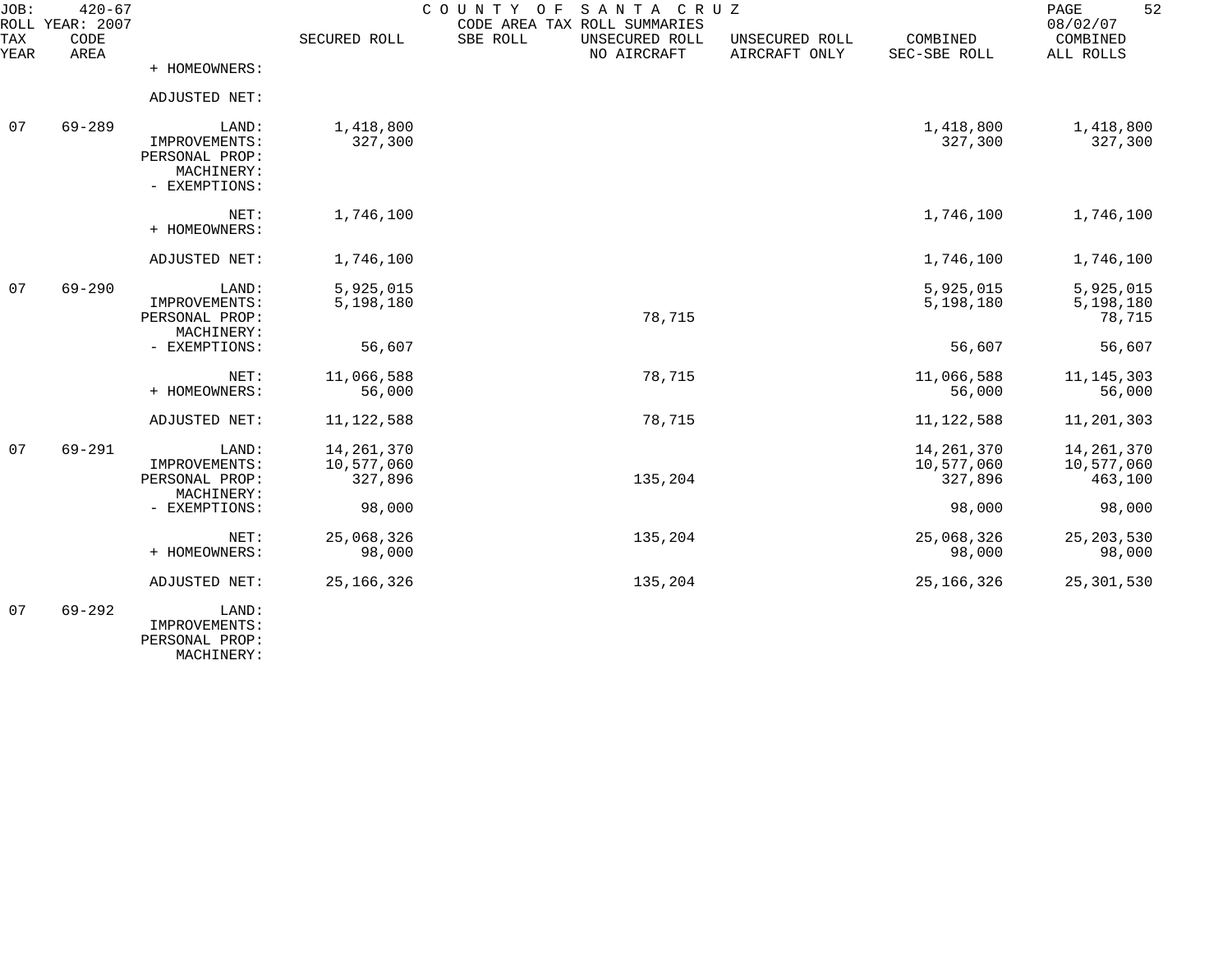| JOB:        | $420 - 67$<br>ROLL YEAR: 2007 |                                                                         |                                                             | SANTA CRUZ<br>COUNTY OF<br>CODE AREA TAX ROLL SUMMARIES |                                 |                                                             | 53<br>PAGE<br>08/02/07                                        |
|-------------|-------------------------------|-------------------------------------------------------------------------|-------------------------------------------------------------|---------------------------------------------------------|---------------------------------|-------------------------------------------------------------|---------------------------------------------------------------|
| TAX<br>YEAR | CODE<br>AREA                  |                                                                         | SECURED ROLL                                                | SBE ROLL<br>UNSECURED ROLL<br>NO AIRCRAFT               | UNSECURED ROLL<br>AIRCRAFT ONLY | COMBINED<br>SEC-SBE ROLL                                    | COMBINED<br>ALL ROLLS                                         |
|             |                               | - EXEMPTIONS:                                                           |                                                             |                                                         |                                 |                                                             |                                                               |
|             |                               | NET:<br>+ HOMEOWNERS:                                                   |                                                             |                                                         |                                 |                                                             |                                                               |
|             |                               | ADJUSTED NET:                                                           |                                                             |                                                         |                                 |                                                             |                                                               |
| 07          | $69 - 293$                    | LAND:<br>IMPROVEMENTS:<br>PERSONAL PROP:<br>MACHINERY:<br>- EXEMPTIONS: |                                                             |                                                         |                                 |                                                             |                                                               |
|             |                               | NET:<br>+ HOMEOWNERS:                                                   |                                                             |                                                         |                                 |                                                             |                                                               |
|             |                               | ADJUSTED NET:                                                           |                                                             |                                                         |                                 |                                                             |                                                               |
| 07          | $73 - 001$                    | LAND:<br>IMPROVEMENTS:<br>PERSONAL PROP:<br>MACHINERY:<br>- EXEMPTIONS: | 118,792,280<br>110,542,169<br>333,605<br>3,372<br>3,792,638 | 4,737<br>954,343                                        |                                 | 118,792,280<br>110,542,169<br>333,605<br>3,372<br>3,792,638 | 118,792,280<br>110,546,906<br>1,287,948<br>3,372<br>3,792,638 |
|             |                               | NET:<br>+ HOMEOWNERS:                                                   | 225,878,788<br>2,100,000                                    | 959,080                                                 |                                 | 225,878,788<br>2,100,000                                    | 226,837,868<br>2,100,000                                      |
|             |                               | ADJUSTED NET:                                                           | 227,978,788                                                 | 959,080                                                 |                                 | 227,978,788                                                 | 228,937,868                                                   |
| 07          | $73 - 002$                    | LAND:<br>IMPROVEMENTS:<br>PERSONAL PROP:<br>MACHINERY:                  | 466,887<br>452,497                                          |                                                         |                                 | 466,887<br>452,497                                          | 466,887<br>452,497                                            |
|             |                               | - EXEMPTIONS:                                                           | 14,000                                                      |                                                         |                                 | 14,000                                                      | 14,000                                                        |
|             |                               | NET:<br>+ HOMEOWNERS:                                                   | 905,384<br>14,000                                           |                                                         |                                 | 905,384<br>14,000                                           | 905,384<br>14,000                                             |
|             |                               | ADJUSTED NET:                                                           | 919,384                                                     |                                                         |                                 | 919,384                                                     | 919,384                                                       |
| 07          | $73 - 003$                    | LAND:                                                                   | 879,590                                                     |                                                         |                                 | 879,590                                                     | 879,590                                                       |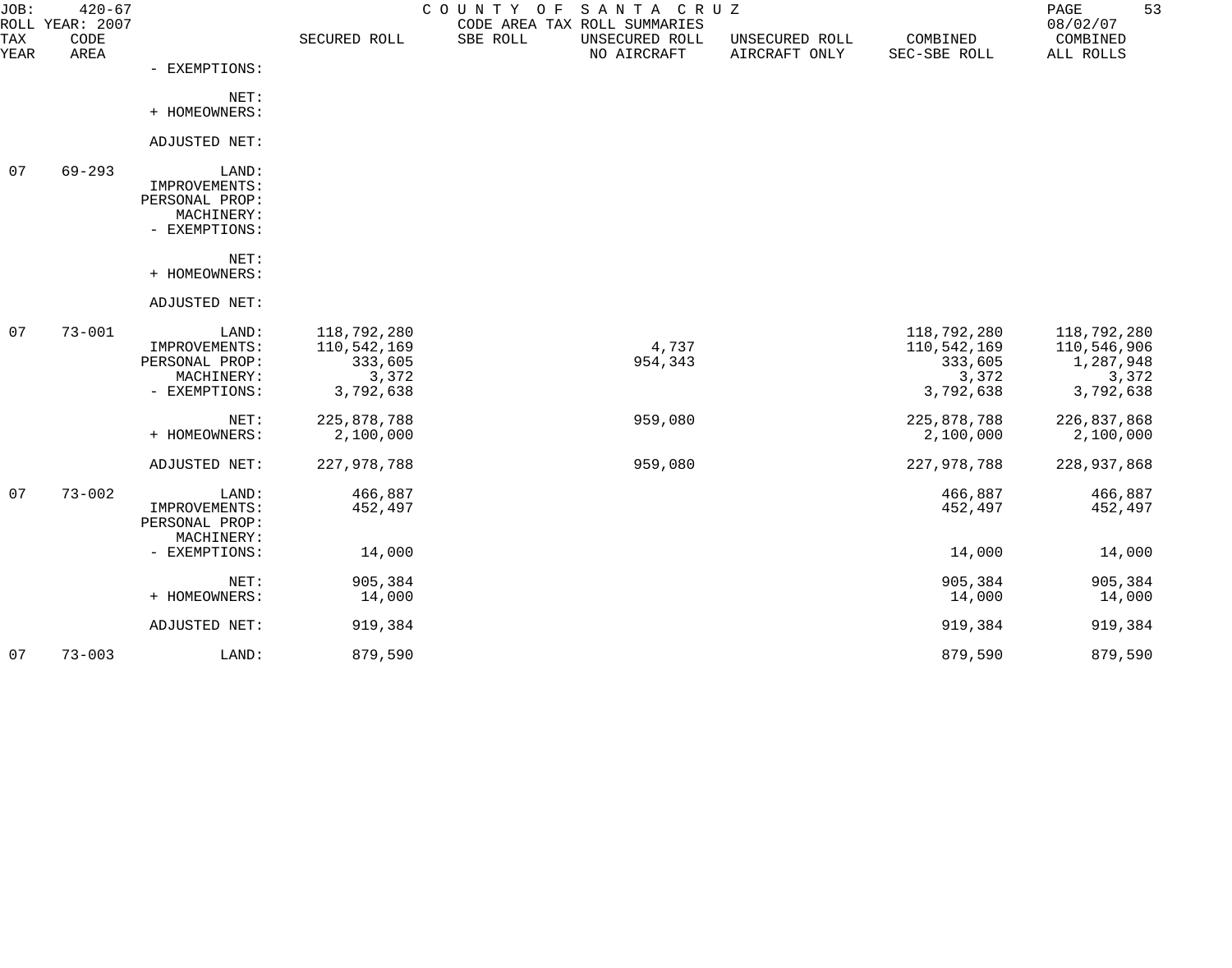| JOB:        | $420 - 67$<br>ROLL YEAR: 2007 |                                                                         |                        | COUNTY OF<br>SANTA CRUZ<br>CODE AREA TAX ROLL SUMMARIES |                                 |                          | 54<br>PAGE<br>08/02/07 |
|-------------|-------------------------------|-------------------------------------------------------------------------|------------------------|---------------------------------------------------------|---------------------------------|--------------------------|------------------------|
| TAX<br>YEAR | CODE<br>AREA                  |                                                                         | SECURED ROLL           | SBE ROLL<br>UNSECURED ROLL<br>NO AIRCRAFT               | UNSECURED ROLL<br>AIRCRAFT ONLY | COMBINED<br>SEC-SBE ROLL | COMBINED<br>ALL ROLLS  |
|             |                               | IMPROVEMENTS:<br>PERSONAL PROP:                                         | 736,336                | 8,145                                                   |                                 | 736,336                  | 736,336<br>8,145       |
|             |                               | MACHINERY:<br>- EXEMPTIONS:                                             | 21,000                 |                                                         |                                 | 21,000                   | 21,000                 |
|             |                               | NET:<br>+ HOMEOWNERS:                                                   | 1,594,926<br>21,000    | 8,145                                                   |                                 | 1,594,926<br>21,000      | 1,603,071<br>21,000    |
|             |                               | ADJUSTED NET:                                                           | 1,615,926              | 8,145                                                   |                                 | 1,615,926                | 1,624,071              |
| 07          | $73 - 004$                    | LAND:<br>IMPROVEMENTS:<br>PERSONAL PROP:<br>MACHINERY:                  | 631,937<br>789,279     |                                                         |                                 | 631,937<br>789,279       | 631,937<br>789,279     |
|             |                               | - EXEMPTIONS:                                                           | 21,000                 |                                                         |                                 | 21,000                   | 21,000                 |
|             |                               | NET:<br>+ HOMEOWNERS:                                                   | 1,400,216<br>21,000    |                                                         |                                 | 1,400,216<br>21,000      | 1,400,216<br>21,000    |
|             |                               | ADJUSTED NET:                                                           | 1,421,216              |                                                         |                                 | 1,421,216                | 1,421,216              |
| 07          | $73 - 005$                    | LAND:<br>IMPROVEMENTS:<br>PERSONAL PROP:<br>MACHINERY:<br>- EXEMPTIONS: | 85,971<br>48,266       |                                                         |                                 | 85,971<br>48,266         | 85,971<br>48,266       |
|             |                               | NET:<br>+ HOMEOWNERS:                                                   | 134,237                |                                                         |                                 | 134,237                  | 134,237                |
|             |                               | ADJUSTED NET:                                                           | 134,237                |                                                         |                                 | 134,237                  | 134,237                |
| 07          | $79 - 001$                    | LAND:<br>IMPROVEMENTS:<br>PERSONAL PROP:<br>MACHINERY:                  | 5,585,991<br>4,354,979 |                                                         |                                 | 5,585,991<br>4,354,979   | 5,585,991<br>4,354,979 |
|             |                               | - EXEMPTIONS:                                                           | 92,382                 |                                                         |                                 | 92,382                   | 92,382                 |
|             |                               | NET:<br>+ HOMEOWNERS:                                                   | 9,848,588<br>91,000    |                                                         |                                 | 9,848,588<br>91,000      | 9,848,588<br>91,000    |
|             |                               | ADJUSTED NET:                                                           | 9,939,588              |                                                         |                                 | 9,939,588                | 9,939,588              |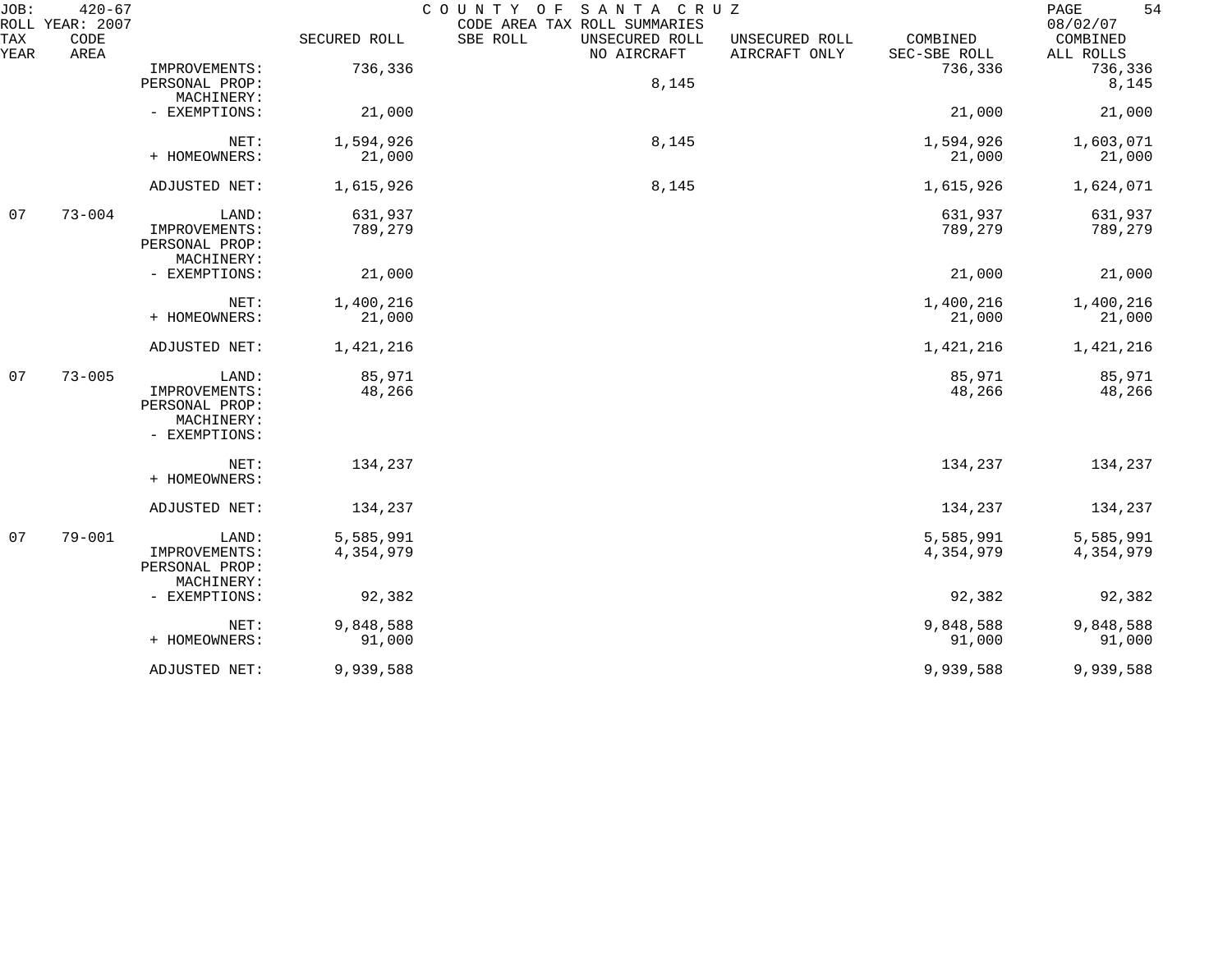| JOB:<br><b>TAX</b> | $420 - 67$<br>ROLL YEAR: 2007<br>CODE |                | SECURED ROLL | COUNTY OF<br>SBE ROLL | SANTA CRUZ<br>CODE AREA TAX ROLL SUMMARIES<br>UNSECURED ROLL | UNSECURED ROLL | COMBINED     | 55<br>PAGE<br>08/02/07<br>COMBINED |
|--------------------|---------------------------------------|----------------|--------------|-----------------------|--------------------------------------------------------------|----------------|--------------|------------------------------------|
| YEAR               | AREA                                  |                |              |                       | NO AIRCRAFT                                                  | AIRCRAFT ONLY  | SEC-SBE ROLL | ALL ROLLS                          |
| 07                 | $79 - 002$                            | LAND:          |              |                       |                                                              |                |              |                                    |
|                    |                                       | IMPROVEMENTS:  |              |                       |                                                              |                |              |                                    |
|                    |                                       | PERSONAL PROP: |              |                       |                                                              |                |              |                                    |
|                    |                                       | MACHINERY:     |              |                       |                                                              |                |              |                                    |
|                    |                                       | - EXEMPTIONS:  |              |                       |                                                              |                |              |                                    |
|                    |                                       | NET:           |              |                       |                                                              |                |              |                                    |
|                    |                                       | + HOMEOWNERS:  |              |                       |                                                              |                |              |                                    |
|                    |                                       | ADJUSTED NET:  |              |                       |                                                              |                |              |                                    |
| 07                 | $79 - 004$                            | LAND:          | 12,280,997   |                       |                                                              |                | 12,280,997   | 12,280,997                         |
|                    |                                       | IMPROVEMENTS:  | 9,039,782    |                       |                                                              |                | 9,039,782    | 9,039,782                          |
|                    |                                       | PERSONAL PROP: | 33,709       |                       | 12,825                                                       |                | 33,709       | 46,534                             |
|                    |                                       | MACHINERY:     |              |                       |                                                              |                |              |                                    |
|                    |                                       | - EXEMPTIONS:  | 214,490      |                       |                                                              |                | 214,490      | 214,490                            |
|                    |                                       | NET:           | 21, 139, 998 |                       | 12,825                                                       |                | 21, 139, 998 | 21, 152, 823                       |
|                    |                                       | + HOMEOWNERS:  | 210,000      |                       |                                                              |                | 210,000      | 210,000                            |
|                    |                                       | ADJUSTED NET:  | 21,349,998   |                       | 12,825                                                       |                | 21,349,998   | 21,362,823                         |
| 07                 | $79 - 012$                            | LAND:          | 983,771      |                       |                                                              |                | 983,771      | 983,771                            |
|                    |                                       | IMPROVEMENTS:  | 829,013      |                       |                                                              |                | 829,013      | 829,013                            |
|                    |                                       | PERSONAL PROP: |              |                       |                                                              |                |              |                                    |
|                    |                                       | MACHINERY:     |              |                       |                                                              |                |              |                                    |
|                    |                                       | - EXEMPTIONS:  | 7,000        |                       |                                                              |                | 7,000        | 7,000                              |
|                    |                                       | NET:           | 1,805,784    |                       |                                                              |                | 1,805,784    | 1,805,784                          |
|                    |                                       | + HOMEOWNERS:  | 7,000        |                       |                                                              |                | 7,000        | 7,000                              |
|                    |                                       | ADJUSTED NET:  | 1,812,784    |                       |                                                              |                | 1,812,784    | 1,812,784                          |
| -07                | $79 - 014$                            | LAND:          | 3, 277, 001  |                       |                                                              |                | 3,277,001    | 3, 277, 001                        |
|                    |                                       | IMPROVEMENTS:  | 3,099,590    |                       |                                                              |                | 3,099,590    | 3,099,590                          |
|                    |                                       | PERSONAL PROP: |              |                       |                                                              |                |              |                                    |
|                    |                                       | MACHINERY:     |              |                       |                                                              |                |              |                                    |
|                    |                                       | - EXEMPTIONS:  | 37,296       |                       |                                                              |                | 37,296       | 37,296                             |
|                    |                                       | NET:           | 6,339,295    |                       |                                                              |                | 6,339,295    | 6,339,295                          |
|                    |                                       | + HOMEOWNERS:  | 35,000       |                       |                                                              |                | 35,000       | 35,000                             |
|                    |                                       | ADJUSTED NET:  | 6,374,295    |                       |                                                              |                | 6,374,295    | 6,374,295                          |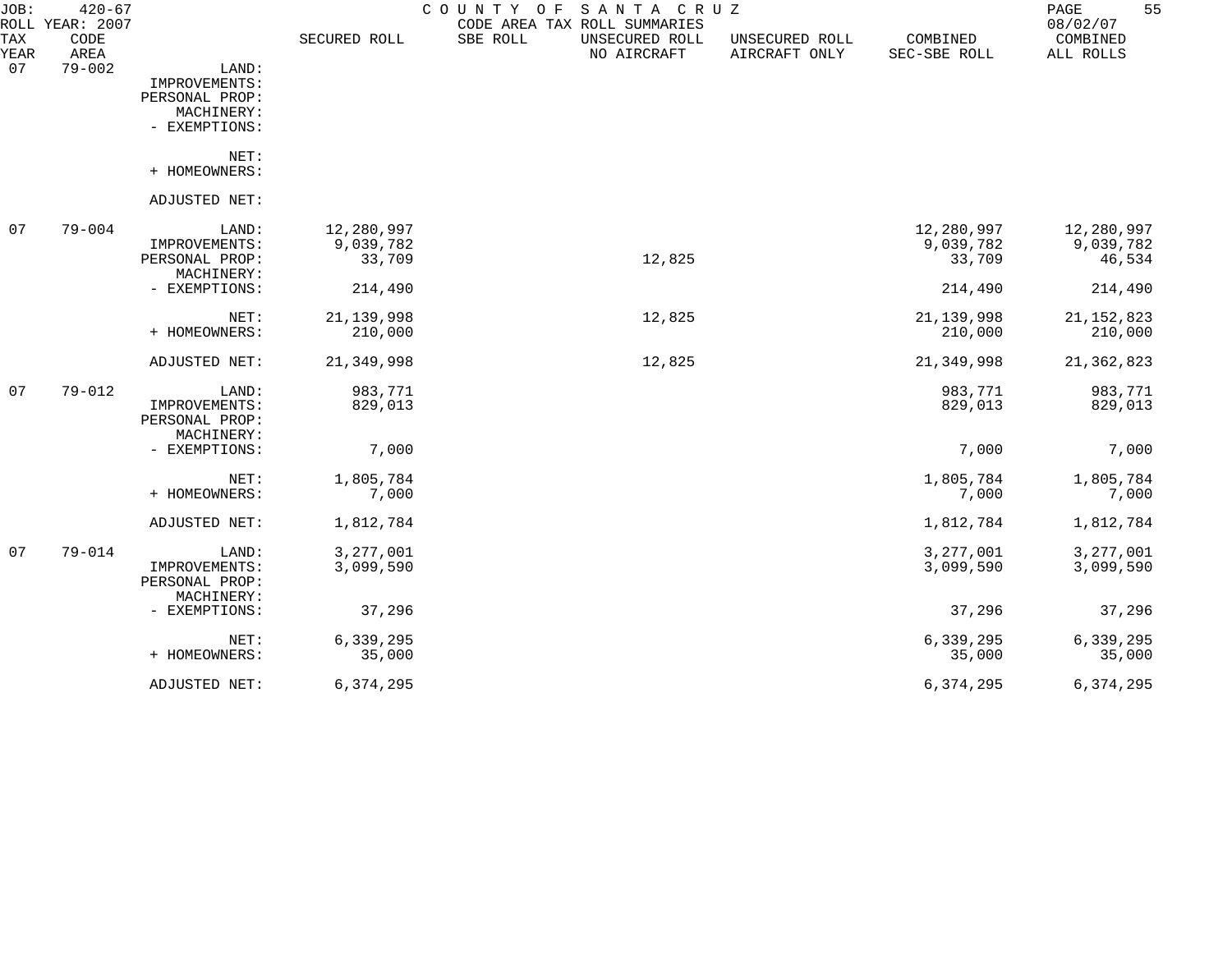| JOB:        | $420 - 67$<br>SANTA CRUZ<br>COUNTY OF<br>ROLL YEAR: 2007<br>CODE AREA TAX ROLL SUMMARIES |                                                        |                                     |                                           |                                 |                                     |                                         |
|-------------|------------------------------------------------------------------------------------------|--------------------------------------------------------|-------------------------------------|-------------------------------------------|---------------------------------|-------------------------------------|-----------------------------------------|
| TAX<br>YEAR | CODE<br>AREA                                                                             |                                                        | SECURED ROLL                        | SBE ROLL<br>UNSECURED ROLL<br>NO AIRCRAFT | UNSECURED ROLL<br>AIRCRAFT ONLY | COMBINED<br>SEC-SBE ROLL            | 08/02/07<br>COMBINED<br>ALL ROLLS       |
| 07          | $79 - 030$                                                                               | LAND:<br>IMPROVEMENTS:<br>PERSONAL PROP:<br>MACHINERY: | 14,547,651<br>14,506,798            | 14,702                                    |                                 | 14,547,651<br>14,506,798            | 14,547,651<br>14,506,798<br>14,702      |
|             |                                                                                          | - EXEMPTIONS:                                          | 278,851                             |                                           |                                 | 278,851                             | 278,851                                 |
|             |                                                                                          | NET:<br>+ HOMEOWNERS:                                  | 28,775,598<br>278,600               | 14,702                                    |                                 | 28,775,598<br>278,600               | 28,790,300<br>278,600                   |
|             |                                                                                          | ADJUSTED NET:                                          | 29,054,198                          | 14,702                                    |                                 | 29,054,198                          | 29,068,900                              |
| 07          | $79 - 031$                                                                               | LAND:<br>IMPROVEMENTS:<br>PERSONAL PROP:<br>MACHINERY: | 23, 308, 452<br>24,330,979          | 51,467                                    |                                 | 23, 308, 452<br>24,330,979          | 23, 308, 452<br>24,330,979<br>51,467    |
|             |                                                                                          | - EXEMPTIONS:                                          | 470,422                             |                                           |                                 | 470,422                             | 470,422                                 |
|             |                                                                                          | NET:<br>+ HOMEOWNERS:                                  | 47,169,009<br>469,000               | 51,467                                    |                                 | 47,169,009<br>469,000               | 47, 220, 476<br>469,000                 |
|             |                                                                                          | ADJUSTED NET:                                          | 47,638,009                          | 51,467                                    |                                 | 47,638,009                          | 47,689,476                              |
| 07          | $79 - 032$                                                                               | LAND:<br>IMPROVEMENTS:<br>PERSONAL PROP:<br>MACHINERY: | 278,949,092<br>255,948,899<br>7,014 | 365,688<br>932,101                        |                                 | 278,949,092<br>255,948,899<br>7,014 | 278,949,092<br>256, 314, 587<br>939,115 |
|             |                                                                                          | - EXEMPTIONS:                                          | 5,805,019                           |                                           |                                 | 5,805,019                           | 5,805,019                               |
|             |                                                                                          | NET:<br>+ HOMEOWNERS:                                  | 529,099,986<br>4,566,800            | 1,297,789                                 |                                 | 529,099,986<br>4,566,800            | 530, 397, 775<br>4,566,800              |
|             |                                                                                          | ADJUSTED NET:                                          | 533,666,786                         | 1,297,789                                 |                                 | 533,666,786                         | 534,964,575                             |
| 07          | $79 - 033$                                                                               | LAND:<br>IMPROVEMENTS:<br>PERSONAL PROP:               | 20,191,056<br>19, 142, 155          | 38,094                                    |                                 | 20,191,056<br>19, 142, 155          | 20,191,056<br>19, 142, 155<br>38,094    |
|             |                                                                                          | MACHINERY:<br>- EXEMPTIONS:                            | 348,790                             |                                           |                                 | 348,790                             | 348,790                                 |
|             |                                                                                          | NET:                                                   | 38,984,421                          | 38,094                                    |                                 | 38,984,421                          | 39,022,515                              |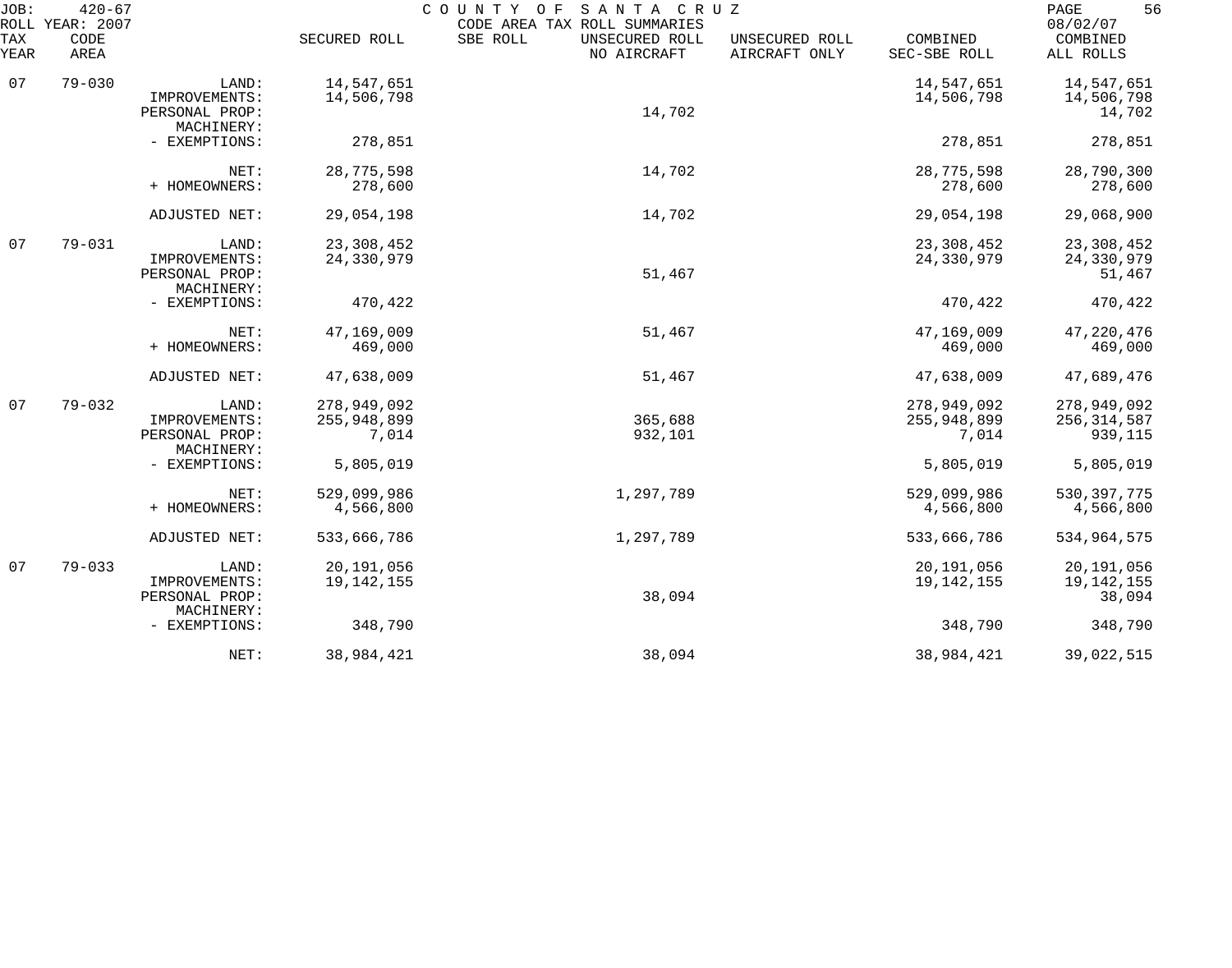| JOB:        | $420 - 67$<br>ROLL YEAR: 2007 |                                                        |                    | COUNTY OF<br>SANTA CRUZ<br>CODE AREA TAX ROLL SUMMARIES |                                 |                          | 57<br>$\mathop{\mathrm{PAGE}}$<br>08/02/07 |
|-------------|-------------------------------|--------------------------------------------------------|--------------------|---------------------------------------------------------|---------------------------------|--------------------------|--------------------------------------------|
| TAX<br>YEAR | CODE<br>AREA                  |                                                        | SECURED ROLL       | SBE ROLL<br>UNSECURED ROLL<br>NO AIRCRAFT               | UNSECURED ROLL<br>AIRCRAFT ONLY | COMBINED<br>SEC-SBE ROLL | COMBINED<br>ALL ROLLS                      |
|             |                               | + HOMEOWNERS:                                          | 348,600            |                                                         |                                 | 348,600                  | 348,600                                    |
|             |                               | ADJUSTED NET:                                          | 39, 333, 021       | 38,094                                                  |                                 | 39, 333, 021             | 39, 371, 115                               |
| 07          | $79 - 034$                    | LAND:                                                  | 1,359,405          |                                                         |                                 | 1,359,405                | 1,359,405                                  |
|             |                               | IMPROVEMENTS:<br>PERSONAL PROP:<br>MACHINERY:          | 1,928,732          | 12,350                                                  |                                 | 1,928,732                | 1,928,732<br>12,350                        |
|             |                               | - EXEMPTIONS:                                          | 42,000             |                                                         |                                 | 42,000                   | 42,000                                     |
|             |                               | NET:                                                   | 3, 246, 137        | 12,350                                                  |                                 | 3, 246, 137              | 3, 258, 487                                |
|             |                               | + HOMEOWNERS:                                          | 42,000             |                                                         |                                 | 42,000                   | 42,000                                     |
|             |                               | ADJUSTED NET:                                          | 3,288,137          | 12,350                                                  |                                 | 3,288,137                | 3,300,487                                  |
| 07          | $79 - 035$                    | LAND:                                                  | 3,696,746          |                                                         |                                 | 3,696,746                | 3,696,746                                  |
|             |                               | IMPROVEMENTS:<br>PERSONAL PROP:<br>MACHINERY:          | 2, 114, 928        |                                                         |                                 | 2, 114, 928              | 2, 114, 928                                |
|             |                               | - EXEMPTIONS:                                          | 49,540             |                                                         |                                 | 49,540                   | 49,540                                     |
|             |                               | NET:                                                   | 5,762,134          |                                                         |                                 | 5,762,134                | 5,762,134                                  |
|             |                               | + HOMEOWNERS:                                          | 49,000             |                                                         |                                 | 49,000                   | 49,000                                     |
|             |                               | ADJUSTED NET:                                          | 5,811,134          |                                                         |                                 | 5,811,134                | 5,811,134                                  |
| 07          | $79 - 036$                    | LAND:                                                  | 133,151            |                                                         |                                 | 133,151                  | 133,151                                    |
|             |                               | IMPROVEMENTS:<br>PERSONAL PROP:<br>MACHINERY:          | 560,269            |                                                         |                                 | 560,269                  | 560,269                                    |
|             |                               | - EXEMPTIONS:                                          | 7,000              |                                                         |                                 | 7,000                    | 7,000                                      |
|             |                               | NET:                                                   | 686,420            |                                                         |                                 | 686,420                  | 686,420                                    |
|             |                               | + HOMEOWNERS:                                          | 7,000              |                                                         |                                 | 7,000                    | 7,000                                      |
|             |                               | ADJUSTED NET:                                          | 693,420            |                                                         |                                 | 693,420                  | 693,420                                    |
| 07          | $79 - 037$                    | LAND:<br>IMPROVEMENTS:<br>PERSONAL PROP:<br>MACHINERY: | 169,903<br>230,621 |                                                         |                                 | 169,903<br>230,621       | 169,903<br>230,621                         |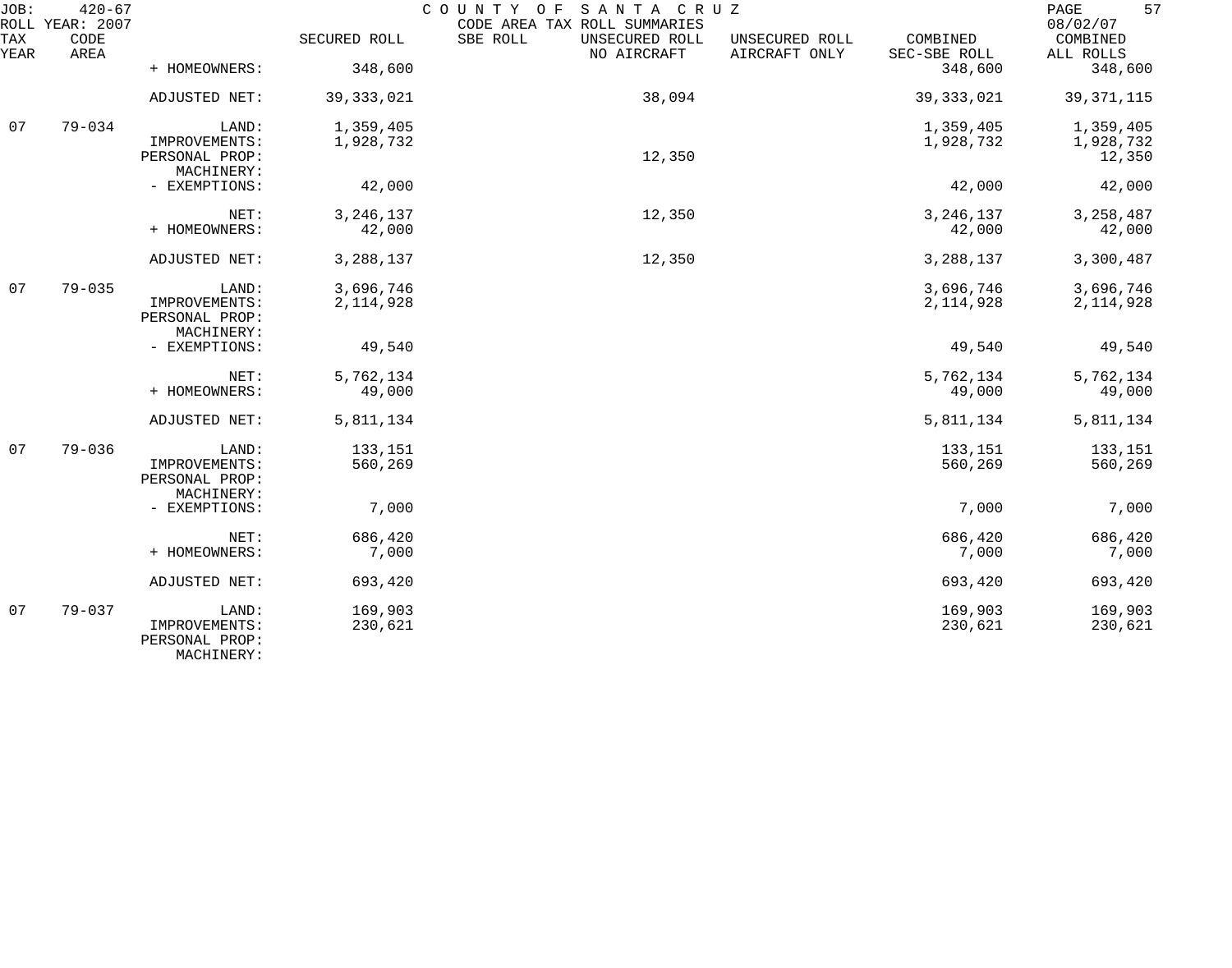| JOB:        | $420 - 67$<br>ROLL YEAR: 2007 |                                                                         |                                                                        | COUNTY OF | SANTA CRUZ<br>CODE AREA TAX ROLL SUMMARIES        |                                 |                                                                        | 58<br>PAGE<br>08/02/07                                                    |
|-------------|-------------------------------|-------------------------------------------------------------------------|------------------------------------------------------------------------|-----------|---------------------------------------------------|---------------------------------|------------------------------------------------------------------------|---------------------------------------------------------------------------|
| TAX<br>YEAR | CODE<br>AREA                  |                                                                         | SECURED ROLL                                                           | SBE ROLL  | UNSECURED ROLL<br>NO AIRCRAFT                     | UNSECURED ROLL<br>AIRCRAFT ONLY | COMBINED<br>SEC-SBE ROLL                                               | COMBINED<br>ALL ROLLS                                                     |
|             |                               | - EXEMPTIONS:                                                           | 7,000                                                                  |           |                                                   |                                 | 7,000                                                                  | 7,000                                                                     |
|             |                               | NET:                                                                    | 393,524                                                                |           |                                                   |                                 | 393,524                                                                | 393,524                                                                   |
|             |                               | + HOMEOWNERS:                                                           | 7,000                                                                  |           |                                                   |                                 | 7,000                                                                  | 7,000                                                                     |
|             |                               | ADJUSTED NET:                                                           | 400,524                                                                |           |                                                   |                                 | 400,524                                                                | 400,524                                                                   |
| 07          | $82 - 003$                    | LAND:<br>IMPROVEMENTS:<br>PERSONAL PROP:<br>MACHINERY:<br>- EXEMPTIONS: |                                                                        |           |                                                   |                                 |                                                                        |                                                                           |
|             |                               | NET:<br>+ HOMEOWNERS:                                                   |                                                                        |           |                                                   |                                 |                                                                        |                                                                           |
|             |                               | ADJUSTED NET:                                                           |                                                                        |           |                                                   |                                 |                                                                        |                                                                           |
| 07          | $82 - 040$                    | LAND:<br>IMPROVEMENTS:<br>PERSONAL PROP:<br>MACHINERY:<br>- EXEMPTIONS: | 1,497,004,138<br>1,030,689,163<br>3, 473, 864<br>111,580<br>44,846,445 | 327,600   | 1,728,413<br>7,116,134<br>17,968,840<br>1,576,520 |                                 | 1,497,331,738<br>1,030,689,163<br>3, 473, 864<br>111,580<br>44,846,445 | 1,499,060,151<br>1,037,805,297<br>21, 442, 704<br>111,580<br>46, 422, 965 |
|             |                               | NET:<br>+ HOMEOWNERS:                                                   | 2,486,432,300<br>21,027,894                                            | 327,600   | 25, 236, 867                                      |                                 | 2,486,759,900<br>21,027,894                                            | 2,511,996,767<br>21,027,894                                               |
|             |                               | ADJUSTED NET:                                                           | 2,507,460,194                                                          |           | 25, 236, 867                                      |                                 | 2,507,787,794                                                          | 2,533,024,661                                                             |
| 07          | $83 - 002$                    | LAND:<br>IMPROVEMENTS:<br>PERSONAL PROP:<br>MACHINERY:                  | 12,027,165<br>9,730,718                                                |           | 319,843<br>998,522                                |                                 | 12,027,165<br>9,730,718                                                | 12,027,165<br>10,050,561<br>998,522                                       |
|             |                               | - EXEMPTIONS:                                                           | 647,078                                                                |           |                                                   |                                 | 647,078                                                                | 647,078                                                                   |
|             |                               | NET:<br>+ HOMEOWNERS:                                                   | 21, 110, 805<br>224,000                                                |           | 1,318,365                                         |                                 | 21, 110, 805<br>224,000                                                | 22, 429, 170<br>224,000                                                   |
|             |                               | ADJUSTED NET:                                                           | 21, 334, 805                                                           |           | 1,318,365                                         |                                 | 21, 334, 805                                                           | 22,653,170                                                                |
| 07          | $83 - 010$                    | LAND:                                                                   | 94,758,816                                                             |           |                                                   |                                 | 94,758,816                                                             | 94,758,816                                                                |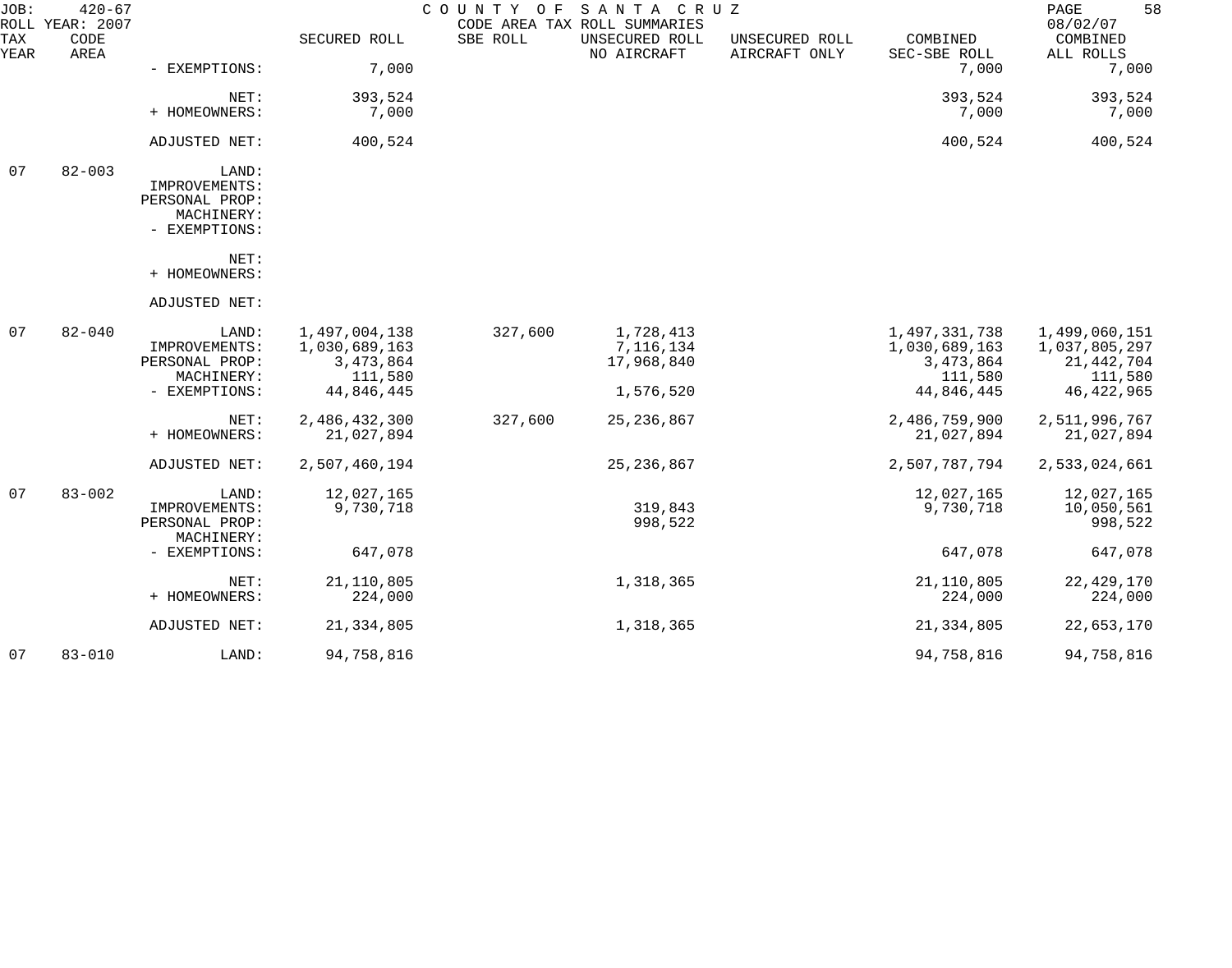| JOB:        | $420 - 67$<br>ROLL YEAR: 2007 |                              |              | COUNTY OF SANTA CRUZ<br>CODE AREA TAX ROLL SUMMARIES |                                 |                          | 59<br>PAGE<br>08/02/07 |
|-------------|-------------------------------|------------------------------|--------------|------------------------------------------------------|---------------------------------|--------------------------|------------------------|
| TAX<br>YEAR | CODE<br>AREA                  |                              | SECURED ROLL | SBE ROLL<br>UNSECURED ROLL<br>NO AIRCRAFT            | UNSECURED ROLL<br>AIRCRAFT ONLY | COMBINED<br>SEC-SBE ROLL | COMBINED<br>ALL ROLLS  |
|             |                               | IMPROVEMENTS:                | 84,031,277   | 2,889,471                                            |                                 | 84,031,277               | 86,920,748             |
|             |                               | PERSONAL PROP:<br>MACHINERY: | 174,555      | 429,240                                              |                                 | 174,555                  | 603,795                |
|             |                               | - EXEMPTIONS:                | 3, 324, 226  |                                                      |                                 | 3, 324, 226              | 3, 324, 226            |
|             |                               | NET:                         | 175,640,422  | 3, 318, 711                                          |                                 | 175,640,422              | 178,959,133            |
|             |                               | + HOMEOWNERS:                | 1,783,600    |                                                      |                                 | 1,783,600                | 1,783,600              |
|             |                               | ADJUSTED NET:                | 177,424,022  | 3, 318, 711                                          |                                 | 177,424,022              | 180,742,733            |
| 07          | $86 - 000$                    | LAND:                        |              |                                                      |                                 |                          |                        |
|             |                               | IMPROVEMENTS:                |              |                                                      |                                 |                          |                        |
|             |                               | PERSONAL PROP:               |              |                                                      |                                 |                          |                        |
|             |                               | MACHINERY:                   |              |                                                      |                                 |                          |                        |
|             |                               | - EXEMPTIONS:                |              |                                                      |                                 |                          |                        |
|             |                               | NET:                         |              |                                                      |                                 |                          |                        |
|             |                               | + HOMEOWNERS:                |              |                                                      |                                 |                          |                        |
|             |                               | ADJUSTED NET:                |              |                                                      |                                 |                          |                        |
| 07          | $86 - 003$                    | LAND:                        | 8,862,057    |                                                      |                                 | 8,862,057                | 8,862,057              |
|             |                               | IMPROVEMENTS:                | 7,134,396    |                                                      |                                 | 7,134,396                | 7,134,396              |
|             |                               | PERSONAL PROP:<br>MACHINERY: | 2,000        | 383,614                                              |                                 | 2,000                    | 385,614                |
|             |                               | - EXEMPTIONS:                | 240,845      |                                                      |                                 | 240,845                  | 240,845                |
|             |                               | NET:                         | 15,757,608   | 383,614                                              |                                 | 15,757,608               | 16, 141, 222           |
|             |                               | + HOMEOWNERS:                | 207,721      |                                                      |                                 | 207,721                  | 207,721                |
|             |                               | ADJUSTED NET:                | 15,965,329   | 383,614                                              |                                 | 15,965,329               | 16,348,943             |
| 07          | $86 - 020$                    | LAND:                        | 5,187,553    |                                                      |                                 | 5,187,553                | 5,187,553              |
|             |                               | IMPROVEMENTS:                | 3,774,797    | 172,564                                              |                                 | 3,774,797                | 3,947,361              |
|             |                               | PERSONAL PROP:               |              | 346,130                                              |                                 |                          | 346,130                |
|             |                               | MACHINERY:                   |              |                                                      |                                 |                          |                        |
|             |                               | - EXEMPTIONS:                | 350,931      |                                                      |                                 | 350,931                  | 350,931                |
|             |                               | NET:                         | 8,611,419    | 518,694                                              |                                 | 8,611,419                | 9,130,113              |
|             |                               | + HOMEOWNERS:                | 152,066      |                                                      |                                 | 152,066                  | 152,066                |
|             |                               | ADJUSTED NET:                | 8,763,485    | 518,694                                              |                                 | 8,763,485                | 9,282,179              |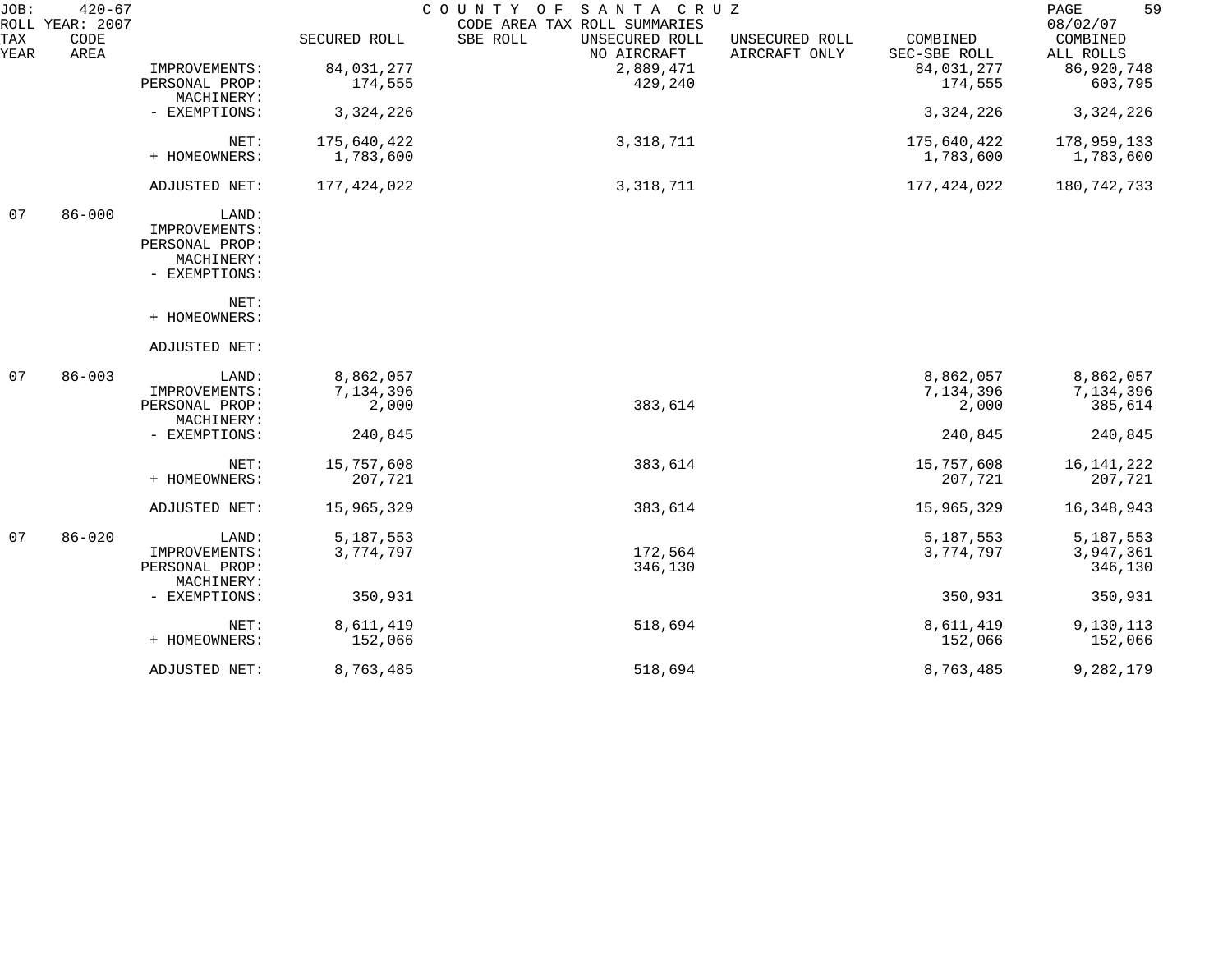| JOB:        | $420 - 67$<br>ROLL YEAR: 2007 |                              |              | COUNTY OF | SANTA CRUZ<br>CODE AREA TAX ROLL SUMMARIES |                                 |                          | PAGE<br>60<br>08/02/07 |
|-------------|-------------------------------|------------------------------|--------------|-----------|--------------------------------------------|---------------------------------|--------------------------|------------------------|
| TAX<br>YEAR | CODE<br>AREA                  |                              | SECURED ROLL | SBE ROLL  | UNSECURED ROLL<br>NO AIRCRAFT              | UNSECURED ROLL<br>AIRCRAFT ONLY | COMBINED<br>SEC-SBE ROLL | COMBINED<br>ALL ROLLS  |
| 07          | $86 - 021$                    | LAND:                        | 621,607      |           |                                            |                                 | 621,607                  | 621,607                |
|             |                               | IMPROVEMENTS:                | 1,077,023    |           |                                            |                                 | 1,077,023                | 1,077,023              |
|             |                               | PERSONAL PROP:               | 5,156,985    |           |                                            |                                 | 5,156,985                | 5,156,985              |
|             |                               | MACHINERY:                   | 54, 346, 259 |           |                                            |                                 | 54, 346, 259             | 54, 346, 259           |
|             |                               | - EXEMPTIONS:                | 199,153      |           |                                            |                                 | 199,153                  | 199,153                |
|             |                               | NET:                         | 61,002,721   |           |                                            |                                 | 61,002,721               | 61,002,721             |
|             |                               | + HOMEOWNERS:                |              |           |                                            |                                 |                          |                        |
|             |                               | ADJUSTED NET:                | 61,002,721   |           |                                            |                                 | 61,002,721               | 61,002,721             |
| 07          | $86 - 022$                    | LAND:                        | 29, 222, 625 | 81,750    | 44,243                                     |                                 | 29, 304, 375             | 29, 348, 618           |
|             |                               | IMPROVEMENTS:                | 17,204,590   |           | 5,731,569                                  |                                 | 17,204,590               | 22,936,159             |
|             |                               | PERSONAL PROP:<br>MACHINERY: | 85,201       |           | 1,863,156                                  |                                 | 85,201                   | 1,948,357              |
|             |                               | - EXEMPTIONS:                | 3,539,651    |           |                                            |                                 | 3,539,651                | 3,539,651              |
|             |                               | NET:                         | 42,972,765   | 81,750    | 7,638,968                                  |                                 | 43,054,515               | 50,693,483             |
|             |                               | + HOMEOWNERS:                | 357,000      |           |                                            |                                 | 357,000                  | 357,000                |
|             |                               | ADJUSTED NET:                | 43, 329, 765 |           | 7,638,968                                  |                                 | 43, 411, 515             | 51,050,483             |
| 07          | $86 - 023$                    | LAND:                        | 5,743,966    |           |                                            |                                 | 5,743,966                | 5,743,966              |
|             |                               | IMPROVEMENTS:                | 3,322,077    |           |                                            |                                 | 3,322,077                | 3,322,077              |
|             |                               | PERSONAL PROP:               | 105,216      |           |                                            |                                 | 105,216                  | 105,216                |
|             |                               | MACHINERY:                   |              |           |                                            |                                 |                          |                        |
|             |                               | - EXEMPTIONS:                | 862,395      |           |                                            |                                 | 862,395                  | 862,395                |
|             |                               | NET:                         | 8,308,864    |           |                                            |                                 | 8,308,864                | 8,308,864              |
|             |                               | + HOMEOWNERS:                | 84,000       |           |                                            |                                 | 84,000                   | 84,000                 |
|             |                               | ADJUSTED NET:                | 8,392,864    |           |                                            |                                 | 8,392,864                | 8,392,864              |
| 07          | $90 - 004$                    | LAND:                        | 1,035,894    |           |                                            |                                 | 1,035,894                | 1,035,894              |
|             |                               | IMPROVEMENTS:                | 1,531,689    |           |                                            |                                 | 1,531,689                | 1,531,689              |
|             |                               | PERSONAL PROP:<br>MACHINERY: |              |           |                                            |                                 |                          |                        |
|             |                               | - EXEMPTIONS:                | 36,148       |           |                                            |                                 | 36,148                   | 36,148                 |
|             |                               | NET:                         | 2,531,435    |           |                                            |                                 | 2,531,435                | 2,531,435              |
|             |                               | + HOMEOWNERS:                | 35,000       |           |                                            |                                 | 35,000                   | 35,000                 |
|             |                               | ADJUSTED NET:                | 2,566,435    |           |                                            |                                 | 2,566,435                | 2,566,435              |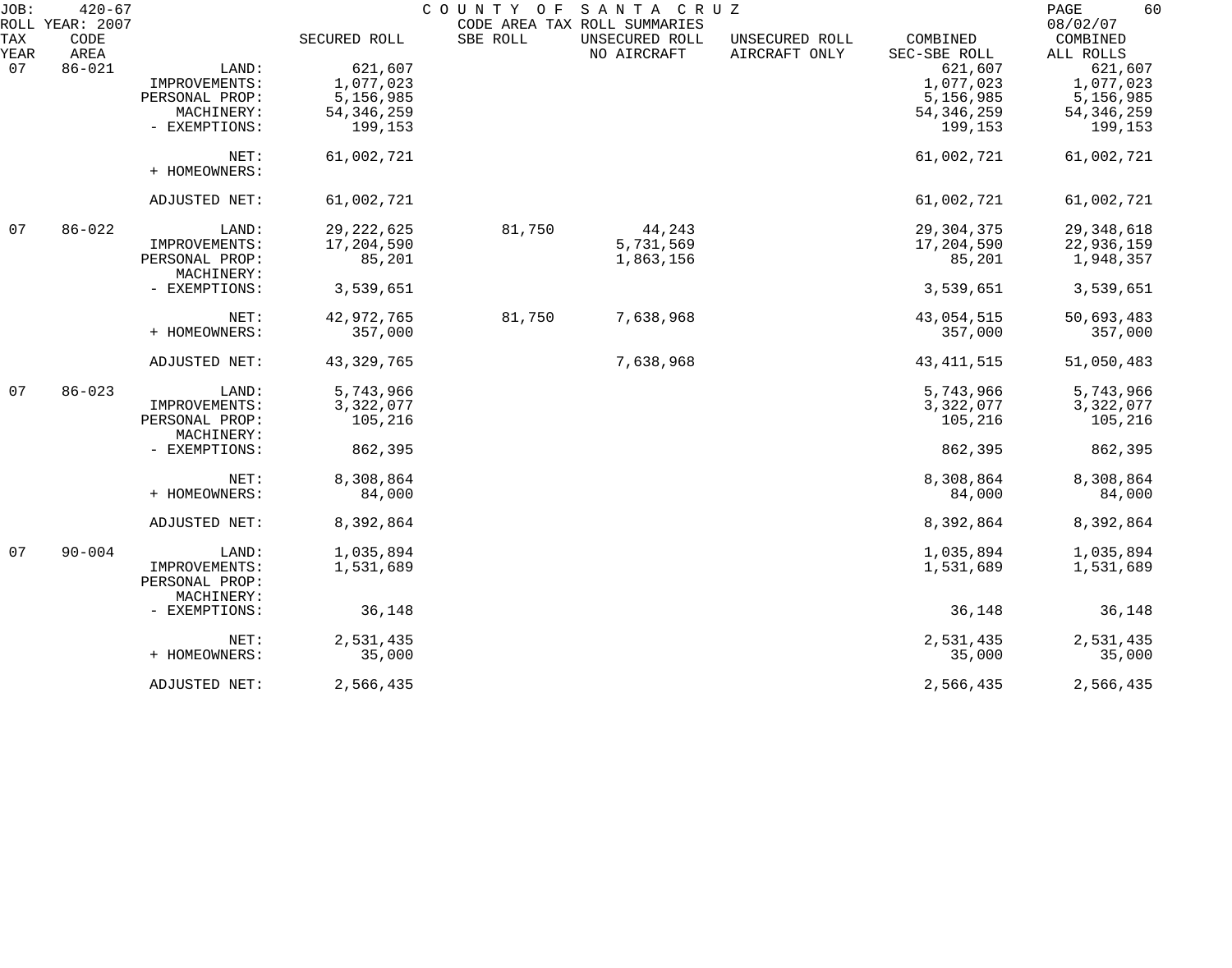| JOB:<br>ROLL | $420 - 67$<br>YEAR: 2007 |                                               |               | COUNTY OF SANTA CRUZ<br>CODE AREA TAX ROLL SUMMARIES |                                 |                          | 61<br>PAGE<br>08/02/07 |
|--------------|--------------------------|-----------------------------------------------|---------------|------------------------------------------------------|---------------------------------|--------------------------|------------------------|
| TAX<br>YEAR  | CODE<br>AREA             |                                               | SECURED ROLL  | SBE ROLL<br>UNSECURED ROLL<br>NO AIRCRAFT            | UNSECURED ROLL<br>AIRCRAFT ONLY | COMBINED<br>SEC-SBE ROLL | COMBINED<br>ALL ROLLS  |
| 07           | $90 - 008$               | LAND:                                         | 3,942,659     | 598,572                                              |                                 | 3,942,659                | 4,541,231              |
|              |                          | IMPROVEMENTS:                                 | 7,503,795     | 4,054,117                                            |                                 | 7,503,795                | 11,557,912             |
|              |                          | PERSONAL PROP:                                | 2,593,223     | 155,291                                              |                                 | 2,593,223                | 2,748,514              |
|              |                          | MACHINERY:                                    | 1,277,772     |                                                      |                                 | 1,277,772                | 1,277,772              |
|              |                          | - EXEMPTIONS:                                 | 2,022,217     |                                                      |                                 | 2,022,217                | 2,022,217              |
|              |                          | NET:<br>+ HOMEOWNERS:                         | 13, 295, 232  | 4,807,980                                            |                                 | 13, 295, 232             | 18,103,212             |
|              |                          | ADJUSTED NET:                                 | 13, 295, 232  | 4,807,980                                            |                                 | 13, 295, 232             | 18,103,212             |
| 07           | $90 - 009$               | LAND:                                         | 589,798       |                                                      |                                 | 589,798                  | 589,798                |
|              |                          | IMPROVEMENTS:<br>PERSONAL PROP:<br>MACHINERY: | 145,937       |                                                      |                                 | 145,937                  | 145,937                |
|              |                          | - EXEMPTIONS:                                 | 504           |                                                      |                                 | 504                      | 504                    |
|              |                          | NET:<br>+ HOMEOWNERS:                         | 735,231       |                                                      |                                 | 735,231                  | 735,231                |
|              |                          | ADJUSTED NET:                                 | 735,231       |                                                      |                                 | 735,231                  | 735,231                |
| 07           | $90 - 010$               | LAND:                                         | 259,885,659   | 721,548                                              |                                 | 259,885,659              | 260,607,207            |
|              |                          | IMPROVEMENTS:                                 | 233,056,255   | 2, 271, 404                                          |                                 | 233,056,255              | 235, 327, 659          |
|              |                          | PERSONAL PROP:                                | 4,421,903     | 4,913,717                                            |                                 | 4,421,903                | 9,335,620              |
|              |                          | MACHINERY:                                    | 43,537        |                                                      |                                 | 43,537                   | 43,537                 |
|              |                          | - EXEMPTIONS:                                 | 31,067,397    | 19,061                                               |                                 | 31,067,397               | 31,086,458             |
|              |                          | NET:                                          | 466, 339, 957 | 7,887,608                                            |                                 | 466, 339, 957            | 474, 227, 565          |
|              |                          | + HOMEOWNERS:                                 | 5,774,409     |                                                      |                                 | 5,774,409                | 5,774,409              |
|              |                          | ADJUSTED NET:                                 | 472, 114, 366 | 7,887,608                                            |                                 | 472, 114, 366            | 480,001,974            |
| 07           | $90 - 011$               | LAND:                                         | 4,460,131     |                                                      |                                 | 4,460,131                | 4,460,131              |
|              |                          | IMPROVEMENTS:                                 | 4,059,754     |                                                      |                                 | 4,059,754                | 4,059,754              |
|              |                          | PERSONAL PROP:                                |               | 38,403                                               |                                 |                          | 38,403                 |
|              |                          | MACHINERY:<br>- EXEMPTIONS:                   | 74,717        |                                                      |                                 | 74,717                   | 74,717                 |
|              |                          | NET:                                          | 8,445,168     | 38,403                                               |                                 | 8,445,168                | 8,483,571              |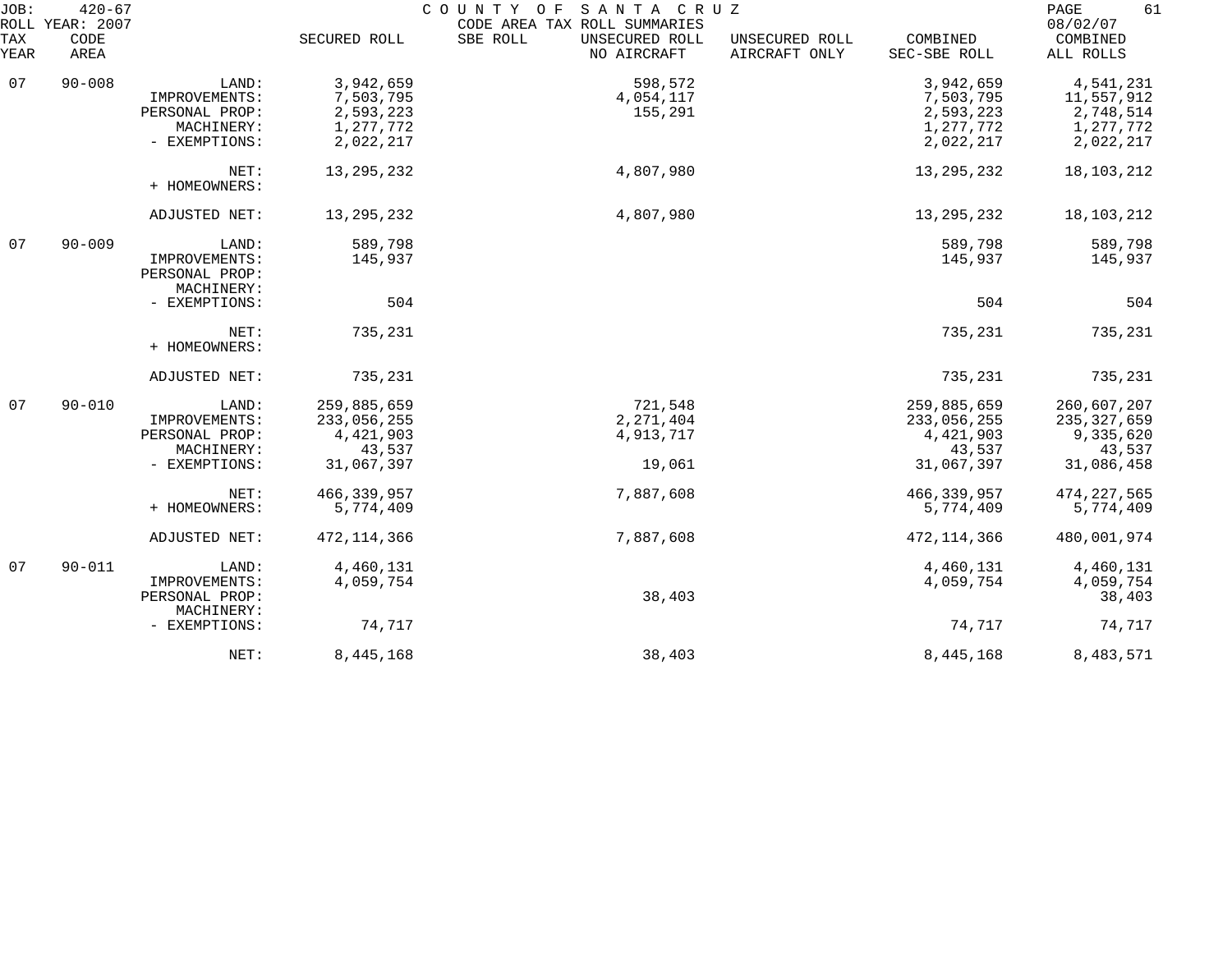| JOB:        | $420 - 67$<br>ROLL YEAR: 2007 |                                               |                     | SANTA CRUZ<br>COUNTY OF<br>CODE AREA TAX ROLL SUMMARIES |                                 |                          | 62<br>PAGE<br>08/02/07 |
|-------------|-------------------------------|-----------------------------------------------|---------------------|---------------------------------------------------------|---------------------------------|--------------------------|------------------------|
| TAX<br>YEAR | CODE<br>AREA                  |                                               | SECURED ROLL        | SBE ROLL<br>UNSECURED ROLL<br>NO AIRCRAFT               | UNSECURED ROLL<br>AIRCRAFT ONLY | COMBINED<br>SEC-SBE ROLL | COMBINED<br>ALL ROLLS  |
|             |                               | + HOMEOWNERS:                                 | 56,000              |                                                         |                                 | 56,000                   | 56,000                 |
|             |                               | ADJUSTED NET:                                 | 8,501,168           | 38,403                                                  |                                 | 8,501,168                | 8,539,571              |
| 07          | $90 - 014$                    | LAND:                                         | 1,277,460           |                                                         |                                 | 1,277,460                | 1,277,460              |
|             |                               | IMPROVEMENTS:<br>PERSONAL PROP:<br>MACHINERY: | 299,805             |                                                         |                                 | 299,805                  | 299,805                |
|             |                               | - EXEMPTIONS:                                 | 9,397               |                                                         |                                 | 9,397                    | 9,397                  |
|             |                               | NET:                                          | 1,567,868           |                                                         |                                 | 1,567,868                | 1,567,868              |
|             |                               | + HOMEOWNERS:                                 | 7,000               |                                                         |                                 | 7,000                    | 7,000                  |
|             |                               | ADJUSTED NET:                                 | 1,574,868           |                                                         |                                 | 1,574,868                | 1,574,868              |
| 07          | $90 - 015$                    | LAND:                                         | 4,693,303           |                                                         |                                 | 4,693,303                | 4,693,303              |
|             |                               | IMPROVEMENTS:<br>PERSONAL PROP:<br>MACHINERY: | 4,641,253           | 58,930                                                  |                                 | 4,641,253                | 4,641,253<br>58,930    |
|             |                               | - EXEMPTIONS:                                 | 53,525              |                                                         |                                 | 53,525                   | 53,525                 |
|             |                               | NET:<br>+ HOMEOWNERS:                         | 9,281,031<br>49,000 | 58,930                                                  |                                 | 9,281,031<br>49,000      | 9,339,961<br>49,000    |
|             |                               |                                               |                     |                                                         |                                 |                          |                        |
|             |                               | ADJUSTED NET:                                 | 9,330,031           | 58,930                                                  |                                 | 9,330,031                | 9,388,961              |
| 07          | $90 - 017$                    | LAND:<br>IMPROVEMENTS:                        | 691                 |                                                         |                                 | 691                      | 691                    |
|             |                               | PERSONAL PROP:                                |                     |                                                         |                                 |                          |                        |
|             |                               | MACHINERY:<br>- EXEMPTIONS:                   | 691                 |                                                         |                                 | 691                      | 691                    |
|             |                               | NET:                                          |                     |                                                         |                                 |                          |                        |
|             |                               | + HOMEOWNERS:                                 |                     |                                                         |                                 |                          |                        |
|             |                               | ADJUSTED NET:                                 |                     |                                                         |                                 |                          |                        |
| 07          | $90 - 019$                    | LAND:<br>IMPROVEMENTS:                        | 476,352<br>212,261  |                                                         |                                 | 476,352<br>212,261       | 476,352<br>212,261     |
|             |                               | PERSONAL PROP:<br>MACHINERY:                  |                     |                                                         |                                 |                          |                        |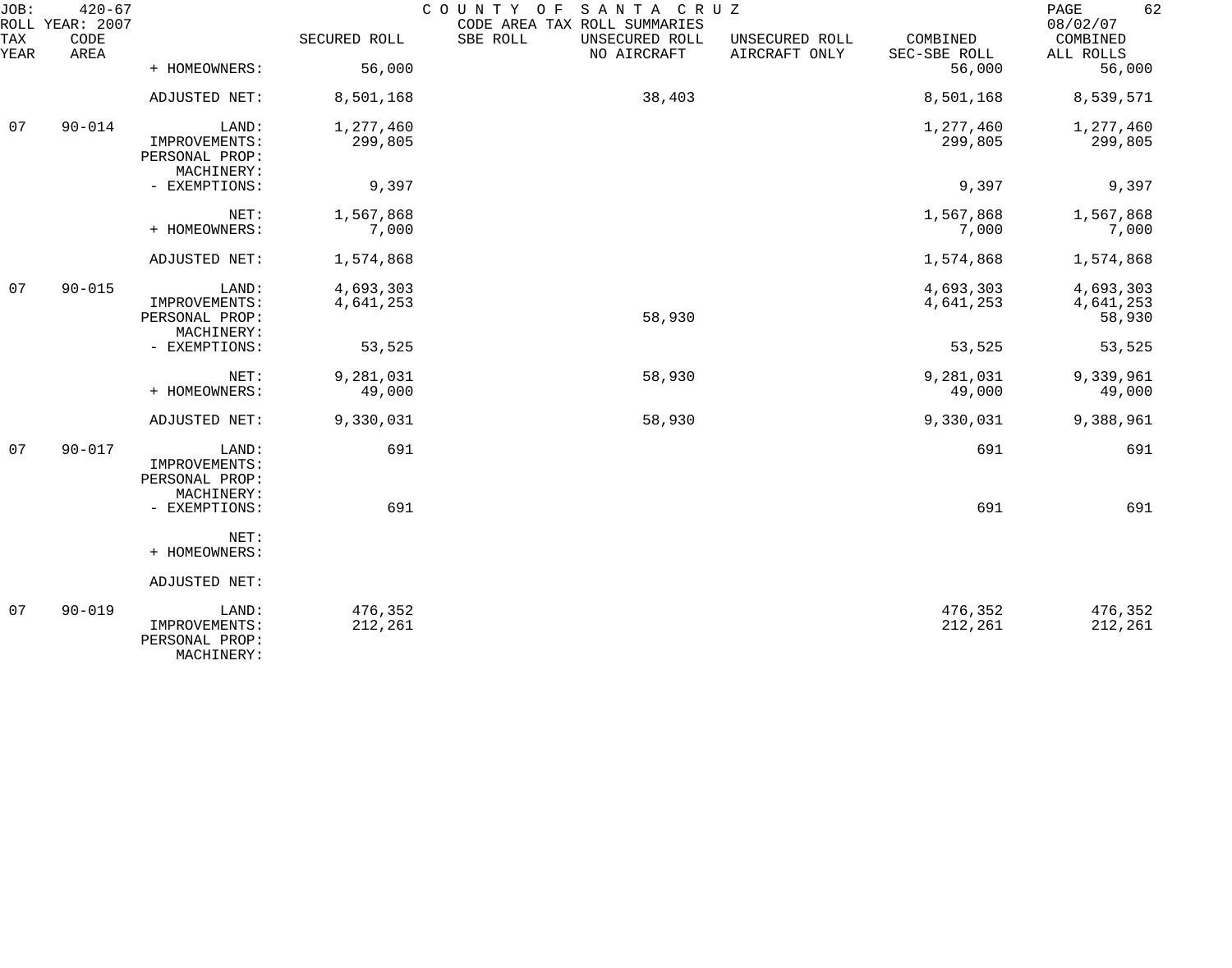| JOB:        | $420 - 67$<br>ROLL YEAR: 2007 |                                          |                            | COUNTY<br>SANTA CRUZ<br>O F<br>CODE AREA TAX ROLL SUMMARIES |                                 |                            | PAGE<br>63<br>08/02/07              |
|-------------|-------------------------------|------------------------------------------|----------------------------|-------------------------------------------------------------|---------------------------------|----------------------------|-------------------------------------|
| TAX<br>YEAR | CODE<br>AREA                  |                                          | SECURED ROLL               | SBE ROLL<br>UNSECURED ROLL<br>NO AIRCRAFT                   | UNSECURED ROLL<br>AIRCRAFT ONLY | COMBINED<br>SEC-SBE ROLL   | COMBINED<br>ALL ROLLS               |
|             |                               | - EXEMPTIONS:                            | 7,000                      |                                                             |                                 | 7,000                      | 7,000                               |
|             |                               | NET:<br>+ HOMEOWNERS:                    | 681,613<br>7,000           |                                                             |                                 | 681,613<br>7,000           | 681,613<br>7,000                    |
|             |                               | ADJUSTED NET:                            | 688,613                    |                                                             |                                 | 688,613                    | 688,613                             |
| 07          | $90 - 020$                    | LAND:<br>IMPROVEMENTS:<br>PERSONAL PROP: | 65, 394, 320<br>45,801,402 | 4,164<br>169,261                                            |                                 | 65, 394, 320<br>45,801,402 | 65,394,320<br>45,805,566<br>169,261 |
|             |                               | MACHINERY:<br>- EXEMPTIONS:              | 2,966,612                  |                                                             |                                 | 2,966,612                  | 2,966,612                           |
|             |                               | NET:<br>+ HOMEOWNERS:                    | 108,229,110<br>1,790,600   | 173,425                                                     |                                 | 108,229,110<br>1,790,600   | 108,402,535<br>1,790,600            |
|             |                               | ADJUSTED NET:                            | 110,019,710                | 173,425                                                     |                                 | 110,019,710                | 110,193,135                         |
| 07          | $90 - 024$                    | LAND:<br>IMPROVEMENTS:<br>PERSONAL PROP: | 6,842,300<br>5,364,701     |                                                             |                                 | 6,842,300<br>5,364,701     | 6,842,300<br>5,364,701              |
|             |                               | MACHINERY:<br>- EXEMPTIONS:              | 106,721                    |                                                             |                                 | 106,721                    | 106,721                             |
|             |                               | NET:<br>+ HOMEOWNERS:                    | 12,100,280<br>105,000      |                                                             |                                 | 12,100,280<br>105,000      | 12,100,280<br>105,000               |
|             |                               | ADJUSTED NET:                            | 12,205,280                 |                                                             |                                 | 12,205,280                 | 12,205,280                          |
| 07          | $90 - 026$                    | LAND:<br>IMPROVEMENTS:<br>PERSONAL PROP: | 13,618,500<br>13,564,002   | 219,720                                                     |                                 | 13,618,500<br>13,564,002   | 13,618,500<br>13,564,002<br>219,720 |
|             |                               | MACHINERY:<br>- EXEMPTIONS:              | 392,974                    |                                                             |                                 | 392,974                    | 392,974                             |
|             |                               | NET:<br>+ HOMEOWNERS:                    | 26,789,528<br>390,600      | 219,720                                                     |                                 | 26,789,528<br>390,600      | 27,009,248<br>390,600               |
|             |                               | ADJUSTED NET:                            | 27,180,128                 | 219,720                                                     |                                 | 27,180,128                 | 27,399,848                          |
| 07          | $90 - 029$                    | LAND:                                    | 1,679,953                  |                                                             |                                 | 1,679,953                  | 1,679,953                           |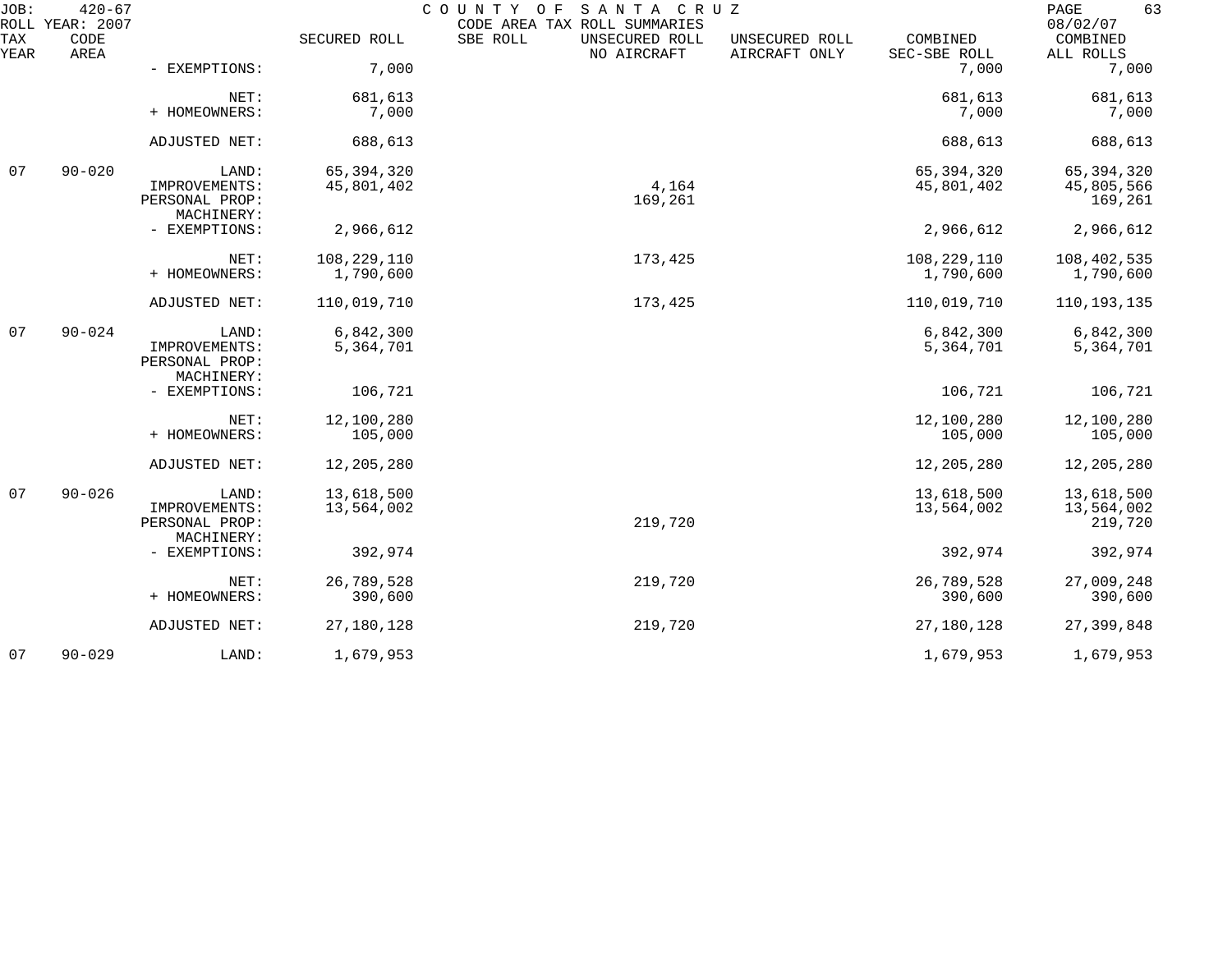| JOB:        | $420 - 67$<br>ROLL YEAR: 2007 |                                                                         |                                                              | COUNTY OF<br>SANTA CRUZ<br>CODE AREA TAX ROLL SUMMARIES |                                 |                                                              | 64<br>PAGE<br>08/02/07                                         |
|-------------|-------------------------------|-------------------------------------------------------------------------|--------------------------------------------------------------|---------------------------------------------------------|---------------------------------|--------------------------------------------------------------|----------------------------------------------------------------|
| TAX<br>YEAR | CODE<br>AREA                  |                                                                         | SECURED ROLL                                                 | SBE ROLL<br>UNSECURED ROLL<br>NO AIRCRAFT               | UNSECURED ROLL<br>AIRCRAFT ONLY | COMBINED<br>SEC-SBE ROLL                                     | COMBINED<br>ALL ROLLS                                          |
|             |                               | IMPROVEMENTS:<br>PERSONAL PROP:<br>MACHINERY:                           | 1,885,202                                                    |                                                         |                                 | 1,885,202                                                    | 1,885,202                                                      |
|             |                               | - EXEMPTIONS:                                                           | 49,000                                                       |                                                         |                                 | 49,000                                                       | 49,000                                                         |
|             |                               | NET:<br>+ HOMEOWNERS:                                                   | 3,516,155<br>49,000                                          |                                                         |                                 | 3,516,155<br>49,000                                          | 3,516,155<br>49,000                                            |
|             |                               | ADJUSTED NET:                                                           | 3,565,155                                                    |                                                         |                                 | 3,565,155                                                    | 3,565,155                                                      |
| 07          | $90 - 031$                    | LAND:<br>IMPROVEMENTS:<br>PERSONAL PROP:<br>MACHINERY:<br>- EXEMPTIONS: | 172,664,317<br>154,665,349<br>667,293<br>19,537<br>8,992,412 | 141,459<br>984,425<br>61,877                            |                                 | 172,664,317<br>154,665,349<br>667,293<br>19,537<br>8,992,412 | 172,664,317<br>154,806,808<br>1,651,718<br>19,537<br>9,054,289 |
|             |                               | NET:<br>+ HOMEOWNERS:                                                   | 319,024,084<br>4,249,000                                     | 1,064,007                                               |                                 | 319,024,084<br>4,249,000                                     | 320,088,091<br>4,249,000                                       |
|             |                               | ADJUSTED NET:                                                           | 323, 273, 084                                                | 1,064,007                                               |                                 | 323, 273, 084                                                | 324, 337, 091                                                  |
| 07          | $90 - 032$                    | LAND:<br>IMPROVEMENTS:<br>PERSONAL PROP:<br>MACHINERY:<br>- EXEMPTIONS: | 42,858                                                       |                                                         |                                 | 42,858                                                       | 42,858                                                         |
|             |                               | NET:<br>+ HOMEOWNERS:                                                   | 42,858                                                       |                                                         |                                 | 42,858                                                       | 42,858                                                         |
|             |                               | ADJUSTED NET:                                                           | 42,858                                                       |                                                         |                                 | 42,858                                                       | 42,858                                                         |
| 07          | $90 - 033$                    | LAND:<br>IMPROVEMENTS:<br>PERSONAL PROP:<br>MACHINERY:                  | 1,713,089<br>1,894,511                                       |                                                         |                                 | 1,713,089<br>1,894,511                                       | 1,713,089<br>1,894,511                                         |
|             |                               | - EXEMPTIONS:                                                           | 36,566                                                       |                                                         |                                 | 36,566                                                       | 36,566                                                         |
|             |                               | NET:<br>+ HOMEOWNERS:                                                   | 3,571,034<br>14,000                                          |                                                         |                                 | 3,571,034<br>14,000                                          | 3,571,034<br>14,000                                            |
|             |                               | ADJUSTED NET:                                                           | 3,585,034                                                    |                                                         |                                 | 3,585,034                                                    | 3,585,034                                                      |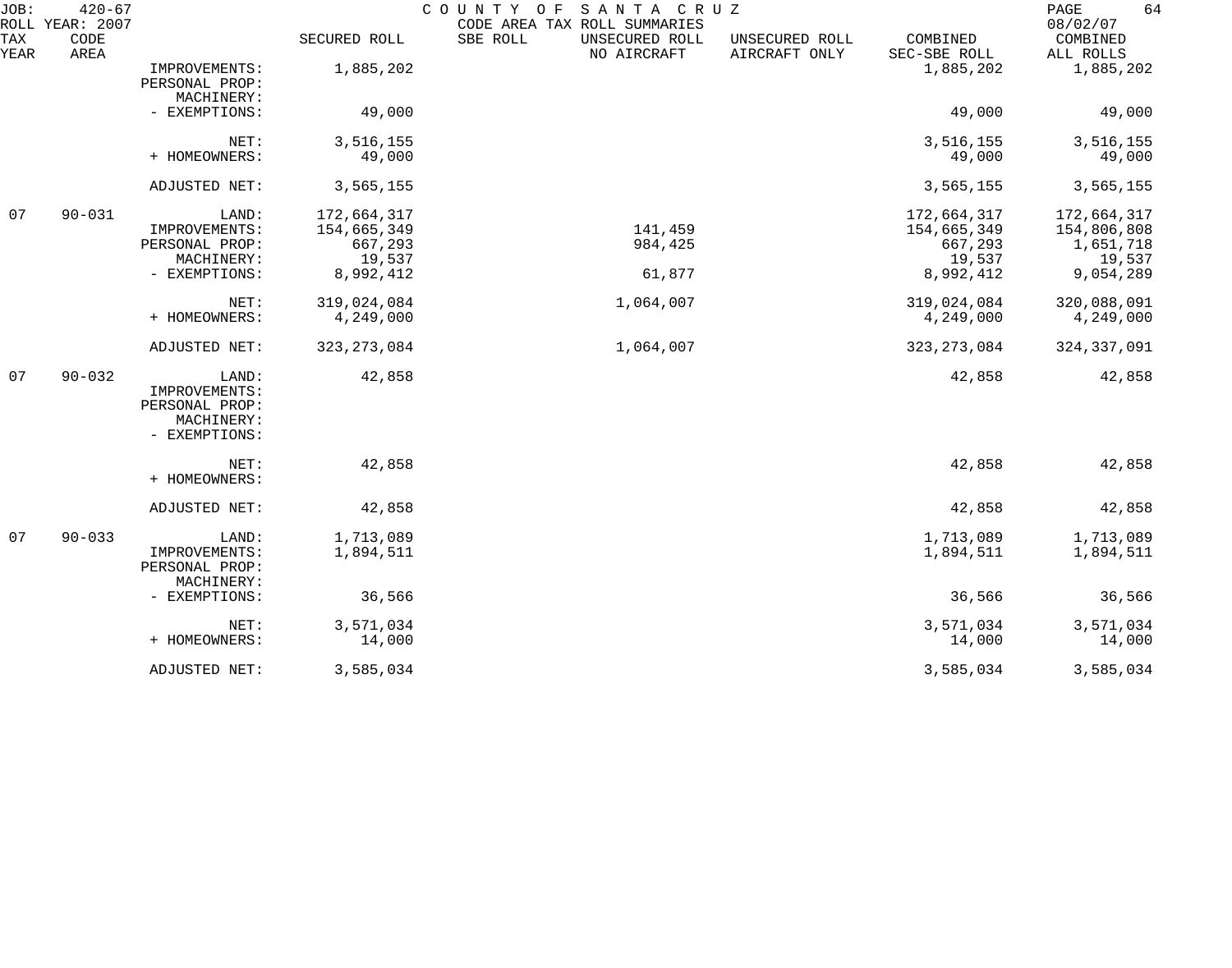| JOB:        | $420 - 67$<br>ROLL YEAR: 2007 |                                          |              | COUNTY OF<br>SANTA CRUZ<br>CODE AREA TAX ROLL SUMMARIES |                                 |                          | 65<br>PAGE<br>08/02/07 |
|-------------|-------------------------------|------------------------------------------|--------------|---------------------------------------------------------|---------------------------------|--------------------------|------------------------|
| TAX<br>YEAR | CODE<br>AREA                  |                                          | SECURED ROLL | SBE ROLL<br>UNSECURED ROLL<br>NO AIRCRAFT               | UNSECURED ROLL<br>AIRCRAFT ONLY | COMBINED<br>SEC-SBE ROLL | COMBINED<br>ALL ROLLS  |
| 07          | $90 - 036$                    | LAND:<br>IMPROVEMENTS:<br>PERSONAL PROP: | 7,586        |                                                         |                                 | 7,586                    | 7,586                  |
|             |                               | MACHINERY:                               |              |                                                         |                                 |                          |                        |
|             |                               | - EXEMPTIONS:                            | 314          |                                                         |                                 | 314                      | 314                    |
|             |                               | NET:<br>+ HOMEOWNERS:                    | 7,272        |                                                         |                                 | 7,272                    | 7,272                  |
|             |                               | ADJUSTED NET:                            | 7,272        |                                                         |                                 | 7,272                    | 7,272                  |
| 07          | $90 - 037$                    | LAND:                                    | 43,983,261   |                                                         |                                 | 43,983,261               | 43,983,261             |
|             |                               | IMPROVEMENTS:                            | 39,904,595   |                                                         |                                 | 39,904,595               | 39,904,595             |
|             |                               | PERSONAL PROP:                           |              | 601,901                                                 |                                 |                          | 601,901                |
|             |                               | MACHINERY:                               |              |                                                         |                                 |                          |                        |
|             |                               | - EXEMPTIONS:                            | 1,069,470    |                                                         |                                 | 1,069,470                | 1,069,470              |
|             |                               | NET:                                     | 82,818,386   | 601,901                                                 |                                 | 82,818,386               | 83, 420, 287           |
|             |                               | + HOMEOWNERS:                            | 840,000      |                                                         |                                 | 840,000                  | 840,000                |
|             |                               | ADJUSTED NET:                            | 83,658,386   | 601,901                                                 |                                 | 83,658,386               | 84, 260, 287           |
| 07          | $90 - 042$                    | LAND:                                    | 7,326,646    |                                                         |                                 | 7,326,646                | 7,326,646              |
|             |                               | IMPROVEMENTS:                            | 6,534,791    |                                                         |                                 | 6,534,791                | 6,534,791              |
|             |                               | PERSONAL PROP:                           |              | 11,403                                                  |                                 |                          | 11,403                 |
|             |                               | MACHINERY:                               |              |                                                         |                                 |                          |                        |
|             |                               | - EXEMPTIONS:                            | 177,998      |                                                         |                                 | 177,998                  | 177,998                |
|             |                               | NET:                                     | 13,683,439   | 11,403                                                  |                                 | 13,683,439               | 13,694,842             |
|             |                               | + HOMEOWNERS:                            | 175,000      |                                                         |                                 | 175,000                  | 175,000                |
|             |                               | ADJUSTED NET:                            | 13,858,439   | 11,403                                                  |                                 | 13,858,439               | 13,869,842             |
| 07          | $90 - 044$                    | LAND:                                    | 2,776,233    |                                                         |                                 | 2,776,233                | 2,776,233              |
|             |                               | IMPROVEMENTS:                            | 3,615,497    |                                                         |                                 | 3,615,497                | 3,615,497              |
|             |                               | PERSONAL PROP:                           |              |                                                         |                                 |                          |                        |
|             |                               | MACHINERY:                               |              |                                                         |                                 |                          |                        |
|             |                               | - EXEMPTIONS:                            | 204,195      |                                                         |                                 | 204,195                  | 204,195                |
|             |                               | NET:                                     | 6,187,535    |                                                         |                                 | 6,187,535                | 6,187,535              |
|             |                               | + HOMEOWNERS:                            | 91,000       |                                                         |                                 | 91,000                   | 91,000                 |
|             |                               | ADJUSTED NET:                            | 6,278,535    |                                                         |                                 | 6,278,535                | 6,278,535              |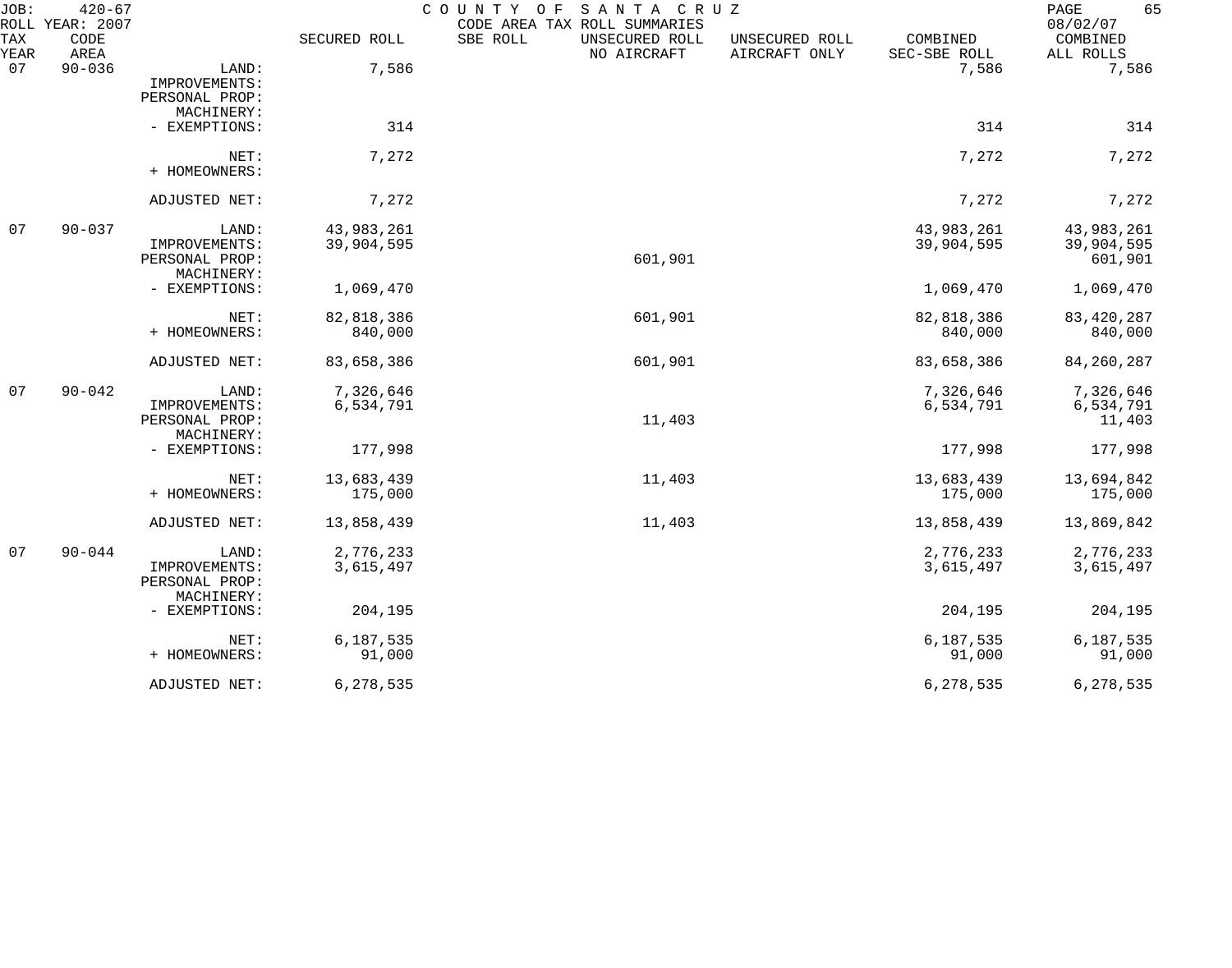| JOB:<br>ROLL | $420 - 67$<br>YEAR: 2007 |                              |               | SANTA CRUZ<br>COUNTY OF<br>CODE AREA TAX ROLL SUMMARIES |                                 |                          | 66<br>PAGE<br>08/02/07 |
|--------------|--------------------------|------------------------------|---------------|---------------------------------------------------------|---------------------------------|--------------------------|------------------------|
| TAX<br>YEAR  | CODE<br>AREA             |                              | SECURED ROLL  | SBE ROLL<br>UNSECURED ROLL<br>NO AIRCRAFT               | UNSECURED ROLL<br>AIRCRAFT ONLY | COMBINED<br>SEC-SBE ROLL | COMBINED<br>ALL ROLLS  |
| 07           | $90 - 045$               | LAND:                        | 84, 811, 319  |                                                         |                                 | 84, 811, 319             | 84, 811, 319           |
|              |                          | IMPROVEMENTS:                | 76,494,911    | 4,047,813                                               |                                 | 76,494,911               | 80, 542, 724           |
|              |                          | PERSONAL PROP:<br>MACHINERY: | 22,000        | 1,331,661                                               |                                 | 22,000                   | 1,353,661              |
|              |                          | - EXEMPTIONS:                | 8,046,690     |                                                         |                                 | 8,046,690                | 8,046,690              |
|              |                          | NET:                         | 153,281,540   | 5,379,474                                               |                                 | 153, 281, 540            | 158,661,014            |
|              |                          | + HOMEOWNERS:                | 2,016,000     |                                                         |                                 | 2,016,000                | 2,016,000              |
|              |                          | ADJUSTED NET:                | 155, 297, 540 | 5,379,474                                               |                                 | 155,297,540              | 160,677,014            |
| 07           | $90 - 046$               | LAND:                        | 14,833,440    |                                                         |                                 | 14,833,440               | 14,833,440             |
|              |                          | IMPROVEMENTS:                | 12,893,827    |                                                         |                                 | 12,893,827               | 12,893,827             |
|              |                          | PERSONAL PROP:<br>MACHINERY: | 1,500         | 103,331                                                 |                                 | 1,500                    | 104,831                |
|              |                          | - EXEMPTIONS:                | 321,003       |                                                         |                                 | 321,003                  | 321,003                |
|              |                          | NET:                         | 27, 407, 764  | 103,331                                                 |                                 | 27, 407, 764             | 27,511,095             |
|              |                          | + HOMEOWNERS:                | 315,000       |                                                         |                                 | 315,000                  | 315,000                |
|              |                          | ADJUSTED NET:                | 27, 722, 764  | 103,331                                                 |                                 | 27, 722, 764             | 27,826,095             |
| 07           | $90 - 047$               | LAND:                        | 2,453,862     |                                                         |                                 | 2,453,862                | 2,453,862              |
|              |                          | IMPROVEMENTS:                | 1,537,454     |                                                         |                                 | 1,537,454                | 1,537,454              |
|              |                          | PERSONAL PROP:<br>MACHINERY: |               | 6,650                                                   |                                 |                          | 6,650                  |
|              |                          | - EXEMPTIONS:                | 22,904        |                                                         |                                 | 22,904                   | 22,904                 |
|              |                          | NET:                         | 3,968,412     | 6,650                                                   |                                 | 3,968,412                | 3,975,062              |
|              |                          | + HOMEOWNERS:                | 21,000        |                                                         |                                 | 21,000                   | 21,000                 |
|              |                          | ADJUSTED NET:                | 3,989,412     | 6,650                                                   |                                 | 3,989,412                | 3,996,062              |
| 07           | $90 - 048$               | LAND:                        | 6,292,949     |                                                         |                                 | 6,292,949                | 6,292,949              |
|              |                          | IMPROVEMENTS:                | 7,390,581     |                                                         |                                 | 7,390,581                | 7,390,581              |
|              |                          | PERSONAL PROP:<br>MACHINERY: | 9,838         | 7,155                                                   |                                 | 9,838                    | 16,993                 |
|              |                          | - EXEMPTIONS:                | 793,110       |                                                         |                                 | 793,110                  | 793,110                |
|              |                          | NET:                         | 12,900,258    | 7,155                                                   |                                 | 12,900,258               | 12,907,413             |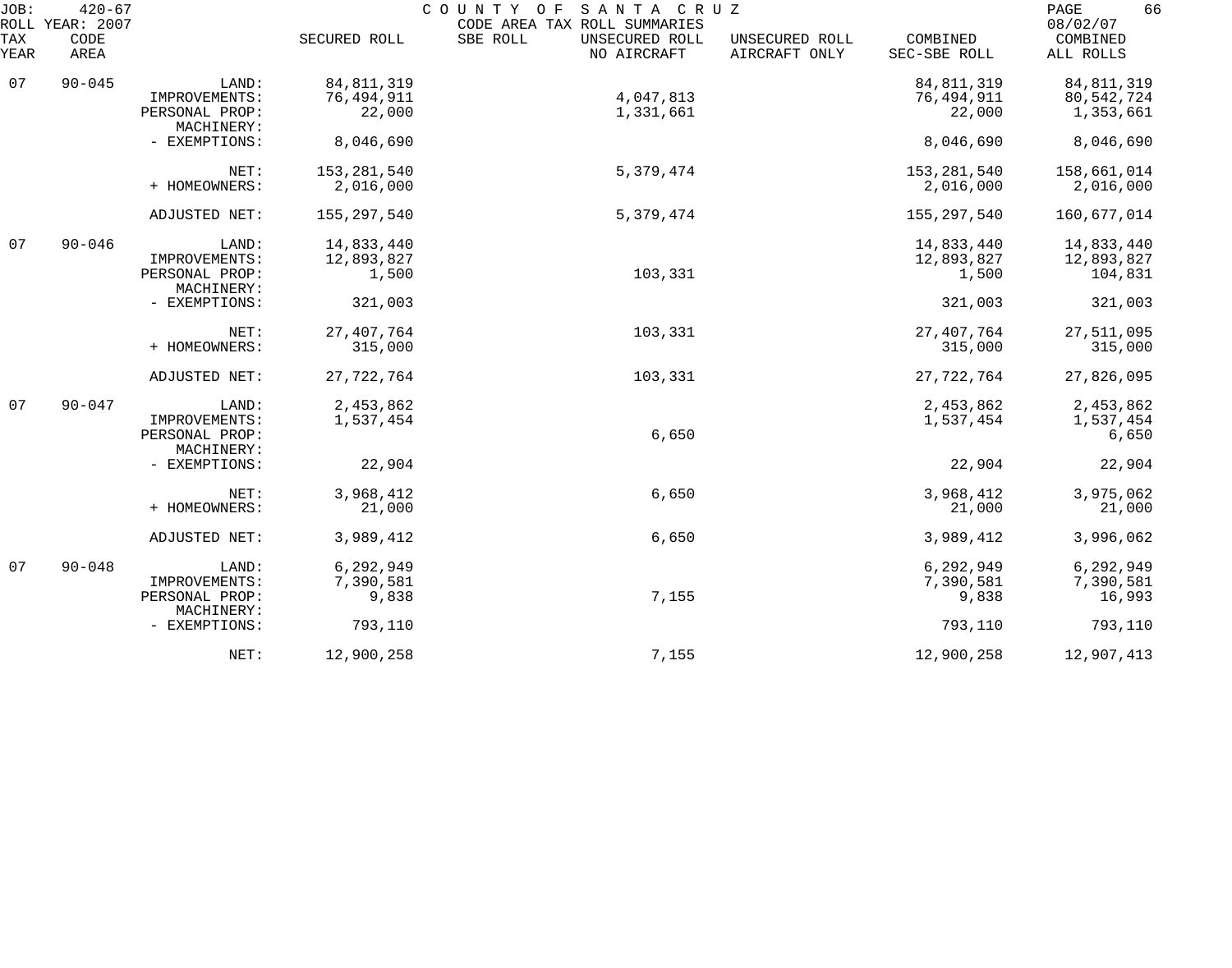| JOB:        | $420 - 67$<br>ROLL YEAR: 2007 |                                                        |                   | COUNTY OF<br>SANTA CRUZ<br>CODE AREA TAX ROLL SUMMARIES |                                 |                          | 67<br>PAGE<br>08/02/07 |
|-------------|-------------------------------|--------------------------------------------------------|-------------------|---------------------------------------------------------|---------------------------------|--------------------------|------------------------|
| TAX<br>YEAR | CODE<br>AREA                  |                                                        | SECURED ROLL      | SBE ROLL<br>UNSECURED ROLL<br>NO AIRCRAFT               | UNSECURED ROLL<br>AIRCRAFT ONLY | COMBINED<br>SEC-SBE ROLL | COMBINED<br>ALL ROLLS  |
|             |                               | + HOMEOWNERS:                                          | 175,000           |                                                         |                                 | 175,000                  | 175,000                |
|             |                               | ADJUSTED NET:                                          | 13,075,258        | 7,155                                                   |                                 | 13,075,258               | 13,082,413             |
| 07          | $90 - 049$                    | LAND:                                                  | 9,067,928         |                                                         |                                 | 9,067,928                | 9,067,928              |
|             |                               | IMPROVEMENTS:<br>PERSONAL PROP:<br>MACHINERY:          | 6,843,660         |                                                         |                                 | 6,843,660                | 6,843,660              |
|             |                               | - EXEMPTIONS:                                          | 105,000           |                                                         |                                 | 105,000                  | 105,000                |
|             |                               | NET:                                                   | 15,806,588        |                                                         |                                 | 15,806,588               | 15,806,588             |
|             |                               | + HOMEOWNERS:                                          | 105,000           |                                                         |                                 | 105,000                  | 105,000                |
|             |                               | ADJUSTED NET:                                          | 15,911,588        |                                                         |                                 | 15,911,588               | 15,911,588             |
| 07          | $90 - 050$                    | LAND:                                                  | 2, 175, 432       |                                                         |                                 | 2, 175, 432              | 2, 175, 432            |
|             |                               | IMPROVEMENTS:<br>PERSONAL PROP:<br>MACHINERY:          | 2,066,414         |                                                         |                                 | 2,066,414                | 2,066,414              |
|             |                               | - EXEMPTIONS:                                          | 42,000            |                                                         |                                 | 42,000                   | 42,000                 |
|             |                               | NET:                                                   | 4,199,846         |                                                         |                                 | 4,199,846                | 4,199,846              |
|             |                               | + HOMEOWNERS:                                          | 42,000            |                                                         |                                 | 42,000                   | 42,000                 |
|             |                               | ADJUSTED NET:                                          | 4,241,846         |                                                         |                                 | 4,241,846                | 4, 241, 846            |
| 07          | $90 - 053$                    | LAND:                                                  | 1,514,288         |                                                         |                                 | 1,514,288                | 1,514,288              |
|             |                               | IMPROVEMENTS:<br>PERSONAL PROP:<br>MACHINERY:          | 1,252,346         |                                                         |                                 | 1,252,346                | 1,252,346              |
|             |                               | - EXEMPTIONS:                                          | 22,040            |                                                         |                                 | 22,040                   | 22,040                 |
|             |                               | NET:                                                   | 2,744,594         |                                                         |                                 | 2,744,594                | 2,744,594              |
|             |                               | + HOMEOWNERS:                                          | 21,000            |                                                         |                                 | 21,000                   | 21,000                 |
|             |                               | ADJUSTED NET:                                          | 2,765,594         |                                                         |                                 | 2,765,594                | 2,765,594              |
| 07          | $90 - 055$                    | LAND:<br>IMPROVEMENTS:<br>PERSONAL PROP:<br>MACHINERY: | 75,877<br>277,177 |                                                         |                                 | 75,877<br>277,177        | 75,877<br>277,177      |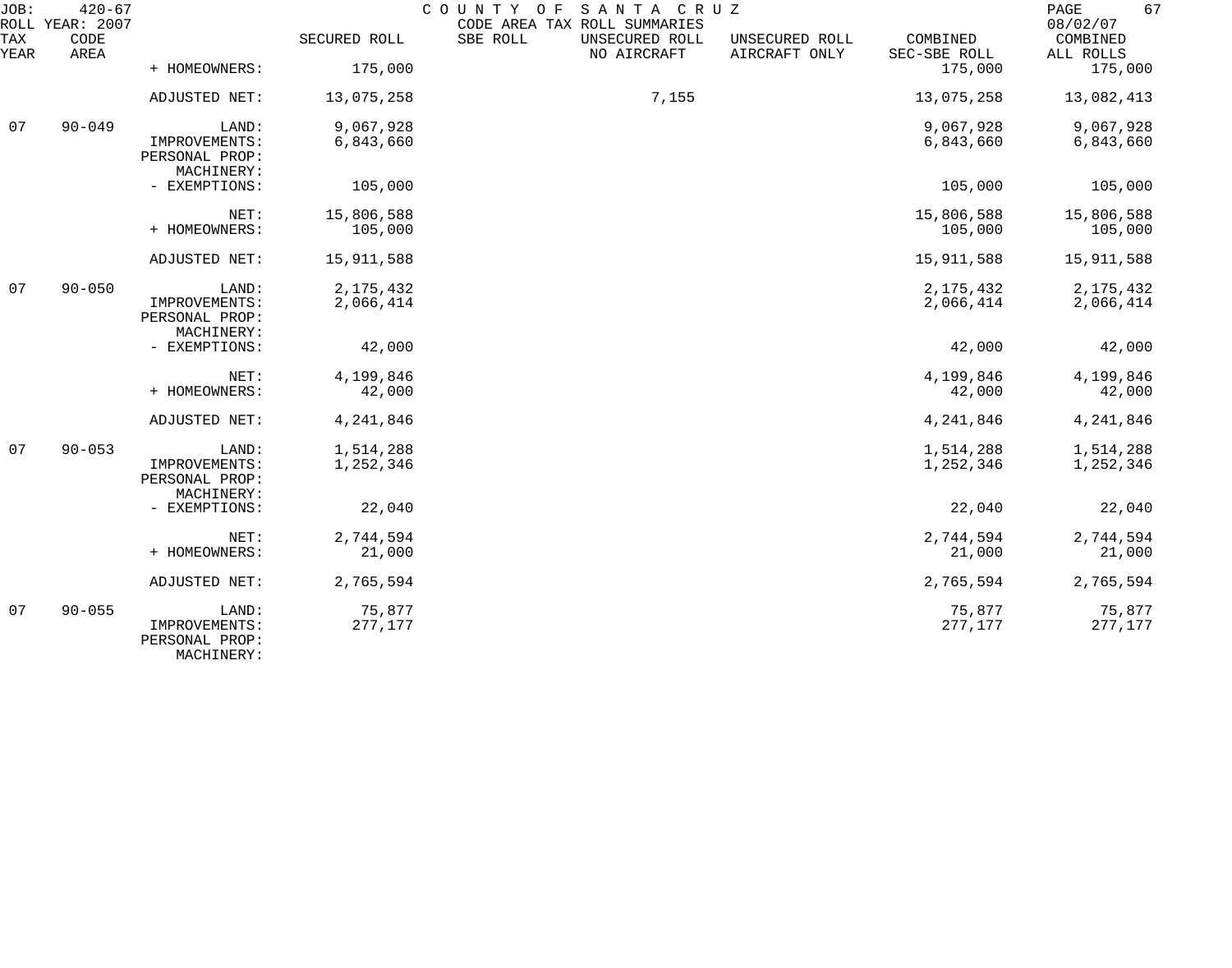| JOB:        | $420 - 67$<br>ROLL YEAR: 2007 |                                                        |                        | COUNTY OF | SANTA CRUZ<br>CODE AREA TAX ROLL SUMMARIES |                                 |                          | 68<br>PAGE<br>08/02/07 |
|-------------|-------------------------------|--------------------------------------------------------|------------------------|-----------|--------------------------------------------|---------------------------------|--------------------------|------------------------|
| TAX<br>YEAR | CODE<br>AREA                  |                                                        | SECURED ROLL           | SBE ROLL  | UNSECURED ROLL<br>NO AIRCRAFT              | UNSECURED ROLL<br>AIRCRAFT ONLY | COMBINED<br>SEC-SBE ROLL | COMBINED<br>ALL ROLLS  |
|             |                               | - EXEMPTIONS:                                          |                        |           |                                            |                                 |                          |                        |
|             |                               | NET:<br>+ HOMEOWNERS:                                  | 353,054                |           |                                            |                                 | 353,054                  | 353,054                |
|             |                               | ADJUSTED NET:                                          | 353,054                |           |                                            |                                 | 353,054                  | 353,054                |
| 07          | $90 - 057$                    | LAND:<br>IMPROVEMENTS:<br>PERSONAL PROP:<br>MACHINERY: | 5,686,868<br>4,723,943 |           |                                            |                                 | 5,686,868<br>4,723,943   | 5,686,868<br>4,723,943 |
|             |                               | - EXEMPTIONS:                                          | 205,264                |           |                                            |                                 | 205,264                  | 205,264                |
|             |                               | NET:<br>+ HOMEOWNERS:                                  | 10,205,547<br>201,600  |           |                                            |                                 | 10,205,547<br>201,600    | 10,205,547<br>201,600  |
|             |                               | ADJUSTED NET:                                          | 10,407,147             |           |                                            |                                 | 10,407,147               | 10,407,147             |
| 07          | $90 - 058$                    | LAND:<br>IMPROVEMENTS:<br>PERSONAL PROP:<br>MACHINERY: | 3,537,389<br>3,674,606 |           |                                            |                                 | 3,537,389<br>3,674,606   | 3,537,389<br>3,674,606 |
|             |                               | - EXEMPTIONS:                                          | 177,613                |           |                                            |                                 | 177,613                  | 177,613                |
|             |                               | NET:<br>+ HOMEOWNERS:                                  | 7,034,382<br>70,000    |           |                                            |                                 | 7,034,382<br>70,000      | 7,034,382<br>70,000    |
|             |                               | ADJUSTED NET:                                          | 7,104,382              |           |                                            |                                 | 7,104,382                | 7,104,382              |
| 07          | $90 - 059$                    | LAND:<br>IMPROVEMENTS:<br>PERSONAL PROP:               | 2,017,733<br>1,839,691 |           |                                            |                                 | 2,017,733<br>1,839,691   | 2,017,733<br>1,839,691 |
|             |                               | MACHINERY:<br>- EXEMPTIONS:                            | 53,781                 |           |                                            |                                 | 53,781                   | 53,781                 |
|             |                               | NET:<br>+ HOMEOWNERS:                                  | 3,803,643<br>42,000    |           |                                            |                                 | 3,803,643<br>42,000      | 3,803,643<br>42,000    |
|             |                               | ADJUSTED NET:                                          | 3,845,643              |           |                                            |                                 | 3,845,643                | 3,845,643              |
| 07          | $90 - 062$                    | LAND:                                                  | 4,922,164              |           |                                            |                                 | 4,922,164                | 4,922,164              |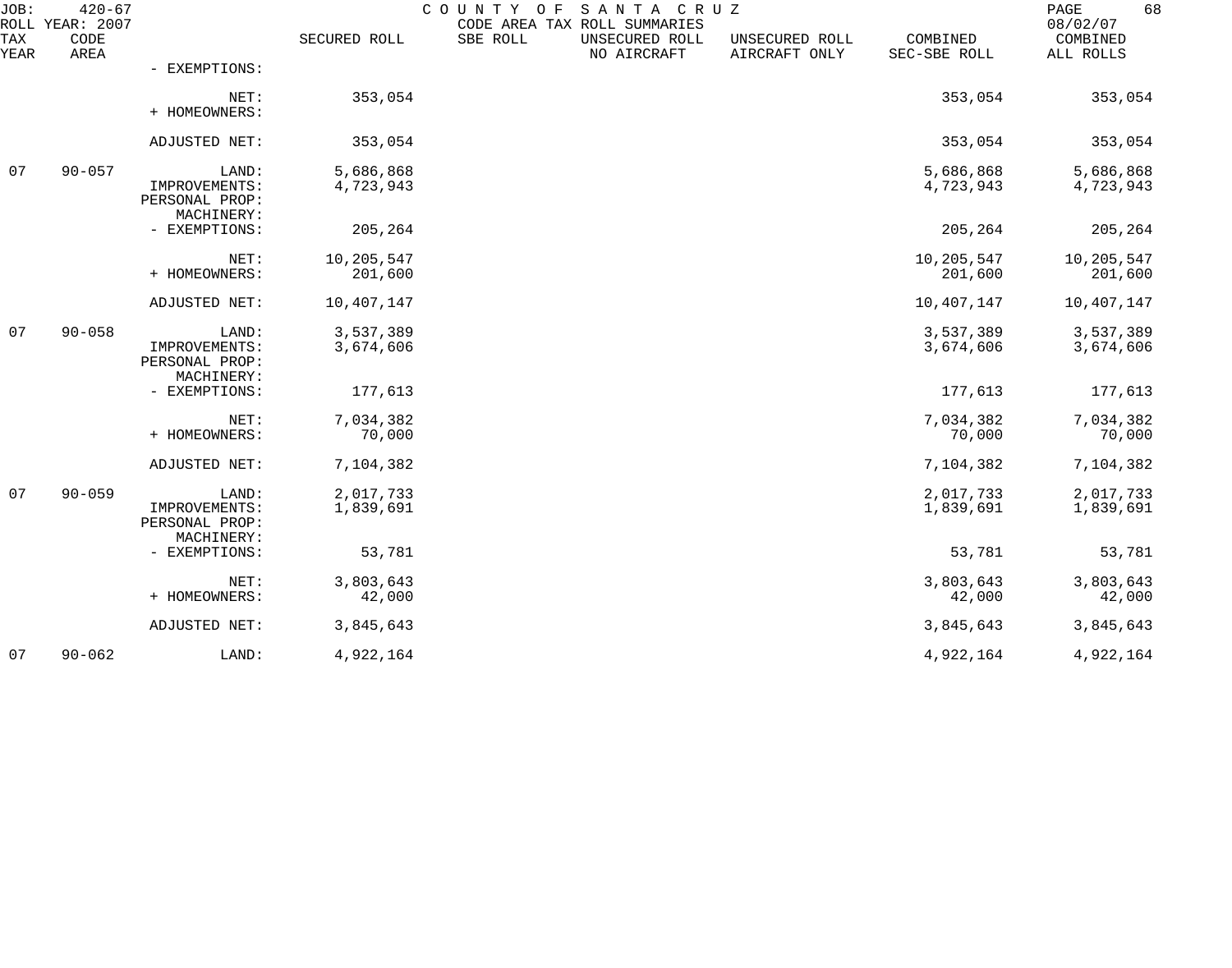| JOB:        | $420 - 67$<br>ROLL YEAR: 2007 |                                                        |                                  | SANTA CRUZ<br>COUNTY OF<br>CODE AREA TAX ROLL SUMMARIES |                                 |                                  | 69<br>PAGE<br>08/02/07           |
|-------------|-------------------------------|--------------------------------------------------------|----------------------------------|---------------------------------------------------------|---------------------------------|----------------------------------|----------------------------------|
| TAX<br>YEAR | CODE<br>AREA                  |                                                        | SECURED ROLL                     | SBE ROLL<br>UNSECURED ROLL<br>NO AIRCRAFT               | UNSECURED ROLL<br>AIRCRAFT ONLY | COMBINED<br>SEC-SBE ROLL         | COMBINED<br>ALL ROLLS            |
|             |                               | IMPROVEMENTS:<br>PERSONAL PROP:<br>MACHINERY:          | 3,310,902                        |                                                         |                                 | 3,310,902                        | 3,310,902                        |
|             |                               | - EXEMPTIONS:                                          | 49,000                           |                                                         |                                 | 49,000                           | 49,000                           |
|             |                               | NET:<br>+ HOMEOWNERS:                                  | 8,184,066<br>49,000              |                                                         |                                 | 8,184,066<br>49,000              | 8,184,066<br>49,000              |
|             |                               | ADJUSTED NET:                                          | 8,233,066                        |                                                         |                                 | 8,233,066                        | 8,233,066                        |
| 07          | $90 - 063$                    | LAND:<br>IMPROVEMENTS:<br>PERSONAL PROP:<br>MACHINERY: | 6,574,112<br>5,030,658<br>27,702 | 67,509                                                  |                                 | 6,574,112<br>5,030,658<br>27,702 | 6,574,112<br>5,030,658<br>95,211 |
|             |                               | - EXEMPTIONS:                                          | 140,126                          |                                                         |                                 | 140,126                          | 140,126                          |
|             |                               | NET:<br>+ HOMEOWNERS:                                  | 11,492,346<br>140,000            | 67,509                                                  |                                 | 11,492,346<br>140,000            | 11,559,855<br>140,000            |
|             |                               | ADJUSTED NET:                                          | 11,632,346                       | 67,509                                                  |                                 | 11,632,346                       | 11,699,855                       |
| 07          | $90 - 071$                    | LAND:<br>IMPROVEMENTS:<br>PERSONAL PROP:<br>MACHINERY: | 6, 313, 154<br>3,559,198         |                                                         |                                 | 6, 313, 154<br>3,559,198         | 6, 313, 154<br>3,559,198         |
|             |                               | - EXEMPTIONS:                                          | 129,832                          |                                                         |                                 | 129,832                          | 129,832                          |
|             |                               | NET:<br>+ HOMEOWNERS:                                  | 9,742,520<br>105,000             |                                                         |                                 | 9,742,520<br>105,000             | 9,742,520<br>105,000             |
|             |                               | ADJUSTED NET:                                          | 9,847,520                        |                                                         |                                 | 9,847,520                        | 9,847,520                        |
| 07          | $90 - 072$                    | LAND:<br>IMPROVEMENTS:<br>PERSONAL PROP:               | 1,103                            |                                                         |                                 | 1,103                            | 1,103                            |
|             |                               | MACHINERY:<br>- EXEMPTIONS:                            | 1,103                            |                                                         |                                 | 1,103                            | 1,103                            |
|             |                               | NET:<br>+ HOMEOWNERS:                                  |                                  |                                                         |                                 |                                  |                                  |

ADJUSTED NET: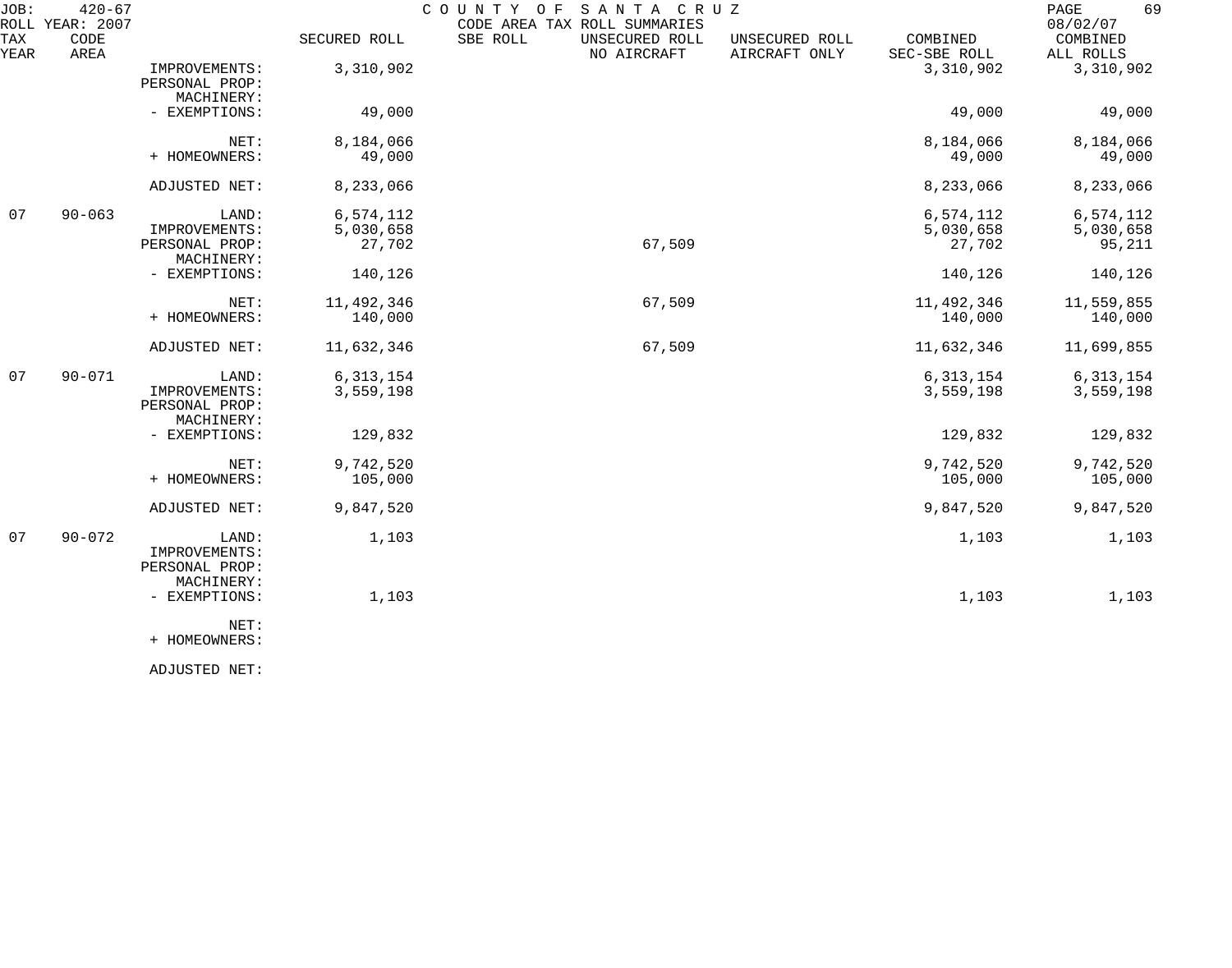| JOB:       | $420 - 67$<br>ROLL YEAR: 2007 |                              |               | COUNTY OF<br>SANTA CRUZ<br>CODE AREA TAX ROLL SUMMARIES |                                 |                          | 70<br>PAGE<br>08/02/07   |
|------------|-------------------------------|------------------------------|---------------|---------------------------------------------------------|---------------------------------|--------------------------|--------------------------|
| TAX        | CODE<br>AREA                  |                              | SECURED ROLL  | SBE ROLL<br>UNSECURED ROLL<br>NO AIRCRAFT               | UNSECURED ROLL<br>AIRCRAFT ONLY | COMBINED<br>SEC-SBE ROLL | COMBINED                 |
| YEAR<br>07 | $90 - 100$                    | LAND:                        | 101,968,019   | 16,746                                                  |                                 | 101,968,019              | ALL ROLLS<br>101,984,765 |
|            |                               | IMPROVEMENTS:                | 90,036,085    | 26,729                                                  |                                 | 90,036,085               | 90,062,814               |
|            |                               | PERSONAL PROP:               | 97,614        | 447,208                                                 |                                 | 97,614                   | 544,822                  |
|            |                               | MACHINERY:                   |               |                                                         |                                 |                          |                          |
|            |                               | - EXEMPTIONS:                | 4,005,011     |                                                         |                                 | 4,005,011                | 4,005,011                |
|            |                               | NET:                         | 188,096,707   | 490,683                                                 |                                 | 188,096,707              | 188,587,390              |
|            |                               | + HOMEOWNERS:                | 2,667,000     |                                                         |                                 | 2,667,000                | 2,667,000                |
|            |                               | ADJUSTED NET:                | 190,763,707   | 490,683                                                 |                                 | 190,763,707              | 191, 254, 390            |
| 07         | $90 - 101$                    | LAND:                        | 158,975,750   |                                                         |                                 | 158,975,750              | 158,975,750              |
|            |                               | IMPROVEMENTS:                | 129,792,438   | 962,112                                                 |                                 | 129,792,438              | 130,754,550              |
|            |                               | PERSONAL PROP:               | 69,423        | 2,678,400                                               |                                 | 69,423                   | 2,747,823                |
|            |                               | MACHINERY:                   |               |                                                         |                                 |                          |                          |
|            |                               | - EXEMPTIONS:                | 4,692,473     |                                                         |                                 | 4,692,473                | 4,692,473                |
|            |                               | NET:                         | 284, 145, 138 | 3,640,512                                               |                                 | 284, 145, 138            | 287,785,650              |
|            |                               | + HOMEOWNERS:                | 3,165,400     |                                                         |                                 | 3,165,400                | 3,165,400                |
|            |                               | ADJUSTED NET:                | 287, 310, 538 | 3,640,512                                               |                                 | 287, 310, 538            | 290,951,050              |
| 07         | $90 - 102$                    | LAND:                        | 8,477,944     |                                                         |                                 | 8,477,944                | 8,477,944                |
|            |                               | IMPROVEMENTS:                | 9,635,295     |                                                         |                                 | 9,635,295                | 9,635,295                |
|            |                               | PERSONAL PROP:               |               | 15,916                                                  |                                 |                          | 15,916                   |
|            |                               | MACHINERY:                   |               |                                                         |                                 |                          |                          |
|            |                               | - EXEMPTIONS:                | 217,510       |                                                         |                                 | 217,510                  | 217,510                  |
|            |                               | NET:                         | 17,895,729    | 15,916                                                  |                                 | 17,895,729               | 17,911,645               |
|            |                               | + HOMEOWNERS:                | 217,000       |                                                         |                                 | 217,000                  | 217,000                  |
|            |                               | ADJUSTED NET:                | 18,112,729    | 15,916                                                  |                                 | 18, 112, 729             | 18, 128, 645             |
| 07         | $90 - 103$                    | LAND:                        | 333,019,705   |                                                         |                                 | 333,019,705              | 333,019,705              |
|            |                               | IMPROVEMENTS:                | 263,909,399   | 128,692                                                 |                                 | 263,909,399              | 264,038,091              |
|            |                               | PERSONAL PROP:<br>MACHINERY: | 673,967       | 815,384                                                 |                                 | 673,967                  | 1,489,351                |
|            |                               | - EXEMPTIONS:                | 17, 222, 128  |                                                         |                                 | 17,222,128               | 17, 222, 128             |
|            |                               | NET:                         | 580,380,943   | 944,076                                                 |                                 | 580,380,943              | 581, 325, 019            |
|            |                               | + HOMEOWNERS:                | 8,019,200     |                                                         |                                 | 8,019,200                | 8,019,200                |
|            |                               | ADJUSTED NET:                | 588,400,143   | 944,076                                                 |                                 | 588,400,143              | 589, 344, 219            |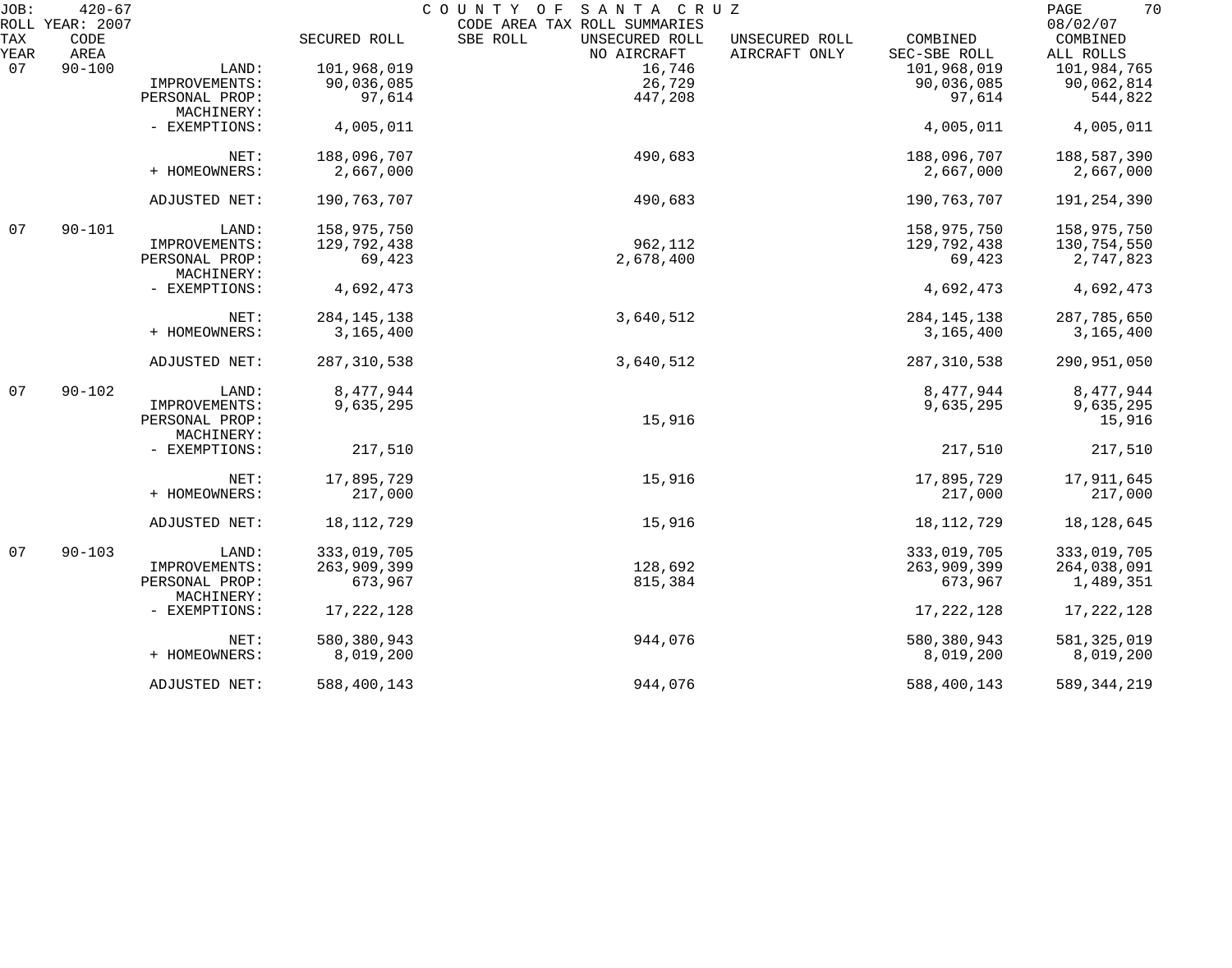| $420 - 67$<br>JOB:<br>ROLL YEAR: 2007 |              |                                                        |                                    | COUNTY OF<br>SANTA CRUZ<br>CODE AREA TAX ROLL SUMMARIES |                               |                                 |                                    | 71<br>PAGE<br>08/02/07                |  |
|---------------------------------------|--------------|--------------------------------------------------------|------------------------------------|---------------------------------------------------------|-------------------------------|---------------------------------|------------------------------------|---------------------------------------|--|
| TAX<br>YEAR                           | CODE<br>AREA |                                                        | SECURED ROLL                       | SBE ROLL                                                | UNSECURED ROLL<br>NO AIRCRAFT | UNSECURED ROLL<br>AIRCRAFT ONLY | COMBINED<br>SEC-SBE ROLL           | COMBINED<br>ALL ROLLS                 |  |
| 07                                    | $90 - 104$   | LAND:<br>IMPROVEMENTS:<br>PERSONAL PROP:               | 37, 914, 792<br>32,769,609         |                                                         | 134,292                       |                                 | 37, 914, 792<br>32,769,609         | 37, 914, 792<br>32,769,609<br>134,292 |  |
|                                       |              | MACHINERY:<br>- EXEMPTIONS:                            | 938,495                            |                                                         |                               |                                 | 938,495                            | 938,495                               |  |
|                                       |              | NET:<br>+ HOMEOWNERS:                                  | 69,745,906<br>915,600              |                                                         | 134,292                       |                                 | 69,745,906<br>915,600              | 69,880,198<br>915,600                 |  |
|                                       |              | ADJUSTED NET:                                          | 70,661,506                         |                                                         | 134,292                       |                                 | 70,661,506                         | 70,795,798                            |  |
| 07                                    | $90 - 105$   | LAND:<br>IMPROVEMENTS:<br>PERSONAL PROP:               | 1,871,437<br>1,512,375             |                                                         | 5,000                         |                                 | 1,871,437<br>1,512,375             | 1,871,437<br>1,512,375<br>5,000       |  |
|                                       |              | MACHINERY:<br>- EXEMPTIONS:                            | 60,098                             |                                                         |                               |                                 | 60,098                             | 60,098                                |  |
|                                       |              | NET:<br>+ HOMEOWNERS:                                  | 3, 323, 714<br>56,000              |                                                         | 5,000                         |                                 | 3, 323, 714<br>56,000              | 3,328,714<br>56,000                   |  |
|                                       |              | ADJUSTED NET:                                          | 3,379,714                          |                                                         | 5,000                         |                                 | 3,379,714                          | 3,384,714                             |  |
| 07                                    | $90 - 106$   | LAND:<br>IMPROVEMENTS:<br>PERSONAL PROP:<br>MACHINERY: | 586,901<br>553,444                 |                                                         |                               |                                 | 586,901<br>553,444                 | 586,901<br>553,444                    |  |
|                                       |              | - EXEMPTIONS:                                          | 7,000                              |                                                         |                               |                                 | 7,000                              | 7,000                                 |  |
|                                       |              | NET:<br>+ HOMEOWNERS:                                  | 1, 133, 345<br>7,000               |                                                         |                               |                                 | 1, 133, 345<br>7,000               | 1, 133, 345<br>7,000                  |  |
|                                       |              | ADJUSTED NET:                                          | 1,140,345                          |                                                         |                               |                                 | 1,140,345                          | 1,140,345                             |  |
| 07                                    | $90 - 107$   | LAND:<br>IMPROVEMENTS:<br>PERSONAL PROP:               | 90,876,794<br>84,789,497<br>55,984 | 50,000                                                  | 3,284<br>218,769              |                                 | 90,926,794<br>84,789,497<br>55,984 | 90,926,794<br>84,792,781<br>274,753   |  |
|                                       |              | MACHINERY:<br>- EXEMPTIONS:                            | 4,519,693                          |                                                         |                               |                                 | 4,519,693                          | 4,519,693                             |  |
|                                       |              | NET:                                                   | 171, 202, 582                      | 50,000                                                  | 222,053                       |                                 | 171, 252, 582                      | 171,474,635                           |  |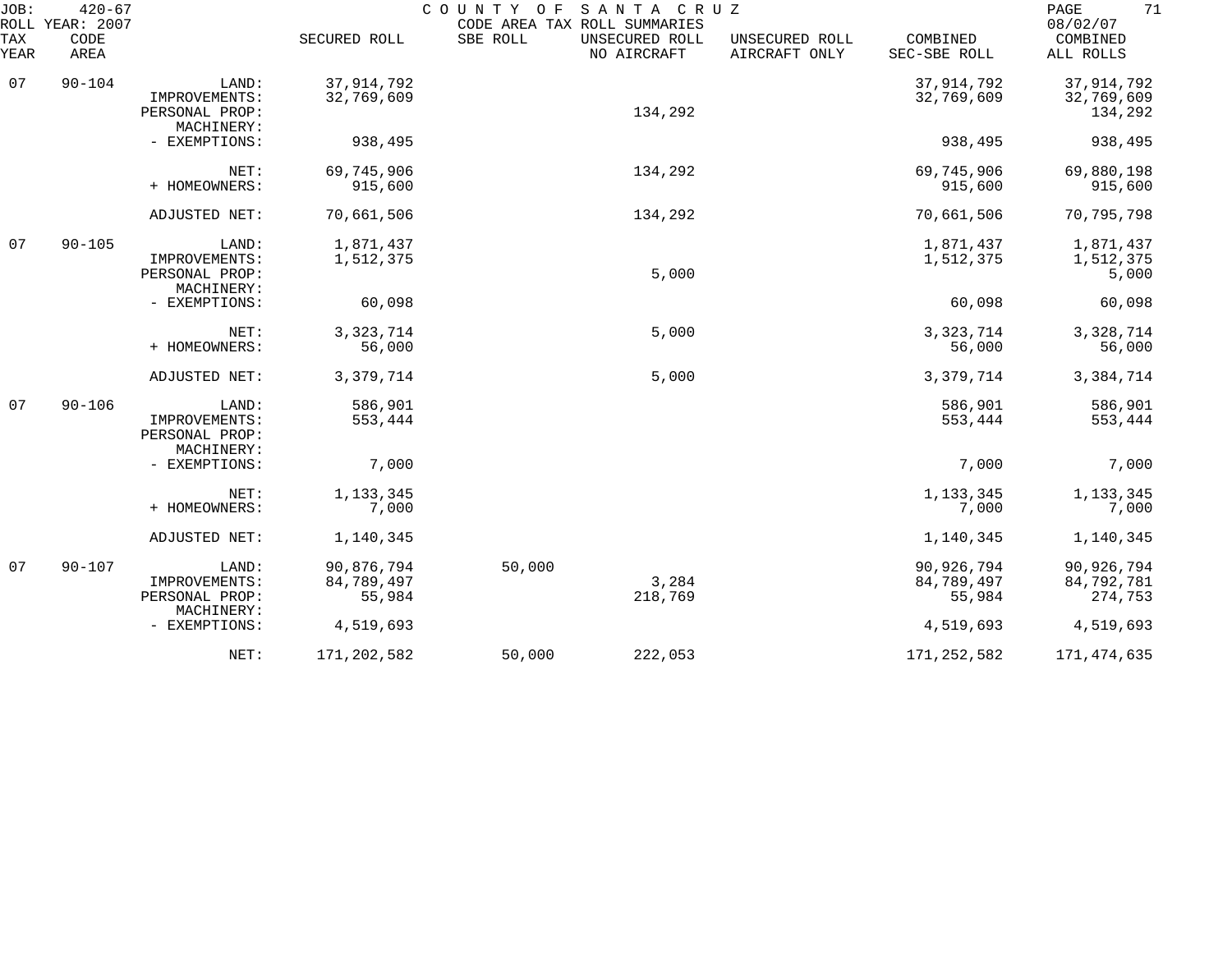| JOB:        | $420 - 67$<br>ROLL YEAR: 2007 |                                 |              |          | COUNTY OF SANTA CRUZ<br>CODE AREA TAX ROLL SUMMARIES |                                 |                          | 72<br>PAGE<br>08/02/07 |
|-------------|-------------------------------|---------------------------------|--------------|----------|------------------------------------------------------|---------------------------------|--------------------------|------------------------|
| TAX<br>YEAR | CODE<br>AREA                  |                                 | SECURED ROLL | SBE ROLL | UNSECURED ROLL<br>NO AIRCRAFT                        | UNSECURED ROLL<br>AIRCRAFT ONLY | COMBINED<br>SEC-SBE ROLL | COMBINED<br>ALL ROLLS  |
|             |                               | + HOMEOWNERS:                   | 2,434,600    |          |                                                      |                                 | 2,434,600                | 2,434,600              |
|             |                               | ADJUSTED NET:                   | 173,637,182  |          | 222,053                                              |                                 | 173,687,182              | 173,909,235            |
| 07          | $90 - 108$                    | LAND:                           | 42,730,239   | 50,000   | 16,746                                               |                                 | 42,780,239               | 42,796,985             |
|             |                               | IMPROVEMENTS:                   | 29,785,870   |          | 20,478                                               |                                 | 29,785,870               | 29,806,348             |
|             |                               | PERSONAL PROP:                  | 656,916      |          | 168,112                                              |                                 | 656,916                  | 825,028                |
|             |                               | MACHINERY:                      | 1,158,898    |          |                                                      |                                 | 1,158,898                | 1,158,898              |
|             |                               | - EXEMPTIONS:                   | 2,116,739    |          |                                                      |                                 | 2, 116, 739              | 2, 116, 739            |
|             |                               | NET:                            | 72, 215, 184 | 50,000   | 205,336                                              |                                 | 72, 265, 184             | 72,470,520             |
|             |                               | + HOMEOWNERS:                   | 833,000      |          |                                                      |                                 | 833,000                  | 833,000                |
|             |                               | ADJUSTED NET:                   | 73,048,184   |          | 205,336                                              |                                 | 73,098,184               | 73, 303, 520           |
| 07          | $90 - 109$                    | LAND:                           | 66,046,387   |          | 11,884                                               |                                 | 66,046,387               | 66,058,271             |
|             |                               | IMPROVEMENTS:                   | 41,169,985   |          | 19,004                                               |                                 | 41,169,985               | 41,188,989             |
|             |                               | PERSONAL PROP:<br>MACHINERY:    | 324,779      |          | 450,214                                              |                                 | 324,779                  | 774,993                |
|             |                               | - EXEMPTIONS:                   | 4,563,248    |          |                                                      |                                 | 4,563,248                | 4,563,248              |
|             |                               | NET:                            | 102,977,903  |          | 481,102                                              |                                 | 102,977,903              | 103,459,005            |
|             |                               | + HOMEOWNERS:                   | 830,200      |          |                                                      |                                 | 830,200                  | 830,200                |
|             |                               | ADJUSTED NET:                   | 103,808,103  |          | 481,102                                              |                                 | 103,808,103              | 104,289,205            |
| 07          | $90 - 110$                    | LAND:                           | 5, 273, 268  |          |                                                      |                                 | 5, 273, 268              | 5, 273, 268            |
|             |                               | IMPROVEMENTS:                   | 4,719,042    |          | 838,313                                              |                                 | 4,719,042                | 5,557,355              |
|             |                               | PERSONAL PROP:<br>MACHINERY:    |              |          | 433,558                                              |                                 |                          | 433,558                |
|             |                               | - EXEMPTIONS:                   | 108,513      |          |                                                      |                                 | 108,513                  | 108,513                |
|             |                               | NET:                            | 9,883,797    |          | 1,271,871                                            |                                 | 9,883,797                | 11, 155, 668           |
|             |                               | + HOMEOWNERS:                   | 105,000      |          |                                                      |                                 | 105,000                  | 105,000                |
|             |                               | ADJUSTED NET:                   | 9,988,797    |          | 1,271,871                                            |                                 | 9,988,797                | 11,260,668             |
| 07          | $90 - 111$                    | LAND:                           | 6,058,862    |          |                                                      |                                 | 6,058,862                | 6,058,862              |
|             |                               | IMPROVEMENTS:<br>PERSONAL PROP: | 5,831,173    |          |                                                      |                                 | 5,831,173                | 5,831,173              |

MACHINERY: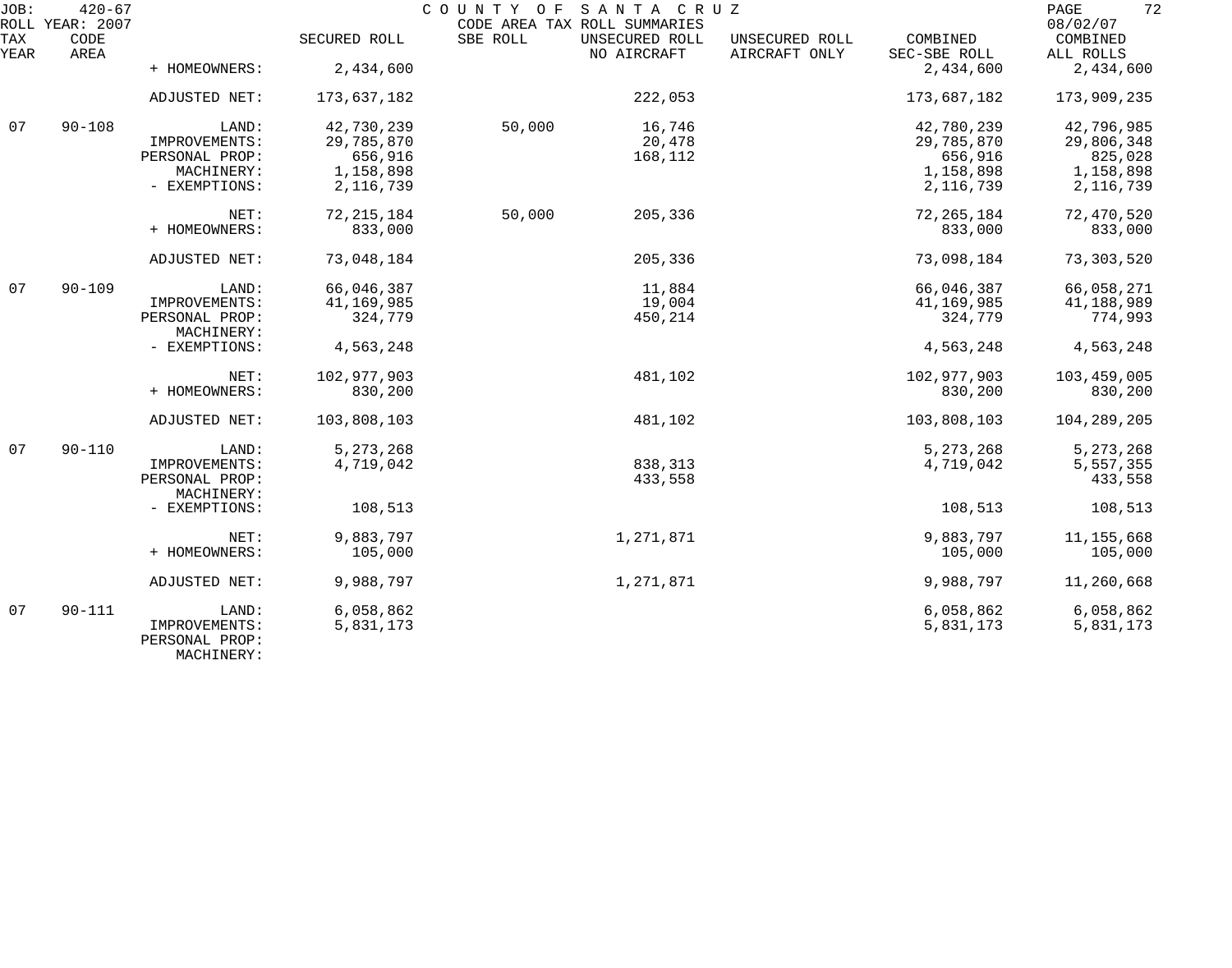| JOB:        | $420 - 67$<br>ROLL YEAR: 2007 |                              |              | COUNTY OF<br>SANTA CRUZ<br>CODE AREA TAX ROLL SUMMARIES |                                 |                          | 73<br>PAGE<br>08/02/07 |
|-------------|-------------------------------|------------------------------|--------------|---------------------------------------------------------|---------------------------------|--------------------------|------------------------|
| TAX<br>YEAR | CODE<br>AREA                  |                              | SECURED ROLL | SBE ROLL<br>UNSECURED ROLL<br>NO AIRCRAFT               | UNSECURED ROLL<br>AIRCRAFT ONLY | COMBINED<br>SEC-SBE ROLL | COMBINED<br>ALL ROLLS  |
|             |                               | - EXEMPTIONS:                | 165,154      |                                                         |                                 | 165,154                  | 165,154                |
|             |                               | NET:                         | 11,724,881   |                                                         |                                 | 11,724,881               | 11,724,881             |
|             |                               | + HOMEOWNERS:                | 159,600      |                                                         |                                 | 159,600                  | 159,600                |
|             |                               | ADJUSTED NET:                | 11,884,481   |                                                         |                                 | 11,884,481               | 11,884,481             |
| 07          | $90 - 112$                    | LAND:                        | 9,984,539    |                                                         |                                 | 9,984,539                | 9,984,539              |
|             |                               | IMPROVEMENTS:                | 6,628,167    |                                                         |                                 | 6,628,167                | 6,628,167              |
|             |                               | PERSONAL PROP:<br>MACHINERY: | 2,000        | 36,214                                                  |                                 | 2,000                    | 38,214                 |
|             |                               | - EXEMPTIONS:                | 286,189      |                                                         |                                 | 286,189                  | 286,189                |
|             |                               | NET:                         | 16,328,517   | 36,214                                                  |                                 | 16,328,517               | 16, 364, 731           |
|             |                               | + HOMEOWNERS:                | 175,000      |                                                         |                                 | 175,000                  | 175,000                |
|             |                               | ADJUSTED NET:                | 16,503,517   | 36,214                                                  |                                 | 16,503,517               | 16,539,731             |
| 07          | $90 - 113$                    | LAND:<br>IMPROVEMENTS:       | 630          |                                                         |                                 | 630                      | 630                    |
|             |                               | PERSONAL PROP:               |              |                                                         |                                 |                          |                        |
|             |                               | MACHINERY:                   |              |                                                         |                                 |                          |                        |
|             |                               | - EXEMPTIONS:                | 630          |                                                         |                                 | 630                      | 630                    |
|             |                               | NET:<br>+ HOMEOWNERS:        |              |                                                         |                                 |                          |                        |
|             |                               |                              |              |                                                         |                                 |                          |                        |
|             |                               | ADJUSTED NET:                |              |                                                         |                                 |                          |                        |
| 07          | $90 - 114$                    | LAND:                        | 3,543,397    |                                                         |                                 | 3,543,397                | 3,543,397              |
|             |                               | IMPROVEMENTS:                | 2,001,866    |                                                         |                                 | 2,001,866                | 2,001,866              |
|             |                               | PERSONAL PROP:               |              | 7,351                                                   |                                 |                          | 7,351                  |
|             |                               | MACHINERY:                   |              |                                                         |                                 |                          |                        |
|             |                               | - EXEMPTIONS:                | 49,079       |                                                         |                                 | 49,079                   | 49,079                 |
|             |                               | NET:                         | 5,496,184    | 7,351                                                   |                                 | 5,496,184                | 5,503,535              |
|             |                               | + HOMEOWNERS:                | 47,600       |                                                         |                                 | 47,600                   | 47,600                 |
|             |                               | ADJUSTED NET:                | 5,543,784    | 7,351                                                   |                                 | 5,543,784                | 5, 551, 135            |
| 07          | $90 - 115$                    | LAND:                        | 1,429,422    |                                                         |                                 | 1,429,422                | 1,429,422              |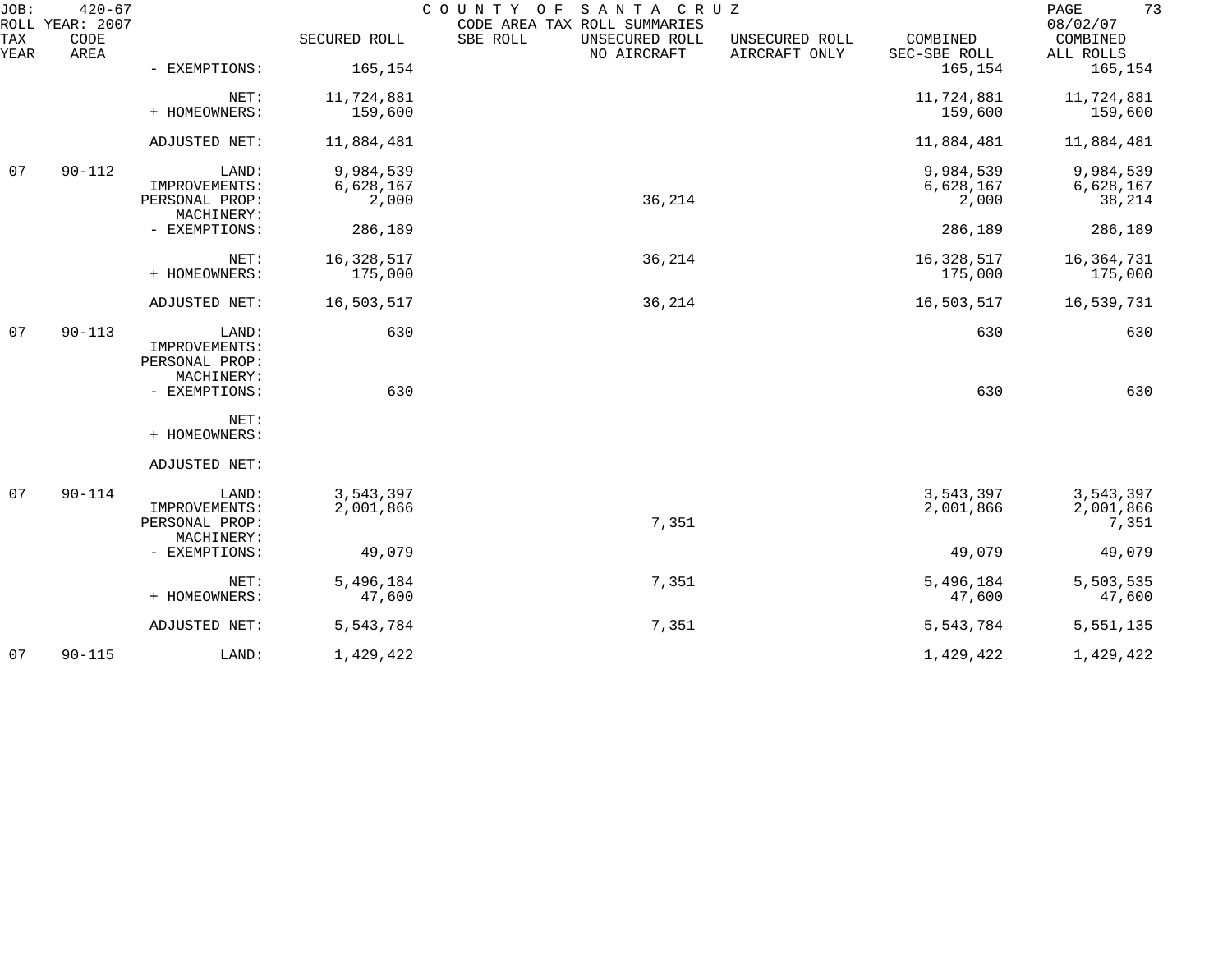| JOB:        | $420 - 67$<br>ROLL YEAR: 2007 |                                                                         |                            | COUNTY OF | SANTA CRUZ<br>CODE AREA TAX ROLL SUMMARIES |                                 |                            | 74<br>PAGE<br>08/02/07                |
|-------------|-------------------------------|-------------------------------------------------------------------------|----------------------------|-----------|--------------------------------------------|---------------------------------|----------------------------|---------------------------------------|
| TAX<br>YEAR | CODE<br>AREA                  |                                                                         | SECURED ROLL               | SBE ROLL  | UNSECURED ROLL<br>NO AIRCRAFT              | UNSECURED ROLL<br>AIRCRAFT ONLY | COMBINED<br>SEC-SBE ROLL   | COMBINED<br>ALL ROLLS                 |
|             |                               | IMPROVEMENTS:<br>PERSONAL PROP:<br>MACHINERY:                           | 1,731,604                  |           |                                            |                                 | 1,731,604                  | 1,731,604                             |
|             |                               | - EXEMPTIONS:                                                           | 84,389                     |           |                                            |                                 | 84,389                     | 84,389                                |
|             |                               | NET:<br>+ HOMEOWNERS:                                                   | 3,076,637<br>63,000        |           |                                            |                                 | 3,076,637<br>63,000        | 3,076,637<br>63,000                   |
|             |                               | ADJUSTED NET:                                                           | 3,139,637                  |           |                                            |                                 | 3,139,637                  | 3,139,637                             |
| 07          | $90 - 116$                    | LAND:<br>IMPROVEMENTS:<br>PERSONAL PROP:<br>MACHINERY:<br>- EXEMPTIONS: |                            |           |                                            |                                 |                            |                                       |
|             |                               | NET:<br>+ HOMEOWNERS:                                                   |                            |           |                                            |                                 |                            |                                       |
|             |                               | ADJUSTED NET:                                                           |                            |           |                                            |                                 |                            |                                       |
| 07          | $92 - 003$                    | LAND:<br>IMPROVEMENTS:<br>PERSONAL PROP:<br>MACHINERY:                  | 20,972,719<br>38, 266, 646 |           | 29,300<br>22,126<br>16,038                 |                                 | 20,972,719<br>38, 266, 646 | 21,002,019<br>38, 288, 772<br>16,038  |
|             |                               | - EXEMPTIONS:                                                           | 1,546,857                  |           |                                            |                                 | 1,546,857                  | 1,546,857                             |
|             |                               | NET:<br>+ HOMEOWNERS:                                                   | 57,692,508<br>1,321,225    |           | 67,464                                     |                                 | 57,692,508<br>1,321,225    | 57,759,972<br>1,321,225               |
|             |                               | ADJUSTED NET:                                                           | 59,013,733                 |           | 67,464                                     |                                 | 59,013,733                 | 59,081,197                            |
| 07          | $92 - 004$                    | LAND:<br>IMPROVEMENTS:<br>PERSONAL PROP:<br>MACHINERY:                  | 21, 312, 078<br>13,028,540 | 36,960    | 158,185<br>1,340,315<br>1,631,679          |                                 | 21,349,038<br>13,028,540   | 21,507,223<br>14,368,855<br>1,631,679 |
|             |                               | - EXEMPTIONS:                                                           | 252,437                    |           |                                            |                                 | 252,437                    | 252,437                               |
|             |                               | NET:<br>+ HOMEOWNERS:                                                   | 34,088,181<br>252,000      | 36,960    | 3,130,179                                  |                                 | 34, 125, 141<br>252,000    | 37, 255, 320<br>252,000               |
|             |                               | ADJUSTED NET:                                                           | 34, 340, 181               |           | 3,130,179                                  |                                 | 34, 377, 141               | 37,507,320                            |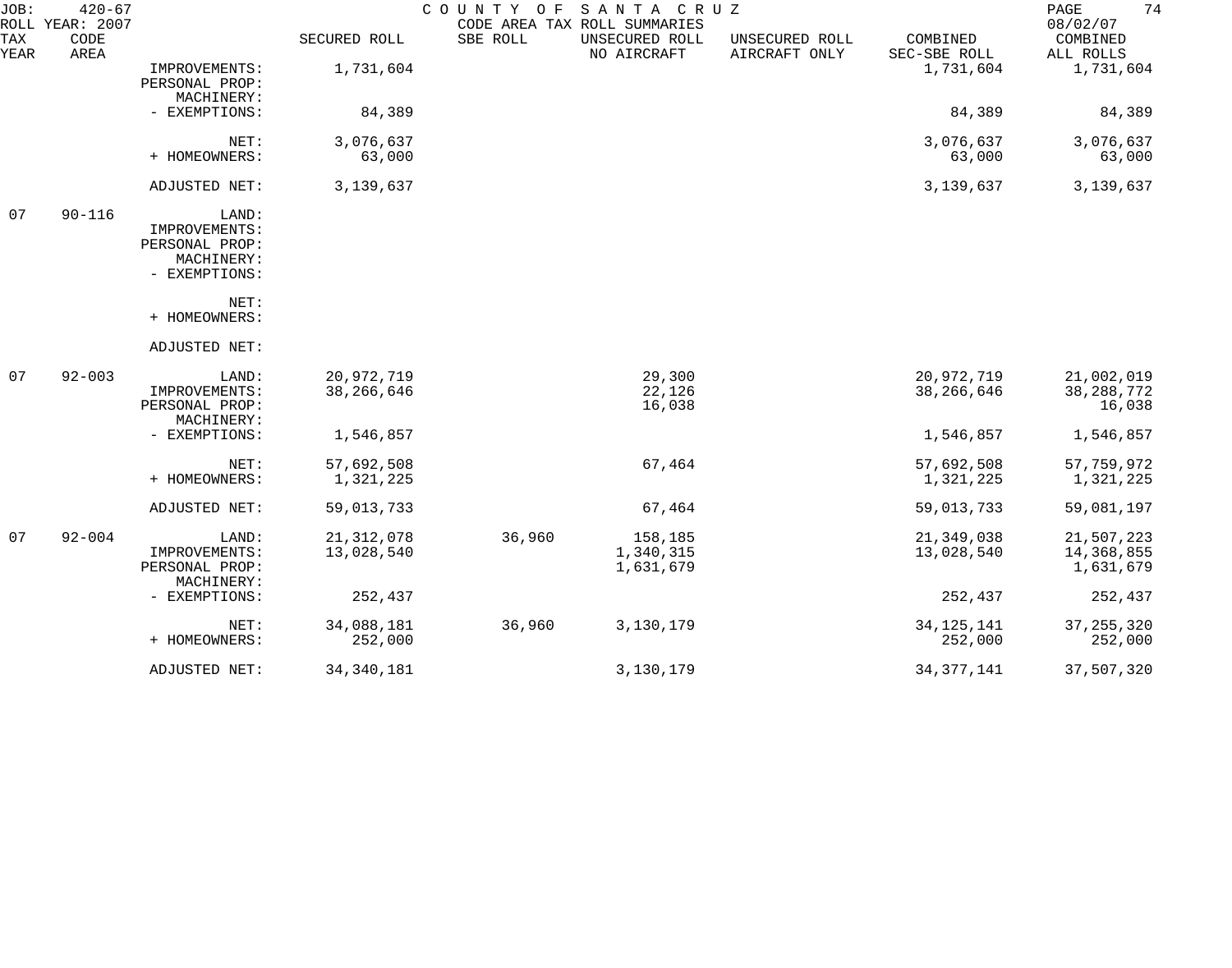| JOB:<br>ROLL | $420 - 67$<br>YEAR: 2007 |                              |               | COUNTY OF | SANTA CRUZ<br>CODE AREA TAX ROLL SUMMARIES |                                 |                          | 75<br>PAGE<br>08/02/07 |
|--------------|--------------------------|------------------------------|---------------|-----------|--------------------------------------------|---------------------------------|--------------------------|------------------------|
| TAX<br>YEAR  | CODE<br>AREA             |                              | SECURED ROLL  | SBE ROLL  | UNSECURED ROLL<br>NO AIRCRAFT              | UNSECURED ROLL<br>AIRCRAFT ONLY | COMBINED<br>SEC-SBE ROLL | COMBINED<br>ALL ROLLS  |
| 07           | $92 - 006$               | LAND:                        | 51,905,103    |           | 7,174                                      |                                 | 51,905,103               | 51, 912, 277           |
|              |                          |                              |               |           | 181,332                                    |                                 |                          |                        |
|              |                          | IMPROVEMENTS:                | 53,306,004    |           |                                            |                                 | 53,306,004               | 53, 487, 336           |
|              |                          | PERSONAL PROP:<br>MACHINERY: | 33,735        |           | 109,466                                    |                                 | 33,735                   | 143,201                |
|              |                          | - EXEMPTIONS:                | 1,185,014     |           | 5,000                                      |                                 | 1,185,014                | 1,190,014              |
|              |                          | NET:                         | 104,059,828   |           | 292,972                                    |                                 | 104,059,828              | 104,352,800            |
|              |                          | + HOMEOWNERS:                | 1,062,600     |           |                                            |                                 | 1,062,600                | 1,062,600              |
|              |                          | ADJUSTED NET:                | 105, 122, 428 |           | 292,972                                    |                                 | 105, 122, 428            | 105,415,400            |
| 07           | $92 - 007$               | LAND:                        | 4,478,640     | 77,200    | 35,774                                     |                                 | 4,555,840                | 4,591,614              |
|              |                          | IMPROVEMENTS:                | 5,279,874     |           | 124,171                                    |                                 | 5,279,874                | 5,404,045              |
|              |                          | PERSONAL PROP:               |               |           | 160,825                                    |                                 |                          | 160,825                |
|              |                          | MACHINERY:                   |               |           |                                            |                                 |                          |                        |
|              |                          | - EXEMPTIONS:                | 632,708       |           |                                            |                                 | 632,708                  | 632,708                |
|              |                          | NET:                         | 9,125,806     | 77,200    | 320,770                                    |                                 | 9,203,006                | 9,523,776              |
|              |                          | + HOMEOWNERS:                | 98,000        |           |                                            |                                 | 98,000                   | 98,000                 |
|              |                          | ADJUSTED NET:                | 9,223,806     |           | 320,770                                    |                                 | 9,301,006                | 9,621,776              |
| 07           | $92 - 008$               | LAND:                        | 14, 374, 618  |           |                                            |                                 | 14, 374, 618             | 14, 374, 618           |
|              |                          | IMPROVEMENTS:                | 8,994,963     |           |                                            |                                 | 8,994,963                | 8,994,963              |
|              |                          | PERSONAL PROP:<br>MACHINERY: |               |           | 23,600                                     |                                 |                          | 23,600                 |
|              |                          | - EXEMPTIONS:                | 326,506       |           |                                            |                                 | 326,506                  | 326,506                |
|              |                          | NET:                         | 23,043,075    |           | 23,600                                     |                                 | 23,043,075               | 23,066,675             |
|              |                          | + HOMEOWNERS:                | 315,000       |           |                                            |                                 | 315,000                  | 315,000                |
|              |                          | ADJUSTED NET:                | 23, 358, 075  |           | 23,600                                     |                                 | 23, 358, 075             | 23, 381, 675           |
| 07           | $92 - 010$               | LAND:                        | 1,679,366     |           |                                            |                                 | 1,679,366                | 1,679,366              |
|              |                          | IMPROVEMENTS:                | 1,434,923     |           |                                            |                                 | 1,434,923                | 1,434,923              |
|              |                          | PERSONAL PROP:<br>MACHINERY: |               |           | 36,438                                     |                                 |                          | 36,438                 |
|              |                          | - EXEMPTIONS:                | 35,000        |           |                                            |                                 | 35,000                   | 35,000                 |
|              |                          | NET:                         | 3,079,289     |           | 36,438                                     |                                 | 3,079,289                | 3, 115, 727            |
|              |                          | + HOMEOWNERS:                | 35,000        |           |                                            |                                 | 35,000                   | 35,000                 |
|              |                          | ADJUSTED NET:                | 3, 114, 289   |           | 36,438                                     |                                 | 3, 114, 289              | 3,150,727              |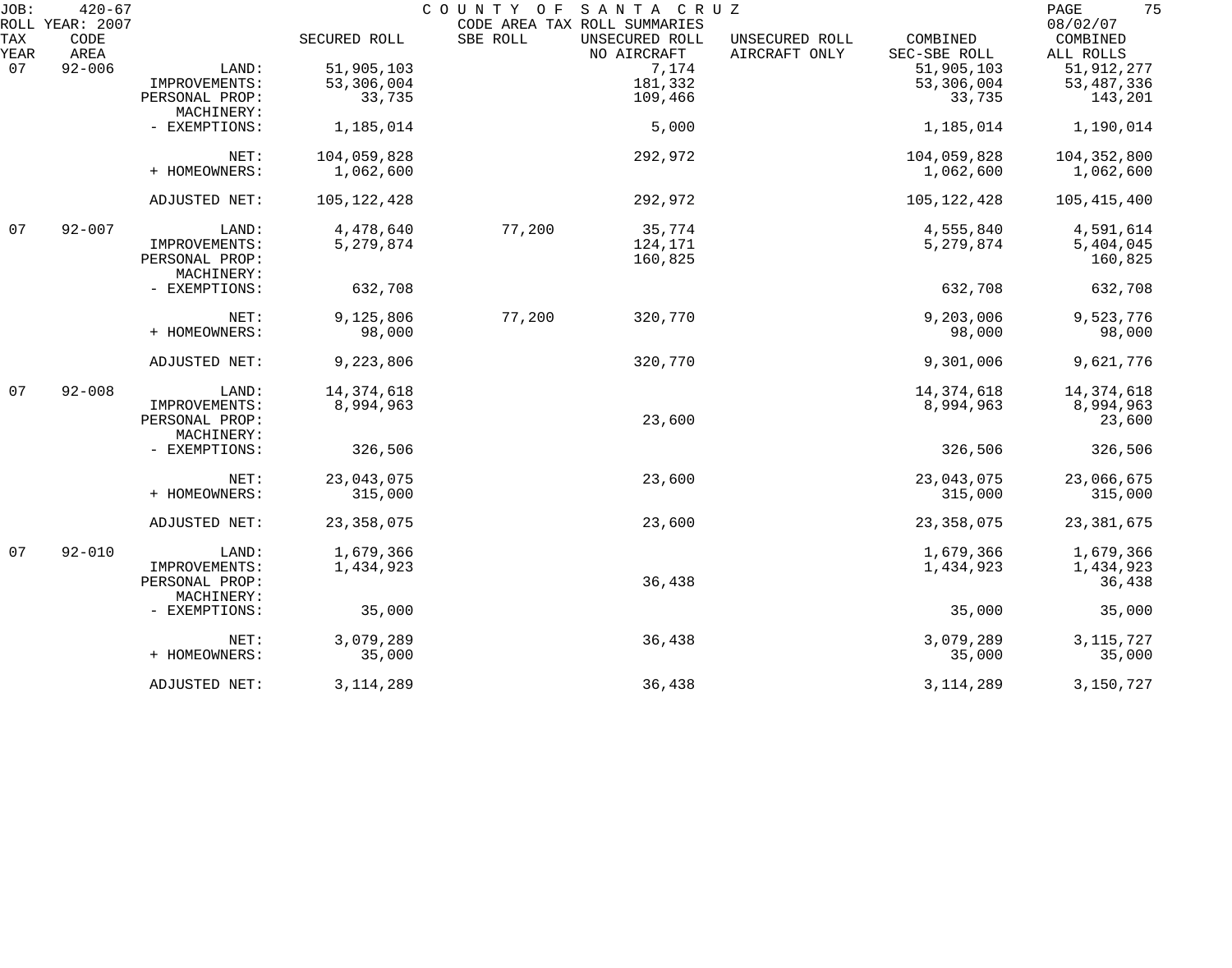| JOB:<br>ROLL       | $420 - 67$<br>YEAR: 2007 |                                                        |                            | COUNTY OF | SANTA CRUZ<br>CODE AREA TAX ROLL SUMMARIES |                                 |                          | 76<br>PAGE<br>08/02/07               |
|--------------------|--------------------------|--------------------------------------------------------|----------------------------|-----------|--------------------------------------------|---------------------------------|--------------------------|--------------------------------------|
| <b>TAX</b><br>YEAR | CODE<br>AREA             |                                                        | SECURED ROLL               | SBE ROLL  | UNSECURED ROLL<br>NO AIRCRAFT              | UNSECURED ROLL<br>AIRCRAFT ONLY | COMBINED<br>SEC-SBE ROLL | COMBINED<br>ALL ROLLS                |
| 07                 | $92 - 011$               | LAND:<br>IMPROVEMENTS:<br>PERSONAL PROP:<br>MACHINERY: | 2,943,667<br>2,823,364     |           |                                            |                                 | 2,943,667<br>2,823,364   | 2,943,667<br>2,823,364               |
|                    |                          | - EXEMPTIONS:                                          | 105,000                    |           |                                            |                                 | 105,000                  | 105,000                              |
|                    |                          | NET:<br>+ HOMEOWNERS:                                  | 5,662,031<br>105,000       |           |                                            |                                 | 5,662,031<br>105,000     | 5,662,031<br>105,000                 |
|                    |                          | ADJUSTED NET:                                          | 5,767,031                  |           |                                            |                                 | 5,767,031                | 5,767,031                            |
| 07                 | $92 - 012$               | LAND:<br>IMPROVEMENTS:<br>PERSONAL PROP:<br>MACHINERY: | 8,818,162<br>7,267,364     |           |                                            |                                 | 8,818,162<br>7,267,364   | 8,818,162<br>7,267,364               |
|                    |                          | - EXEMPTIONS:                                          | 133,126                    |           |                                            |                                 | 133,126                  | 133,126                              |
|                    |                          | NET:<br>+ HOMEOWNERS:                                  | 15,952,400<br>133,000      |           |                                            |                                 | 15,952,400<br>133,000    | 15,952,400<br>133,000                |
|                    |                          | ADJUSTED NET:                                          | 16,085,400                 |           |                                            |                                 | 16,085,400               | 16,085,400                           |
| 07                 | $92 - 013$               | LAND:<br>IMPROVEMENTS:<br>PERSONAL PROP:<br>MACHINERY: | 278,331<br>209,725         |           |                                            |                                 | 278,331<br>209,725       | 278,331<br>209,725                   |
|                    |                          | - EXEMPTIONS:                                          | 7,000                      |           |                                            |                                 | 7,000                    | 7,000                                |
|                    |                          | NET:<br>+ HOMEOWNERS:                                  | 481,056<br>7,000           |           |                                            |                                 | 481,056<br>7,000         | 481,056<br>7,000                     |
|                    |                          | ADJUSTED NET:                                          | 488,056                    |           |                                            |                                 | 488,056                  | 488,056                              |
| 07                 | $92 - 014$               | LAND:<br>IMPROVEMENTS:<br>PERSONAL PROP:               | 43, 178, 407<br>46,612,358 |           | 10,645<br>25,706                           |                                 | 43,178,407<br>46,612,358 | 43, 178, 407<br>46,623,003<br>25,706 |
|                    |                          | MACHINERY:<br>- EXEMPTIONS:                            | 138,600                    |           |                                            |                                 | 138,600                  | 138,600                              |
|                    |                          | NET:                                                   | 89,652,165                 |           | 36,351                                     |                                 | 89,652,165               | 89,688,516                           |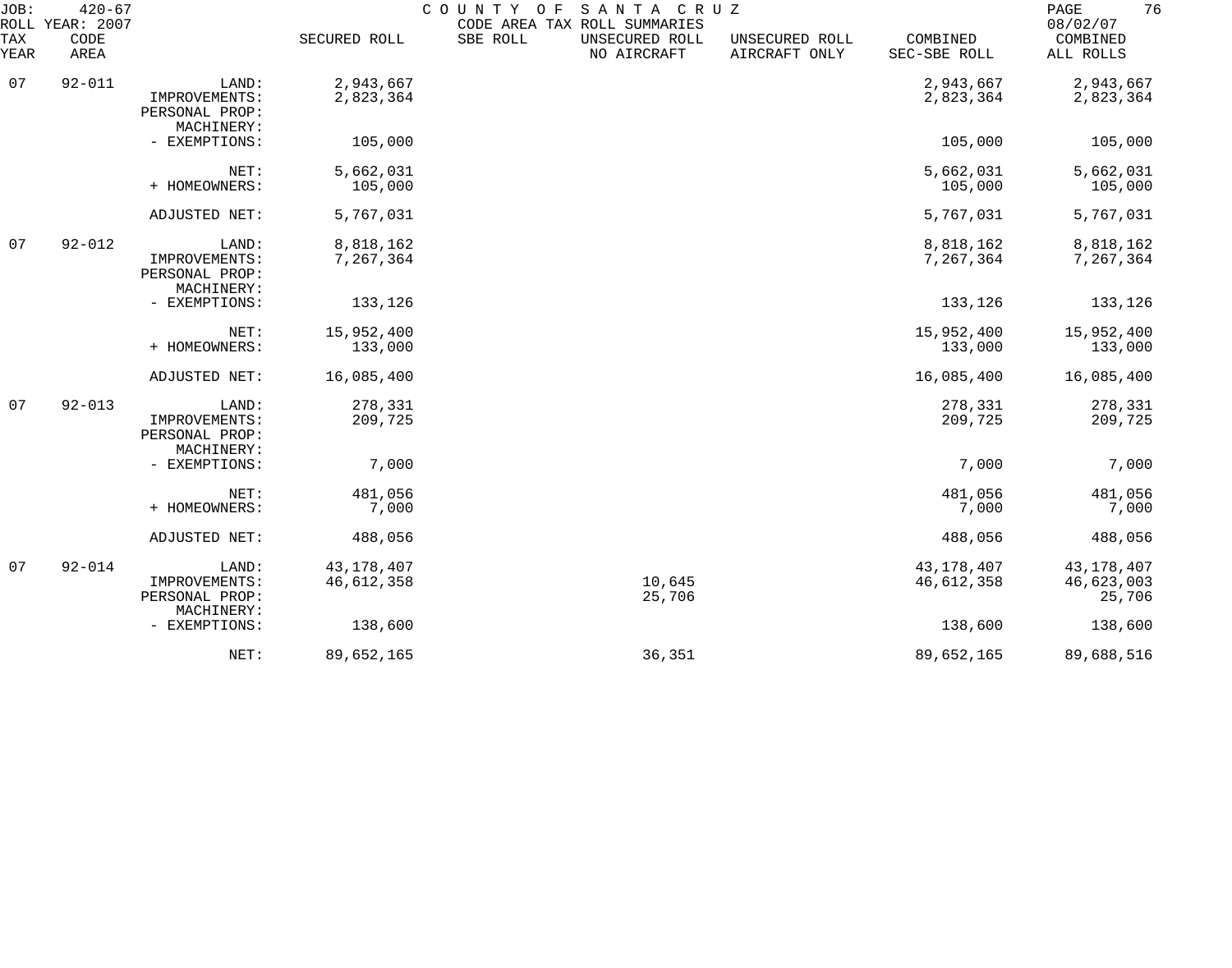| JOB:        | $420 - 67$<br>ROLL YEAR: 2007 |                              |              | COUNTY OF<br>SANTA CRUZ<br>CODE AREA TAX ROLL SUMMARIES |                                 |                          | 77<br>PAGE<br>08/02/07 |
|-------------|-------------------------------|------------------------------|--------------|---------------------------------------------------------|---------------------------------|--------------------------|------------------------|
| TAX<br>YEAR | CODE<br>AREA                  |                              | SECURED ROLL | SBE ROLL<br>UNSECURED ROLL<br>NO AIRCRAFT               | UNSECURED ROLL<br>AIRCRAFT ONLY | COMBINED<br>SEC-SBE ROLL | COMBINED<br>ALL ROLLS  |
|             |                               | + HOMEOWNERS:                | 138,600      |                                                         |                                 | 138,600                  | 138,600                |
|             |                               | ADJUSTED NET:                | 89,790,765   | 36,351                                                  |                                 | 89,790,765               | 89,827,116             |
| 07          | $94 - 001$                    | LAND:                        |              |                                                         |                                 |                          |                        |
|             |                               | IMPROVEMENTS:                |              |                                                         |                                 |                          |                        |
|             |                               | PERSONAL PROP:<br>MACHINERY: |              |                                                         |                                 |                          |                        |
|             |                               | - EXEMPTIONS:                |              |                                                         |                                 |                          |                        |
|             |                               | NET:                         |              |                                                         |                                 |                          |                        |
|             |                               | + HOMEOWNERS:                |              |                                                         |                                 |                          |                        |
|             |                               | ADJUSTED NET:                |              |                                                         |                                 |                          |                        |
| 07          | $94 - 003$                    | LAND:                        | 12,409,010   |                                                         |                                 | 12,409,010               | 12,409,010             |
|             |                               | IMPROVEMENTS:                | 14, 115, 770 |                                                         |                                 | 14, 115, 770             | 14,115,770             |
|             |                               | PERSONAL PROP:<br>MACHINERY: |              | 60,324                                                  |                                 |                          | 60,324                 |
|             |                               | - EXEMPTIONS:                | 278,766      |                                                         |                                 | 278,766                  | 278,766                |
|             |                               |                              |              |                                                         |                                 |                          |                        |
|             |                               | NET:                         | 26, 246, 014 | 60,324                                                  |                                 | 26, 246, 014             | 26,306,338             |
|             |                               | + HOMEOWNERS:                | 273,000      |                                                         |                                 | 273,000                  | 273,000                |
|             |                               | ADJUSTED NET:                | 26,519,014   | 60,324                                                  |                                 | 26,519,014               | 26,579,338             |
| 07          | $94 - 005$                    | LAND:                        | 14,543,761   |                                                         |                                 | 14,543,761               | 14,543,761             |
|             |                               | IMPROVEMENTS:                | 10,420,395   |                                                         |                                 | 10,420,395               | 10,420,395             |
|             |                               | PERSONAL PROP:               |              |                                                         |                                 |                          |                        |
|             |                               | MACHINERY:<br>- EXEMPTIONS:  | 263,011      |                                                         |                                 | 263,011                  | 263,011                |
|             |                               |                              |              |                                                         |                                 |                          |                        |
|             |                               | NET:                         | 24,701,145   |                                                         |                                 | 24,701,145               | 24,701,145             |
|             |                               | + HOMEOWNERS:                | 259,000      |                                                         |                                 | 259,000                  | 259,000                |
|             |                               | ADJUSTED NET:                | 24,960,145   |                                                         |                                 | 24,960,145               | 24,960,145             |
| 07          | $94 - 008$                    | LAND:                        |              |                                                         |                                 |                          |                        |
|             |                               | IMPROVEMENTS:                |              |                                                         |                                 |                          |                        |
|             |                               | PERSONAL PROP:               |              |                                                         |                                 |                          |                        |

MACHINERY: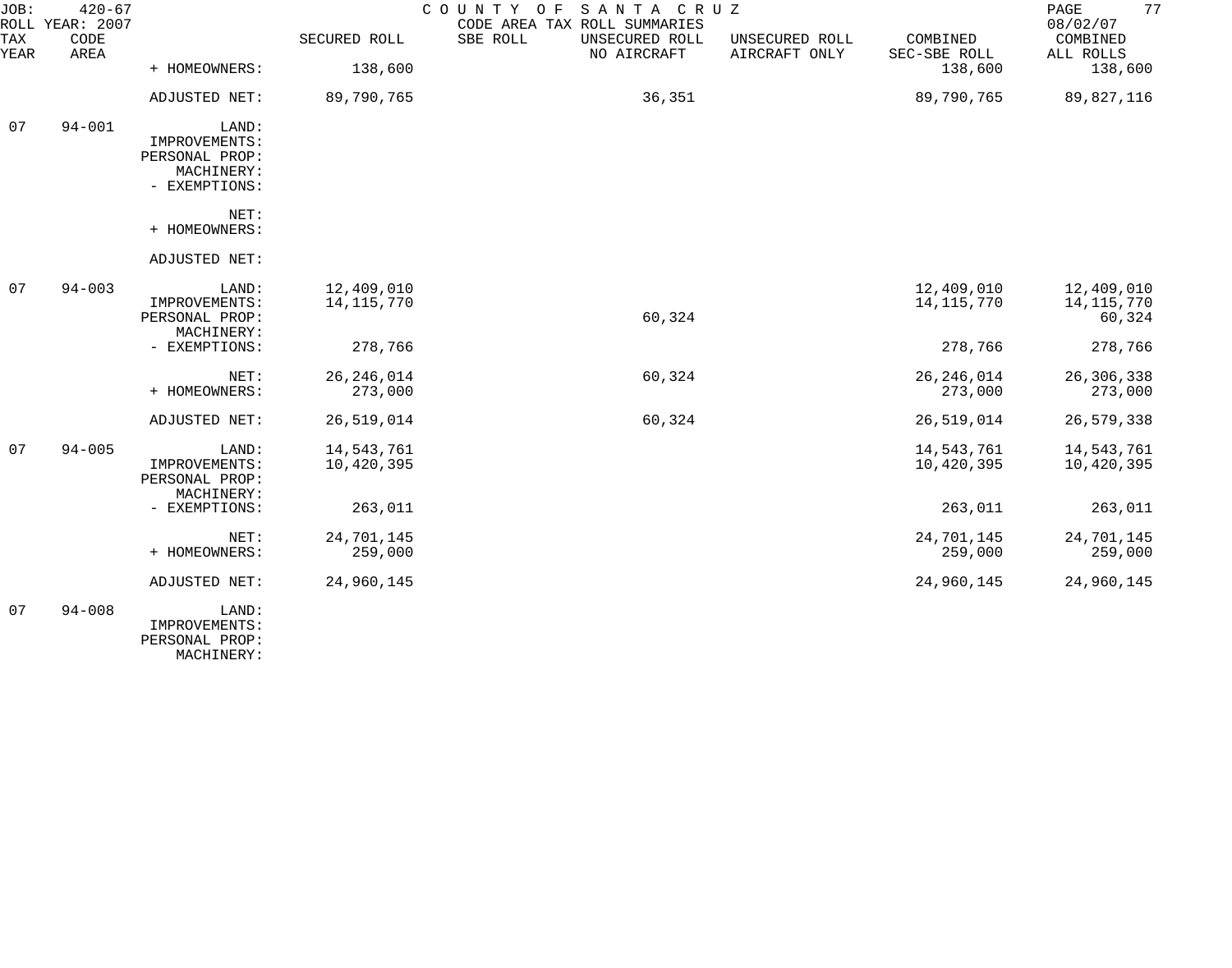| JOB:        | $420 - 67$<br>ROLL YEAR: 2007 |                                                                         |                                                                | COUNTY OF<br>SANTA CRUZ<br>CODE AREA TAX ROLL SUMMARIES |                                 |                                                                | 78<br>PAGE<br>08/02/07                                         |
|-------------|-------------------------------|-------------------------------------------------------------------------|----------------------------------------------------------------|---------------------------------------------------------|---------------------------------|----------------------------------------------------------------|----------------------------------------------------------------|
| TAX<br>YEAR | CODE<br>AREA                  |                                                                         | SECURED ROLL                                                   | SBE ROLL<br>UNSECURED ROLL<br>NO AIRCRAFT               | UNSECURED ROLL<br>AIRCRAFT ONLY | COMBINED<br>SEC-SBE ROLL                                       | COMBINED<br>ALL ROLLS                                          |
|             |                               | - EXEMPTIONS:                                                           |                                                                |                                                         |                                 |                                                                |                                                                |
|             |                               | NET:<br>+ HOMEOWNERS:                                                   |                                                                |                                                         |                                 |                                                                |                                                                |
|             |                               | ADJUSTED NET:                                                           |                                                                |                                                         |                                 |                                                                |                                                                |
| 07          | $94 - 012$                    | LAND:<br>IMPROVEMENTS:<br>PERSONAL PROP:<br>MACHINERY:<br>- EXEMPTIONS: | 131,488,337<br>110,818,059<br>1,042,808<br>20,048<br>2,343,481 | 18,500<br>64,686                                        |                                 | 131,488,337<br>110,818,059<br>1,042,808<br>20,048<br>2,343,481 | 131,488,337<br>110,836,559<br>1,107,494<br>20,048<br>2,343,481 |
|             |                               | NET:<br>+ HOMEOWNERS:                                                   | 241,025,771<br>2,237,200                                       | 83,186                                                  |                                 | 241,025,771<br>2,237,200                                       | 241,108,957<br>2, 237, 200                                     |
|             |                               | ADJUSTED NET:                                                           | 243, 262, 971                                                  | 83,186                                                  |                                 | 243, 262, 971                                                  | 243, 346, 157                                                  |
| 07          | $94 - 013$                    | LAND:<br>IMPROVEMENTS:<br>PERSONAL PROP:<br>MACHINERY:                  | 1,253,491<br>1,284,796                                         |                                                         |                                 | 1,253,491<br>1,284,796                                         | 1,253,491<br>1,284,796                                         |
|             |                               | - EXEMPTIONS:                                                           | 15,592                                                         |                                                         |                                 | 15,592                                                         | 15,592                                                         |
|             |                               | NET:<br>+ HOMEOWNERS:                                                   | 2,522,695<br>14,000                                            |                                                         |                                 | 2,522,695<br>14,000                                            | 2,522,695<br>14,000                                            |
|             |                               | ADJUSTED NET:                                                           | 2,536,695                                                      |                                                         |                                 | 2,536,695                                                      | 2,536,695                                                      |
| 07          | $94 - 015$                    | LAND:<br>IMPROVEMENTS:<br>PERSONAL PROP:<br>MACHINERY:                  | 481,715<br>646,584                                             |                                                         |                                 | 481,715<br>646,584                                             | 481,715<br>646,584                                             |
|             |                               | - EXEMPTIONS:                                                           | 14,000                                                         |                                                         |                                 | 14,000                                                         | 14,000                                                         |
|             |                               | NET:<br>+ HOMEOWNERS:                                                   | 1, 114, 299<br>14,000                                          |                                                         |                                 | 1, 114, 299<br>14,000                                          | 1, 114, 299<br>14,000                                          |
|             |                               | ADJUSTED NET:                                                           | 1,128,299                                                      |                                                         |                                 | 1,128,299                                                      | 1,128,299                                                      |
| 07          | $94 - 016$                    | LAND:                                                                   | 21,831,297                                                     |                                                         |                                 | 21,831,297                                                     | 21,831,297                                                     |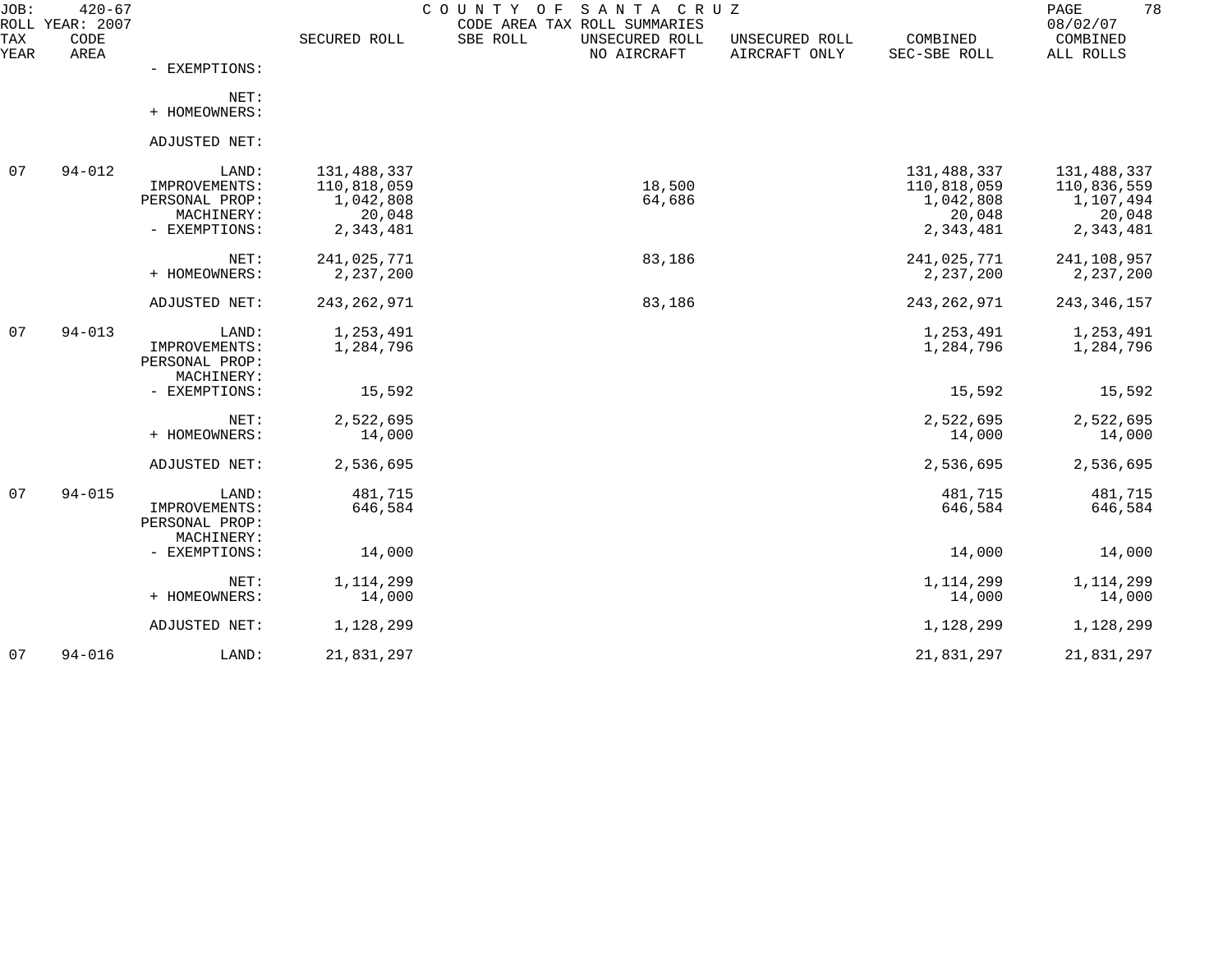| JOB:        | $420 - 67$<br>ROLL YEAR: 2007 |                                                                         |                        | SANTA CRUZ<br>COUNTY OF<br>CODE AREA TAX ROLL SUMMARIES |                                 |                          | 79<br>PAGE<br>08/02/07   |
|-------------|-------------------------------|-------------------------------------------------------------------------|------------------------|---------------------------------------------------------|---------------------------------|--------------------------|--------------------------|
| TAX<br>YEAR | CODE<br>AREA                  |                                                                         | SECURED ROLL           | SBE ROLL<br>UNSECURED ROLL<br>NO AIRCRAFT               | UNSECURED ROLL<br>AIRCRAFT ONLY | COMBINED<br>SEC-SBE ROLL | COMBINED<br>ALL ROLLS    |
|             |                               | IMPROVEMENTS:<br>PERSONAL PROP:                                         | 23,581,816             | 45,602                                                  |                                 | 23,581,816               | 23,581,816<br>45,602     |
|             |                               | MACHINERY:<br>- EXEMPTIONS:                                             | 461,159                |                                                         |                                 | 461,159                  | 461,159                  |
|             |                               | NET:<br>+ HOMEOWNERS:                                                   | 44,951,954<br>460,600  | 45,602                                                  |                                 | 44,951,954<br>460,600    | 44,997,556<br>460,600    |
|             |                               | ADJUSTED NET:                                                           | 45, 412, 554           | 45,602                                                  |                                 | 45, 412, 554             | 45,458,156               |
| 07          | $94 - 017$                    | LAND:<br>IMPROVEMENTS:<br>PERSONAL PROP:<br>MACHINERY:<br>- EXEMPTIONS: |                        |                                                         |                                 |                          |                          |
|             |                               | NET:<br>+ HOMEOWNERS:                                                   |                        |                                                         |                                 |                          |                          |
|             |                               | ADJUSTED NET:                                                           |                        |                                                         |                                 |                          |                          |
| 07          | $94 - 018$                    | LAND:<br>IMPROVEMENTS:<br>PERSONAL PROP:<br>MACHINERY:<br>- EXEMPTIONS: | 340,449                |                                                         |                                 | 340,449                  | 340,449                  |
|             |                               | NET:<br>+ HOMEOWNERS:                                                   | 340,449                |                                                         |                                 | 340,449                  | 340,449                  |
|             |                               | ADJUSTED NET:                                                           | 340,449                |                                                         |                                 | 340,449                  | 340,449                  |
| 07          | $94 - 019$                    | LAND:<br>IMPROVEMENTS:<br>PERSONAL PROP:<br>MACHINERY:                  | 3,344,456<br>3,977,792 |                                                         |                                 | 3, 344, 456<br>3,977,792 | 3, 344, 456<br>3,977,792 |
|             |                               | - EXEMPTIONS:                                                           | 63,000                 |                                                         |                                 | 63,000                   | 63,000                   |
|             |                               | NET:<br>+ HOMEOWNERS:                                                   | 7,259,248<br>63,000    |                                                         |                                 | 7,259,248<br>63,000      | 7,259,248<br>63,000      |
|             |                               | ADJUSTED NET:                                                           | 7,322,248              |                                                         |                                 | 7,322,248                | 7,322,248                |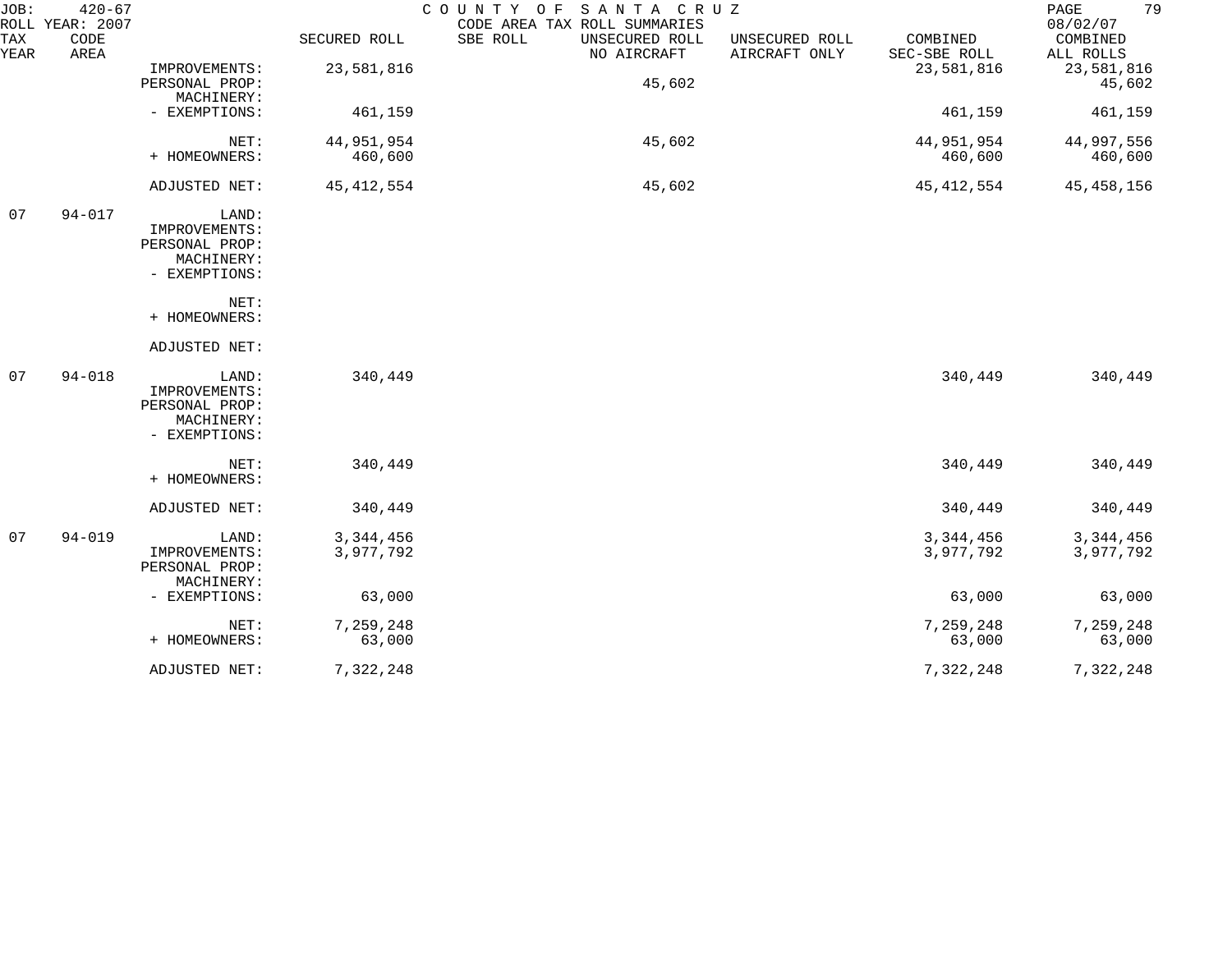| JOB:               | $420 - 67$<br>ROLL YEAR: 2007 |                |              | COUNTY OF<br>SANTA CRUZ<br>CODE AREA TAX ROLL SUMMARIES |                                 |                          | 80<br>PAGE<br>08/02/07 |
|--------------------|-------------------------------|----------------|--------------|---------------------------------------------------------|---------------------------------|--------------------------|------------------------|
| <b>TAX</b><br>YEAR | CODE<br>AREA                  |                | SECURED ROLL | SBE ROLL<br>UNSECURED ROLL<br>NO AIRCRAFT               | UNSECURED ROLL<br>AIRCRAFT ONLY | COMBINED<br>SEC-SBE ROLL | COMBINED<br>ALL ROLLS  |
| 07                 | $94 - 021$                    | LAND:          |              |                                                         |                                 |                          |                        |
|                    |                               | IMPROVEMENTS:  |              |                                                         |                                 |                          |                        |
|                    |                               | PERSONAL PROP: |              |                                                         |                                 |                          |                        |
|                    |                               | MACHINERY:     |              |                                                         |                                 |                          |                        |
|                    |                               | - EXEMPTIONS:  |              |                                                         |                                 |                          |                        |
|                    |                               | NET:           |              |                                                         |                                 |                          |                        |
|                    |                               | + HOMEOWNERS:  |              |                                                         |                                 |                          |                        |
|                    |                               | ADJUSTED NET:  |              |                                                         |                                 |                          |                        |
| 07                 | $94 - 026$                    | LAND:          | 56,921,220   |                                                         |                                 | 56,921,220               | 56,921,220             |
|                    |                               | IMPROVEMENTS:  | 53,681,583   |                                                         |                                 | 53,681,583               | 53,681,583             |
|                    |                               | PERSONAL PROP: |              | 57,252                                                  |                                 |                          | 57,252                 |
|                    |                               | MACHINERY:     |              |                                                         |                                 |                          |                        |
|                    |                               | - EXEMPTIONS:  | 1,099,989    |                                                         |                                 | 1,099,989                | 1,099,989              |
|                    |                               | NET:           | 109,502,814  | 57,252                                                  |                                 | 109,502,814              | 109,560,066            |
|                    |                               | + HOMEOWNERS:  | 1,090,600    |                                                         |                                 | 1,090,600                | 1,090,600              |
|                    |                               | ADJUSTED NET:  | 110,593,414  | 57,252                                                  |                                 | 110,593,414              | 110,650,666            |
| 07                 | $94 - 028$                    | LAND:          | 64,546       |                                                         |                                 | 64,546                   | 64,546                 |
|                    |                               | IMPROVEMENTS:  | 88,897       |                                                         |                                 | 88,897                   | 88,897                 |
|                    |                               | PERSONAL PROP: |              |                                                         |                                 |                          |                        |
|                    |                               | MACHINERY:     |              |                                                         |                                 |                          |                        |
|                    |                               | - EXEMPTIONS:  |              |                                                         |                                 |                          |                        |
|                    |                               | NET:           | 153,443      |                                                         |                                 | 153,443                  | 153,443                |
|                    |                               | + HOMEOWNERS:  |              |                                                         |                                 |                          |                        |
|                    |                               | ADJUSTED NET:  | 153,443      |                                                         |                                 | 153,443                  | 153,443                |
| -07                | $94 - 030$                    | LAND:          | 5,927,469    |                                                         |                                 | 5,927,469                | 5,927,469              |
|                    |                               | IMPROVEMENTS:  | 5,158,047    | 569,143                                                 |                                 | 5,158,047                | 5,727,190              |
|                    |                               | PERSONAL PROP: |              | 91,791                                                  |                                 |                          | 91,791                 |
|                    |                               | MACHINERY:     |              |                                                         |                                 |                          |                        |
|                    |                               | - EXEMPTIONS:  | 142,125      |                                                         |                                 | 142,125                  | 142,125                |
|                    |                               | NET:           | 10,943,391   | 660,934                                                 |                                 | 10,943,391               | 11,604,325             |
|                    |                               | + HOMEOWNERS:  | 140,000      |                                                         |                                 | 140,000                  | 140,000                |
|                    |                               | ADJUSTED NET:  | 11,083,391   | 660,934                                                 |                                 | 11,083,391               | 11,744,325             |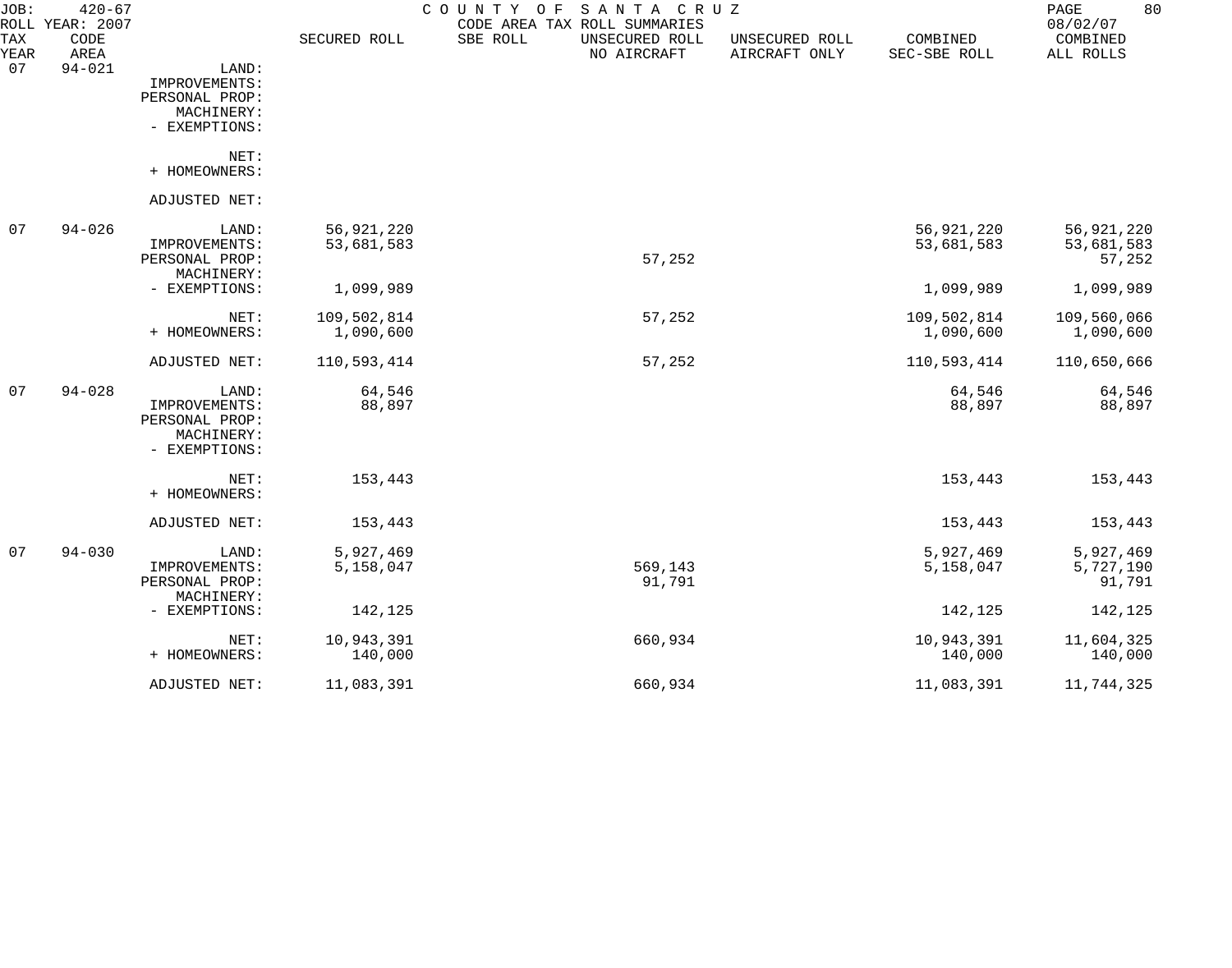| JOB:<br><b>ROLL</b> | $420 - 67$<br>YEAR: 2007 |                                                                         |                        | COUNTY OF<br>CODE AREA TAX ROLL SUMMARIES | SANTA CRUZ                    |                                 |                          | 81<br>PAGE<br>08/02/07 |
|---------------------|--------------------------|-------------------------------------------------------------------------|------------------------|-------------------------------------------|-------------------------------|---------------------------------|--------------------------|------------------------|
| TAX<br>YEAR         | CODE<br>AREA             |                                                                         | SECURED ROLL           | SBE ROLL                                  | UNSECURED ROLL<br>NO AIRCRAFT | UNSECURED ROLL<br>AIRCRAFT ONLY | COMBINED<br>SEC-SBE ROLL | COMBINED<br>ALL ROLLS  |
| 07                  | $94 - 031$               | LAND:<br>IMPROVEMENTS:<br>PERSONAL PROP:                                | 368,507<br>100,371     |                                           |                               |                                 | 368,507<br>100,371       | 368,507<br>100,371     |
|                     |                          | MACHINERY:<br>- EXEMPTIONS:                                             | 8,070                  |                                           |                               |                                 | 8,070                    | 8,070                  |
|                     |                          | NET:<br>+ HOMEOWNERS:                                                   | 460,808<br>7,000       |                                           |                               |                                 | 460,808<br>7,000         | 460,808<br>7,000       |
|                     |                          | ADJUSTED NET:                                                           | 467,808                |                                           |                               |                                 | 467,808                  | 467,808                |
| 07                  | $94 - 032$               | LAND:<br>IMPROVEMENTS:<br>PERSONAL PROP:<br>MACHINERY:                  | 4,449,009<br>3,127,805 |                                           |                               |                                 | 4,449,009<br>3,127,805   | 4,449,009<br>3,127,805 |
|                     |                          | - EXEMPTIONS:                                                           | 86,712                 |                                           |                               |                                 | 86,712                   | 86,712                 |
|                     |                          | NET:<br>+ HOMEOWNERS:                                                   | 7,490,102<br>56,000    |                                           |                               |                                 | 7,490,102<br>56,000      | 7,490,102<br>56,000    |
|                     |                          | ADJUSTED NET:                                                           | 7,546,102              |                                           |                               |                                 | 7,546,102                | 7,546,102              |
| 07                  | $94 - 040$               | LAND:<br>IMPROVEMENTS:<br>PERSONAL PROP:<br>MACHINERY:<br>- EXEMPTIONS: | 695,004<br>451,390     |                                           |                               |                                 | 695,004<br>451,390       | 695,004<br>451,390     |
|                     |                          | NET:<br>+ HOMEOWNERS:                                                   | 1,146,394              |                                           |                               |                                 | 1,146,394                | 1,146,394              |
|                     |                          | ADJUSTED NET:                                                           | 1,146,394              |                                           |                               |                                 | 1,146,394                | 1,146,394              |
| 07                  | $94 - 041$               | LAND:<br>IMPROVEMENTS:<br>PERSONAL PROP:<br>MACHINERY:                  | 4,584,633<br>3,431,869 |                                           |                               |                                 | 4,584,633<br>3,431,869   | 4,584,633<br>3,431,869 |
|                     |                          | - EXEMPTIONS:                                                           | 71,040                 |                                           |                               |                                 | 71,040                   | 71,040                 |
|                     |                          | NET:                                                                    | 7,945,462              |                                           |                               |                                 | 7,945,462                | 7,945,462              |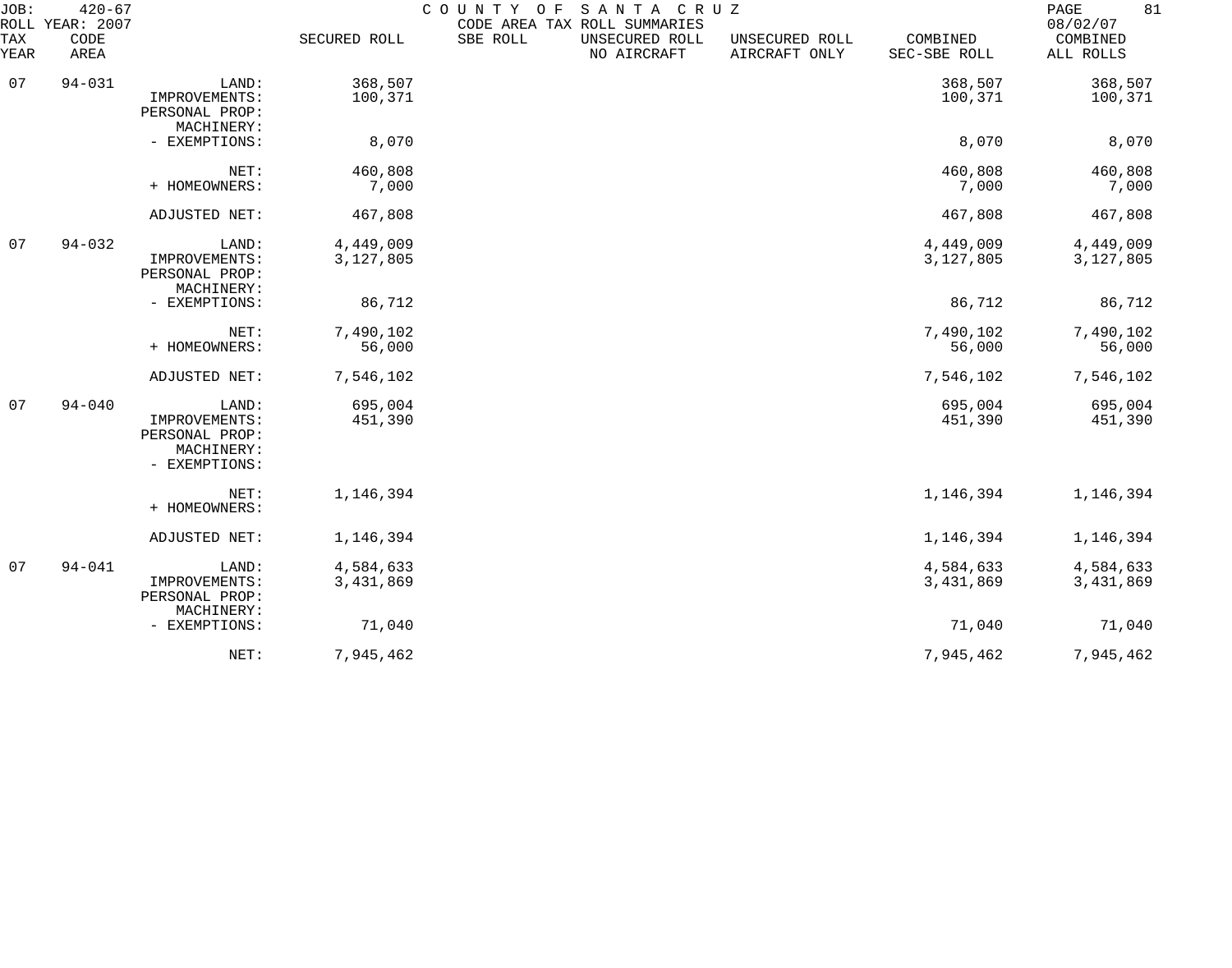| JOB:        | $420 - 67$<br>ROLL YEAR: 2007 |                                               |              | COUNTY<br>SANTA CRUZ<br>O F<br>CODE AREA TAX ROLL SUMMARIES |                                 |                          | 82<br>PAGE<br>08/02/07 |
|-------------|-------------------------------|-----------------------------------------------|--------------|-------------------------------------------------------------|---------------------------------|--------------------------|------------------------|
| TAX<br>YEAR | CODE<br>AREA                  |                                               | SECURED ROLL | SBE ROLL<br>UNSECURED ROLL<br>NO AIRCRAFT                   | UNSECURED ROLL<br>AIRCRAFT ONLY | COMBINED<br>SEC-SBE ROLL | COMBINED<br>ALL ROLLS  |
|             |                               | + HOMEOWNERS:                                 | 70,000       |                                                             |                                 | 70,000                   | 70,000                 |
|             |                               | ADJUSTED NET:                                 | 8,015,462    |                                                             |                                 | 8,015,462                | 8,015,462              |
| 07          | $94 - 061$                    | LAND:                                         | 3,730,814    |                                                             |                                 | 3,730,814                | 3,730,814              |
|             |                               | IMPROVEMENTS:<br>PERSONAL PROP:<br>MACHINERY: | 3,447,406    | 8,645                                                       |                                 | 3,447,406                | 3, 447, 406<br>8,645   |
|             |                               | - EXEMPTIONS:                                 | 112,000      |                                                             |                                 | 112,000                  | 112,000                |
|             |                               | NET:                                          | 7,066,220    | 8,645                                                       |                                 | 7,066,220                | 7,074,865              |
|             |                               | + HOMEOWNERS:                                 | 112,000      |                                                             |                                 | 112,000                  | 112,000                |
|             |                               | ADJUSTED NET:                                 | 7,178,220    | 8,645                                                       |                                 | 7,178,220                | 7,186,865              |
| 07          | $94 - 062$                    | LAND:                                         | 4,040,428    |                                                             |                                 | 4,040,428                | 4,040,428              |
|             |                               | IMPROVEMENTS:<br>PERSONAL PROP:<br>MACHINERY: | 3,810,117    |                                                             |                                 | 3,810,117                | 3,810,117              |
|             |                               | - EXEMPTIONS:                                 | 57,148       |                                                             |                                 | 57,148                   | 57,148                 |
|             |                               | NET:                                          | 7,793,397    |                                                             |                                 | 7,793,397                | 7,793,397              |
|             |                               | + HOMEOWNERS:                                 | 56,000       |                                                             |                                 | 56,000                   | 56,000                 |
|             |                               | ADJUSTED NET:                                 | 7,849,397    |                                                             |                                 | 7,849,397                | 7,849,397              |
| 07          | $94 - 063$                    | LAND:                                         | 20, 453, 274 |                                                             |                                 | 20, 453, 274             | 20, 453, 274           |
|             |                               | IMPROVEMENTS:<br>PERSONAL PROP:<br>MACHINERY: | 22,523,945   | 14,500                                                      |                                 | 22,523,945               | 22,523,945<br>14,500   |
|             |                               | - EXEMPTIONS:                                 | 421,169      |                                                             |                                 | 421,169                  | 421,169                |
|             |                               | NET:                                          | 42,556,050   | 14,500                                                      |                                 | 42,556,050               | 42,570,550             |
|             |                               | + HOMEOWNERS:                                 | 420,000      |                                                             |                                 | 420,000                  | 420,000                |
|             |                               | <b>ADJUSTED NET:</b>                          | 42,976,050   | 14,500                                                      |                                 | 42,976,050               | 42,990,550             |
| 07          | $94 - 064$                    | LAND:                                         | 5, 158, 548  |                                                             |                                 | 5, 158, 548              | 5, 158, 548            |
|             |                               | IMPROVEMENTS:<br>PERSONAL PROP:<br>MACHINERY: | 4,526,222    | 12,952                                                      |                                 | 4,526,222                | 4,526,222<br>12,952    |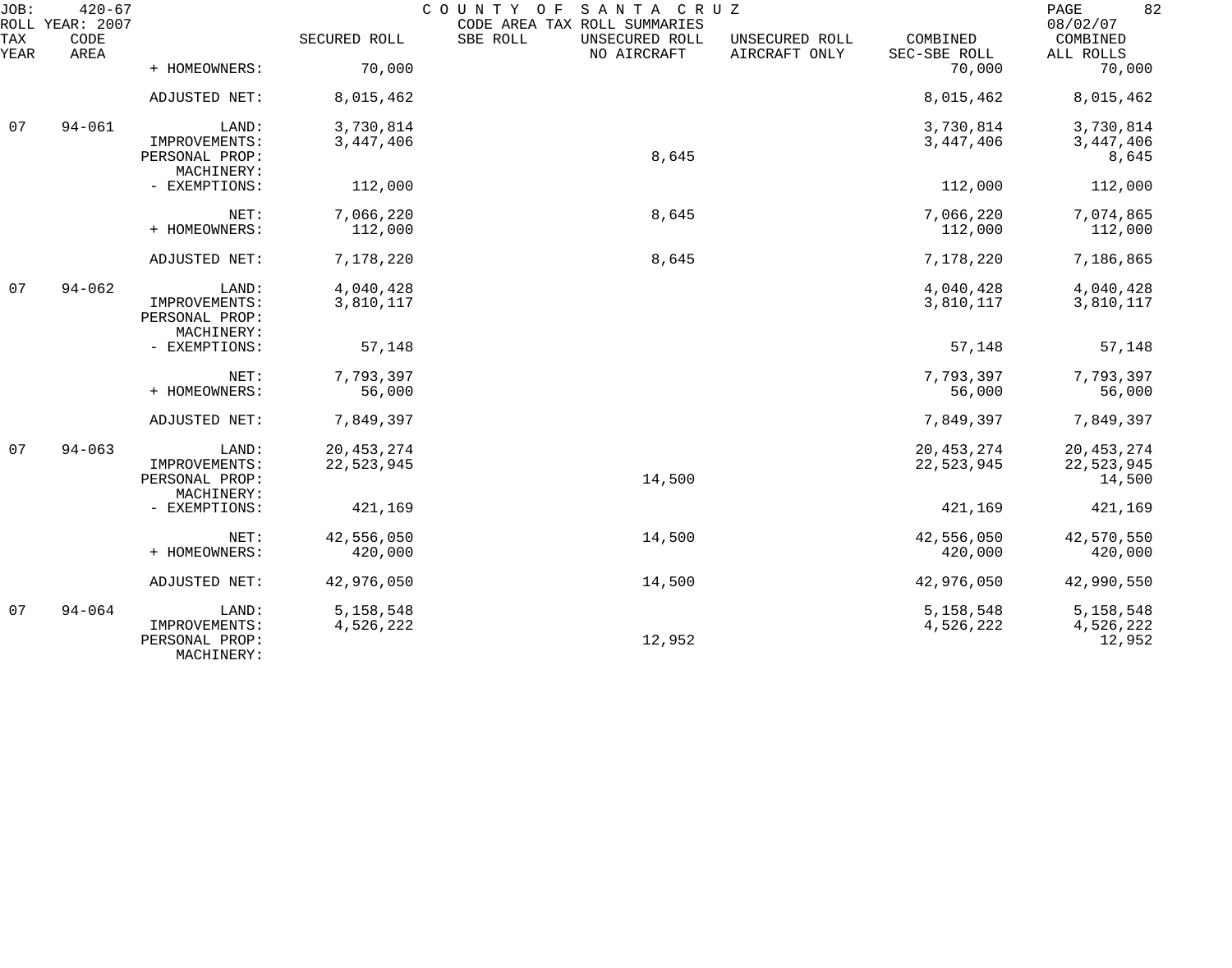| JOB:        | $420 - 67$<br>ROLL YEAR: 2007 |                                 |               | COUNTY OF | SANTA CRUZ<br>CODE AREA TAX ROLL SUMMARIES |                                 |                          | 83<br>PAGE<br>08/02/07 |
|-------------|-------------------------------|---------------------------------|---------------|-----------|--------------------------------------------|---------------------------------|--------------------------|------------------------|
| TAX<br>YEAR | CODE<br>AREA                  |                                 | SECURED ROLL  | SBE ROLL  | UNSECURED ROLL<br>NO AIRCRAFT              | UNSECURED ROLL<br>AIRCRAFT ONLY | COMBINED<br>SEC-SBE ROLL | COMBINED<br>ALL ROLLS  |
|             |                               | - EXEMPTIONS:                   | 376,715       |           |                                            |                                 | 376,715                  | 376,715                |
|             |                               | NET:                            | 9,308,055     |           | 12,952                                     |                                 | 9,308,055                | 9,321,007              |
|             |                               | + HOMEOWNERS:                   | 84,000        |           |                                            |                                 | 84,000                   | 84,000                 |
|             |                               | ADJUSTED NET:                   | 9,392,055     |           | 12,952                                     |                                 | 9,392,055                | 9,405,007              |
| 07          | $94 - 065$                    | LAND:                           | 46, 193, 934  |           |                                            |                                 | 46, 193, 934             | 46, 193, 934           |
|             |                               | IMPROVEMENTS:<br>PERSONAL PROP: | 48,885,449    |           | 402,005                                    |                                 | 48,885,449               | 48,885,449<br>402,005  |
|             |                               | MACHINERY:                      |               |           |                                            |                                 |                          |                        |
|             |                               | - EXEMPTIONS:                   | 915,637       |           |                                            |                                 | 915,637                  | 915,637                |
|             |                               | NET:                            | 94, 163, 746  |           | 402,005                                    |                                 | 94, 163, 746             | 94,565,751             |
|             |                               | + HOMEOWNERS:                   | 908,600       |           |                                            |                                 | 908,600                  | 908,600                |
|             |                               | ADJUSTED NET:                   | 95,072,346    |           | 402,005                                    |                                 | 95,072,346               | 95, 474, 351           |
| 07          | $94 - 066$                    | LAND:                           | 177, 455, 387 | 50,000    |                                            |                                 | 177,505,387              | 177,505,387            |
|             |                               | IMPROVEMENTS:                   | 157,949,869   |           | 141,166                                    |                                 | 157,949,869              | 158,091,035            |
|             |                               | PERSONAL PROP:                  | 754,174       |           | 668,154                                    |                                 | 754,174                  | 1,422,328              |
|             |                               | MACHINERY:                      | 185,784       |           |                                            |                                 | 185,784                  | 185,784                |
|             |                               | - EXEMPTIONS:                   | 13,850,498    |           | 4,159                                      |                                 | 13,850,498               | 13,854,657             |
|             |                               | NET:                            | 322, 494, 716 | 50,000    | 805,161                                    |                                 | 322, 544, 716            | 323, 349, 877          |
|             |                               | + HOMEOWNERS:                   | 3,215,800     |           |                                            |                                 | 3,215,800                | 3,215,800              |
|             |                               | ADJUSTED NET:                   | 325,710,516   |           | 805,161                                    |                                 | 325,760,516              | 326, 565, 677          |
| 07          | $94 - 067$                    | LAND:                           | 4,726,306     |           |                                            |                                 | 4,726,306                | 4,726,306              |
|             |                               | IMPROVEMENTS:<br>PERSONAL PROP: | 2,993,759     |           |                                            |                                 | 2,993,759                | 2,993,759              |
|             |                               | MACHINERY:                      |               |           |                                            |                                 |                          |                        |
|             |                               | - EXEMPTIONS:                   | 43,254        |           |                                            |                                 | 43,254                   | 43,254                 |
|             |                               | NET:                            | 7,676,811     |           |                                            |                                 | 7,676,811                | 7,676,811              |
|             |                               | + HOMEOWNERS:                   | 42,000        |           |                                            |                                 | 42,000                   | 42,000                 |
|             |                               | ADJUSTED NET:                   | 7,718,811     |           |                                            |                                 | 7,718,811                | 7,718,811              |
| 07          | $94 - 068$                    | LAND:                           | 15, 225, 269  |           |                                            |                                 | 15, 225, 269             | 15,225,269             |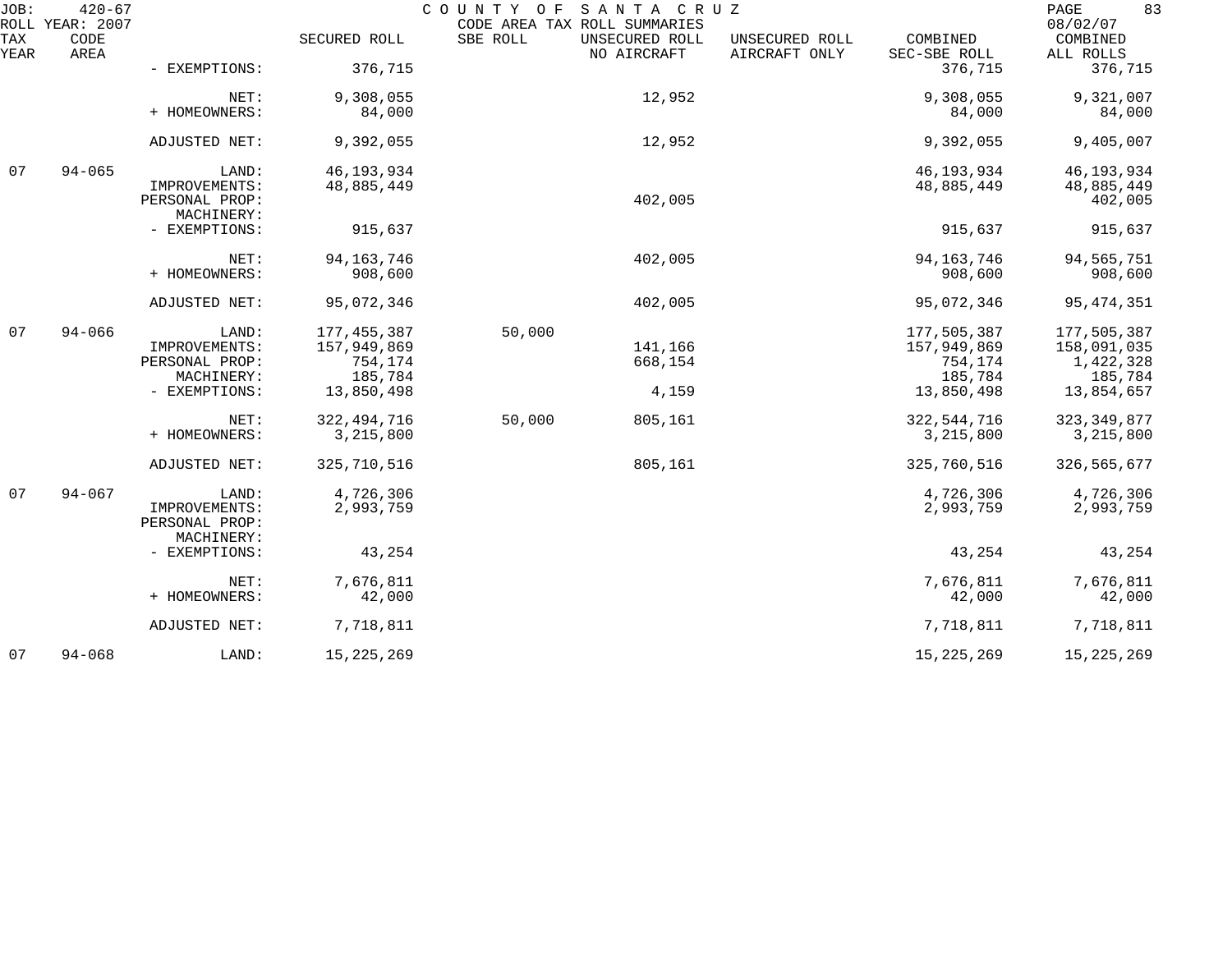| JOB:        | $420 - 67$<br>ROLL YEAR: 2007 |                |              | COUNTY OF SANTA CRUZ<br>CODE AREA TAX ROLL SUMMARIES                         |                          | PAGE<br>84<br>08/02/07 |
|-------------|-------------------------------|----------------|--------------|------------------------------------------------------------------------------|--------------------------|------------------------|
| TAX<br>YEAR | CODE<br>AREA                  |                | SECURED ROLL | SBE ROLL<br>UNSECURED ROLL<br>UNSECURED ROLL<br>AIRCRAFT ONLY<br>NO AIRCRAFT | COMBINED<br>SEC-SBE ROLL | COMBINED<br>ALL ROLLS  |
|             |                               | IMPROVEMENTS:  | 17,207,738   |                                                                              | 17, 207, 738             | 17,207,738             |
|             |                               | PERSONAL PROP: |              | 55,636                                                                       |                          | 55,636                 |
|             |                               | MACHINERY:     |              |                                                                              |                          |                        |
|             |                               | - EXEMPTIONS:  | 378,035      |                                                                              | 378,035                  | 378,035                |
|             |                               | NET:           | 32,054,972   | 55,636                                                                       | 32,054,972               | 32,110,608             |
|             |                               | + HOMEOWNERS:  | 371,000      |                                                                              | 371,000                  | 371,000                |
|             |                               | ADJUSTED NET:  | 32, 425, 972 | 55,636                                                                       | 32, 425, 972             | 32,481,608             |
| 07          | $94 - 069$                    | LAND:          | 2,650        |                                                                              | 2,650                    | 2,650                  |
|             |                               | IMPROVEMENTS:  |              |                                                                              |                          |                        |
|             |                               | PERSONAL PROP: |              |                                                                              |                          |                        |
|             |                               | MACHINERY:     |              |                                                                              |                          |                        |
|             |                               | - EXEMPTIONS:  | 2,650        |                                                                              | 2,650                    | 2,650                  |
|             |                               | NET:           |              |                                                                              |                          |                        |
|             |                               | + HOMEOWNERS:  |              |                                                                              |                          |                        |
|             |                               | ADJUSTED NET:  |              |                                                                              |                          |                        |
| 07          | $94 - 070$                    | LAND:          | 25, 237, 398 |                                                                              | 25, 237, 398             | 25, 237, 398           |
|             |                               | IMPROVEMENTS:  | 21,977,224   |                                                                              | 21,977,224               | 21,977,224             |
|             |                               | PERSONAL PROP: |              | 30,788                                                                       |                          | 30,788                 |
|             |                               | MACHINERY:     |              |                                                                              |                          |                        |
|             |                               | - EXEMPTIONS:  | 681,762      |                                                                              | 681,762                  | 681,762                |
|             |                               | NET:           | 46,532,860   | 30,788                                                                       | 46,532,860               | 46,563,648             |
|             |                               | + HOMEOWNERS:  | 532,000      |                                                                              | 532,000                  | 532,000                |
|             |                               | ADJUSTED NET:  | 47,064,860   | 30,788                                                                       | 47,064,860               | 47,095,648             |
| 07          | $96 - 016$                    | LAND:          | 125,896      |                                                                              | 125,896                  | 125,896                |
|             |                               | IMPROVEMENTS:  | 142,142      |                                                                              | 142,142                  | 142,142                |
|             |                               | PERSONAL PROP: |              |                                                                              |                          |                        |
|             |                               | MACHINERY:     |              |                                                                              |                          |                        |
|             |                               | - EXEMPTIONS:  | 7,000        |                                                                              | 7,000                    | 7,000                  |
|             |                               | NET:           | 261,038      |                                                                              | 261,038                  | 261,038                |
|             |                               | + HOMEOWNERS:  | 7,000        |                                                                              | 7,000                    | 7,000                  |
|             |                               | ADJUSTED NET:  | 268,038      |                                                                              | 268,038                  | 268,038                |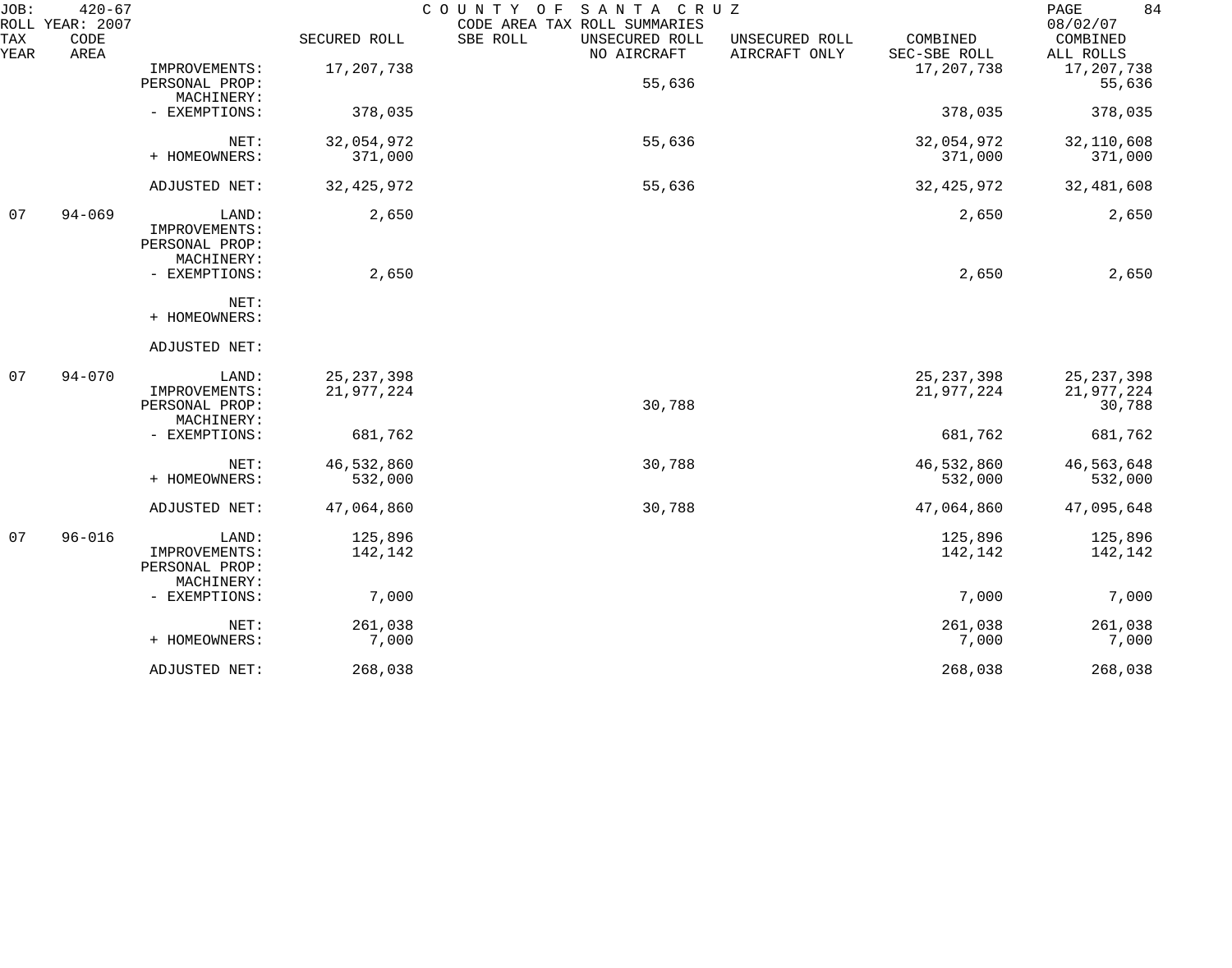| JOB:        | $420 - 67$<br>ROLL YEAR: 2007 |                              |              | COUNTY OF<br>SANTA CRUZ<br>CODE AREA TAX ROLL SUMMARIES                      |                          | 85<br>PAGE<br>08/02/07 |
|-------------|-------------------------------|------------------------------|--------------|------------------------------------------------------------------------------|--------------------------|------------------------|
| TAX<br>YEAR | CODE<br>AREA                  |                              | SECURED ROLL | SBE ROLL<br>UNSECURED ROLL<br>UNSECURED ROLL<br>NO AIRCRAFT<br>AIRCRAFT ONLY | COMBINED<br>SEC-SBE ROLL | COMBINED<br>ALL ROLLS  |
| 07          | $96 - 019$                    | LAND:                        | 23,906,139   |                                                                              | 23,906,139               | 23,906,139             |
|             |                               | IMPROVEMENTS:                | 25,765,822   | 8,300                                                                        | 25,765,822               | 25,774,122             |
|             |                               | PERSONAL PROP:               |              | 39,466                                                                       |                          | 39,466                 |
|             |                               | MACHINERY:                   |              |                                                                              |                          |                        |
|             |                               | - EXEMPTIONS:                | 451,758      |                                                                              | 451,758                  | 451,758                |
|             |                               | NET:                         | 49, 220, 203 | 47,766                                                                       | 49, 220, 203             | 49, 267, 969           |
|             |                               | + HOMEOWNERS:                | 343,000      |                                                                              | 343,000                  | 343,000                |
|             |                               | ADJUSTED NET:                | 49,563,203   | 47,766                                                                       | 49,563,203               | 49,610,969             |
| 07          | $96 - 033$                    | LAND:                        | 1,124        |                                                                              | 1,124                    | 1,124                  |
|             |                               | IMPROVEMENTS:                |              |                                                                              |                          |                        |
|             |                               | PERSONAL PROP:               |              |                                                                              |                          |                        |
|             |                               | MACHINERY:                   |              |                                                                              |                          |                        |
|             |                               | - EXEMPTIONS:                | 1,124        |                                                                              | 1,124                    | 1,124                  |
|             |                               | NET:                         |              |                                                                              |                          |                        |
|             |                               | + HOMEOWNERS:                |              |                                                                              |                          |                        |
|             |                               | ADJUSTED NET:                |              |                                                                              |                          |                        |
| 07          | $96 - 038$                    | LAND:                        | 6,179,605    |                                                                              | 6,179,605                | 6,179,605              |
|             |                               | IMPROVEMENTS:                | 4,563,898    |                                                                              | 4,563,898                | 4,563,898              |
|             |                               | PERSONAL PROP:               |              | 34,337                                                                       |                          | 34,337                 |
|             |                               | MACHINERY:                   |              |                                                                              |                          |                        |
|             |                               | - EXEMPTIONS:                | 128,645      |                                                                              | 128,645                  | 128,645                |
|             |                               | NET:                         | 10,614,858   | 34,337                                                                       | 10,614,858               | 10,649,195             |
|             |                               | + HOMEOWNERS:                | 126,000      |                                                                              | 126,000                  | 126,000                |
|             |                               | ADJUSTED NET:                | 10,740,858   | 34,337                                                                       | 10,740,858               | 10,775,195             |
| 07          | $96 - 039$                    | LAND:                        | 21,651,454   |                                                                              | 21,651,454               | 21,651,454             |
|             |                               | IMPROVEMENTS:                | 15,529,718   |                                                                              | 15,529,718               | 15,529,718             |
|             |                               | PERSONAL PROP:<br>MACHINERY: |              | 47,348                                                                       |                          | 47,348                 |
|             |                               | - EXEMPTIONS:                | 366,779      |                                                                              | 366,779                  | 366,779                |
|             |                               | NET:                         | 36,814,393   | 47,348                                                                       | 36,814,393               | 36,861,741             |
|             |                               | + HOMEOWNERS:                | 364,000      |                                                                              | 364,000                  | 364,000                |
|             |                               | ADJUSTED NET:                | 37, 178, 393 | 47,348                                                                       | 37, 178, 393             | 37, 225, 741           |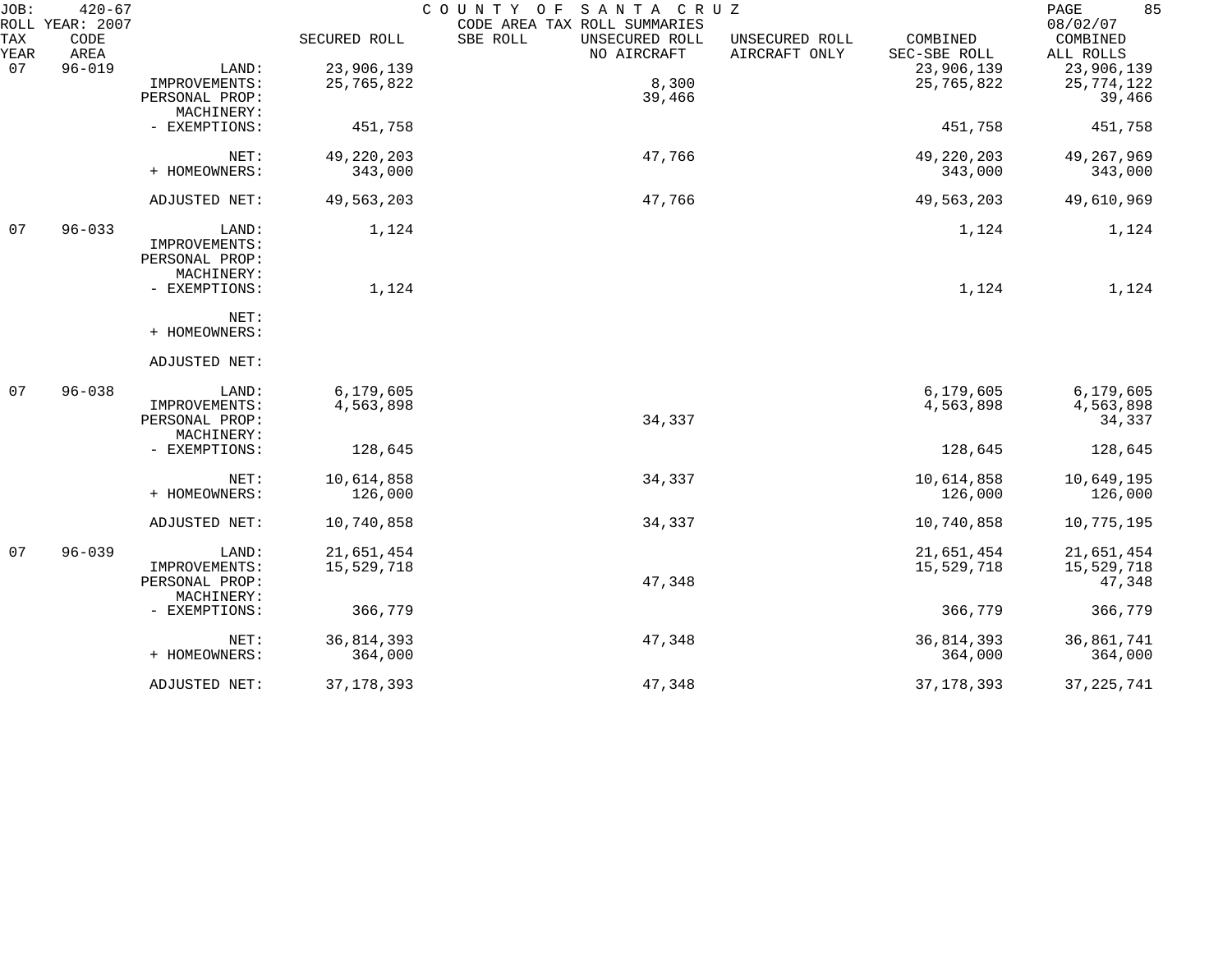| JOB:<br>ROLL | $420 - 67$<br>YEAR: 2007 |                                                        |                        | COUNTY<br>SANTA CRUZ<br>O F<br>CODE AREA TAX ROLL SUMMARIES |                                 |                          | 86<br>PAGE<br>08/02/07           |
|--------------|--------------------------|--------------------------------------------------------|------------------------|-------------------------------------------------------------|---------------------------------|--------------------------|----------------------------------|
| TAX<br>YEAR  | CODE<br>AREA             |                                                        | SECURED ROLL           | SBE ROLL<br>UNSECURED ROLL<br>NO AIRCRAFT                   | UNSECURED ROLL<br>AIRCRAFT ONLY | COMBINED<br>SEC-SBE ROLL | COMBINED<br>ALL ROLLS            |
| 07           | $96 - 040$               | LAND:                                                  | 745,945                |                                                             |                                 | 745,945                  | 745,945                          |
|              |                          | IMPROVEMENTS:<br>PERSONAL PROP:<br>MACHINERY:          | 497,035                |                                                             |                                 | 497,035                  | 497,035                          |
|              |                          | - EXEMPTIONS:                                          | 21,190                 |                                                             |                                 | 21,190                   | 21,190                           |
|              |                          | NET:                                                   | 1,221,790              |                                                             |                                 | 1,221,790                | 1,221,790                        |
|              |                          | + HOMEOWNERS:                                          | 21,000                 |                                                             |                                 | 21,000                   | 21,000                           |
|              |                          | ADJUSTED NET:                                          | 1,242,790              |                                                             |                                 | 1,242,790                | 1,242,790                        |
| 07           | $96 - 041$               | LAND:                                                  | 13,620,643             |                                                             |                                 | 13,620,643               | 13,620,643                       |
|              |                          | IMPROVEMENTS:<br>PERSONAL PROP:<br>MACHINERY:          | 14,541,493<br>36,119   |                                                             |                                 | 14,541,493<br>36,119     | 14,541,493<br>36,119             |
|              |                          | - EXEMPTIONS:                                          | 254,272                |                                                             |                                 | 254,272                  | 254,272                          |
|              |                          | NET:                                                   | 27,943,983             |                                                             |                                 | 27,943,983               | 27,943,983                       |
|              |                          | + HOMEOWNERS:                                          | 252,000                |                                                             |                                 | 252,000                  | 252,000                          |
|              |                          | ADJUSTED NET:                                          | 28, 195, 983           |                                                             |                                 | 28, 195, 983             | 28, 195, 983                     |
| 07           | $96 - 044$               | LAND:                                                  | 42, 276, 340           |                                                             |                                 | 42, 276, 340             | 42, 276, 340                     |
|              |                          | IMPROVEMENTS:<br>PERSONAL PROP:<br>MACHINERY:          | 39,079,655<br>272,290  | 52,713<br>390,646                                           |                                 | 39,079,655<br>272,290    | 39, 132, 368<br>662,936          |
|              |                          | - EXEMPTIONS:                                          | 2,847,475              | 99,607                                                      |                                 | 2,847,475                | 2,947,082                        |
|              |                          | NET:<br>+ HOMEOWNERS:                                  | 78,780,810<br>761,600  | 343,752                                                     |                                 | 78,780,810<br>761,600    | 79,124,562<br>761,600            |
|              |                          | ADJUSTED NET:                                          | 79,542,410             | 343,752                                                     |                                 | 79,542,410               | 79,886,162                       |
|              |                          |                                                        |                        |                                                             |                                 |                          |                                  |
| 07           | $96 - 050$               | LAND:<br>IMPROVEMENTS:<br>PERSONAL PROP:<br>MACHINERY: | 2,503,504<br>1,714,885 | 14,418<br>46,926                                            |                                 | 2,503,504<br>1,714,885   | 2,503,504<br>1,729,303<br>46,926 |
|              |                          | - EXEMPTIONS:                                          | 21,627                 | 25,404                                                      |                                 | 21,627                   | 47,031                           |
|              |                          | NET:                                                   | 4,196,762              | 35,940                                                      |                                 | 4,196,762                | 4,232,702                        |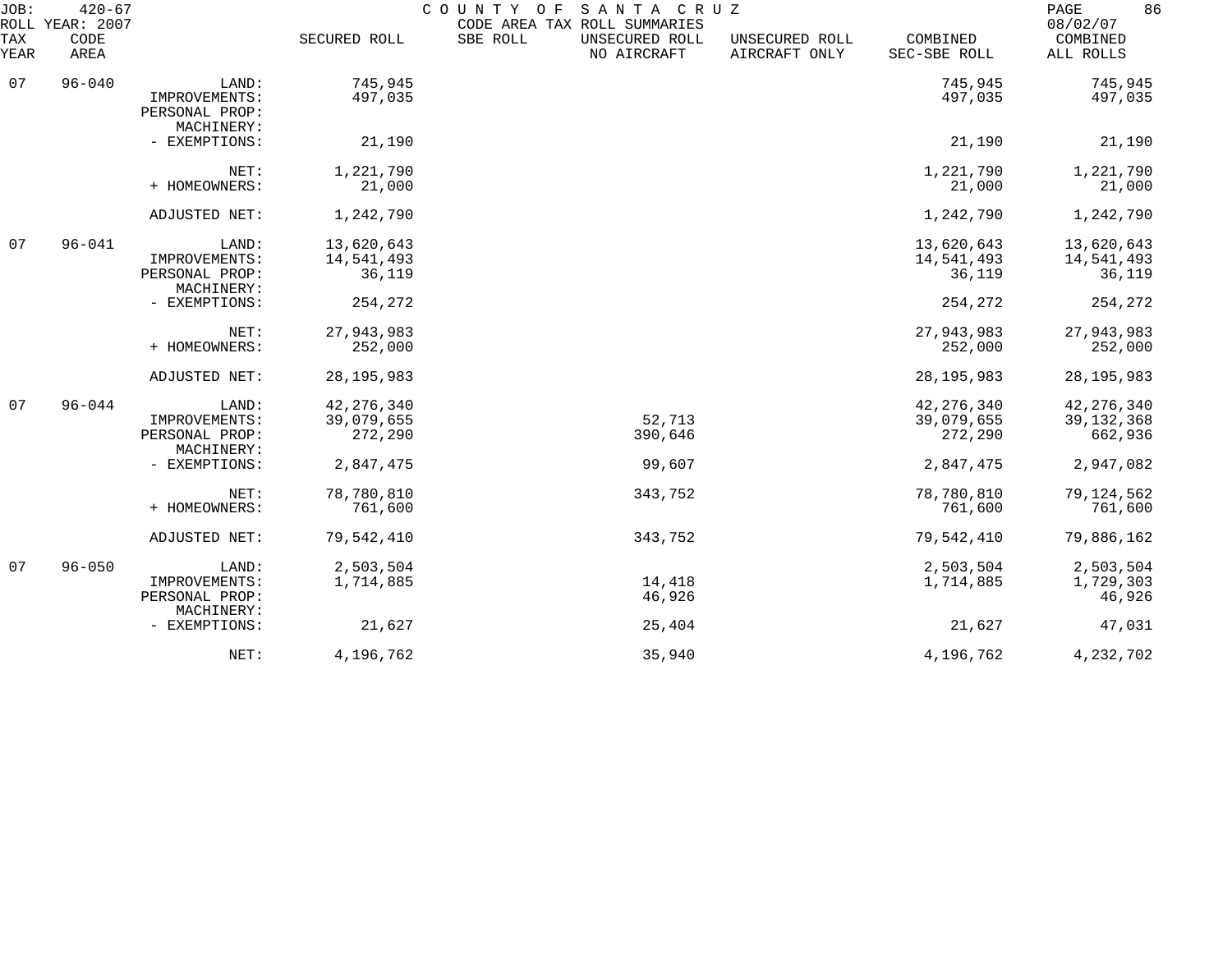| JOB:        | $420 - 67$<br>ROLL YEAR: 2007 |                                 |              | COUNTY OF<br>SANTA CRUZ<br>CODE AREA TAX ROLL SUMMARIES |                                 |                          | 87<br>PAGE<br>08/02/07 |
|-------------|-------------------------------|---------------------------------|--------------|---------------------------------------------------------|---------------------------------|--------------------------|------------------------|
| TAX<br>YEAR | CODE<br>AREA                  |                                 | SECURED ROLL | SBE ROLL<br>UNSECURED ROLL<br>NO AIRCRAFT               | UNSECURED ROLL<br>AIRCRAFT ONLY | COMBINED<br>SEC-SBE ROLL | COMBINED<br>ALL ROLLS  |
|             |                               | + HOMEOWNERS:                   | 21,000       |                                                         |                                 | 21,000                   | 21,000                 |
|             |                               | ADJUSTED NET:                   | 4, 217, 762  | 35,940                                                  |                                 | 4, 217, 762              | 4, 253, 702            |
| 07          | $96 - 057$                    | LAND:                           | 17, 181, 504 |                                                         |                                 | 17,181,504               | 17,181,504             |
|             |                               | IMPROVEMENTS:<br>PERSONAL PROP: | 15,500,635   | 8,250                                                   |                                 | 15,500,635               | 15,500,635             |
|             |                               | MACHINERY:                      |              |                                                         |                                 |                          | 8,250                  |
|             |                               | - EXEMPTIONS:                   | 372,580      |                                                         |                                 | 372,580                  | 372,580                |
|             |                               | NET:                            | 32,309,559   | 8,250                                                   |                                 | 32,309,559               | 32, 317, 809           |
|             |                               | + HOMEOWNERS:                   | 371,000      |                                                         |                                 | 371,000                  | 371,000                |
|             |                               | ADJUSTED NET:                   | 32,680,559   | 8,250                                                   |                                 | 32,680,559               | 32,688,809             |
| 07          | $96 - 059$                    | LAND:                           |              |                                                         |                                 |                          |                        |
|             |                               | IMPROVEMENTS:                   |              |                                                         |                                 |                          |                        |
|             |                               | PERSONAL PROP:<br>MACHINERY:    |              |                                                         |                                 |                          |                        |
|             |                               | - EXEMPTIONS:                   |              |                                                         |                                 |                          |                        |
|             |                               |                                 |              |                                                         |                                 |                          |                        |
|             |                               | NET:<br>+ HOMEOWNERS:           |              |                                                         |                                 |                          |                        |
|             |                               | ADJUSTED NET:                   |              |                                                         |                                 |                          |                        |
| 07          | $96 - 062$                    | LAND:                           | 4,184,559    |                                                         |                                 | 4,184,559                | 4,184,559              |
|             |                               | IMPROVEMENTS:                   | 2,708,000    |                                                         |                                 | 2,708,000                | 2,708,000              |
|             |                               | PERSONAL PROP:<br>MACHINERY:    |              |                                                         |                                 |                          |                        |
|             |                               | - EXEMPTIONS:                   | 28,000       |                                                         |                                 | 28,000                   | 28,000                 |
|             |                               | NET:                            | 6,864,559    |                                                         |                                 | 6,864,559                | 6,864,559              |
|             |                               | + HOMEOWNERS:                   | 28,000       |                                                         |                                 | 28,000                   | 28,000                 |
|             |                               | ADJUSTED NET:                   | 6,892,559    |                                                         |                                 | 6,892,559                | 6,892,559              |
| 07          | $96 - 064$                    | LAND:                           | 7,718,797    |                                                         |                                 | 7,718,797                | 7,718,797              |
|             |                               | IMPROVEMENTS:                   | 7,602,086    |                                                         |                                 | 7,602,086                | 7,602,086              |
|             |                               | PERSONAL PROP:<br>MACHINERY:    | 4,000        |                                                         |                                 | 4,000                    | 4,000                  |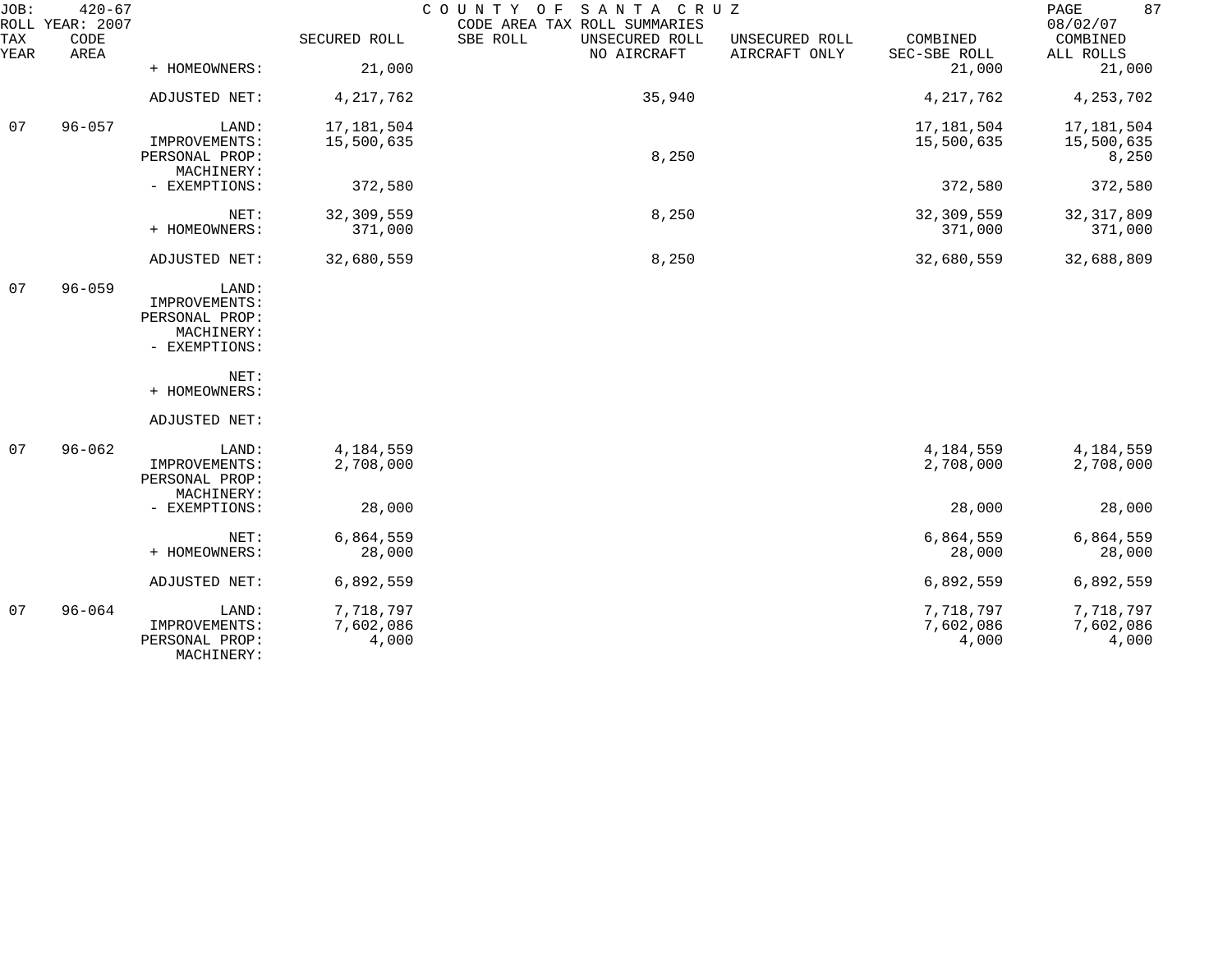| JOB:        | $420 - 67$<br>ROLL YEAR: 2007 |                                 |              | COUNTY OF<br>SANTA CRUZ<br>CODE AREA TAX ROLL SUMMARIES |                                 |                          | 88<br>PAGE<br>08/02/07 |
|-------------|-------------------------------|---------------------------------|--------------|---------------------------------------------------------|---------------------------------|--------------------------|------------------------|
| TAX<br>YEAR | CODE<br>AREA                  |                                 | SECURED ROLL | SBE ROLL<br>UNSECURED ROLL<br>NO AIRCRAFT               | UNSECURED ROLL<br>AIRCRAFT ONLY | COMBINED<br>SEC-SBE ROLL | COMBINED<br>ALL ROLLS  |
|             |                               | - EXEMPTIONS:                   | 183,494      |                                                         |                                 | 183,494                  | 183,494                |
|             |                               | NET:                            | 15, 141, 389 |                                                         |                                 | 15, 141, 389             | 15,141,389             |
|             |                               | + HOMEOWNERS:                   | 180,600      |                                                         |                                 | 180,600                  | 180,600                |
|             |                               | ADJUSTED NET:                   | 15,321,989   |                                                         |                                 | 15,321,989               | 15,321,989             |
| 07          | $96 - 068$                    | LAND:                           |              |                                                         |                                 |                          |                        |
|             |                               | IMPROVEMENTS:<br>PERSONAL PROP: |              |                                                         |                                 |                          |                        |
|             |                               | MACHINERY:                      |              |                                                         |                                 |                          |                        |
|             |                               | - EXEMPTIONS:                   |              |                                                         |                                 |                          |                        |
|             |                               | NET:                            |              |                                                         |                                 |                          |                        |
|             |                               | + HOMEOWNERS:                   |              |                                                         |                                 |                          |                        |
|             |                               | ADJUSTED NET:                   |              |                                                         |                                 |                          |                        |
| 07          | $96 - 071$                    | LAND:                           | 52,017,588   |                                                         |                                 | 52,017,588               | 52,017,588             |
|             |                               | IMPROVEMENTS:                   | 45,926,101   | 1,592                                                   |                                 | 45,926,101               | 45,927,693             |
|             |                               | PERSONAL PROP:                  |              | 125,016                                                 |                                 |                          | 125,016                |
|             |                               | MACHINERY:<br>- EXEMPTIONS:     | 1,967,237    |                                                         |                                 | 1,967,237                | 1,967,237              |
|             |                               |                                 |              |                                                         |                                 |                          |                        |
|             |                               | NET:                            | 95, 976, 452 | 126,608                                                 |                                 | 95, 976, 452             | 96,103,060             |
|             |                               | + HOMEOWNERS:                   | 1,628,200    |                                                         |                                 | 1,628,200                | 1,628,200              |
|             |                               | ADJUSTED NET:                   | 97,604,652   | 126,608                                                 |                                 | 97,604,652               | 97,731,260             |
| 07          | $96 - 076$                    | LAND:                           | 41, 265, 239 |                                                         |                                 | 41, 265, 239             | 41, 265, 239           |
|             |                               | IMPROVEMENTS:                   | 33, 417, 500 |                                                         |                                 | 33, 417, 500             | 33, 417, 500           |
|             |                               | PERSONAL PROP:                  |              | 45,505                                                  |                                 |                          | 45,505                 |
|             |                               | MACHINERY:                      |              |                                                         |                                 |                          |                        |
|             |                               | - EXEMPTIONS:                   | 1,105,944    |                                                         |                                 | 1,105,944                | 1,105,944              |
|             |                               | NET:                            | 73,576,795   | 45,505                                                  |                                 | 73,576,795               | 73,622,300             |
|             |                               | + HOMEOWNERS:                   | 1,043,000    |                                                         |                                 | 1,043,000                | 1,043,000              |
|             |                               | ADJUSTED NET:                   | 74,619,795   | 45,505                                                  |                                 | 74,619,795               | 74,665,300             |
| 07          | $96 - 078$                    | LAND:                           | 527,782      |                                                         |                                 | 527,782                  | 527,782                |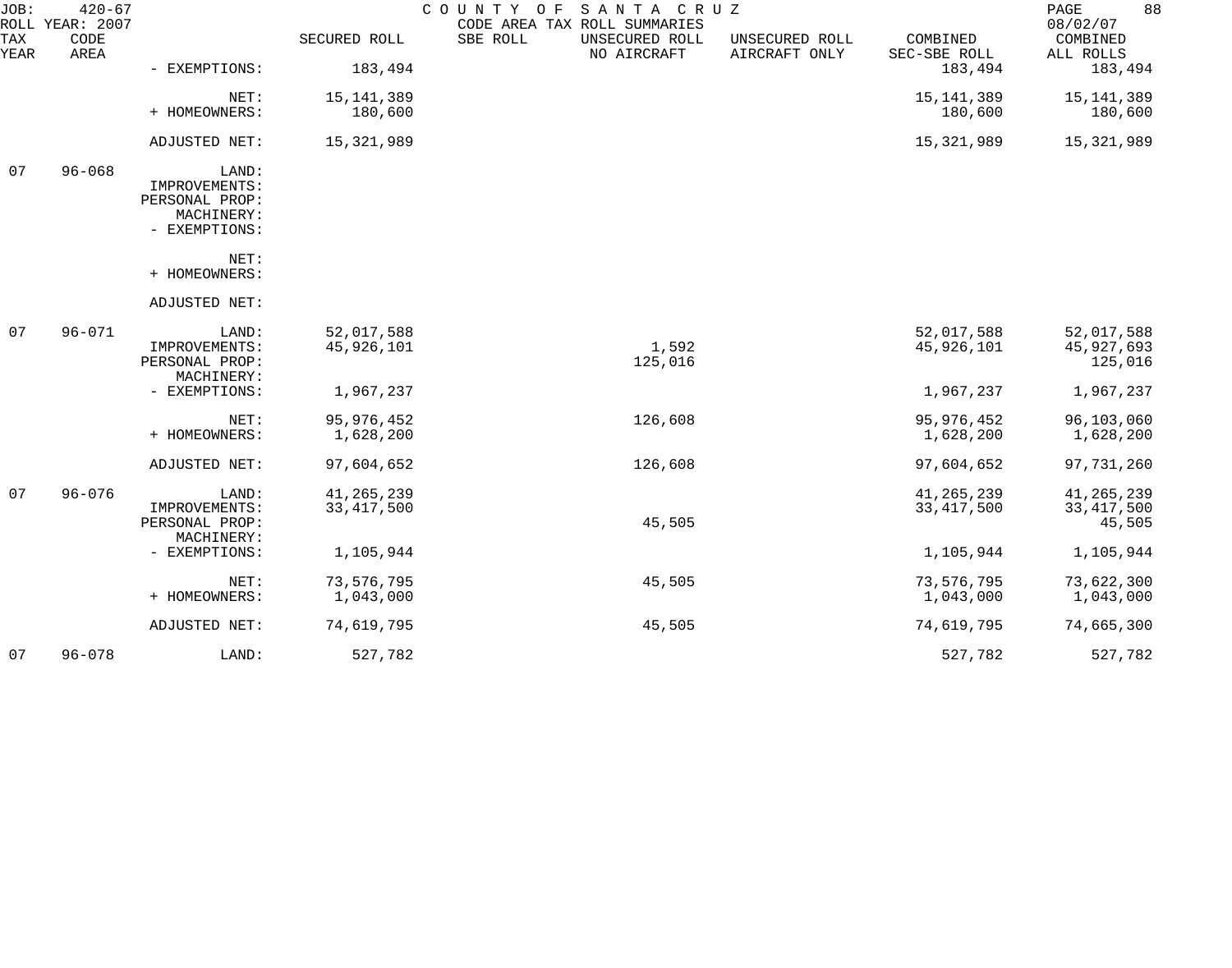| JOB:<br>ROLL | $420 - 67$<br>YEAR: 2007 |                                                                         |                                                                   | COUNTY OF<br>SANTA CRUZ<br>CODE AREA TAX ROLL SUMMARIES |                                 |                                                                   | 89<br>PAGE<br>08/02/07                                              |
|--------------|--------------------------|-------------------------------------------------------------------------|-------------------------------------------------------------------|---------------------------------------------------------|---------------------------------|-------------------------------------------------------------------|---------------------------------------------------------------------|
| TAX<br>YEAR  | CODE<br>AREA             |                                                                         | SECURED ROLL                                                      | SBE ROLL<br>UNSECURED ROLL<br>NO AIRCRAFT               | UNSECURED ROLL<br>AIRCRAFT ONLY | COMBINED<br>SEC-SBE ROLL                                          | COMBINED<br>ALL ROLLS                                               |
|              |                          | IMPROVEMENTS:<br>PERSONAL PROP:                                         | 56,582                                                            |                                                         |                                 | 56,582                                                            | 56,582                                                              |
|              |                          | MACHINERY:<br>- EXEMPTIONS:                                             | 7,000                                                             |                                                         |                                 | 7,000                                                             | 7,000                                                               |
|              |                          | NET:<br>+ HOMEOWNERS:                                                   | 577,364<br>7,000                                                  |                                                         |                                 | 577,364<br>7,000                                                  | 577,364<br>7,000                                                    |
|              |                          | ADJUSTED NET:                                                           | 584,364                                                           |                                                         |                                 | 584,364                                                           | 584,364                                                             |
|              |                          |                                                                         |                                                                   |                                                         |                                 |                                                                   |                                                                     |
| 07           | $96 - 080$               | LAND:<br>IMPROVEMENTS:<br>PERSONAL PROP:<br>MACHINERY:                  | 2,845,921<br>2,193,830                                            |                                                         |                                 | 2,845,921<br>2,193,830                                            | 2,845,921<br>2,193,830                                              |
|              |                          | - EXEMPTIONS:                                                           | 77,000                                                            |                                                         |                                 | 77,000                                                            | 77,000                                                              |
|              |                          | NET:<br>+ HOMEOWNERS:                                                   | 4,962,751<br>77,000                                               |                                                         |                                 | 4,962,751<br>77,000                                               | 4,962,751<br>77,000                                                 |
|              |                          | ADJUSTED NET:                                                           | 5,039,751                                                         |                                                         |                                 | 5,039,751                                                         | 5,039,751                                                           |
| 07           | $96 - 100$               | LAND:<br>IMPROVEMENTS:<br>PERSONAL PROP:                                | 106,864,635<br>55, 911, 497<br>29,406                             | 739,840<br>994,421                                      |                                 | 106,864,635<br>55, 911, 497<br>29,406                             | 106,864,635<br>56,651,337<br>1,023,827                              |
|              |                          | MACHINERY:                                                              |                                                                   |                                                         |                                 |                                                                   |                                                                     |
|              |                          | - EXEMPTIONS:                                                           | 1,295,836                                                         | 14,098                                                  |                                 | 1,295,836                                                         | 1,309,934                                                           |
|              |                          | NET:<br>+ HOMEOWNERS:                                                   | 161,509,702<br>1,208,200                                          | 1,720,163                                               |                                 | 161,509,702<br>1,208,200                                          | 163, 229, 865<br>1,208,200                                          |
|              |                          | ADJUSTED NET:                                                           | 162,717,902                                                       | 1,720,163                                               |                                 | 162,717,902                                                       | 164,438,065                                                         |
| 07           | $96 - 101$               | LAND:<br>IMPROVEMENTS:<br>PERSONAL PROP:<br>MACHINERY:<br>- EXEMPTIONS: | 413, 299, 364<br>373,508,474<br>820,626<br>60,086<br>33, 433, 489 | 67,895<br>1,868,296<br>7,068,919<br>483,280             |                                 | 413, 299, 364<br>373,508,474<br>820,626<br>60,086<br>33, 433, 489 | 413,367,259<br>375, 376, 770<br>7,889,545<br>60,086<br>33, 916, 769 |
|              |                          | NET:<br>+ HOMEOWNERS:                                                   | 754, 255, 061<br>8,387,400                                        | 8,521,830                                               |                                 | 754,255,061<br>8,387,400                                          | 762,776,891<br>8,387,400                                            |
|              |                          | ADJUSTED NET:                                                           | 762,642,461                                                       | 8,521,830                                               |                                 | 762,642,461                                                       | 771,164,291                                                         |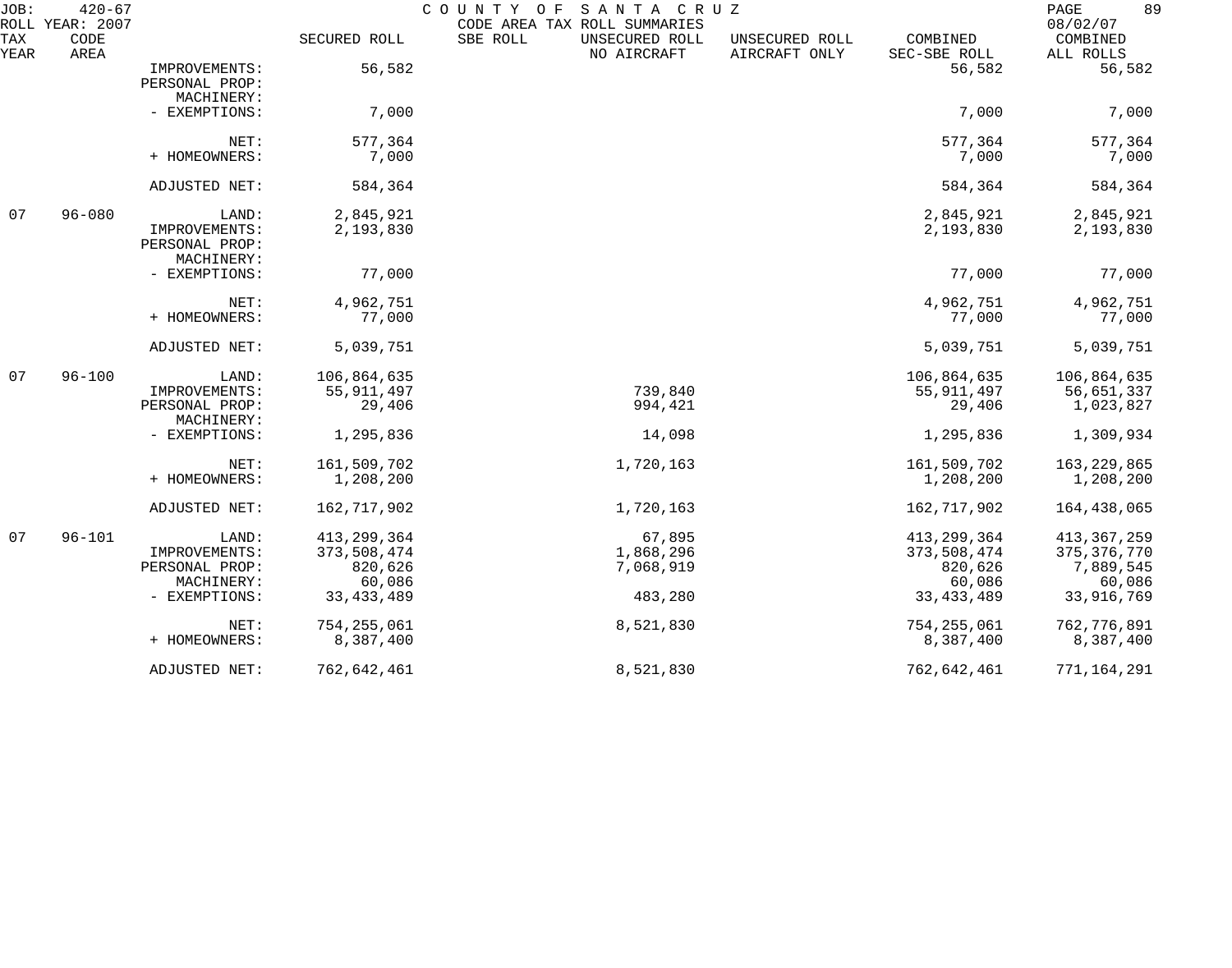| JOB: | $420 - 67$<br>ROLL YEAR: 2007 |                |               |           | COUNTY OF SANTA CRUZ<br>CODE AREA TAX ROLL SUMMARIES |                |               | 90<br>PAGE<br>08/02/07 |
|------|-------------------------------|----------------|---------------|-----------|------------------------------------------------------|----------------|---------------|------------------------|
| TAX  | CODE                          |                | SECURED ROLL  | SBE ROLL  | UNSECURED ROLL                                       | UNSECURED ROLL | COMBINED      | COMBINED               |
| YEAR | AREA                          |                |               |           | NO AIRCRAFT                                          | AIRCRAFT ONLY  | SEC-SBE ROLL  | ALL ROLLS              |
| 07   | $96 - 103$                    | LAND:          | 345,707,967   | 3,606,765 | 918,045                                              |                | 349, 314, 732 | 350, 232, 777          |
|      |                               | IMPROVEMENTS:  | 383, 918, 352 |           | 13,081,610                                           |                | 383,918,352   | 396,999,962            |
|      |                               | PERSONAL PROP: | 27, 371, 045  |           | 34, 229, 955                                         |                | 27, 371, 045  | 61,601,000             |
|      |                               | MACHINERY:     | 425,288       |           |                                                      |                | 425,288       | 425,288                |
|      |                               |                |               |           |                                                      |                |               |                        |
|      |                               | - EXEMPTIONS:  | 129, 234, 372 |           | 6,845,331                                            |                | 129, 234, 372 | 136,079,703            |
|      |                               | NET:           | 628,188,280   | 3,606,765 | 41,384,279                                           |                | 631,795,045   | 673, 179, 324          |
|      |                               | + HOMEOWNERS:  | 4,751,600     |           |                                                      |                | 4,751,600     | 4,751,600              |
|      |                               |                |               |           |                                                      |                |               |                        |
|      |                               | ADJUSTED NET:  | 632,939,880   |           | 41,384,279                                           |                | 636,546,645   | 677,930,924            |
| 07   | $96 - 104$                    | LAND:          | 9,538,810     |           |                                                      |                | 9,538,810     | 9,538,810              |
|      |                               | IMPROVEMENTS:  | 10,502,580    |           | 17,777                                               |                | 10,502,580    | 10,520,357             |
|      |                               | PERSONAL PROP: | 14,248        |           | 999,784                                              |                | 14,248        | 1,014,032              |
|      |                               | MACHINERY:     |               |           |                                                      |                |               |                        |
|      |                               | - EXEMPTIONS:  | 2,696,285     |           |                                                      |                | 2,696,285     | 2,696,285              |
|      |                               | NET:           | 17,359,353    |           | 1,017,561                                            |                | 17,359,353    | 18,376,914             |
|      |                               | + HOMEOWNERS:  | 161,000       |           |                                                      |                | 161,000       | 161,000                |
|      |                               |                |               |           |                                                      |                |               |                        |
|      |                               | ADJUSTED NET:  | 17,520,353    |           | 1,017,561                                            |                | 17,520,353    | 18,537,914             |
| 07   | $96 - 105$                    | LAND:          | 24, 134, 151  |           |                                                      |                | 24, 134, 151  | 24, 134, 151           |
|      |                               | IMPROVEMENTS:  | 20,802,260    |           |                                                      |                | 20,802,260    | 20,802,260             |
|      |                               | PERSONAL PROP: |               |           | 62,582                                               |                |               | 62,582                 |
|      |                               | MACHINERY:     |               |           |                                                      |                |               |                        |
|      |                               | - EXEMPTIONS:  | 121,802       |           |                                                      |                | 121,802       | 121,802                |
|      |                               | NET:           | 44,814,609    |           | 62,582                                               |                | 44,814,609    | 44,877,191             |
|      |                               |                |               |           |                                                      |                |               |                        |
|      |                               | + HOMEOWNERS:  | 119,000       |           |                                                      |                | 119,000       | 119,000                |
|      |                               | ADJUSTED NET:  | 44,933,609    |           | 62,582                                               |                | 44,933,609    | 44,996,191             |
| 07   | $96 - 106$                    | LAND:          | 20,199,668    |           |                                                      |                | 20,199,668    | 20,199,668             |
|      |                               | IMPROVEMENTS:  | 21,709,908    |           |                                                      |                | 21,709,908    | 21,709,908             |
|      |                               | PERSONAL PROP: |               |           | 14,900                                               |                |               | 14,900                 |
|      |                               | MACHINERY:     |               |           |                                                      |                |               |                        |
|      |                               |                | 324,248       |           |                                                      |                | 324,248       |                        |
|      |                               | - EXEMPTIONS:  |               |           |                                                      |                |               | 324,248                |
|      |                               | NET:           | 41,585,328    |           | 14,900                                               |                | 41,585,328    | 41,600,228             |
|      |                               | + HOMEOWNERS:  | 322,000       |           |                                                      |                | 322,000       | 322,000                |
|      |                               | ADJUSTED NET:  | 41,907,328    |           | 14,900                                               |                | 41,907,328    | 41,922,228             |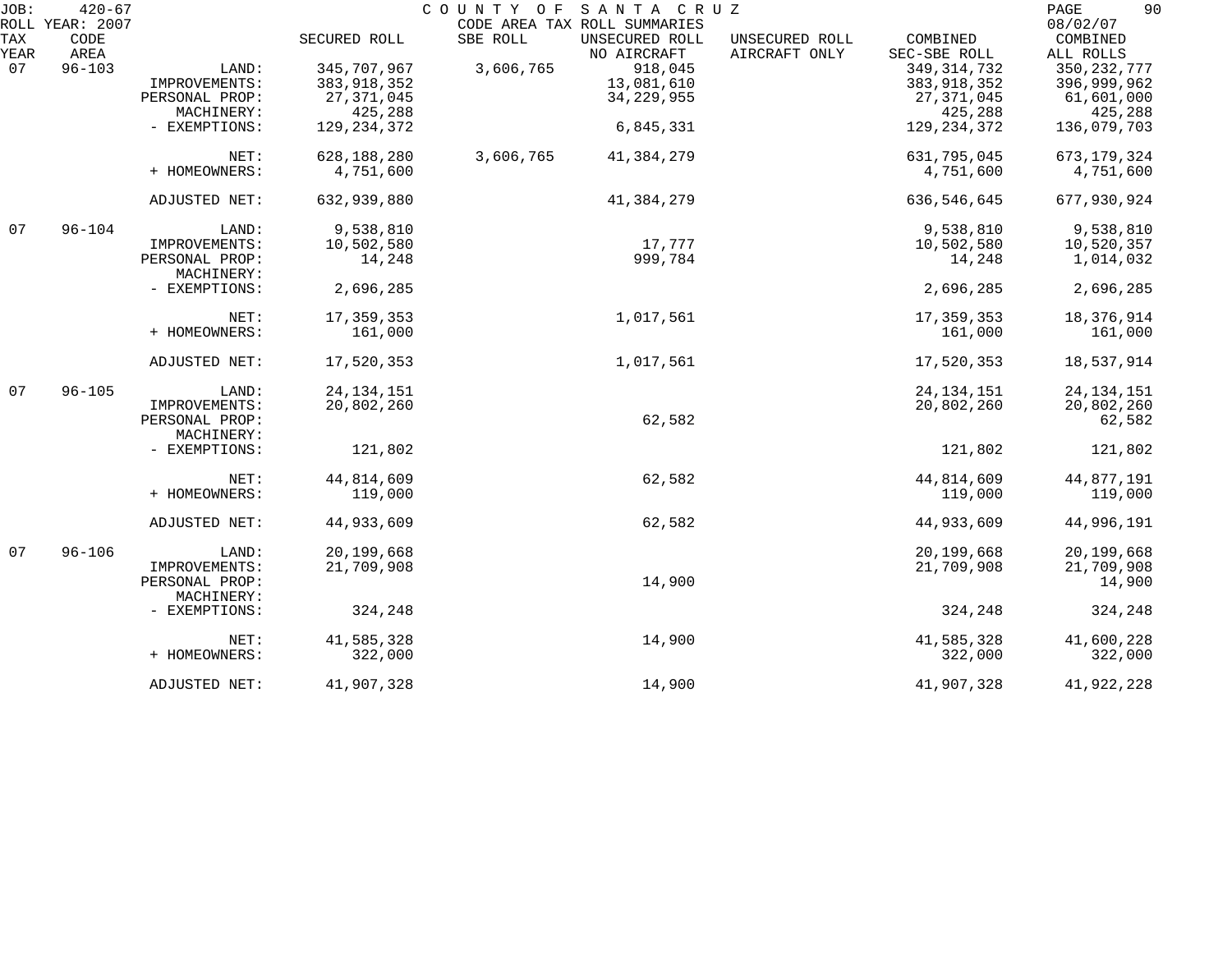| $420 - 67$<br>JOB:<br>COUNTY OF<br>SANTA CRUZ<br>ROLL YEAR: 2007<br>CODE AREA TAX ROLL SUMMARIES |              |                                                                         |                                                        |                                           |                                 |                                                      | 91<br>PAGE<br>08/02/07                               |
|--------------------------------------------------------------------------------------------------|--------------|-------------------------------------------------------------------------|--------------------------------------------------------|-------------------------------------------|---------------------------------|------------------------------------------------------|------------------------------------------------------|
| TAX<br>YEAR                                                                                      | CODE<br>AREA |                                                                         | SECURED ROLL                                           | SBE ROLL<br>UNSECURED ROLL<br>NO AIRCRAFT | UNSECURED ROLL<br>AIRCRAFT ONLY | COMBINED<br>SEC-SBE ROLL                             | COMBINED<br>ALL ROLLS                                |
| 07                                                                                               | $96 - 107$   | LAND:<br>IMPROVEMENTS:<br>PERSONAL PROP:<br>MACHINERY:                  | 39, 476, 839<br>24, 378, 466                           | 106,537                                   |                                 | 39, 476, 839<br>24, 378, 466                         | 39, 476, 839<br>24,378,466<br>106,537                |
|                                                                                                  |              | - EXEMPTIONS:                                                           | 217,573                                                |                                           |                                 | 217,573                                              | 217,573                                              |
|                                                                                                  |              | NET:<br>+ HOMEOWNERS:                                                   | 63,637,732<br>217,000                                  | 106,537                                   |                                 | 63,637,732<br>217,000                                | 63,744,269<br>217,000                                |
|                                                                                                  |              | ADJUSTED NET:                                                           | 63,854,732                                             | 106,537                                   |                                 | 63,854,732                                           | 63,961,269                                           |
| 07                                                                                               | $96 - 108$   | LAND:<br>IMPROVEMENTS:<br>PERSONAL PROP:<br>MACHINERY:                  | 13,513,831<br>8,679,025<br>378,166                     | 258,513                                   |                                 | 13,513,831<br>8,679,025<br>378,166                   | 13,513,831<br>8,679,025<br>636,679                   |
|                                                                                                  |              | - EXEMPTIONS:                                                           | 3,872,958                                              |                                           |                                 | 3,872,958                                            | 3,872,958                                            |
|                                                                                                  |              | NET:<br>+ HOMEOWNERS:                                                   | 18,698,064<br>91,000                                   | 258,513                                   |                                 | 18,698,064<br>91,000                                 | 18,956,577<br>91,000                                 |
|                                                                                                  |              | ADJUSTED NET:                                                           | 18,789,064                                             | 258,513                                   |                                 | 18,789,064                                           | 19,047,577                                           |
| 07                                                                                               | $96 - 109$   | LAND:<br>IMPROVEMENTS:<br>PERSONAL PROP:<br>MACHINERY:<br>- EXEMPTIONS: | 14, 411, 004<br>20, 378, 904<br>4, 163, 765<br>133,912 | 7,174<br>34,037<br>6,435                  |                                 | 14, 411, 004<br>20,378,904<br>4, 163, 765<br>133,912 | 14, 418, 178<br>20, 412, 941<br>4,170,200<br>133,912 |
|                                                                                                  |              | NET:<br>+ HOMEOWNERS:                                                   | 38,819,761<br>133,000                                  | 47,646                                    |                                 | 38,819,761<br>133,000                                | 38,867,407<br>133,000                                |
|                                                                                                  |              | ADJUSTED NET:                                                           | 38,952,761                                             | 47,646                                    |                                 | 38,952,761                                           | 39,000,407                                           |
| 07                                                                                               | $96 - 110$   | LAND:<br>IMPROVEMENTS:<br>PERSONAL PROP:<br>MACHINERY:                  | 5,005,948<br>3,187,896                                 | 13,032                                    |                                 | 5,005,948<br>3,187,896                               | 5,005,948<br>3,187,896<br>13,032                     |
|                                                                                                  |              | - EXEMPTIONS:                                                           | 77,314                                                 |                                           |                                 | 77,314                                               | 77,314                                               |
|                                                                                                  |              | NET:                                                                    | 8,116,530                                              | 13,032                                    |                                 | 8,116,530                                            | 8,129,562                                            |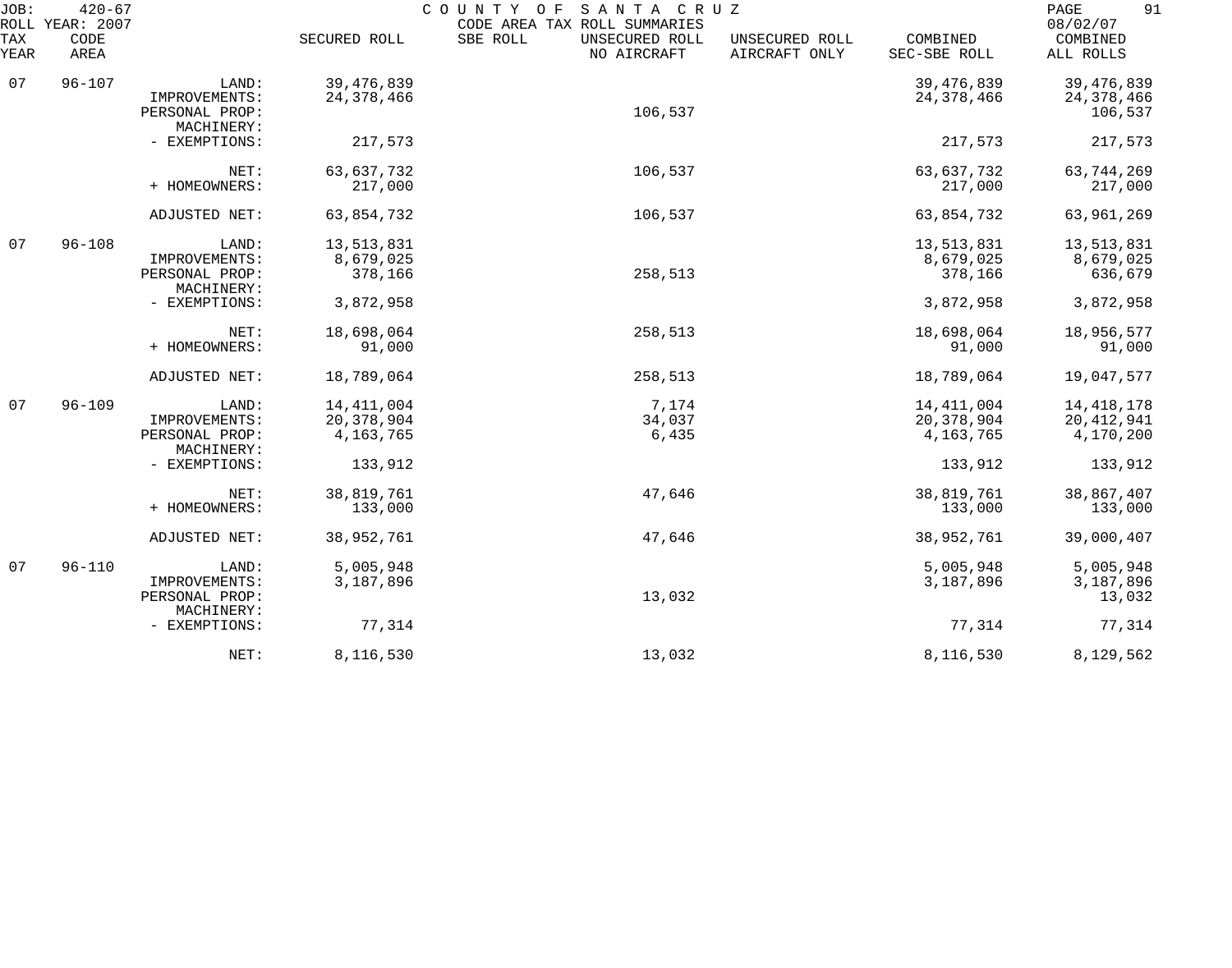| JOB:        | $420 - 67$<br>ROLL YEAR: 2007 |                                                        |                            | COUNTY OF SANTA CRUZ<br>CODE AREA TAX ROLL SUMMARIES |                                 |                            | 92<br>PAGE<br>08/02/07              |
|-------------|-------------------------------|--------------------------------------------------------|----------------------------|------------------------------------------------------|---------------------------------|----------------------------|-------------------------------------|
| TAX<br>YEAR | CODE<br>AREA                  |                                                        | SECURED ROLL               | SBE ROLL<br>UNSECURED ROLL<br>NO AIRCRAFT            | UNSECURED ROLL<br>AIRCRAFT ONLY | COMBINED<br>SEC-SBE ROLL   | COMBINED<br>ALL ROLLS               |
|             |                               | + HOMEOWNERS:                                          | 77,000                     |                                                      |                                 | 77,000                     | 77,000                              |
|             |                               | ADJUSTED NET:                                          | 8,193,530                  | 13,032                                               |                                 | 8,193,530                  | 8,206,562                           |
| 07          | $96 - 111$                    | LAND:                                                  | 79,644,998                 |                                                      |                                 | 79,644,998                 | 79,644,998                          |
|             |                               | IMPROVEMENTS:<br>PERSONAL PROP:<br>MACHINERY:          | 73,997,234<br>52,038       | 16,381<br>278,587                                    |                                 | 73,997,234<br>52,038       | 74,013,615<br>330,625               |
|             |                               | - EXEMPTIONS:                                          | 1,238,511                  |                                                      |                                 | 1,238,511                  | 1,238,511                           |
|             |                               | NET:<br>+ HOMEOWNERS:                                  | 152, 455, 759<br>1,223,600 | 294,968                                              |                                 | 152, 455, 759<br>1,223,600 | 152,750,727<br>1,223,600            |
|             |                               | ADJUSTED NET:                                          | 153,679,359                | 294,968                                              |                                 | 153,679,359                | 153,974,327                         |
| 07          | $96 - 112$                    | LAND:<br>IMPROVEMENTS:<br>PERSONAL PROP:<br>MACHINERY: | 17,778,694<br>12,751,583   | 107,327                                              |                                 | 17,778,694<br>12,751,583   | 17,778,694<br>12,751,583<br>107,327 |
|             |                               | - EXEMPTIONS:                                          | 676,889                    |                                                      |                                 | 676,889                    | 676,889                             |
|             |                               | NET:<br>+ HOMEOWNERS:                                  | 29,853,388<br>210,000      | 107,327                                              |                                 | 29,853,388<br>210,000      | 29,960,715<br>210,000               |
|             |                               | ADJUSTED NET:                                          | 30,063,388                 | 107,327                                              |                                 | 30,063,388                 | 30, 170, 715                        |
| 07          | $96 - 113$                    | LAND:<br>IMPROVEMENTS:<br>PERSONAL PROP:<br>MACHINERY: | 7,399,245<br>5,932,986     | 6,090<br>50,710                                      |                                 | 7,399,245<br>5,932,986     | 7,399,245<br>5,939,076<br>50,710    |
|             |                               | - EXEMPTIONS:                                          | 71,148                     |                                                      |                                 | 71,148                     | 71,148                              |
|             |                               | NET:<br>+ HOMEOWNERS:                                  | 13,261,083<br>70,000       | 56,800                                               |                                 | 13, 261, 083<br>70,000     | 13, 317, 883<br>70,000              |
|             |                               | ADJUSTED NET:                                          | 13, 331, 083               | 56,800                                               |                                 | 13, 331, 083               | 13,387,883                          |
| 07          | $96 - 114$                    | LAND:<br>IMPROVEMENTS:<br>PERSONAL PROP:               | 2,231,634<br>2,059,702     |                                                      |                                 | 2,231,634<br>2,059,702     | 2, 231, 634<br>2,059,702            |

MACHINERY: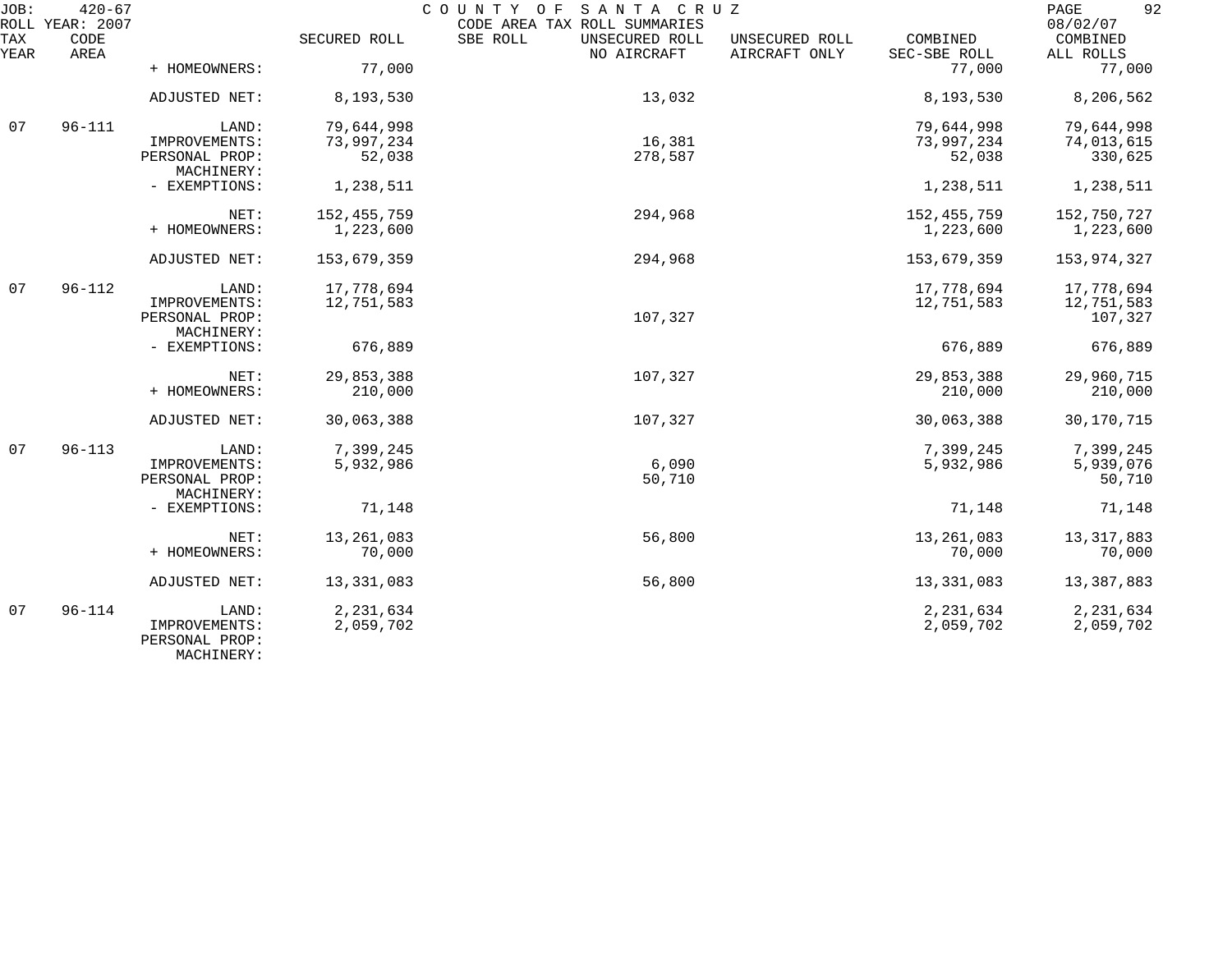| JOB:<br>ROLL | 420-67<br>YEAR: 2007 |                                                                         |                      | COUNTY<br>$\Omega$<br>SANTA<br>C R U Z<br>F.<br>CODE AREA TAX<br>ROLL SUMMARIES |                               |                                 |                          | 93<br>PAGE<br>08/02/07 |
|--------------|----------------------|-------------------------------------------------------------------------|----------------------|---------------------------------------------------------------------------------|-------------------------------|---------------------------------|--------------------------|------------------------|
| TAX<br>YEAR  | CODE<br>AREA         |                                                                         | SECURED ROLL         | SBE ROLL                                                                        | UNSECURED ROLL<br>NO AIRCRAFT | UNSECURED ROLL<br>AIRCRAFT ONLY | COMBINED<br>SEC-SBE ROLL | COMBINED<br>ALL ROLLS  |
|              |                      | - EXEMPTIONS:                                                           | 84,000               |                                                                                 |                               |                                 | 84,000                   | 84,000                 |
|              |                      | NET:<br>+ HOMEOWNERS:                                                   | 4,207,336<br>84,000  |                                                                                 |                               |                                 | 4,207,336<br>84,000      | 4,207,336<br>84,000    |
|              |                      | ADJUSTED NET:                                                           | 4,291,336            |                                                                                 |                               |                                 | 4,291,336                | 4,291,336              |
| 07           | $96 - 115$           | LAND:<br>IMPROVEMENTS:<br>PERSONAL PROP:<br>MACHINERY:<br>- EXEMPTIONS: | 6,205,721<br>750,774 |                                                                                 |                               |                                 | 6,205,721<br>750,774     | 6,205,721<br>750,774   |
|              |                      | NET:<br>+ HOMEOWNERS:                                                   | 6,956,495            |                                                                                 |                               |                                 | 6,956,495                | 6,956,495              |
|              |                      | ADJUSTED NET:                                                           | 6,956,495            |                                                                                 |                               |                                 | 6,956,495                | 6,956,495              |